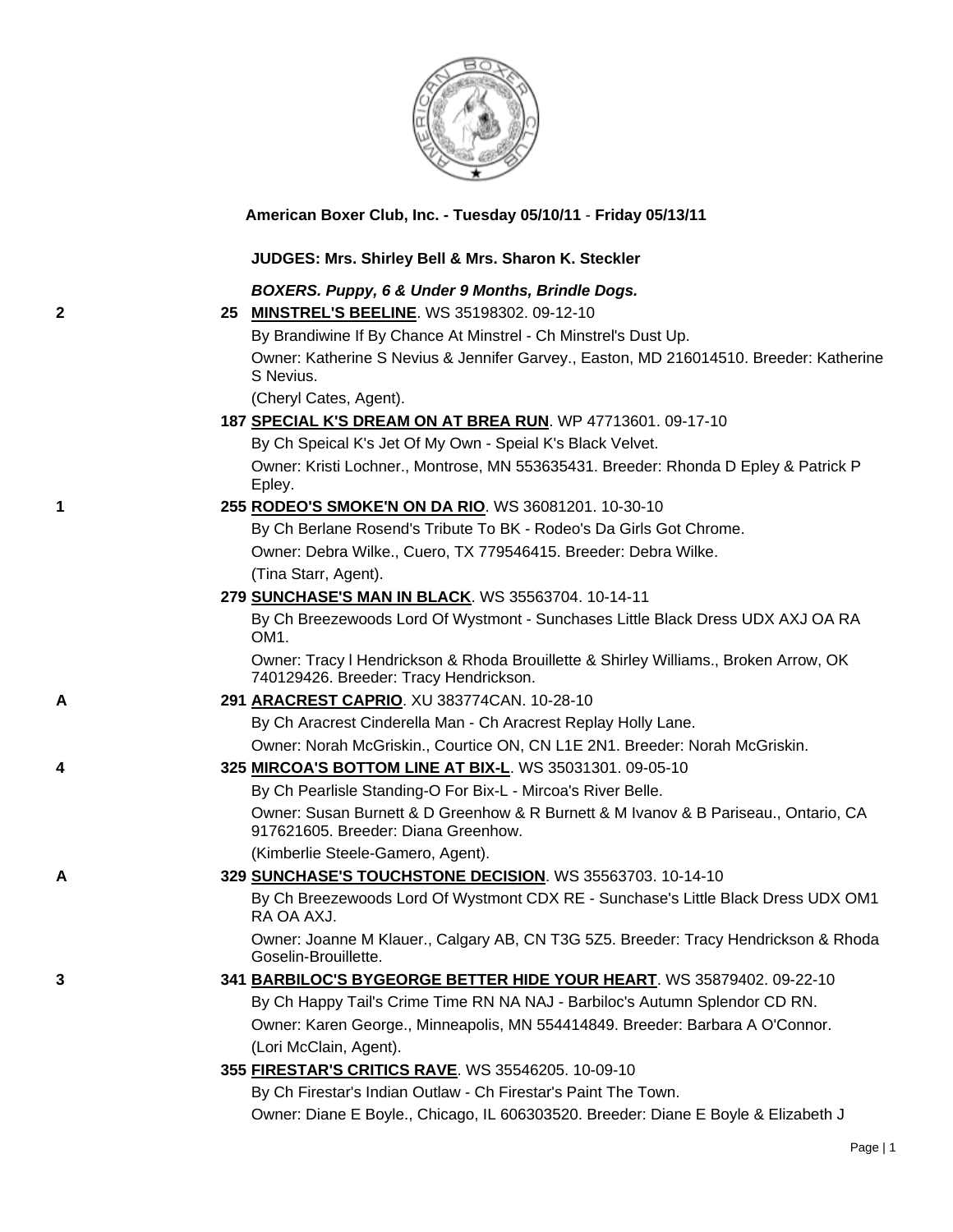Cavanaugh.

(Christa Cook, Agent).

## **383 [JUST-A-WYN'S ROLLS ROYCE SILVER SPUR](http://canis.infodog.com/files/bdogrsl1.prg;makc=WS_35774901;mdog=Just-A-Wyn_s_Rolls_Royce_Silver_Spur;wins=all)**. WS 35774901. 09-20-10

By GCH Sharlebar's Simply Debadent - Ch Just-A-Wyns Celtic Princess.

Owner: Mary Lynn & Ashley Wynieski & Tammy Zook., Elyria, OH 440358352. Breeder: Mary Lynn & Ashley Wynieski.

### **407 [STRAITLINE'S TURBO CHARGED @ PICTURE PERFECT](http://canis.infodog.com/files/bdogrsl1.prg;makc=WS_35699405;mdog=Straitline_s_Turbo_Charged_@_Picture_Perfect;wins=all)**. WS 35699405. 08-21-10

By Rummer Run's Tug Of War - Rigpa's After The Storm. Owner: Billy Thomas., Leadwood, MO 63653. Breeder: Rick & Mandy Justice. (Rick Justice, Agent).

**427 [DC'S STONES THROW TO SUMMER](http://canis.infodog.com/files/bdogrsl1.prg;makc=WS_34929004;mdog=DC_s_Stones_Throw_To_Summer;wins=all)**. WS 34929004. 08-12-10

By Ch Summer's Dash RipRock - Ch DC's Precious Gem Of Shadigee.

Owner: Ron Weber & Donna Schafer & Josie O'Reilly., Rochester, NY 146261320. Breeder: Donna Schafer & Carl Schafer.

(Medley Small, Agent).

### **477 [EVERGREEN'S MASCULINE EXPRESSION](http://canis.infodog.com/files/bdogrsl1.prg;makc=WS_35209503;mdog=Evergreen_s_Masculine_Expression;wins=all)**. WS 35209503. 08-19-10

By Ch Evergreen's Go Get "Em Frogtown - Evergreen's Best Dressed. Owner: Jane & Stanley Flowers., Buffalo, MN 55313. Breeder: Jane & Stanley Flowers.

## **505 [SEA SALUTE'S CHANTICLEAR DIVER](http://canis.infodog.com/files/bdogrsl1.prg;makc=WS_36047704;mdog=Sea_Salute_s_Chanticlear_Diver;wins=all)**. WS 36047704. 10-21-10

By Ch Cachet's Thief In The Night - Ch Gem's Maggie Lee. Owner: Sharon Taylor., Glen Burnie, MD 210607704. Breeder: Sharon Taylor & Marylou Hatfield.

(Marylou Hatfield, Agent).

### *BOXERS. Puppy, 6 & Under 9 Months, Fawn Dogs.*

**4 9 [GENTRY'S NEXT GENERATION AT DUNNFORD](http://canis.infodog.com/files/bdogrsl1.prg;makc=WS_35062602;mdog=Gentry_s_Next_Generation_At_Dunnford;wins=all)**. WS 35062602. 08-21-10 By Ch Naja's Enterprise Of Summer - Ch Reo's Miss Hershey's Kiss. Owner: Christine Shackelford., Loveland, OH 451401348. Breeder: Paula Vandervoort. (Jorge Pinzon, Agent). **2 23 [UTOPIA'S ROBIN HOOD AT NOTTINGHAM](http://canis.infodog.com/files/bdogrsl1.prg;makc=WS_36025301;mdog=Utopia_s_Robin_Hood_At_Nottingham;wins=all)**. WS 36025301. 09-17-10 By Ch Kami-Ko N' Kini's Walk The Line - Ch Utopia's Goddess Of The Hunt. Owner: Sylvia Holman & Anna & Kalynn Hetrick., Lancaster, CA 935366714. Breeder: Anna & Kalynn Hetrick & Suzanne Aline Planter. (Cheryl A Cates, Agent). **1 67 [MARBURL'S SPARTACUS](http://canis.infodog.com/files/bdogrsl1.prg;makc=WS_36580502;mdog=Marburl_s_Spartacus;wins=all)**. WS 36580502. 11-08-10 By Ch Illyrian's Trilogy - Ch Marburl's Mykonos. Owner: Mary Frances Burleson., Sachse, TX 750483931. Breeder: Owner.

(Lori McClain, Agent).

## **73 [SPECTRUM SCARSBOROUGH HURRICANE JACK](http://canis.infodog.com/files/bdogrsl1.prg;makc=WS_36516701;mdog=Spectrum_Scarsborough_Hurricane_Jack;wins=all)**. WS 36516701. 10-20-10 By Winmere Time Trial - Spectrum-Scarboro Ruby Red. Owner: Claudia & Lisa Tremblay & Virginia Zurflich., Brooksville, FL 34614. Breeder: Owners.

**129 [FIRESTAR'S HOT TICKET](http://canis.infodog.com/files/bdogrsl1.prg;makc=WS_35546206;mdog=Firestar_s_Hot_Ticket;wins=all)**. WS 35546206. 10-09-10

By Ch Firestar's Indian Outlaw - Ch Firestar's Paint The Town. Owner: Diane E Boyle., Chicago, IL 606303520. Breeder: Diane E Boyle & Elizabeth J Cavanaugh.

(Christa Cook, Agent).

**205 [LISTON'S BE ON THE LOOKOUT](http://canis.infodog.com/files/bdogrsl1.prg;makc=WS_36043001;mdog=Liston_s_Be_On_The_Lookout;wins=all)**. WS 36043001. 09-09-10

By Liston's Ritchie Valens - Liston's Uptown Girl.

Owner: Melvin Wolfe., Summerfield, FL 34491. Breeder: Lisa Spohn.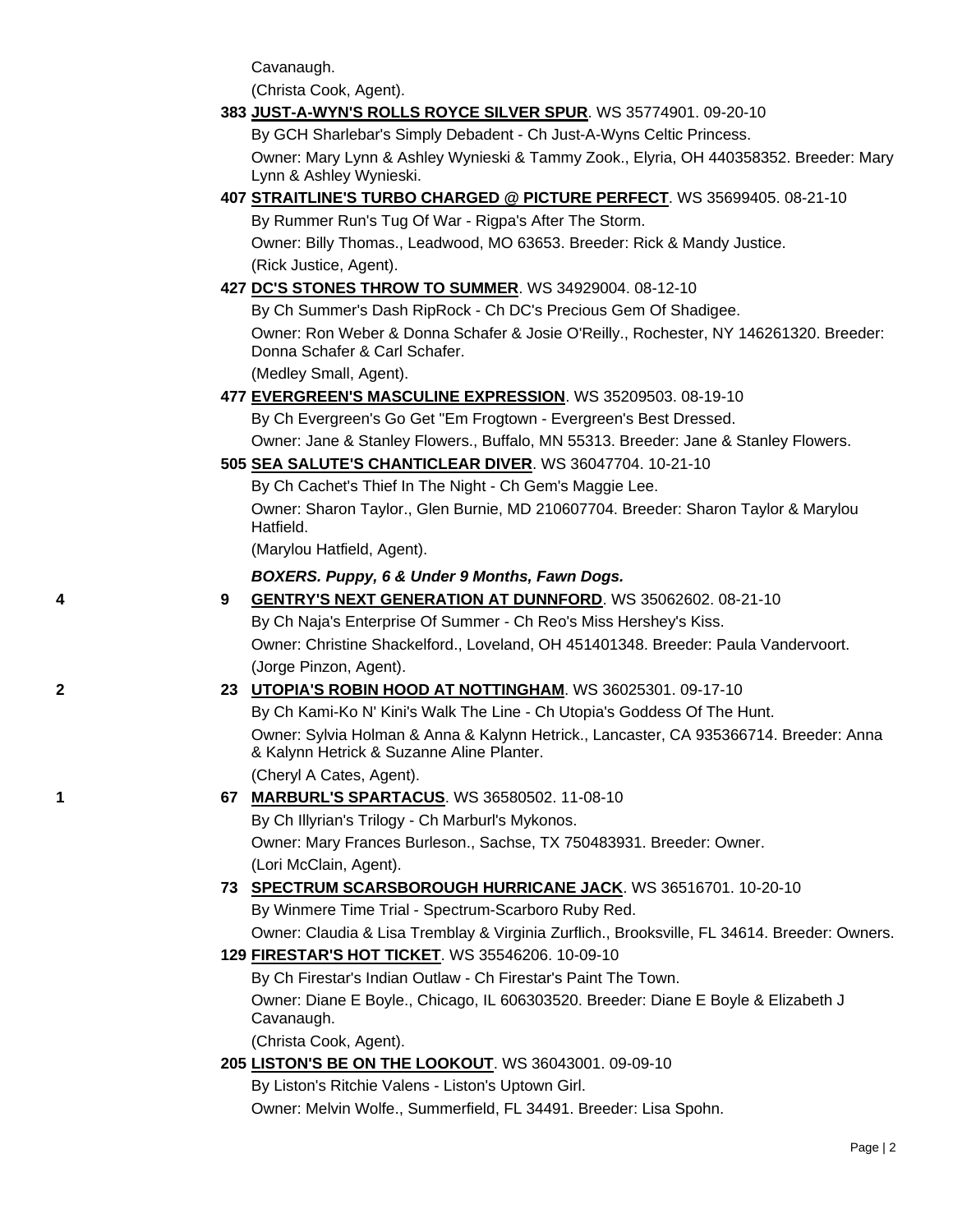(B J Barnhart, Agent).

| 211 FALMARK'S DIAMOND MARKET. WS 35496601. 08-18-10 |  |
|-----------------------------------------------------|--|
|-----------------------------------------------------|--|

By Ch Falmark's Diamond Mine - Falmark's Fox-Trot.

Owner: Laura Cuthbert., Watertown, MA 02472. Breeder: Laura Cuthbert.

**215 [PAWPRINT SHOW MUST GO ON](http://canis.infodog.com/files/bdogrsl1.prg;makc=WS_35762802;mdog=PawPrint_Show_Must_Go_On;wins=all)**. WS 35762802. 10-06-10

By GCH Duba-Dae's Who's Your Daddy - Ch Raintree's Sweet Dreams. Owner: Christina Ghimenti., Hayward, CA 94544. Breeder: Christina Ghimenti & Jessica Wyckoff.

(Wendy Bettis, Agent).

**227 [GENTRY'S BEAM ME UP](http://canis.infodog.com/files/bdogrsl1.prg;makc=WS_35062601;mdog=Gentry_s_Beam_Me_Up;wins=all)**. WS 35062601. 08-21-10

By Ch Naja's Enterprise Of Summer CD - Ch REO's Miss Hershey's Kiss. Owner: Paula Vandervoort., Houston, TX 770081399. Breeder: Paula Vandervoort. (Terri Galle, Agent).

## **243 [BET ON RED AND CLOSE YOUR EYES MARTINEZ](http://canis.infodog.com/files/bdogrsl1.prg;makc=FCMN7957AMEX;mdog=Bet_On_Red_And_Close_Your_Eyes_Martinez;wins=all)**. FCMN7957AMEX. 11-07-10

By Ch Berlane's Causin An Uproar CDX - Ch Dark Side Of The Moon. Owner: Sergio Martinez Diaz., Mexico DF FO 06920, . Breeder: Sergio Martinez Diaz.

- **267 [ARABY FRIENDLY FIRE](http://canis.infodog.com/files/bdogrsl1.prg;makc=WS_35310903;mdog=Araby_Friendly_Fire;wins=all)**. WS 35310903. 09-03-10 By Ch Howdi Partner Main Man - Araby High Hopes. Owner: Patricia J Dollar., Kearneysville, WV 254304859. Breeder: Patricia J Dollar.
- **A 281 [TRIMANOR'S BRIGADIER GENERAL](http://canis.infodog.com/files/bdogrsl1.prg;makc=WS_35855901;mdog=Trimanor_s_Brigadier_General;wins=all)**. WS 35855901. 08-12-10 By Ch Trimanor's Maple Bud Fourteen - Ch Trimanor Red Kelly Girl. Owner: Susan Hamilton., Willis, MI 48191. Breeder: Keith Lawson & Jean C Jury.
- **3 299 [NIVEK'S STOLEN TREASURE OF SHARLEDAR](http://canis.infodog.com/files/bdogrsl1.prg;makc=WS_35487702;mdog=Nivek_s_Stolen_Treasure_Of_Sharledar;wins=all)**. WS 35487702. 10-03-10 By GCH Bravo N Sunset Stealing Time - Ch Westhaven N Nivek's Grateful Heart. Owner: Sharon & Randy Darby., Dillsboro, IN 470189078. Breeder: Jean Marie Burkhammer & Tami Westendorf.

(Tami Mishler, Agent).

**453 [KELLY'S TIME TO ROCK AT CODACK](http://canis.infodog.com/files/bdogrsl1.prg;makc=WS_35741003;mdog=Kelly_s_Time_To_Rock_At_Codack;wins=all)**. WS 35741003. 08-19-10

By Shalsade's Handyman - Ch Kelly's In The Nick Of Time. Owner: Connie Back., River Ridge, LA 701233667. Breeder: Susan Kelly & Connie Back & I Keliotto.

**A 507 [RODEO'S SMOKE'N DA BARREL](http://canis.infodog.com/files/bdogrsl1.prg;makc=WS_36081203;mdog=Rodeo_s_Smoke_n_Da_Barrel;wins=all)**. WS 36081203. 10-30-10

By Ch Berlane Rosend's Tribute To BK - Rodeo's Da Girls Got Chrome. Owner: Bill Johnson & Debra Wilke., Birmingham, AL 35216. Breeder: Debra Wilke & Shawn Wilke.

(Tina Starr, Agent).

**513 [ARIA TEALCREST'S MUSIC OF THE NIGHT](http://canis.infodog.com/files/bdogrsl1.prg;makc=WS_35114005;mdog=Aria_TealCrest_s_Music_Of_The_Night;wins=all)**. WS 35114005. 09-09-10

By Ch Tealcrest's Luck Of The Irish CD RA NAJ - Ch Masue's Fancy Affair. Owner: Jill Hootman., Clarksville, TN 370405513. Breeder: Sharon Dennis Fuerst. (Sherry Canciamille, Agent).

*BOXERS. Puppy, 9 & Under 12 Months, Brindle Dogs.*

- **33 [FRGTTNSCRT'S STONECAST SHADOW TO SHAVALON](http://canis.infodog.com/files/bdogrsl1.prg;makc=WS_34621908;mdog=FrgttnScrt_s_Stonecast_Shadow_To_Shavalon;wins=all)**. WS 34621908. 06-13-10 By Ch Araby High Life - Copo Forgotten's Irresistable Maudie. Owner: Carrie Morris & Rosemarie Morris., Danville, PA 178217935. Breeder: Rosemarie Morris.
- **53 [COUNTRY TIME'S CHARLIE PRIDE](http://canis.infodog.com/files/bdogrsl1.prg;makc=WS_34307504;mdog=Country_Time_s_Charlie_Pride;wins=all)**. WS 34307504. 05-18-10

By Ch Tealcrest's Luck Of The Irish - Country Time's An Echo In Harmony. Owner: Charlene Mabe & Rhonda McNutt., Lexington, NC 27292. Breeder: Rhonda McNutt.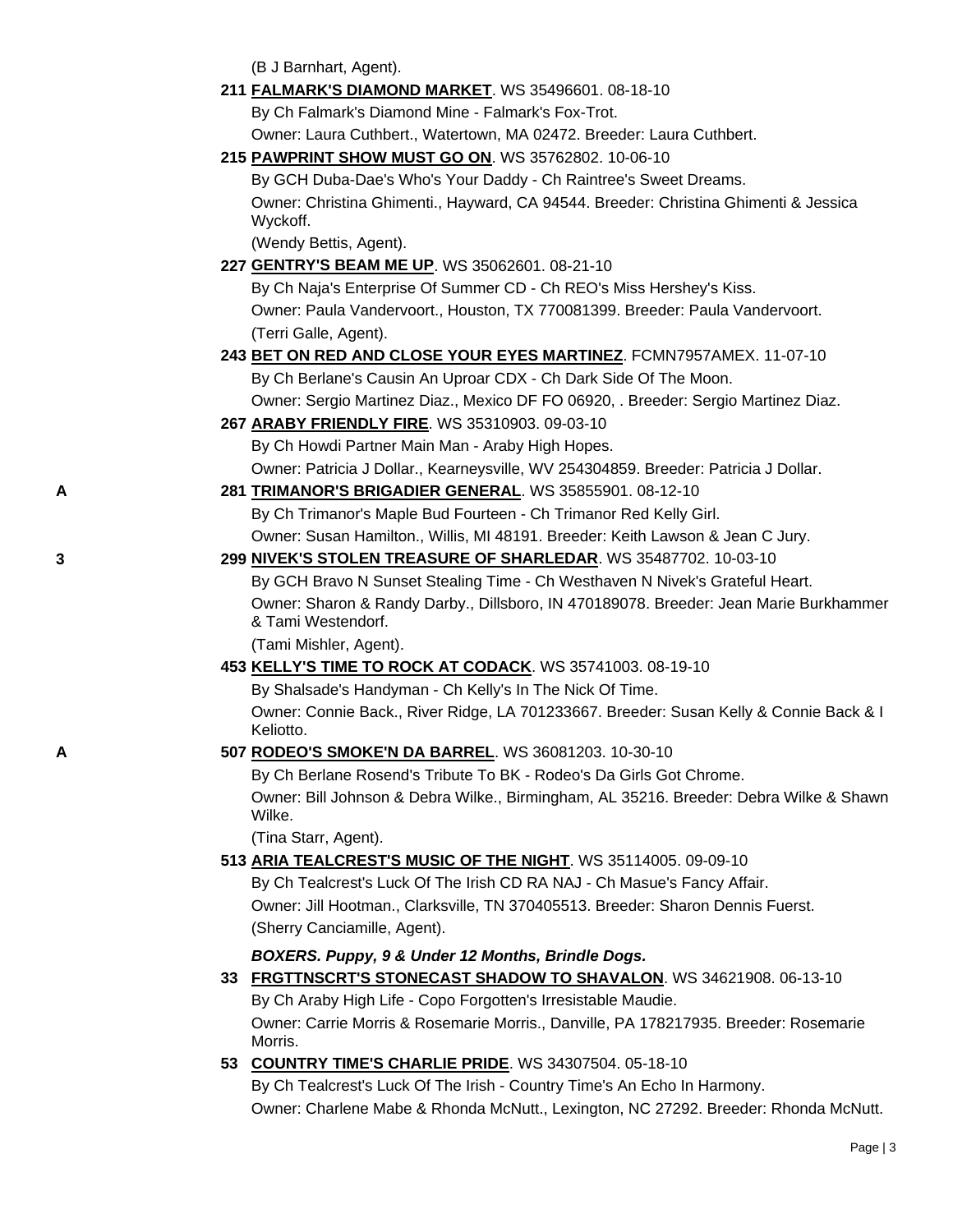(Rick Justice, Agent).

## **1 283 [HEART ACRE HABERL'S NUCLEAR POWER](http://canis.infodog.com/files/bdogrsl1.prg;makc=WS_34167904;mdog=Heart_Acre_Haberl_s_Nuclear_Power;wins=all)**. WS 34167904. 05-15-10

By Ch Haberl's Heartacre's U Got It CD RN - Haberl's Florida Edition. Owner: Shoichi Onda., Brooksville, FL 34601. Breeder: Jo A Haberl & M J Alencewicz & B J Barnhart & M Dominguez.

(B J Barnhart, Agent).

### **293 [HABERL'S .44 MAG](http://canis.infodog.com/files/bdogrsl1.prg;makc=WS_34167902;mdog=Haberl_s_.44_Mag;wins=all)**. WS 34167902. 05-15-10

By Ch Haberl's Heartacre's U Got It CD RN - Haberl's Florida Edition. Owner: John Strauss II., Royal Palm Beach, FL 334119001. Breeder: Joann Haberl & Matias Dominguez.

### **295 [BEEVEE'S BIG BANG BRITLYN](http://canis.infodog.com/files/bdogrsl1.prg;makc=WS_34656608;mdog=BeeVee_s_Big_Bang_Britlyn;wins=all)**. WS 34656608. 06-18-10

By BeeVee's Dark Secret - Ch Britlyn's Uptown Girl.

Owner: William A & Vicki C East., Greensboro, NC 274068213. Breeder: Raynetta Buchholz & Vicki East.

## **315 [ROCKET'S ESCAPE VELOCITY TO GENTRY](http://canis.infodog.com/files/bdogrsl1.prg;makc=WS_34208501;mdog=Rocket_s_Escape_Velocity_To_Gentry;wins=all)**. WS 34208501. 06-01-10

By Ch Happytail's Dart Impact - Rocket's Sky's The Limit CD RN. Owner: Paula Vandervoort., Houston, TX 770081399. Breeder: Kerry Rodgers. (Terri Galle, Agent).

## **3 345 [PHEASANT HOLLOW'S FAME MONSTER](http://canis.infodog.com/files/bdogrsl1.prg;makc=WS_34470501;mdog=Pheasant_Hollow_s_Fame_Monster;wins=all)**. WS 34470501. 06-01-10

By Ch Pheasant Hollow's Kryptonite - Pheasant Hollow's All Dat Jazz. Owner: Allison Jones & Kerry Jones., Wallkill, NY 12589. Breeder: K Jones & A Jones & P & B Detoro.

## **4 347 [INSURGE'S TURN THE PAGE](http://canis.infodog.com/files/bdogrsl1.prg;makc=XN_363415CAN;mdog=Insurge_s_Turn_The_Page;wins=all)**. XN 363415CAN. 07-22-10

By Ch Aracrest Cinderella Man - Aracrest Vanity Holly Lane. Owner: Kevin Serjeant & Norah McGriskin., Pickering ON, CN L1W 2C8. Breeder: Kevin Serjeant & Norah McGriskin.

## **381 [HAPPY TAIL'S & BAVARIA'S DREAM MAKER](http://canis.infodog.com/files/bdogrsl1.prg;makc=WS_34559401;mdog=Happy_Tail_s_&_Bavaria_s_Dream_Maker;wins=all)**. WS 34559401. 06-23-10

By Ch Happy Tail's Dart Impact - Happy Tail's Pillow Talk. Owner: Vera Kollar & Amy Bieri., Antioch, IL 600027313. Breeder: Melayne Gropp & Amy Bieri.

## **399 [JUST-A-WYN'S DOWN ON BROADWAY](http://canis.infodog.com/files/bdogrsl1.prg;makc=WS_34870202;mdog=Just-A-Wyn_s_Down_On_Broadway;wins=all)**. WS 34870202. 08-01-10

By GCH Justawyn Ding Time At Heartacres - Ch Cameliard's Let Me Entertain You. Owner: Kim Greulich., Greenville, OH 453311203. Breeder: Karol Cline. (Ashley Wynieski, Agent).

### **485 [CINNRHEE HEARTACRE DEVIL IN A CUTE SUIT](http://canis.infodog.com/files/bdogrsl1.prg;makc=WS_35171107;mdog=Cinnrhee_Heartacre_Devil_In_A_Cute_Suit;wins=all)**. WS 35171107. 05-13-10 By Cinnrhee's Shoot Em Up - Heartacre Cinnrhee BR Cupid.

Owner: H Medley Small & Richard & Diana Zorich., Buffalo, NY 142161941. Breeder: H Medley Small.

## **2 511 [MIRCOA'S FLYING HIGH WITH ATTITUDE FOR SKYVIEW](http://canis.infodog.com/files/bdogrsl1.prg;makc=WS_34785801;mdog=Mircoa_s_Flying_High_With_Attitude_For_Skyview;wins=all)**. WS 34785801. 08-01-10 By Ch Strawberry N Reo Gold Country - Mircoa's Stirring Things Up. Owner: Diana Greenhow., Fountain Valley, CA 927087121. Breeder: Diana Greenhow. (Wendy Bettis, Agent).

## *BOXERS. Puppy, 9 & Under 12 Months, Fawn Dogs.*

- **29 [RIPN T'S RIDING SOLO](http://canis.infodog.com/files/bdogrsl1.prg;makc=WS_34957501;mdog=Ripn_T_s_Riding_Solo;wins=all)**. WS 34957501. 07-01-10 By Ch Naja's Enterprise Of Summer - Ripn T's Paisley Sky. Owner: Tina Montgomery., Hermiston, OR 978386194. Breeder: Tina Montgomery.
- **31 [ROCKYTOP'S IN PLAIN SIGHT](http://canis.infodog.com/files/bdogrsl1.prg;makc=WS_34940006;mdog=Rockytop_s_In_Plain_Sight;wins=all)**. WS 34940006. 07-08-10 By Ch Bentbrook's Image Of Highnoon - Ch Vancroft's Bullet's Glamorous. Owner: Teresa Sil McCall & Deborah L Clark., Conroe, TX 773034435. Breeder: Deborah L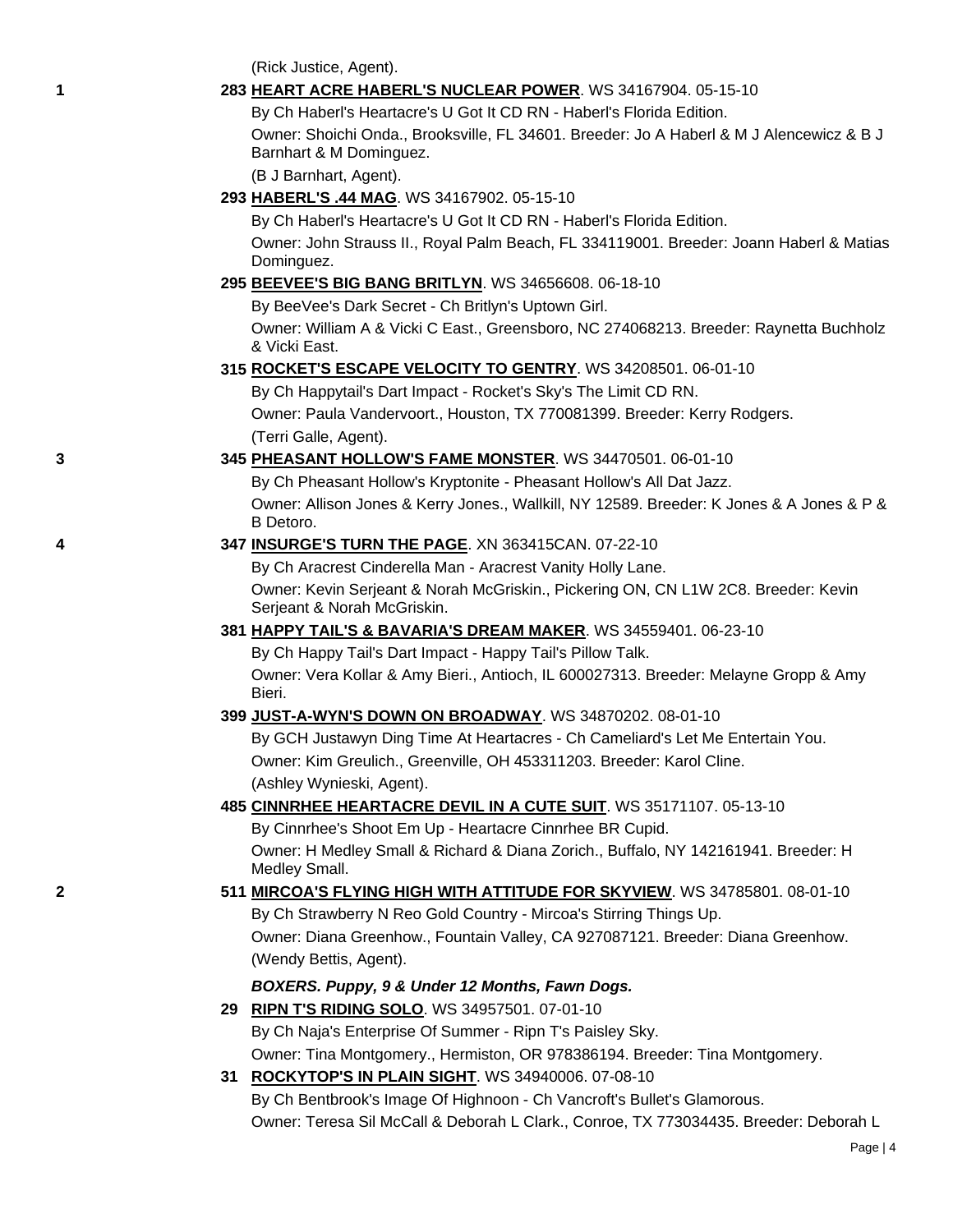Clark & Teresa McCall & Jacqueline Royce.

(Danielle Butler, Agent).

## **145 [DIOR'S CUSTOM BUILT FOR BURRWOOD](http://canis.infodog.com/files/bdogrsl1.prg;makc=WS_35244403;mdog=Dior_s_Custom_Built_For_Burrwood;wins=all)**. WS 35244403. 07-25-10

By Ch Ein-Von Causin Kaos - R & G's Talk Of The Town.

Owner: Margaret Greco & Diana Armenta., St Clairsville, OH 43950. Breeder: Diana Armenta & Gayann Jones.

(Kimberlee Steele-Gamero, Agent).

**155 [RUMMER RUN'S PATTON OF CARILLON](http://canis.infodog.com/files/bdogrsl1.prg;makc=WS_34817806;mdog=Rummer_Run_s_Patton_Of_Carillon;wins=all)**. WS 34817806. 08-04-10

By Ch Capri's Woods End Spellcaster - Ch Carillon Ellie's Grand Finale. Owner: Ann B Anderson & Steven G Anderson., Atlanta, GA 303274422. Breeder: Cindy Suarez.

(Rick Justice, Agent).

## **1 163 [PAPAGENO'S ARANY SARKANY](http://canis.infodog.com/files/bdogrsl1.prg;makc=XL_375296CAN;mdog=Papageno_s_Arany_Sarkany;wins=all)**. XL 375296CAN. 06-05-10

By Twinkle Star V. Eurozone - Papageno's Papagena.

Owner: Anita Hunter & Peter Hunter., Port Coquitlam BC, CN V3B 4Y1. Breeder: Anita & Peter Hunter.

(Michelle Yeadon, Agent).

## **173 [WHITE PINES GAME ON](http://canis.infodog.com/files/bdogrsl1.prg;makc=WS_34435602;mdog=White_Pines_Game_On;wins=all)**. WS 34435602. 06-28-10

By GCH White Pines Jive Talkin - Ch White Pines Nothin Comes Close.

Owner: Tom & Bridget Guarente., Fairview Park, OH 441262816. Breeder: Robert W Gasper & Linda L Gasper.

(Guy Fisher, Agent).

## **2 197 [DENEVI'S INDEPENDENCE IS ABSOLUTE](http://canis.infodog.com/files/bdogrsl1.prg;makc=WS_35401801;mdog=Denevi_s_Independence_Is_Absolute;wins=all)**. WS 35401801. 07-04-10

By Denevi's Dbl Chocolate Absolute - Ch Denevi's Tall Blond Bombshell.

Owner: Rachelle Tarango & Catherine Denevi., Vista, CA 92081. Breeder: Catherine Denevi. (James Bettis, Agent).

## **3 231 [BROOKWOOD'S PRELUDE TO A DREAM](http://canis.infodog.com/files/bdogrsl1.prg;makc=WS_34419404;mdog=Brookwood_s_Prelude_To_A_Dream;wins=all)**. WS 34419404. 06-02-10

By Ch Brookwood's Place Of Dreams - Ch Sapphire's Wild Pitch Of Burlwood. Owner: Danny & Bethany Glenn & Lee Ann Brooks., Crittendon, KY 41030. Breeder: Shelly Williams.

## **A 247 [WOODRIDGE'S SECOND CHANCE](http://canis.infodog.com/files/bdogrsl1.prg;makc=WS_34730402;mdog=Woodridge_s_Second_Chance;wins=all)**. WS 34730402. 07-09-10

By Ch Pearlisle Standing-O For Bix-L - Ch Woodridge's Immaculate Conception. Owner: Robin & Jim Fortney & Janice Von Brook & George Miller., Limerick, ME 040484301. Breeder: Robin & Jim Fortney.

(Debbie Struff, Agent).

## **251 [MASUE'S CHIVAS REGAL](http://canis.infodog.com/files/bdogrsl1.prg;makc=WS_34369702;mdog=Masue_s_Chivas_Regal;wins=all)**. WS 34369702. 06-10-10

By GCH Masue's Virginia Gentleman Of Aria - Ch Masue's Nothing But Luck.

Owner: Sue & Doug Tolbert., Troutville, VA 241756674. Breeder: Sue & Doug Tolbert & Carol McGuire.

(K Page Conrad, Agent).

## **271 [WINDSONG'S GREAT AFFAIR OF AVALON](http://canis.infodog.com/files/bdogrsl1.prg;makc=WS_35245604;mdog=Windsong_s_Great_Affair_Of_Avalon;wins=all)**. WS 35245604. 07-13-10

By Ch Avalon's Urban Legend - Ch Avalon's Windsong.

Owner: William & Linda Rakow., Menomonee Falls, WI 53051. Breeder: William Rakow & Linda Rakow & N Hansen & Dr Dan Buchwald.

(Daniel A Buchwald, Agent).

## **303 [IVYLANE RUFFINL NOW YA SEE EM NOW YA DON'T](http://canis.infodog.com/files/bdogrsl1.prg;makc=WS_35131904;mdog=Ivylane_RuffinL_Now_Ya_See_Em_Now_Ya_Don_t;wins=all)**. WS 35131904. 08-10-10

By Ch High Ridge's Bring N Sexy Back - Windwood's Bec Mon Chu.

Owner: Connie McGill-Richardson., Gilmer, TX 756456387. Breeder: Tina Starr & Ike Liotto. (Tina Starr, Agent).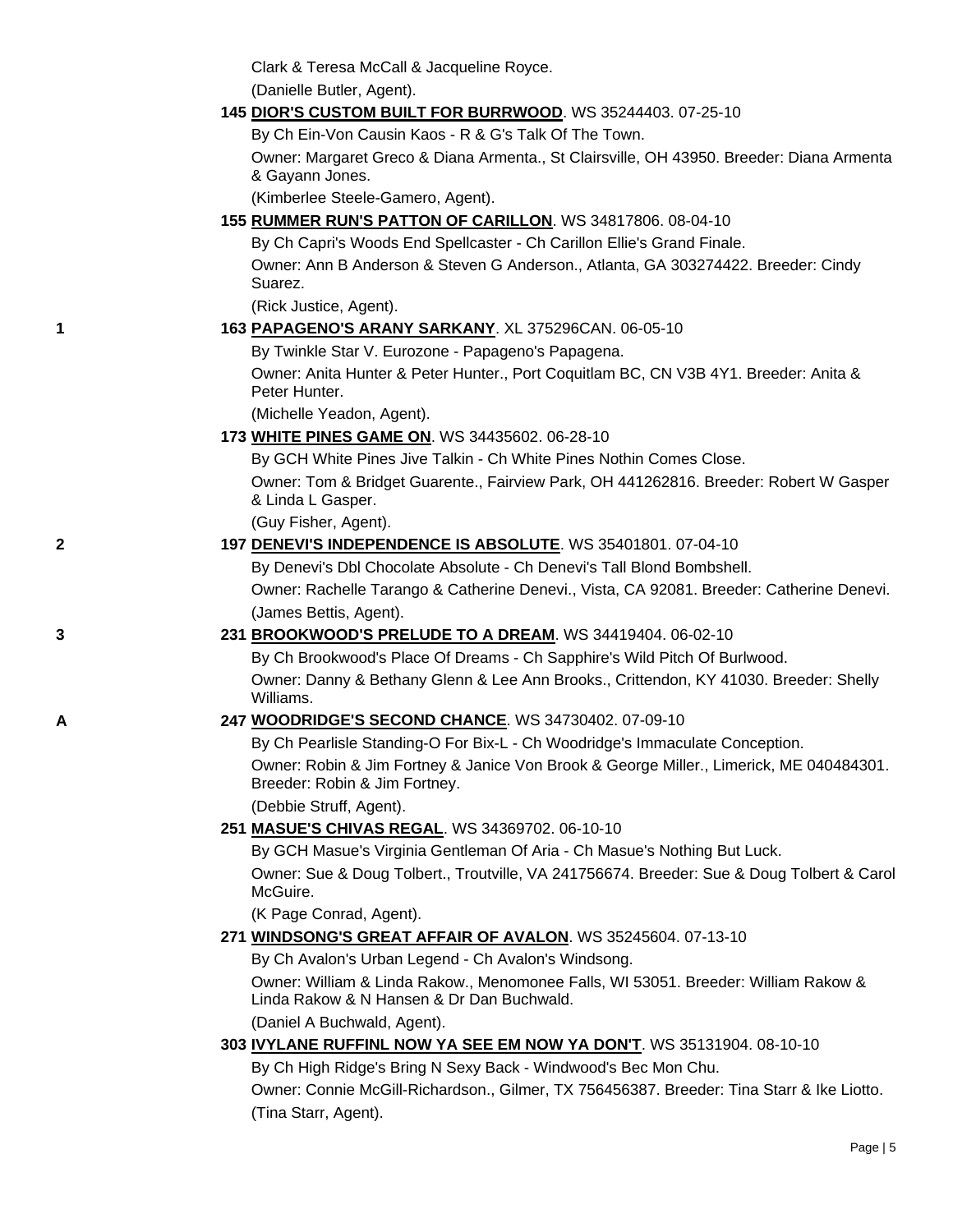| ٠ |
|---|
|   |
|   |

#### **A 309 [IVYLANE RUFFIANL TREE SHAKER](http://canis.infodog.com/files/bdogrsl1.prg;makc=WS_35131901;mdog=Ivylane_Ruffianl_Tree_Shaker;wins=all)**. WS 35131901. 08-10-10

By Ch High Ridge's Bring N Sexy Back - Windwood's Bec Mon Chu. Owner: Lisa Goss., Santa Fe, TX 775108020. Breeder: Tina Starr & Ike Liotto. (Tina Starr, Agent).

#### **4 333 [VANCROFT BULLET'S NO RESERVATION](http://canis.infodog.com/files/bdogrsl1.prg;makc=WS_34940001;mdog=Vancroft_Bullet_s_No_Reservation;wins=all)**. WS 34940001. 07-08-10

By Ch Brentbrook's Image Of HighNoon - Ch Vancroft's Bullet's Glamorous. Owner: Deborah Clark & T McCall & D Bedford & J Royce., Guyton, GA 313124534. Breeder: D Clark & T McCall & J Royce.

(Cindy Crawford Gorath, Agent).

## **339 [RAINEYLANE-STUDIO PICASSO OF BAIBROOK](http://canis.infodog.com/files/bdogrsl1.prg;makc=WS_34332003;mdog=Raineylane-Studio_Picasso_Of_Baibrook;wins=all)**. WS 34332003. 05-24-10 By GCH Raineylane-Studio DaVinci - Biabrook's Golden Glow Of Amber. Owner: Bridget Brown & Mike Ahlers., Pelham, AL 351243665. Breeder: Karen Kaleta.

**411 [ROBINSON'S LEGEND OF THE ROSE](http://canis.infodog.com/files/bdogrsl1.prg;makc=WS_34142601;mdog=Robinson_s_Legend_Of_The_Rose;wins=all)**. WS 34142601. 05-18-10

By Ch Heart Acres Stingray Of Cinnrhee - Robinson's Rambling Rose. Owner: William & Delma Robinson., Beavercreek, OH 45434. Breeder: William & Delma Robinson.

(Sherry Canciamille, Agent).

## **421 [R AND G N' ALOHA'S DANCIN' IN THE STREET](http://canis.infodog.com/files/bdogrsl1.prg;makc=WS_34484702;mdog=R_And_G_N__Aloha_s_Dancin__In_The_Street;wins=all)**. WS 34484702. 06-16-10

By Ch R And G's Mystical Dancer - R And G's Arizona Poppy.

Owner: Leslie Hachenberg & Gayann Jones., Tucson, AZ 857305612. Breeder: Leslie Hachenberg & Gayann Jones.

(Kimberlie Steele-Gamero, Agent).

#### **433 [IVYLANE RUFFIANL NORTHWESTERN](http://canis.infodog.com/files/bdogrsl1.prg;makc=WS_34178002;mdog=Ivylane_Ruffianl_Northwestern;wins=all)**. WS 34178002. 05-15-10

By Ch Cantermar's Port Au Prince - Sergio's High Tailin To Texas. Owner: Ricky & Vanessa Lide & Tina Starr & Ike Liotto., Mexia, TX 76667. Breeder: M & L Sergio & T Starr & L Nichols.

#### **437 [R AND G'S MYSTIC DREAM](http://canis.infodog.com/files/bdogrsl1.prg;makc=WS_34484701;mdog=R_And_G_s_Mystic_Dream;wins=all)**. WS 34484701. 06-16-10

By Ch R And G's Mystical Dancer - R And G's Arizona Poppy.

Owner: Gayann Jones & Leslie Hachenberg., Tucson, AZ 857487420. Breeder: Leslie Hachenberg & Gayann Jones.

(Kimberlie Steele-Gamero, Agent).

#### *BOXERS. 12 & Under 18 Months, Brindle Dogs.*

**19 [SMD MAD MAX THE MARCH HARE](http://canis.infodog.com/files/bdogrsl1.prg;makc=WS_33191110;mdog=SMD_Mad_Max_The_March_Hare;wins=all)**. WS 33191110. 02-15-10

By Ch Garnseys Mad Max - Dracos Levi Tab Twills.

Owner: Sergio Martinez Diaz., Mexico DF FO 06920, . Breeder: Sergio Martinez Diaz.

#### **4 41 [KEIL'S GRAND FINALE](http://canis.infodog.com/files/bdogrsl1.prg;makc=WS_33824701;mdog=Keil_s_Grand_Finale;wins=all)**. WS 33824701. 04-23-10

By Ch Keil's Wimbledon - C-Era's Soul Serenade. Owner: John & Michele Keil., Youngstown, OH 445124926. Breeder: Carolyn R S Pressley. (Kimberly A Pastella-Calvacca, Agent).

#### **113 [TOP HAT'S LEGACY OF A RAJA RUFFIAN](http://canis.infodog.com/files/bdogrsl1.prg;makc=WS_34445803;mdog=Top_Hat_s_Legacy_Of_A_Raja_Ruffian;wins=all)**. WS 34445803. 04-26-10

By Ch Top Hat's You Are It Of RAJA - Top Hat's Temperence Of RAJA.

Owner: Charles & Debora Beasley., Havana, FL 323334446. Breeder: Charles Beasley & Avalon Jackson.

(Ike Liotto, Agent).

### **137 [JENBUR'S BLACK ICE](http://canis.infodog.com/files/bdogrsl1.prg;makc=WS_33071202;mdog=Jenbur_s_Black_Ice;wins=all)**. WS 33071202. 01-08-10

By Ch Can-Cia's Hard Act To Follow - Ch JenBur's Crown Of Laurels. Owner: E P Valkner & Jennifer Crane., Wayne, IL 60184. Breeder: Jennifer Crane & Burton Weinstein.

**1 239 [CANDY KISSES'N CINERGY MISTER GOODBAR](http://canis.infodog.com/files/bdogrsl1.prg;makc=WS_34317801;mdog=Candy_Kisses_N_Cinergy_Mister_Goodbar;wins=all)**. WS 34317801. 04-17-10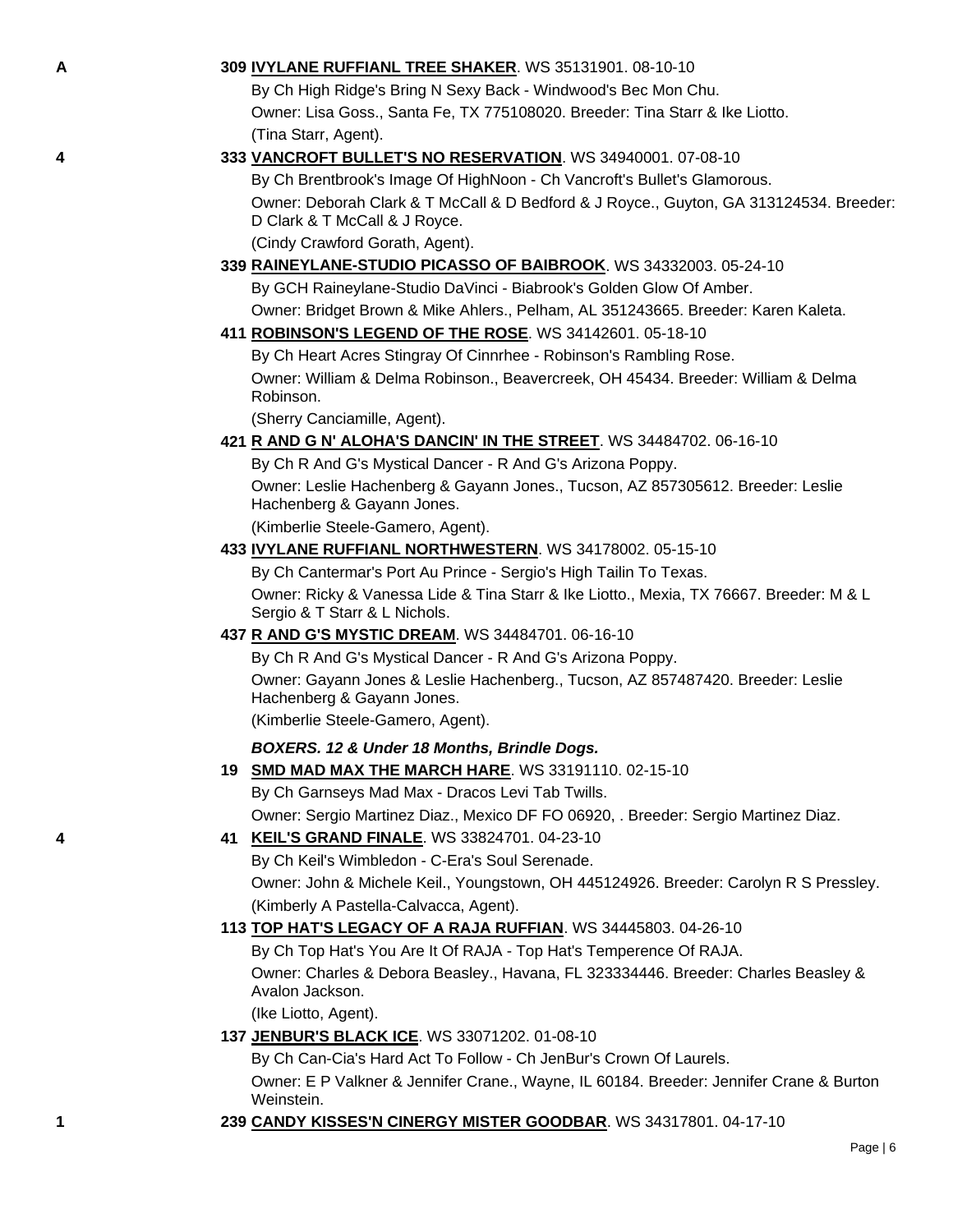By Ch Candy Kisses Chevy Blazer - Candy Kisses What Away To Go.

Owner: Terri Houston & H Cindy Knox., Aurora, CO 80013. Breeder: Terri Houston & Cynthia Knox.

(Michelle Yeadon, Agent).

## **3 257 [UPPERCUTS TOUCH OF BROOKLYN](http://canis.infodog.com/files/bdogrsl1.prg;makc=WS_35396502;mdog=Uppercuts_Touch_Of_Brooklyn;wins=all)**. WS 35396502. 04-12-10

By Ch Renee's Brooklyn Bruiser - Uppercuts Code Red. Owner: Jim & Francine Gillanders., Tupperville ON, CN N0P 2M0. Breeder: Jim & Francine Gillanders.

### **287 [HOWDI'S LOVER BOY BRODY](http://canis.infodog.com/files/bdogrsl1.prg;makc=WS_33112406;mdog=Howdi_s_Lover_Boy_Brody;wins=all)**. WS 33112406. 02-14-10

By Lyndell's Man Of Honor - Howdi Partner's She's My Pick.

Owner: Judy Horn., Kunkletown, PA 180589710. Breeder: Judy Hahn.

### **289 [DUSTY ROAD'S ROCK OF AGES](http://canis.infodog.com/files/bdogrsl1.prg;makc=WS_34027801;mdog=Dusty_Road_s_Rock_Of_Ages;wins=all)**. WS 34027801. 04-26-10

By Dusty Road's Perfect World - Dusty Road's Tornado Warning.

Owner: Randall S & Judith M Pasbrig., Peyton, CO 80831. Breeder: Randall S & Judith M Pasbrig.

## **343 [JINXX XCITABLE BOY XENO](http://canis.infodog.com/files/bdogrsl1.prg;makc=WS_33589402;mdog=Jinxx_Xcitable_Boy_Xeno;wins=all)**. WS 33589402. 04-15-10

By Ch Cachet'N Justa's Unforgiven - Ch Jinxx Burlesque Dancer Zorita.

Owner: Jill L Lines & Nicholas E Culkowski., Cheektowaga, NY 142252803. Breeder: Jill L Lines & Nicholas E Culkowski.

(Terri Galle, Agent).

### **413 [GC'S DON'T STOP BELIEVIN'](http://canis.infodog.com/files/bdogrsl1.prg;makc=WS_32525901;mdog=GC_s_Don_t_Stop_Believin_;wins=all)**. WS 32525901. 01-02-10

By Ch Raklyns The Bronx MVP At Third - Ch Schmidt's Pied Piper Of Heart Acre.

Owner: Glenn Yaeger & Cindy Yaeger., Marengo, OH 433349638. Breeder: Glenn Yaeger & Cindy Yaeger & Juli Schmidt.

(Sherry Canciamille, Agent).

#### **495 [ELHARLEN'S ALMOST FAMOUS](http://canis.infodog.com/files/bdogrsl1.prg;makc=XC_360292CN;mdog=Elharlen_s_Almost_Famous;wins=all)**. XC 360292CN. 02-16-10

By Elharlen's National News - Elharlen's Sweet Home Alabama.

Owner: Terri-Lee Cossar., South Rawdon NS, CN B0N 1Z0. Breeder: Terri-Lee Cossar.

### **2 501 [SIG'S FIRE AND ICE](http://canis.infodog.com/files/bdogrsl1.prg;makc=WS_33195102;mdog=Sig_s_Fire_And_Ice;wins=all)**. WS 33195102. 02-06-10

By Ch Belco's Get Yomota Runnin' - Ch Sig's Solar Eclipse.

Owner: E Coviello Davis & C & P Starr., Taunton, MA 02780. Breeder: Cynthia Idzik Starr & Paul Starr.

### *BOXERS. 12 & Under 18 Months, Fawn Dogs.*

**7 [SCHOENTAL'S LUDWIG](http://canis.infodog.com/files/bdogrsl1.prg;makc=WS_33202503;mdog=Schoental_s_Ludwig;wins=all)**. WS 33202503. 12-27-09

By Ch Katandy's Fast Forward - Ch Schoental's Fraulein Viktoria. Owner: Gyleen Fitzgerald & Barbara R & Robert L Compton Jr., Churchville, MD 21028. Breeder: Barbara & Robert Compton & Gyleen Fitzgerald.

(Debbie Struff, Agent).

## **51 [SILVERLANE'S EXCALIBUR](http://canis.infodog.com/files/bdogrsl1.prg;makc=WS_34532601;mdog=Silverlane_s_Excalibur;wins=all)**. WS 34532601. 02-11-10

By Ch Berlane's Causin An Uproar - Ch Sprucelane's Abby Roade.

Owner: Larry McCoy & Lyle Pearce & Brad Redrow., Robinson, IL 62454. Breeder: Lyle & Sandra Pearce.

(Sherry Canciamille, Agent).

## **61 [WOOD'S END MR MAJESTIC](http://canis.infodog.com/files/bdogrsl1.prg;makc=WS_33563404;mdog=Wood_s_End_Mr_Majestic;wins=all)**. WS 33563404. 02-14-10

By Ch Woods End Crown Sable - Ch Katandy's Woods End Intrigue.

Owner: Mrs Jack L Billhardt., New Canaan, CT 06840. Breeder: Mrs Jack L Billhardt & Sergio Tenenbaum.

## **65 [PIGEONWOODS SABLE NIGHT](http://canis.infodog.com/files/bdogrsl1.prg;makc=WS_34523401;mdog=Pigeonwoods_Sable_Night;wins=all)**. WS 34523401. 05-06-10

By Pigeonwoods Nightcoach - Ch Claremont's Spring Beauty.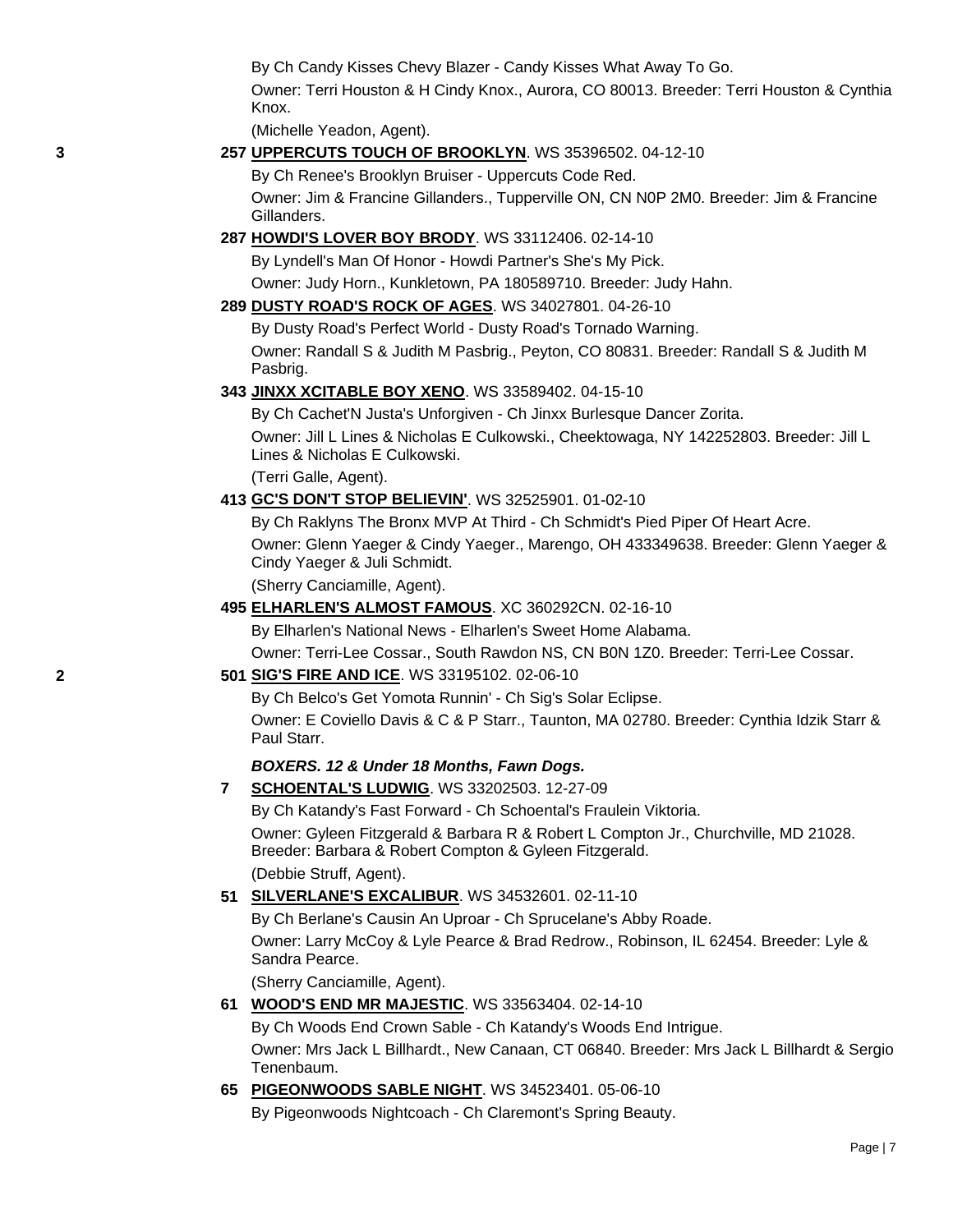Owner: Katharina C Gatz., Hampshire, IL 601408349. Breeder: Brad Okray & Patty Okray. (Sherry Canciamille, Agent).

**81 [SHAEWARD'S REBEL OF NOTTINGHAM](http://canis.infodog.com/files/bdogrsl1.prg;makc=WS_33032501;mdog=Shaeward_s_Rebel_Of_Nottingham;wins=all)**. WS 33032501. 12-28-09 By Anos Broncin Jon E Come Lately - Shaeward Arrives By Windstorm. Owner: Alisha Mobley., Ellettsville, IN 474291958. Breeder: Alisha Mobley. (Cheryl A Cates, Agent).

## **107 [NANTESS CALENO NUMERO UNO](http://canis.infodog.com/files/bdogrsl1.prg;makc=WS_34082602;mdog=Nantess_Caleno_Numero_Uno;wins=all)**. WS 34082602. 04-15-10

By Ch Capri's Woods End Spellcaster - Ch Nantess Get R Done At Adellins. Owner: Guido Tafur & Susan Tafur., Midlothian, VA 231143160. Breeder: Nancy & Tessie Savage.

(Tessie Savage, Agent).

## **109 [STEPH J'S CUSTOM CUT BY CHAPPELL](http://canis.infodog.com/files/bdogrsl1.prg;makc=WS_33707701;mdog=Steph_J_s_Custom_Cut_By_Chappell;wins=all)**. WS 33707701. 04-16-10

By Ch Wildwood-Hammatt's Bayou Brody - Steph J's Classical Flair.

Owner: Stephanie Jenks., Kingwood, TX 773393432. Breeder: Bethany A Chappell & Stephania Jenks.

(Terri Galle, Agent).

## **135 [LANDO'S LOCKED N' LOADED](http://canis.infodog.com/files/bdogrsl1.prg;makc=WS_33343902;mdog=Lando_s_Locked_N__Loaded;wins=all)**. WS 33343902. 02-12-10

By Ch Tadd's Armed And Dangerous - Tadd's Ruby In The Skye CD RE. Owner: Dean Olinghouse & Trich Olinghouse., Neosho, MO 64850. Breeder: Trish Olinghouse & Donna Doane.

(Tess Savage, Agent).

## **139 [BARGARY'S CADSOME YA GOTTA DIG DEEPER](http://canis.infodog.com/files/bdogrsl1.prg;makc=WS_34768203;mdog=Bargary_s_Cadsome_Ya_Gotta_Dig_Deeper;wins=all)**. WS 34768203. 03-17-10

By Bargary's Ya Gotta Pay Ta Play - Bargary's Grande Illusion. Owner: Patsy & Aubry Griggs & Barbara Wadge., Lacombe, LA 70445. Breeder: Barbara & Gary Wadge.

## **3 165 [HO-PA'S GRAND SLAM](http://canis.infodog.com/files/bdogrsl1.prg;makc=WS_33711801;mdog=Ho-Pa_s_Grand_Slam;wins=all)**. WS 33711801. 04-14-10

By GCH Carillon's MVP - Ch Ho-Pa's Penny For Your Thoughts. Owner: Steve & Ann Anderson., Atlanta, GA 30327. Breeder: Carol Hobbs & Marlo Parsons. (Rick Justice, Agent).

## **201 [U-BET WINNER TAKE ALL](http://canis.infodog.com/files/bdogrsl1.prg;makc=WS_33689801;mdog=U-Bet_Winner_Take_All;wins=all)**. WS 33689801. 03-26-10

By Ch R-Dans Sonny Boy - U-Bet Jaina Solo RN CD.

Owner: Joan Ingram., Grass Valley, CA 959457900. Breeder: Joan Ingram. (Jeff Heim, Agent).

## **1/R 305 [MOON VALLEY MOMENTUM](http://canis.infodog.com/files/bdogrsl1.prg;makc=WS_33064503;mdog=Moon_Valley_Momentum;wins=all)**. WS 33064503. 01-19-10

By Ch Breezewood's Lord Of Wystmont CDX RE - Moon Valley Who Knew?. Owner: Nancy Schepis & Ida Baum., Glendale, AZ 853043113. Breeder: Nancy Schepis & Ida Baum & Julie Wilmore.

(Kay Peiser, Agent).

## **323 [PHEASANT HOLLOW'S PLAIN PERFECTION](http://canis.infodog.com/files/bdogrsl1.prg;makc=WS_34170102;mdog=Pheasant_Hollow_s_Plain_Perfection;wins=all)**. WS 34170102. 12-07-09

By Ch Hi-Tech's Sound Investment - Pheasant Hollow's Bringin Sexy Back.

Owner: Jennifer Sinnopoli & Cynthia Carey., East Stroudsburg, PA 183028499. Breeder: Kerry Jones & Cynthia Carey & Allison Jones. (Allison Jones, Agent).

## **2 371 [DESERT'S KID ROCK](http://canis.infodog.com/files/bdogrsl1.prg;makc=WS_32438604;mdog=Desert_s_Kid_Rock;wins=all)**. WS 32438604. 12-10-09

By Ch Jems Rock The House - Ch Desert N Sundances Summertime. Owner: Judith Rae Aguilar & Virginia Bice., Hertford, NC 279448176. Breeder: Virginia Bice. (Ike Liottio, Agent).

## **375 [SAMSON N ASUNCION'S NEW START](http://canis.infodog.com/files/bdogrsl1.prg;makc=WW_379152CAN;mdog=Samson_N_Asuncion_s_New_Start;wins=all)**. WW 379152CAN. 11-28-09

By Ch MGM N Myohmy's Typhoon - Samson's All In.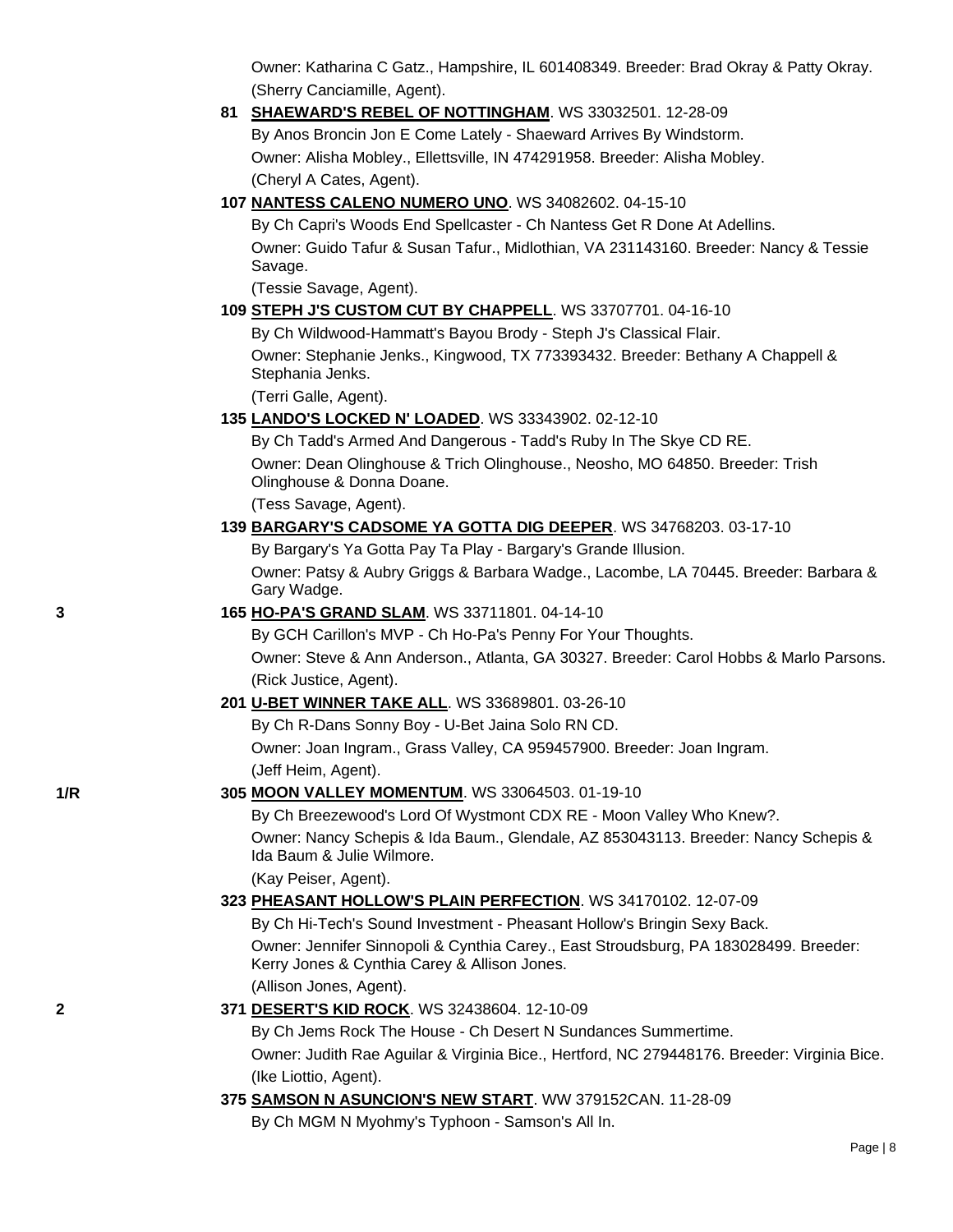Owner: Ernest Friesen & Angie Friesen & Burton Hoyt., Dewinton AB, CN T0L 0X0. Breeder: Burton Hoyt & Angie Diehl & Ernest Friesen & Angie Friesen.

**A 387 [ELHARLEN'S ALEJANDRO](http://canis.infodog.com/files/bdogrsl1.prg;makc=XC_360291CN;mdog=Elharlen_s_Alejandro;wins=all)**. XC 360291CN. 02-16-10

By Elharlen's National News - Elharlen's Sweet Home Alabama.

Owner: Terri-Lee Cossar., South Rawdon NS, CN B0N 1Z0. Breeder: Terri-Lee Cossar.

**397 [VANCROFT BULLET'S IT HAD TO BE YOU](http://canis.infodog.com/files/bdogrsl1.prg;makc=WS_32620801;mdog=Vancroft_Bullet_s_It_Had_To_Be_You;wins=all)**. WS 32620801. 11-11-09

By Ch Bullets Braveheart Of Suro - Ch Savoy's Honky-Tonk Gold.

Owner: Deb Clark & Dr Jacqueline Royce., Guyton, GA 313124534. Breeder: Dr Jacqueline Royce & Deb Clark & Danielle Butler.

(Danielle Butler, Agent).

### **401 [BIX-L'S RINGING THE BELL FOR THE BISCUIT](http://canis.infodog.com/files/bdogrsl1.prg;makc=WS_34341701;mdog=Bix-L_s_Ringing_The_Bell_For_The_Biscuit;wins=all)**. WS 34341701. 04-16-10

By Ch Pearlisle Standing-O For Bix-L - Ch Bix-L's Photo Finish.

Owner: Susan Burnett & Beth Pariseau., Ontario, CA 917621605. Breeder: Beth Pariseau & Susan Burnett.

(Kimberlie Steele-Gamero, Agent).

**443 [BRUSH HILL'S LONE RANGER](http://canis.infodog.com/files/bdogrsl1.prg;makc=WS_33895301;mdog=Brush_Hill_s_Lone_Ranger;wins=all)**. WS 33895301. 04-03-10

By Ch Adellin's Simply Nantess - Ch Brush Hill's All Riled Up RN.

Owner: Ellen Bradley & Jane C Tully., Milton, MA 02186. Breeder: Jane C Tully & Ellen Bradley.

**465 [LOGAN ELM'S GREASED LIGHTENING](http://canis.infodog.com/files/bdogrsl1.prg;makc=WS_33388407;mdog=Logan_Elm_s_Greased_Lightening;wins=all)**. WS 33388407. 02-04-10

By Logan Elm's Shaken Not Stirred - DooDah's Deal Or No Deal At LGE. Owner: Kari Hammer-Phillips & Jeff Phillips., Stoutsville, OH 431549627. Breeder: Jeff Phillips & Sheryll Frederick.

### **469 [BARGARY'S YA GOTTA PAY THE PIPER](http://canis.infodog.com/files/bdogrsl1.prg;makc=WS_34768201;mdog=Bargary_s_Ya_Gotta_Pay_The_Piper;wins=all)**. WS 34768201. 03-17-10

By Bargary's Ya Gotta Pay Ta Play - Bargary's Grande Illusion. Owner: Barbara & Gary Wadge., Lacombe, LA 704453616. Breeder: Barbara Wadge & Gary Wadge.

(Terri Galle, Agent).

**4 479 [OAKRIDGE'S SON OF SUMMER](http://canis.infodog.com/files/bdogrsl1.prg;makc=WS_33297402;mdog=Oakridge_s_Son_Of_Summer;wins=all)** [.](http://www.infodog.com/my/dogpage.htm?akc=WS%2033297402) WS 33297402. 02-06-10

By Ch Summer's Dash Riprock - Ch DC's Turn On The Sunshine.

Owner: Sharon Davis., Sharpsburg, GA 302772271. Breeder: Sharon Davis & Jeremy Davis & Donna Schafer.

#### *BOXERS. Amateur-Owner-Handler, Brindle Dogs.*

**1 49 [HEAVENLY'S WAVE ON WAVE](http://canis.infodog.com/files/bdogrsl1.prg;makc=WS_30500110;mdog=Heavenly_s_Wave_On_Wave;wins=all)**. WS 30500110. 04-14-09

By Avalons Rampage - Bach's Heavenly Wind Dance. Owner: Ruth A Miller & Christine Bachmann., North Prairie, WI 53153. Breeder: Ruth A Miller & Christine Bachmann.

#### **2 269 [NEWCASTLE'S EXPECTO PATRONUM](http://canis.infodog.com/files/bdogrsl1.prg;makc=WS_29877402;mdog=Newcastle_s_Expecto_Patronum;wins=all)** [.](http://www.infodog.com/my/dogpage.htm?akc=WS%2029877402) WS 29877402. 02-15-09

By Ch Faerdorn Dust Buster - Shaeward's Jolly Holiday At Newcastle. Owner: Jennifer & Jeremy Walker., Farmington Hills, MI 483342632. Breeder: Jennifer & Jeremy Walker.

## *BOXERS. Amateur-Owner-Handler, Fawn Dogs.*

**A 417 [BURNING RIVER'S LA DOLCE VITA](http://canis.infodog.com/files/bdogrsl1.prg;makc=WS_33339803;mdog=Burning_River_s_La_Dolce_Vita;wins=all)**. WS 33339803. 01-24-10 By Ch Shadowdale Like A Rock CD - Copper Hill's Crown Jewel. Owner: Jessica Englund., Sandusky, OH 448705561. Breeder: Jessica Englund.

## *BOXERS. Bred by Exhibitor, Brindle Dogs.*

**2 415 [MOONLIGHT'S SECRET WEAPON](http://canis.infodog.com/files/bdogrsl1.prg;makc=WS_29672902;mdog=Moonlight_s_Secret_Weapon;wins=all)**. WS 29672902. 03-01-09 By Ch Belco's Get Yomoto Runnin - Moonlight's I've Got Rhythm. Owner: Denise Snyder & Sharyn Chevrier & Michelle L Chevrier., Wilson, NY 141729550.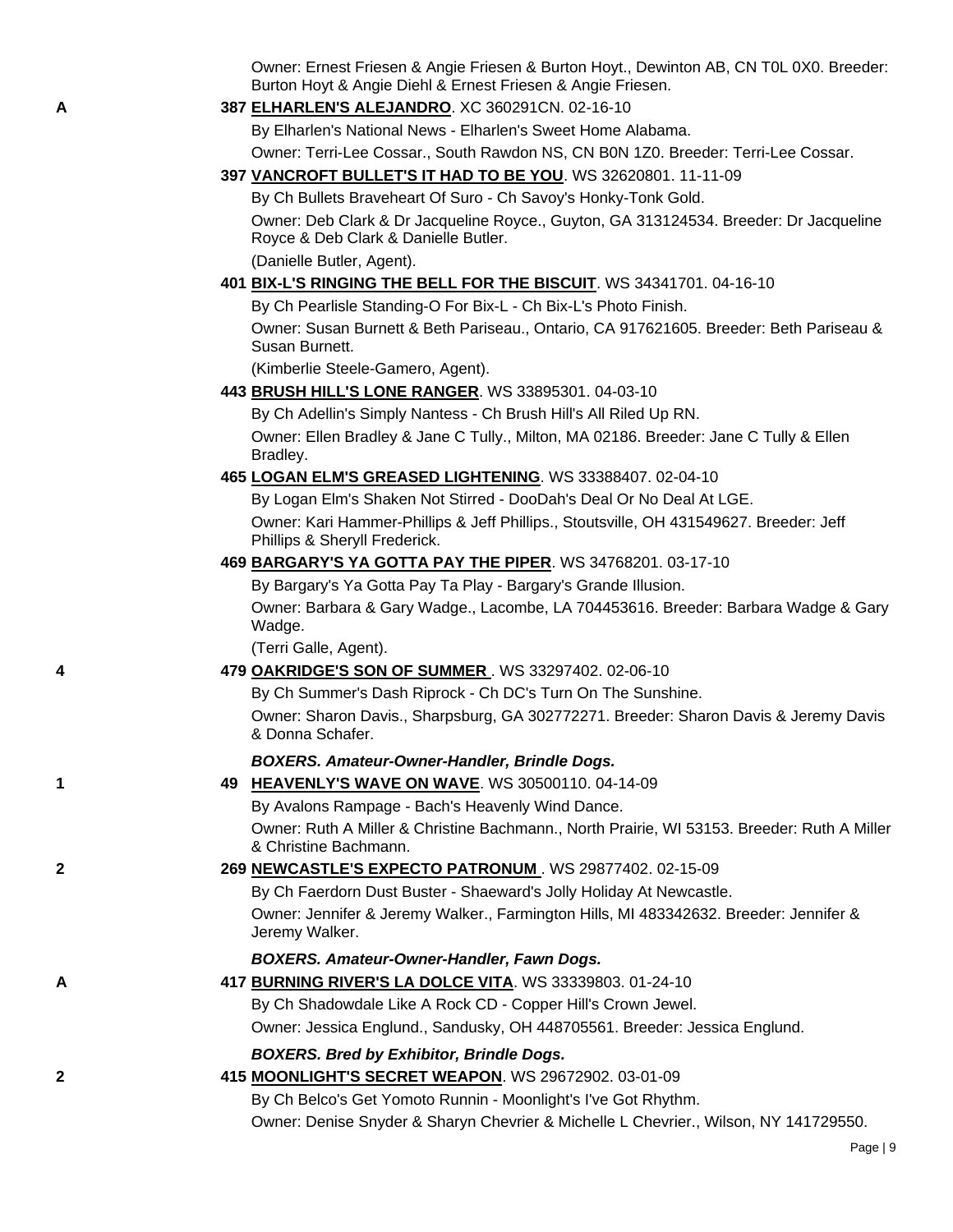Breeder: Sharyn Chevrier & Michelle L Chevrier.

## **3 425 [ABOXA'S COMFORTABLY NUMB](http://canis.infodog.com/files/bdogrsl1.prg;makc=WS_28733402;mdog=Aboxa_s_Comfortably_Numb;wins=all)**. WS 28733402. 11-03-08

By Aboxa's Magic Carpet Ride - Regalis You're So Vain Of Aboxa. Owner: W Morris & D Kowalchyk-Morris., Staten Island, NY 103042722. Breeder: W Morris & D Kowalchyk-Morris & P & A Yocum.

## **1 473 [SIG'S STORM CHASER](http://canis.infodog.com/files/bdogrsl1.prg;makc=WS_33195101;mdog=Sig_s_Storm_Chaser;wins=all)**. WS 33195101. 02-06-10

By Ch Belco's Get Yomota Runnin - Ch Sig's Solar Eclipse.

Owner: Cynthia Idzik-Starr & Paul Starr., Sykesville, MD 217845520. Breeder: Cynthia Idzik-Starr & Paul Starr.

## *BOXERS. Bred by Exhibitor, Fawn Dogs.*

**101 [BARGARY'S YA GOTTA PAY TA PLAY](http://canis.infodog.com/files/bdogrsl1.prg;makc=WS_20428004;mdog=Bargary_s_Ya_Gotta_Pay_Ta_Play;wins=all)**. WS 20428004. 12-28-06

By Ch Bargary's Fame And Fortune - Bargary's Timing Is Everything. Owner: Barbara & Gary Wadge., Lacombe, LA 704453616. Breeder: Barbara Wadge & Gary Wadge.

### **111 [HI-MARK N HILLTOP'S PACKING HEAT](http://canis.infodog.com/files/bdogrsl1.prg;makc=WS_31241902;mdog=Hi-Mark_N_Hilltop_s_Packing_Heat;wins=all)**. WS 31241902. 06-06-09

By Bentmark's Chip Off The Old Block - Ch Beacon's Phoenix Rising. Owner: Cathryn Murray., Flower Mound, TX 750270155. Breeder: Kim Rutherford & Sharon Kang.

## **199 [JUST-A-WYN'S EXTREME DIESEL PERFORMANCE](http://canis.infodog.com/files/bdogrsl1.prg;makc=WS_30376301;mdog=Just-A-Wyn_s_Extreme_Diesel_Performance;wins=all)**. WS 30376301. 05-10-09

By GCH Just-A-Wyn's Ding Time At Heartacres - Just-A-Wyn's Sweet Dreams. Owner: Rob & Tammy Zook & Ashley Wynieski., North Ridgeville, OH 440398591. Breeder: Mary Lynn & Ashley Wynieski.

# **3 221 [KZ'S GO DIRECTLY TO JAIL FROM CAMELOT](http://canis.infodog.com/files/bdogrsl1.prg;makc=WS_24452801;mdog=KZ_s_Go_Directly_To_Jail_From_Camelot;wins=all)**. WS 24452801. 11-21-07 By Ch Darvick Hitech Regal Monopoly - Maxlan's Sweet Guenevier Of Camelot.

Owner: Lynette Roland & Theresa Galle., Katy, TX 77493. Breeder: Shirley Vos & Terri Galle.

## **4 235 [IVYLANE'S BORN ON THE BAYOU](http://canis.infodog.com/files/bdogrsl1.prg;makc=WS_32627803;mdog=Ivylane_s_Born_On_The_Bayou;wins=all)**. WS 32627803. 12-18-09

By Ch Kelly's Three Times A Charm - Windwood's Bec Mon Chu. Owner: Suzy Thompson & Tina Starr & Ike Liotto., Neodesha, KS 667571253. Breeder: Tina Starr & Ike Liotto.

## **301 [BRITLYN'S HIGH NOON](http://canis.infodog.com/files/bdogrsl1.prg;makc=WS_34656607;mdog=Britlyn_s_High_Noon;wins=all)**. WS 34656607. 06-18-10

By Bee-Vee's Dark Secret - Ch Britlyn's Uptown Girl.

Owner: Raynetta Buchholz., Greensboro, NC 27406. Breeder: Raynetta Buchholz & Vicki East.

## **327 [LOGAN ELM'S GENTLEMEN'S QUARTERLY](http://canis.infodog.com/files/bdogrsl1.prg;makc=WS_26210101;mdog=Logan_Elm_s_Gentlemen_s_Quarterly;wins=all)**. WS 26210101. 04-18-08

By Ch Bix-L's Ricochet To Greyhawk - Ch Ensign's Freeze Frame At Logan Elm. Owner: Kim Woods Jeff Phillips & Kari Hammer-Phillips., Franklin, OH 450059447. Breeder: Jeff Phillips & Kari Hammer-Phillips & Annette Clark.

#### **1 353 [DRACO'S BONFIRE](http://canis.infodog.com/files/bdogrsl1.prg;makc=WS_33251501;mdog=Draco_s_Bonfire;wins=all)**. WS 33251501. 07-27-09

By Draco N Asuncion's Think Of Me - Dragona Aphrika.

Owner: Jorge Pinzon., Columbus, NC 287223439. Breeder: Michael Todd & Jorge Pinzon.

#### **395 [BELCO'S KISS MY GRIZZ](http://canis.infodog.com/files/bdogrsl1.prg;makc=WS_32853901;mdog=Belco_s_Kiss_My_Grizz;wins=all)**. WS 32853901. 05-14-09

By Ch Belco's Coppertone - Belco's Kiss My Sassafrass.

Owner: E Coviello Davis & T Carter & P Lawer., Raynham, MA 02767. Breeder: E Coviello Davis & Trisha Carter & P Lawer.

## **2 457 [BULLET VANCROFT'S YOU MUST REMEMBER THIS](http://canis.infodog.com/files/bdogrsl1.prg;makc=WS_32620803;mdog=Bullet_Vancroft_s_You_Must_Remember_This;wins=all)**. WS 32620803. 11-11-09

By Ch Bullets Braveheart Of Suro - Ch Savoy's Honky-Tonk Gold.

Owner: Dr Jacqueline Royce & Deb Clark & Danielle Butler., Sarasota, FL 342409249. Breeder: Dr Jacqueline Royce & Deb Clark & Danielle Butler.

## *BOXERS. American-Bred, Brindle Dogs.*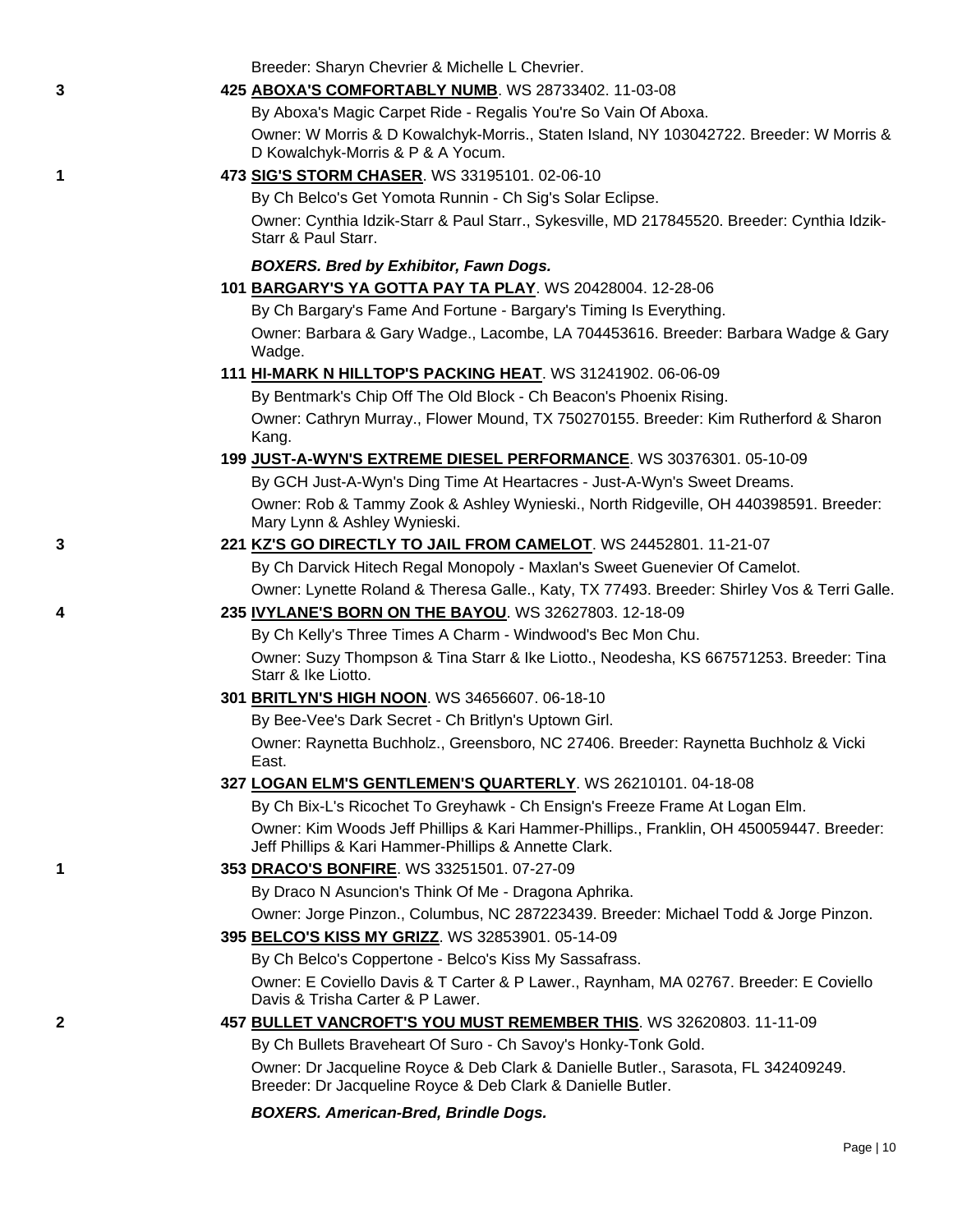|   | 57 SCHMIDT ACRES WILLIE OF RAINEYLANE. WS 31060108. 07-24-09                                                                     |
|---|----------------------------------------------------------------------------------------------------------------------------------|
|   | By Raineylane's Different Drum - Schmidt Acre's Breakfast At Tiffanies.                                                          |
|   | Owner: Linda & Roy Schmidt., McHenry, IL 60051. Breeder: Linda & Roy Schmidt.                                                    |
|   | (Bridget Brown, Agent).                                                                                                          |
| 1 | 123 OLYMPIC'S WE KNEW. WS 33064502. 01-19-10                                                                                     |
|   | By Ch Breezewoods Lord Of Wystmont - Moon Valley Who Knew?.                                                                      |
|   | Owner: J Wilmore & A Bieri., Toledo, OH 436153330. Breeder: J Wilmore & Ida Baum.                                                |
| 3 | 183 SHARLEDAR'S STEALIN' AWAY. WS 31395604. 07-21-09                                                                             |
|   | By Ch Raklyns Stealing The Show - Ch Sharledar's Simply Divine.                                                                  |
|   | Owner: Ann Campbell., Knoxville, TN 37914. Breeder: Sharon L Darby.                                                              |
|   | (Tami Mishler, Agent).                                                                                                           |
| Α | 405 HI-TECH'S BLACK GOLD. WS 33980301. 12-08-09                                                                                  |
|   | By Ch Hi-Tech Johnny J Of Boxerton - Ch Ryzingstar's Andromeda.                                                                  |
|   | Owner: William C Truesdale & Zoila Truesdale., Seekonk, MA 027713926. Breeder: William<br>C Truesdale & Zoila Truesdale.         |
|   | (Kimberly A Pastella-Calvacca, Agent).                                                                                           |
| Α | 431 PHEASANT HOLLOW'S DANCE IN THE DARK. WS 34470502. 06-01-10                                                                   |
|   | By Ch Pheasant Hollow's Cryptonite - Pheasant Hollow's All Dat Jaz Of Twin Ponds.                                                |
|   | Owner: Eric Dobi & Cici Dobi., Rye, NY 10580. Breeder: Patricia & Robert Detoro & Kerry &<br>Allison Jones.                      |
| 2 | 445 FAIRYLAND'S THIEF OF HEARTS OF PINEBROOK. WS 30931002. 05-28-09                                                              |
|   | By Ch Pinebrook's Happy Hiker - Ladyhawk's Faire Isabeau.                                                                        |
|   | Owner: Dr William Sesco & Tammaie Sesco & Tom Perret., Wooster, OH 446911223.<br>Breeder: Dr William Sesco & Tammaie Sesco.      |
|   | 487 COUNTRYSIDES BLACK MAMBA. WS 29795105. 03-18-09                                                                              |
|   | By Ch CR Total Commitment - Ch Cameliards Diamond And Pearls.                                                                    |
|   | Owner: Tasha Ebersole., Jackson, MI 492018331. Breeder: Tasha Ebersole.                                                          |
|   | 489 CR COUNTRYSIDE RAY OF HOPE. WS 529795104. 03-18-09                                                                           |
|   | By Ch CR Total Commitment - Ch Cameliards Diamonds And Pearls.                                                                   |
|   | Owner: Cindy Walunas & Tashiba Ebersole., Montague, MI 494379461. Breeder: Tashiba<br>Ebersole.                                  |
|   | (Ashlev Wynieski, Agent).                                                                                                        |
| 4 | 503 SHADIGEE'S CHECKMATE. WS 32371102. 11-02-09                                                                                  |
|   | By Ch Summer's Blackjack Of Shadigee - Shadigee's Moonlit Mirage.                                                                |
|   | Owner: Wendy Gram & Lee & Mary Jane Nowak., Robinson, IL 62454. Breeder: Lee & Mary<br>Jane Nowak & Alicia Feldhaussen.          |
|   | (Sherry Canciamille, Agent).                                                                                                     |
|   | <b>BOXERS. American-Bred, Fawn Dogs.</b>                                                                                         |
| 4 | 79 MCCOY'S HEART OF GOLD. WS 32004002. 06-22-09                                                                                  |
|   | By Ch McCoy's Hide Your Hearts - McCoy's Heart And Soul.                                                                         |
|   | Owner: Larry McCoy., Robinson, IL 62454. Breeder: Larry McCoy & Peggy Otto.                                                      |
|   | (Sherry Canciamille, Agent).                                                                                                     |
| 3 | 105 HOWLIN'S JET PROPULSION IN HI-TECH. WS 34721301. 01-03-10                                                                    |
|   | By Ch Tara's Brightest Halo - Hi-Tech Tara's Margarita Of Denali.                                                                |
|   | Owner: Linda Howell & Charles Howell., Mastic, NY 119503404. Breeder: Zoila Truesdale &<br>Mike Hilderbrand & Barb Grizlo & Lin. |
|   | (Kim Pastella Calvacca, Agent).                                                                                                  |
| 1 | 193 WINMERE ONLY TIME WILL TELL. WS 29627004. 03-08-09                                                                           |
|   | By Ch Strawberry N REO Gold Country - Ch Winmere Indian Paintbrush RE OA AXJ.                                                    |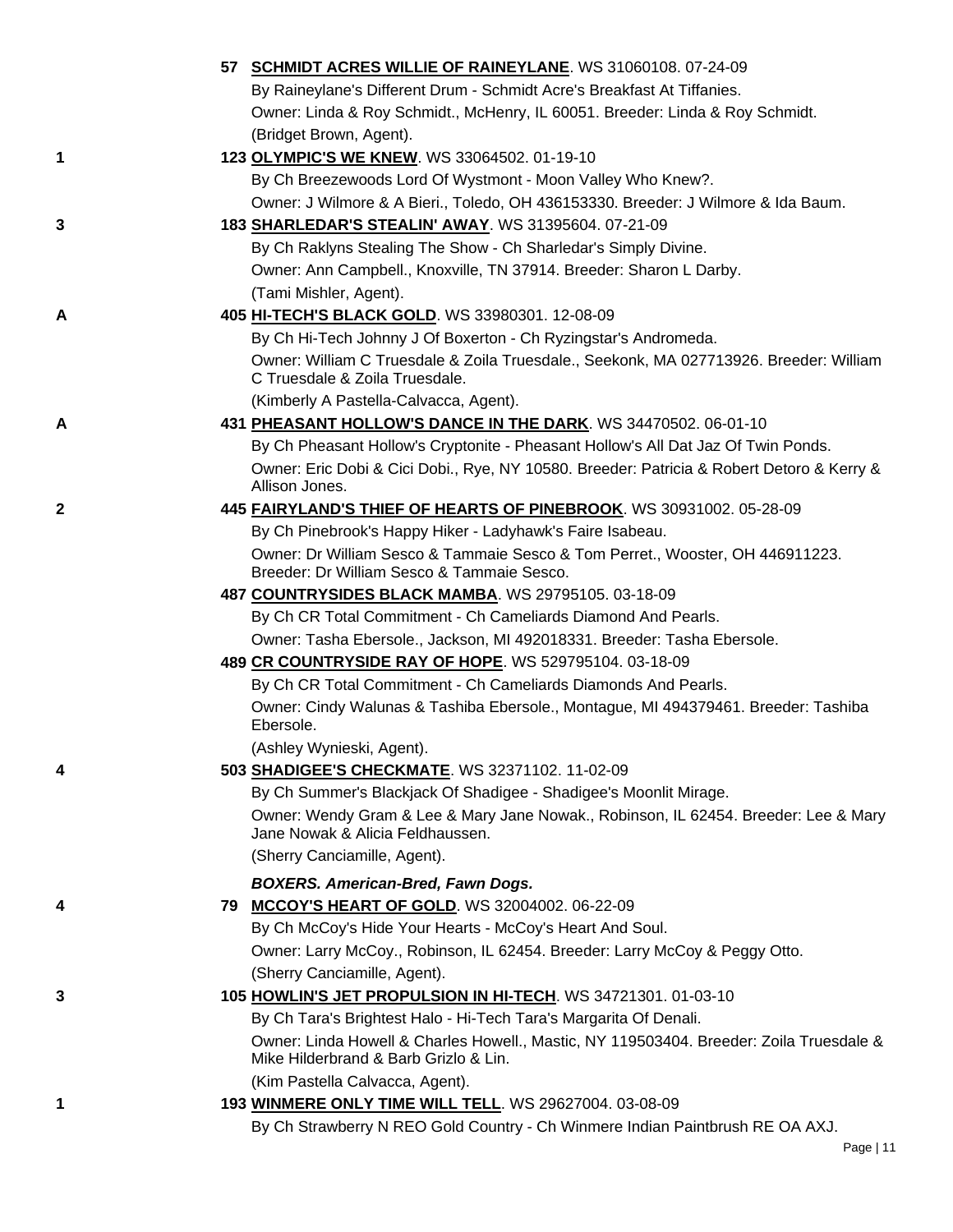Owner: Margaret Magoffin & Theresa Garton., Penfield, NY 145261625. Breeder: Lynn Garton & Theresa Garton.

#### **233 [PHEASANT HOLLOW'S SEEJAY SURE THANG](http://canis.infodog.com/files/bdogrsl1.prg;makc=WS_31576101;mdog=Pheasant_Hollow_s_Seejay_Sure_Thang;wins=all)**. WS 31576101. 08-21-09

By Ch Pheasant Hollows Asurebet - Seejay Golden Malibu Barbie.

Owner: Kerry Jones & Melvin Talley., Middletown, NY 10940. Breeder: Kerry Jones & Joel Szust.

## **367 [BULLETS VANCROFTS DAYDREAM B'LIEVER](http://canis.infodog.com/files/bdogrsl1.prg;makc=WS_22910501;mdog=Bullets_Vancrofts_Daydream_B_liever;wins=all)**. WS 22910501. 06-04-07

By Ch Danicrest Scarborough Unleashed - Ch Savoye's Honky-Tonk Gold. Owner: Dr Jacqueline Royce & Deb Clark., Sarasota, FL 342409249. Breeder: Dr Jacqueline Royce & Deb Clark & M Simmons & P Savoye. (Danielle Butler, Agent).

### **2 389 [BAVARIA'S SIMPLY THE BEST ONE MORE TIME](http://canis.infodog.com/files/bdogrsl1.prg;makc=WS_30761504;mdog=Bavaria_s_Simply_The_Best_One_More_Time;wins=all)**. WS 30761504. 06-02-09

By Ch Bavaria's Heartbreaker - On Esti's Bavarian Krystal. Owner: Vera Kollar., Antioch, IL 600027313. Breeder: Vera Kollar & Kathy Findley. (Amy Bieri, Agent).

## **481 [PIEUTKA'S JJ'S DON'T TREAD ON ME](http://canis.infodog.com/files/bdogrsl1.prg;makc=WS_31406205;mdog=Pieutka_s_JJ_s_Don_t_Tread_On_Me;wins=all)**. WS 31406205. 08-05-09

By Ch Amity Hall's All About Me RN - Ch Pieutka's JJ's Hebeca Nhaya. Owner: Jennifer M Pisarchick., Coaldale, PA 182181127. Breeder: Jennifer M Pisarchick.

#### *BOXERS. Open, Brindle Dogs.*

**17 [HABERL'S SIR WILLIAM OF SHELLPOINTE](http://canis.infodog.com/files/bdogrsl1.prg;makc=WS_31802002;mdog=Haberl_s_Sir_William_Of_Shellpointe;wins=all)**. WS 31802002. 08-16-09 By Ch Garnsey's Savoy Sicilian Spellbinder - Ch Haberl's Bill Of Rights. Owner: Elliott & Michele Federman & JoAnn Haberl., Ocala, FL 344797667. Breeder: P Kilman & J Haberl & G Renzulli & B Barnhart.

## **1 69 [MANTLE N IRONDALE'S INVINCIBLE](http://canis.infodog.com/files/bdogrsl1.prg;makc=WS_24789303;mdog=Mantle_N_Irondale_s_Invincible;wins=all)**. WS 24789303. 07-24-07 By Ch Moon Valley's No Foolin' - Ch Random Lane's Sweet Spot. Owner: Bill & Jean Strand & W Bettis., Chagrin Falls, OH 440224179. Breeder: G Kastik & S Schell & W Bettis.

(Guy H Fisher, Agent).

#### **A 151 [CAPECOD'S JOSH EM ALONG](http://canis.infodog.com/files/bdogrsl1.prg;makc=WS--322432;mdog=Capecod_s_Josh_Em_Along;wins=all)**. WS--322432. 09-09-09

By Ch CinnRhee's Shoot Em Up - Ch CinnRhee Heart Acre Breeznalong. Owner: H Medley Small & Pat Sayers., Harrow ON, CN N0R 1G0. Breeder: Patsy Anne Sayers.

#### **203 [BOXWOOD LEGENDARY ACE OF HEARTS](http://canis.infodog.com/files/bdogrsl1.prg;makc=WS_22710004;mdog=Boxwood_Legendary_Ace_Of_Hearts;wins=all)**. WS 22710004. 07-24-07

By MGM's Legend Of The Fall - Donje's Bit Of Honey. Owner: Sallie & Susan Peters., Warrior, AL 35180. Breeder: Sabrina Olson. (Rick Justice, Agent).

## **3 223 [CR-NEWCASTLE'S BIRD IN THE HAND](http://canis.infodog.com/files/bdogrsl1.prg;makc=WS_28813607;mdog=CR-Newcastle_s_Bird_In_The_Hand;wins=all)** . WS 28813607. 12-10-08

By Ch Weston's Cry For Freedom - CR One Hot MaMa. Owner: Jennifer & Jeremy Walker & C Walunas & V Johnson., Farmington Hills, MI 483342632. Breeder: Rick & Cindy Walunas. (Ashley Wynieski, Agent).

## **2 313 [HI-TECH THE KING OF SHERRY SHOOT JP](http://canis.infodog.com/files/bdogrsl1.prg;makc=BO0025909JAP;mdog=Hi-Tech_The_King_Of_Sherry_Shoot_JP;wins=all)**. BO0025909JAP. 07-27-09

By Ch Capri's Woods End Spellcaster - Ch Dramatic Story Of Sherry Shoo JP. Owner: Shinryo Teragaki Hokkaido., Japan 280-0205, . Breeder: Shinryo Teragaki Hokkaido. (Masao Hanabusa, Agent).

#### **4 319 [RYNWARDS BONDELERO](http://canis.infodog.com/files/bdogrsl1.prg;makc=WS_26090005;mdog=Rynwards_Bondelero;wins=all)**. WS 26090005. 04-03-08

By Ch Pinebrook's Monogramm - Rynwards Sarah Vaughn.

Owner: Kathryn Edwards & Tom Perret., Gambler, OH 43022. Breeder: Kathryn L Edwards & Sylvia Soules.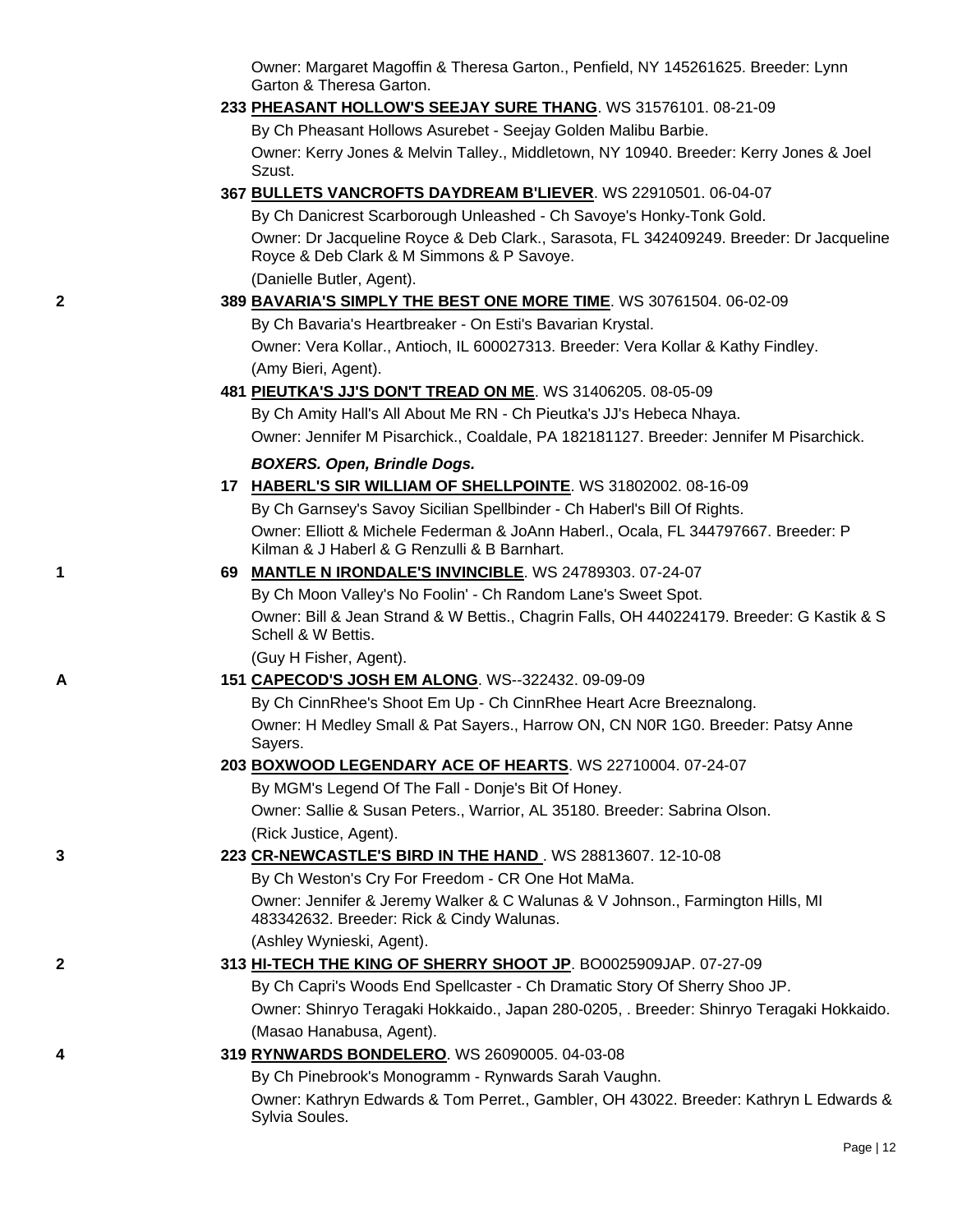### *BOXERS. Open, Fawn Dogs.*

- **A 15 [BULLET'S OLIVER WAITS FOR NO ONE RN](http://canis.infodog.com/files/bdogrsl1.prg;makc=WS_32620804;mdog=Bullet_s_Oliver_Waits_For_No_One_RN;wins=all)**. WS 32620804. 11-11-09 By Ch Bullets Braveheart Of Suro - Ch Savoyes Honkey Tonk Gold. Owner: Don & Debi White., Plant City, FL 33565. Breeder: Dr Jackie Royce.
- **4 93 [TICKITBOU N BELLAGIO NOSTALGIA](http://canis.infodog.com/files/bdogrsl1.prg;makc=WS_29864901;mdog=Tickitbou_N_Bellagio_Nostalgia;wins=all)**. WS 29864901. 08-20-06 By Tickitbou's Red Tab - Tickitbou's N Douceur Imagination. Owner: Lori Roper., North Bay ON, CN P1C 1L1. Breeder: Dale Scale & Rhoda Ace.
	- **95 [STRAIGHTLINE'S SOUTHERN GENTLEMAN AT RIGPA](http://canis.infodog.com/files/bdogrsl1.prg;makc=WS_30781406;mdog=Straightline_s_Southern_Gentleman_At_Rigpa;wins=all)**. WS 30781406. 04-03-09 By Ch Capri's Woods End Spellcaster - Ch Portocalls Mistic Harbor. Owner: Kathryn C Brixey., Houston, TX 77096. Breeder: Rick Justice. (Tina Starr, Agent).
	- **99 [BRAVO'N CANDY KISSES DANCING WITH CINERGY](http://canis.infodog.com/files/bdogrsl1.prg;makc=WS_28935802;mdog=Bravo_N_Candy_Kisses_Dancing_With_Cinergy;wins=all)**. WS 28935802. 12-15-08 By Ch Avalon's Excalibur Of Turo - Ch Bravo's Irresistible. Owner: T Houston & C Knox & S Finley., Grapeview, WA 98546. Breeder: Susan Finley. (Michelle Yeadon, Agent).
- **A 147 [JAMIESON'S PANCHO VILLA](http://canis.infodog.com/files/bdogrsl1.prg;makc=WS33804302;mdog=Jamieson_s_Pancho_Villa;wins=all)**. WS33804302. 10-30-09
	- By Jamieson's Bayli Corona Jamieson's Madona.

Owner: Arturo Jamieson., GuadalajaraFO Mexico, . Breeder: Arturo Jamieson.

**169 [SIG'S ICON](http://canis.infodog.com/files/bdogrsl1.prg;makc=WS_26980901;mdog=Sig_s_Icon;wins=all)**. WS 26980901. 07-12-08

By Ch Belco's Long Kiss Good Knight - Ch Sig's Image Of Sapphire. Owner: Cynthia Idzik-Starr & Paul Starr., Sykesville, MD 217845520. Breeder: Cynthia Idzik-Starr & Paul Starr.

**179 [CANTERMAR HIGH INTENSITY](http://canis.infodog.com/files/bdogrsl1.prg;makc=WS_18900303;mdog=Cantermar_High_Intensity;wins=all)**. WS 18900303. 09-08-06

By Ch Excalibur Rummer Run Chequer - Ch Odannys Cantermar French Kiss. Owner: Marc & Lucy Canter., Asheville, NC 288039409. Breeder: Marc & Lucy Canter.

**273 [BRANDIWINE IF BY CHANCE AT MINSTREL](http://canis.infodog.com/files/bdogrsl1.prg;makc=WS_28882301;mdog=Brandiwine_If_By_Chance_At_Minstrel;wins=all)**. WS 28882301. 01-15-09

By Ch Bentbrook Image Of High Noon - Minstrel's Half O' Chance. Owner: Katherine S Nevius & Sheila S Lanahan., Easton, MD 216014510. Breeder: Roberta L Smith.

(Cheryl Cates, Agent).

**317 [DUSTY ROAD'S PERFECT WORLD](http://canis.infodog.com/files/bdogrsl1.prg;makc=WS_27231905;mdog=Dusty_Road_s_Perfect_World;wins=all)**. WS 27231905. 08-02-08

By Twinkle Star V. Eurozone - Ch Dusty Road's Dont Wana Mis A Thing. Owner: Judith M Pasbrig & Randall S Pasbrig., Peyton, CO 80831. Breeder: Randall S Pasbrig & Judith Pasbrig.

## **2 337 [DRACO'S SEQUOIA](http://canis.infodog.com/files/bdogrsl1.prg;makc=WS_31207801;mdog=Draco_s_Sequoia;wins=all)**. WS 31207801. 04-17-09

By Ch Pro's Original 501 Blues - Draco's Saphira.

Owner: Fernanda Ibarguen & Lee Stanton & Jorge Pinzon., Columbus, NC 287223439. Breeder: Jorge Pinzon.

(Michael Todd, Agent).

## **369 [BROOKWOOD'S MYSTIC DREAM OF MADEGAN](http://canis.infodog.com/files/bdogrsl1.prg;makc=WS_29448102;mdog=Brookwood_s_Mystic_Dream_Of_Madegan;wins=all)**. WS 29448102. 02-14-09

By Ch Brookwood's Mystic Warrior - Brookwood's Dream Of Glory.

Owner: L A Brooks & B Glenn & R T Hansel & D McCarroll., Ghent, KY 41045. Breeder: Lee Ann Brooks & B Glenn & Robert T Hansel.

(Tami Mishler, Agent).

**403 [NASTINAN'S UNMISTAKEABLE](http://canis.infodog.com/files/bdogrsl1.prg;makc=WS_26787402;mdog=Nastinan_s_Unmistakeable;wins=all)**. WS 26787402. 06-20-08

By Ch Nastinan's Quicksilver - Nastinan's Odalesque.

Owner: Deborah Marshall & Nancy Teubner., E Amherst, NY 14051. Breeder: Deborah Marshall.

(Sherry Canciamille, Agent).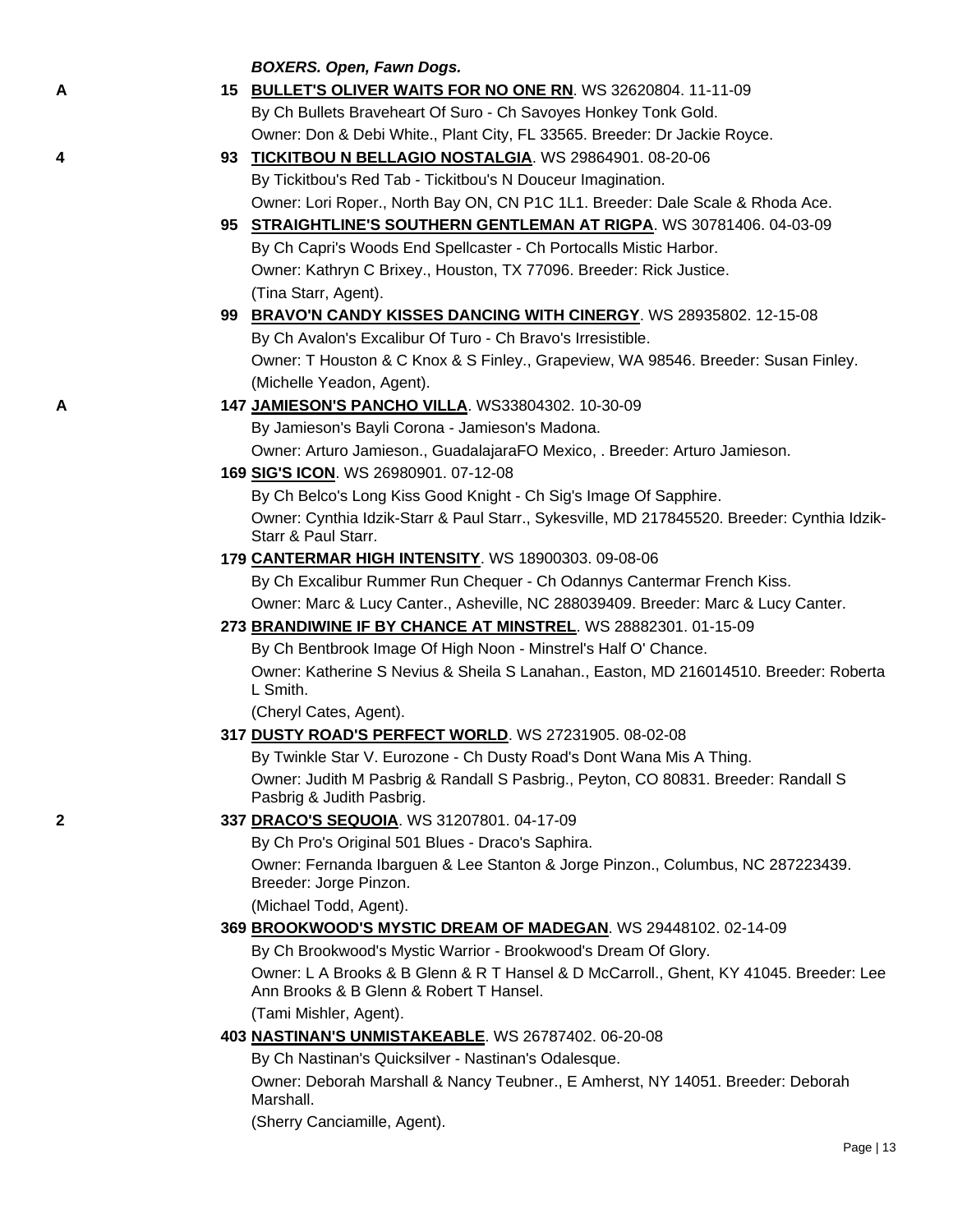| 3          | 429 JETRO RAMOS. FCMN1050BMEX. 08-27-09                                                                                                                   |
|------------|-----------------------------------------------------------------------------------------------------------------------------------------------------------|
|            | By Jrs Weekend Warrior - Ginna Ramos.                                                                                                                     |
|            | Owner: Francisco Ramos Macias., Mexico DF FO 06920, . Breeder: Francisco Ramos<br>Macias.                                                                 |
|            | 463 DESTINY'S DIAMONDS ARE FOREVER. WS 28129506. 10-17-08                                                                                                 |
|            | By Ch Triple Crowns Prince Of Theives - Crysto's Enchantress Of Destiny.                                                                                  |
|            | Owner: Barbra A Cotton., Ashtabula, OH 440049529. Breeder: M Lynch & A Finney.                                                                            |
|            | (Marylou Hatfield, Agent).                                                                                                                                |
|            | 471 DAJEN'S IMA KNOCKOUT OF LOCKSLEY. WS 25926006. 03-06-08                                                                                               |
|            | By Ch Dajen Fenways Jigsaw - Ch Tamaron's The Dharma Ruby.                                                                                                |
|            | Owner: Jennifer Bittner & Carole Sauners & Richard Laroque., Elginburg ON, CN K0H 1M0.<br>Breeder: Jennifer Bittner & Sheryl Page & Tod Zimmerman.        |
| 1/W/BW     | 475 NAJA'S MI-T ALLIANCE. WS 30621001. 05-23-09                                                                                                           |
| (5 Points) | By Ch Mi-T's Believe It Or Not - Ch Naja's Date With Destiny.                                                                                             |
|            | Owner: Naomi Gibbs & James Gibbs., Battle Ground, WA 986044245. Breeder: Naomi Gibbs<br>& James Gibbs.                                                    |
|            | (Kimberly Pastella Calvacca, Agent).                                                                                                                      |
|            | 483 HEART ACRE HABERL'S COMMONTATOR. WS 28593101. 12-05-08                                                                                                |
|            | By Ch Haberl's Heart Acre Bluesman CD RA - Haberl's Florida Edition.                                                                                      |
|            | Owner: Dr & Mrs James Kilman & J Haberl & M J Alencewicz., Grove City, OH 43123.<br>Breeder: Jo Ann Haberl & M Dominguez & B J Barnhart & M J Alencewicz. |
|            | (B J Barnhart, Agent).                                                                                                                                    |
|            | BOXERS. Puppy, 6 & Under 9 Months, Brindle Bitches.                                                                                                       |
|            | 26 EVERGREEN'S LITTLE BLACK DRESS. WS 35209501. 08-19-10                                                                                                  |
|            | By Ch Evergreen's Go Get 'Em Frogtown - Evergreen's Best Dressed.                                                                                         |
|            | Owner: Jane & Stanley Flowers., Buffalo, MN 55313. Breeder: Jane & Stanley Flowers.                                                                       |
|            | 68 CINNRHEE'S RAVE REVIEW OF DC. XU384040CAN. 07-10-10                                                                                                    |
|            | By Ch DC's Something To Talk About At CinnRhee - Ch Kadenza's In Plain Sight.                                                                             |
|            | Owner: H Medley Small., Harrow ON, CN N0R 1G0. Breeder: H Medley Small.                                                                                   |
|            | 132 CINNRHEE'S U TALKN BOUT ME AT DC. XU384034CAN. 07-10-10                                                                                               |
|            | By Ch DC's Something To Talk About At CinnRhee - Ch Kadenza's In Plain Sight.                                                                             |
|            | Owner: H Medley Small & Donna Schafer., Harrow ON, CN N0R 1G0. Breeder: H Medley<br>Small.                                                                |
|            | 184 SUNCHASE'S LITTLE PINK RIBBON. WS 35563707. 10-14-10                                                                                                  |
|            | By Ch Breezewood's Lord Of Wystmont CDX - Sunchase's Little Black Dress UDX AXJ OA<br>RA OM1.                                                             |
|            | Owner: Tracy L Hendrickson & Rhoda Brovillete., Broken Arrow, OK 740129426. Breeder:<br>Tracy Hendrickson.                                                |
|            | 186 ASUNCION'S GONE MAD FOR GARNSEY. TL 180629CAN. 10-04-10                                                                                               |
|            | By Ch Garnsey's Mad Max - Ch Draco's Original Sin.                                                                                                        |
|            | Owner: Ernest Friesen & Angie Friesen & Clay Haviland., Dewinton AB, CN T0L 0X0.<br>Breeder: Ernest Friesen & Angie Friesen & Jorge Pinzon.               |
|            | 230 FIRESTAR'S STAGE KISS. WS 35546204. 10-09-10                                                                                                          |
|            | By Ch Firestar's Indian Outlaw - Ch Firestar's Paint The Town.                                                                                            |
|            | Owner: Diane E Boyle., Chicago, IL 606303520. Breeder: Diane E Boyle & Elizabeth J<br>Cavanaugh.                                                          |
|            | (Christa Cook, Agent).                                                                                                                                    |
|            | 284 ARABY FRIENDLY ENCOUNTER. WS 35310902. 09-03-10                                                                                                       |
|            | By Ch Howdi Partner Main Man - Araby High Hopes.                                                                                                          |

**1/W/BW 475 [NAJA'S MI-T ALLIANCE](http://canis.infodog.com/files/bdogrsl1.prg;makc=WS_30621001;mdog=Naja_s_Mi-T_Alliance;wins=all)**. WS 30621001. 05-23-09 **(5 Points)**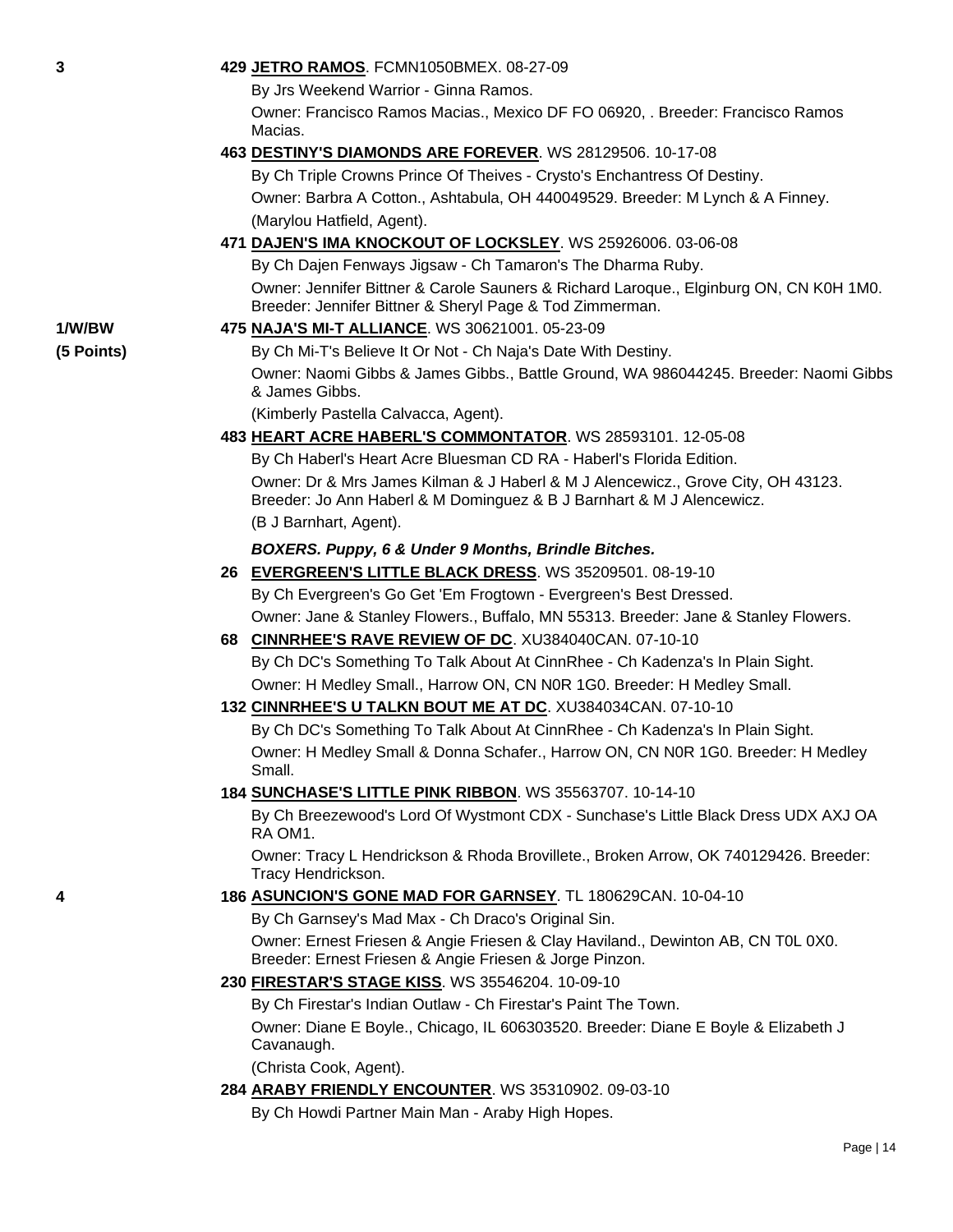Owner: Patricia J Dollar., Kearneysville, WV 254304859. Breeder: Patricia J Dollar.

#### **312 [KELLY'S TIME WELL SPENT AT SHALSADE](http://canis.infodog.com/files/bdogrsl1.prg;makc=WS_35741002;mdog=Kelly_s_Time_Well_Spent_At_Shalsade;wins=all)**. WS 35741002. 08-19-10

By Shalsade's Handyman - Ch Kelly's In The Nick Of Time.

Owner: Susan Kelly & Shirley Laussade & Connie Back & I Keliotto., Kenner, LA 700627009. Breeder: Susan Kelly & Connie Back & I Keliotto.

### **328 [ASUNCION'S HOOKDON MADNESS](http://canis.infodog.com/files/bdogrsl1.prg;makc=WE_378684CAN;mdog=Asuncion_s_Hookdon_Madness;wins=all)**. WE 378684CAN. 10-04-10

By Ch Garnsey's Mad Max - Ch Draco's Original Sin.

Owner: Ernest Friesen & Angie Friesen & Jo-Ann Hammond & Clay Haviland., Dewinton AB, CN T0L 0X0. Breeder: Ernest Friesen & Angie Friesen & Jorge Pinzon.

## **1 340 [KRISMYTH'S HOT WIRE OF WESTHAVEN](http://canis.infodog.com/files/bdogrsl1.prg;makc=WS_35622908;mdog=Krismyth_s_Hot_Wire_Of_Westhaven;wins=all)**. WS 35622908. 08-15-10

By Ch Berlane's High Voltage - Ch Krismyth Reflection.

Owner: Dave & Tami Westendorf., Fairview, TN 370628118. Breeder: Kristi Ahlquist & Carlos Puig.

(Tami Mishler, Agent).

#### **A 354 [SPECIAL K'S SWEET DREAMS AT SPECTRUM](http://canis.infodog.com/files/bdogrsl1.prg;makc=WS_35667205;mdog=Special_K_s_Sweet_Dreams_At_Spectrum;wins=all)**. WS 35667205. 09-17-10

By Ch Special K's A Jet Of My Own - Special K's Black Velvet.

Owner: Claudia & Lisa J Tremblay., Brooksville, FL 34614. Breeder: Rhonda & Pat Epley.

#### **382 [SUNCHASE'S SMOKE AND MIRRORS](http://canis.infodog.com/files/bdogrsl1.prg;makc=WS_35563705;mdog=Sunchase_s_Smoke_And_Mirrors;wins=all)**. WS 35563705. 10-14-10

By Ch Breezewoods Lord Of Wystmont CDX RE - Sunchases Little Black Dress UDX OM1 RA AXJ.

Owner: Rhoda Goselin-Brouillette & Tracy Hendrickson., Bourbonnais, IL 609144048. Breeder: Tracy Hendrickson & Rhoda Goselin-Brouillette.

(Amy Bieri, Agent).

#### **410 [KARJEAN ZINGARA BRAVO! BRAVO!](http://canis.infodog.com/files/bdogrsl1.prg;makc=WS_36229001;mdog=Karjean_Zingara_Bravo!_Bravo!;wins=all)**. WS 36229001. 10-02-10

By Ch Bravo's Orion V Kiebla - Ch Bravo's Irresistible.

Owner: Carol Nesbitt & Tami Mishler., Milford, OH 451502808. Breeder: Carol Nesbitt & Tami Mishler.

#### **452 [SEA STAR'S GINGER SNAPP](http://canis.infodog.com/files/bdogrsl1.prg;makc=WS_36047706;mdog=Sea_Star_s_Ginger_Snapp;wins=all)**. WS 36047706. 10-21-10

By Ch Cachet's Thief InThe Night - Ch Gem's Maggie Lee.

Owner: Sharon Taylor., Glen Burnie, MD 210607704. Breeder: Sharon Taylor & Marylou Hatfield.

(Marylou Hatfield, Agent).

#### **456 [ADRIA'S SAND IN MY SUIT](http://canis.infodog.com/files/bdogrsl1.prg;makc=WS_36260501;mdog=Adria_s_Sand_In_My_Suit;wins=all)**. WS 36260501. 10-11-10

By Ch Faerdorn Dust Buster - Evamor Island Sands V. Adria RN.

Owner: Ann M Dunn & Bradford C Dunn., West Boylston, MA 015831019. Breeder: Ann M Dunn & Bradford C Dunn.

### **466 [SUNCHASE'S SMACK ME BLACK](http://canis.infodog.com/files/bdogrsl1.prg;makc=WS_35563702;mdog=Sunchase_s_Smack_Me_Black;wins=all)**. WS 35563702. 10-14-10

By Ch Breezewoods Lord Of Wystmont CDX RE - Sunchase's Little Black Dress UDX OM1 RA OA AXJ.

Owner: Robin Vaughan & Tracy Hendrickson & Rhoda Goselin-Brouillette., West Fork, AR 72774. Breeder: Tracy Hendrickson & Rhoda Goselin-Brouillette.

#### **500 [VINTAGE N ABLAZE STOLEN FIRE](http://canis.infodog.com/files/bdogrsl1.prg;makc=WS_35827701;mdog=Vintage_N_Ablaze_Stolen_Fire;wins=all)**. WS 35827701. 10-27-10

By Ch Maple's High Rollin Hillyard - Ablaze Encore Ziena.

Owner: Sarah Moore & MacKenzie Moore & John Moore., Harrison, MT 59735. Breeder: Sherri Lomas & Susan McMillan.

## **2 522 [SPECIAL K'S DAY DREAMER](http://canis.infodog.com/files/bdogrsl1.prg;makc=WS_35667202;mdog=Special_K_s_Day_Dreamer;wins=all)**. WS 35667202. 09-17-10

By Ch Special K's A Jet Of My Own - Special K's Black Velvet.

Owner: Rhonda & Patrick Epley., Shell Rock, IA 506709626. Breeder: Rhonda & Patrick Epley.

(Cindy Crawford, Agent).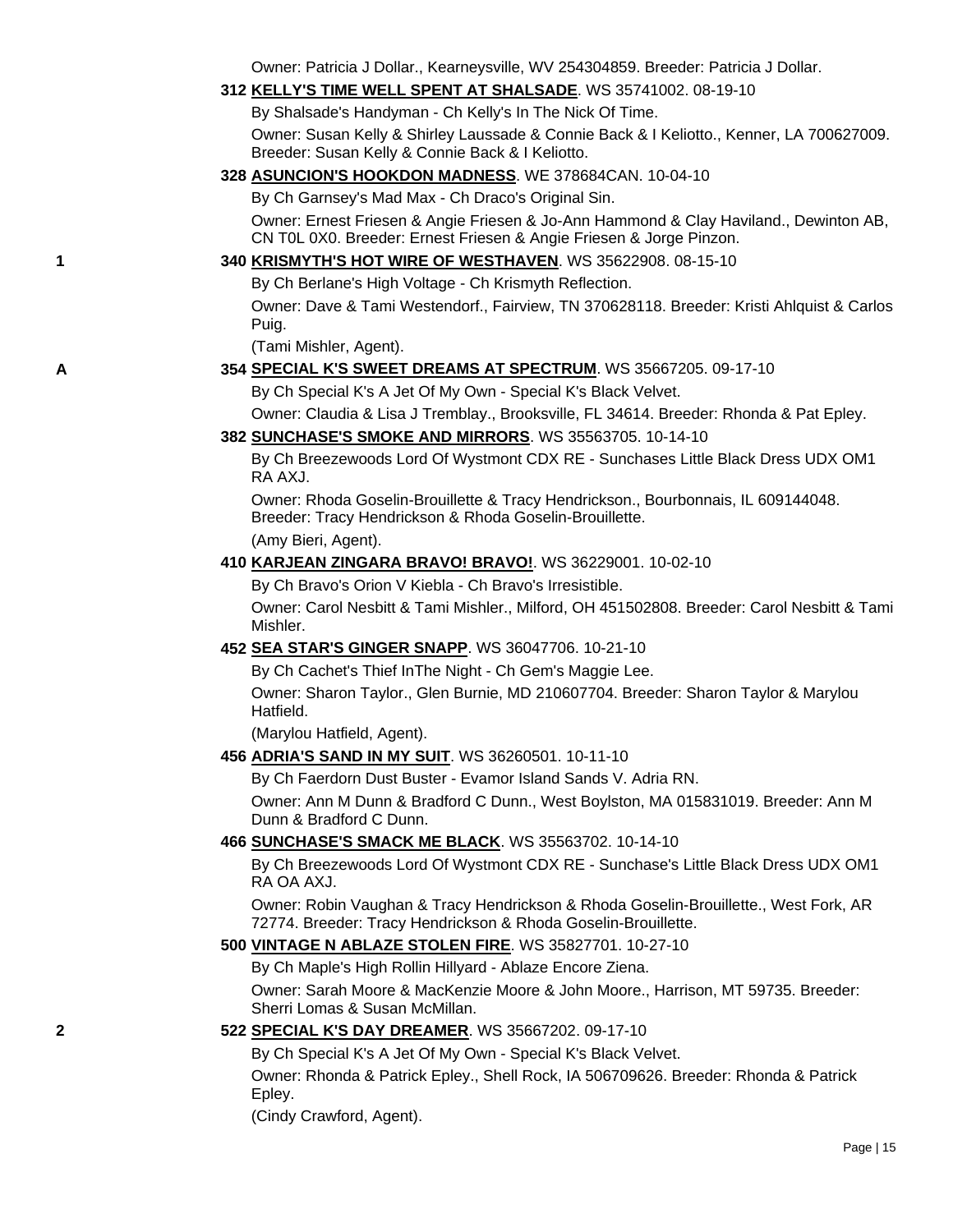|   | 526 KRISMYTH NESTLE QUIK. WS 35622901. 08-14-10                                                                        |
|---|------------------------------------------------------------------------------------------------------------------------|
|   | By Ch Berlane's High Voltage - Ch Krismyth Reflection.                                                                 |
|   | Owner: Kristi Ahlquist & Carlos J Puig., Silver Lake, MN 553816171. Breeder: Kristi Ahlquist<br>& Carlos J Puig.       |
|   | (Sherry Canciamille, Agent).                                                                                           |
| Α | 550 ADRIA'S SAND N'SEA AT TOLLGATE. WS 36260502. 10-11-10                                                              |
|   | By Ch Faerdorn Dust Buster - Evamor Island Sands V Adria RN.                                                           |
|   | Owner: Susan Watts., Upper Black Eddy, PA 189729768. Breeder: Bradford & Ann Dunn.                                     |
|   | 558 KRISMYTH SECRET VIC-TORI. WS 35622902. 08-14-10                                                                    |
|   | By Ch Berlane's High Voltage - Ch Krismyth Reflection.                                                                 |
|   | Owner: Fred & Sam Hyer., Rockford, MI 493419634. Breeder: Kristi Ahlquist & Carlos Puig.                               |
| 3 | 570 PHEASANT HOLLOWS DAMSEL IN A DRESS. WS 36071101. 07-27-10                                                          |
|   | By Ch Pheasant Hollow All Time High - Ch Pheasant Hollow Little Black Dress.                                           |
|   | Owner: Kerry Jones & Allison Jones., Wallkill, NY 12589. Breeder: Kerry Jones & Allison<br>Jones.                      |
|   | BOXERS. Puppy, 6 & Under 9 Months, Fawn Bitches.                                                                       |
|   | 12 ARIA'S HABANERA. WS 35114003. 09-09-10                                                                              |
|   | By Ch Tealcrest's Luck Of The Irish CD RA NAJ - Ch MaSue's Fancy Affair.                                               |
|   | Owner: Sharon Dennis Fuerst., Beckley, WV 258016426. Breeder: Sharon Dennis Fuerst.                                    |
|   | (K Page Conrad, Agent).                                                                                                |
| 4 | 16 WE-R'S CAUGHT YA TALKIN AT FARBEYOND. WS 35793202. 10-22-10                                                         |
|   | By Ch Rosend's Right On The Money - Butler's American Pie Of We-R.                                                     |
|   | Owner: Sara Mathews & Lainee Rupp., Lexington, GA 306481641. Breeder: Lainee Rupp.                                     |
| A | 20 ARIA'S VISSI D'ARTE. WS 35114002. 09-09-10                                                                          |
|   | By Ch Tealcrest's Luck Of The Irish CD RA NAJ - Ch MaSue's Fancy Affair.                                               |
|   | Owner: Sharon & Dennis Fuerst., Beckley, WV 258016426. Breeder: Sharon & Dennis<br>Fuerst.                             |
|   | (K Page Conrad, Agent).                                                                                                |
|   | 138 RUSSIAN ROULETTE MARTINEZ. FCMN7957CMEX. 11-07-10                                                                  |
|   | By Ch Berlane's Causin An Uproar CDX - Ch Dark Side Of The Moon.                                                       |
|   | Owner: Sergio Martinez Diaz., Mexico DF FO 06920, . Breeder: Sergio Martinez Diaz.                                     |
|   | 160 <b>MISTIBLU'S HEART OF THE SEA.</b> WS 36047702. 10-21-10                                                          |
|   | By Ch Cachet's Thief In The Night - Ch Gem's Maggie Lee.                                                               |
|   | Owner: Susan Blue., Ruther Glen, VA 225462045. Breeder: Sharon Taylor & MaryLou<br>Hatfield.                           |
|   | (Marylou Hatfield, Agent).                                                                                             |
|   | 188 PHEASANT HOLLOWS HIGH FASHION. WS 36083811. 09-26-10                                                               |
|   | By GCH Pheasant Hollows All Time High - Ch Pheasant Hollow Party Like A Rock Star.                                     |
|   | Owner: Elliot & Erika Santiago & Kerry & Allison Jones., Salisbury Mills, NY 12577. Breeder:<br>Kerry & Allison Jones. |
|   | 272 DRACO GREETS DASSIN WITH FOURBEARS. WS 35500410. 10-10-10                                                          |
|   | By Ch Guapo - Ch Fourbears Never Hungry.                                                                               |
|   | Owner: Joseph Vergnetti., Medina, OH 442569213. Breeder: Jorge Pinzon & Fourbears.                                     |
|   | 302 NIVEK'S STOLEN HEART. WS 35487701. 10-03-10                                                                        |
|   | By GCH Bravo N Sunset Stealing Time - Ch Westhaven N Nivek's Grateful Heart.                                           |
|   | Owner: Jean Marie Burkhamer., Rock Hill, SC 297329471. Breeder: Jean M Burkhamer &<br>Tami Westendorf.                 |
|   | 370 FANTOM'S PRIMA DONNA. WS 35762803. 10-06-10                                                                        |
|   | By GCH Duba-Dae's Who's Your Daddy - Ch Raintree's Sweet Dreams.                                                       |
|   | $D \sim \sim 140$                                                                                                      |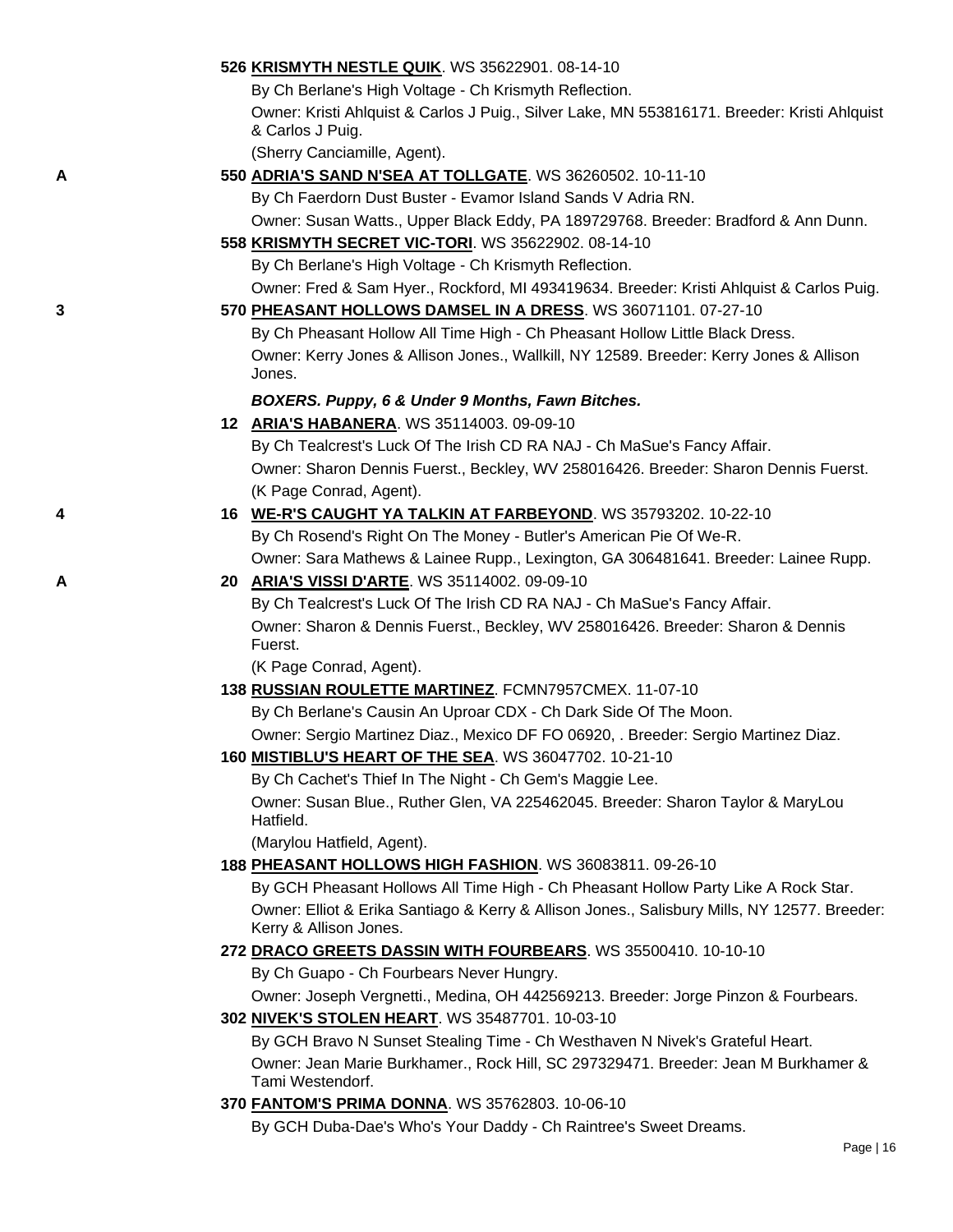Owner: Jessica Wyckoff., San Jose, CA 951558777. Breeder: Jessica Wyckoff & Christina Ghimenti.

(Jimmy Bettis, Agent).

### **380 [FALMARK'S DIAMOND SOLITAIRE](http://canis.infodog.com/files/bdogrsl1.prg;makc=WS_35496602;mdog=Falmark_s_Diamond_Solitaire;wins=all)**. WS 35496602. 08-18-10

By Ch Falmark's Diamond Mine - Falmark's Fox-Trot.

Owner: Laura Cuthbert., Watertown, MA 02472. Breeder: Laura Cuthbert.

### **388 [SUNCREST I'M THE BABE](http://canis.infodog.com/files/bdogrsl1.prg;makc=WS_36238501;mdog=Suncrest_I_m_The_Babe;wins=all)**. WS 36238501. 10-18-10

By Ch Carillon's Number One Draft Pick - Ch Suncrest's Summer Nights Dream. Owner: Olive Lee-Waters., Newberry, FL 326694728. Breeder: Jose Tapia & Olive Lee-**Waters** 

### **390 [LISTON'S ALL THAT GLITTERS IS GOLD](http://canis.infodog.com/files/bdogrsl1.prg;makc=WS_36043002;mdog=Liston_s_All_That_Glitters_Is_Gold;wins=all)**. WS 36043002. 09-09-10

By Liston's Ritchie Valens - Liston's Uptown Girl. Owner: Melvin Wolfe., Summerfield, FL 34491. Breeder: Lisa Spohn. (B J Barnhart, Agent).

### **3 392 [MARBURL'S ARTEMIS](http://canis.infodog.com/files/bdogrsl1.prg;makc=WS_36580501;mdog=Marburl_s_Artemis;wins=all)**. WS 36580501. 11-08-10

By Ch Illyrian's Trilogy - Ch Marburl's Mykonos.

Owner: Mary Frances Burleson., Sachse, TX 750483931. Breeder: Owner. (Lori McClain Ferguson, Agent).

### **408 [SEA GEM CRYSTAL CUT DIAMOND](http://canis.infodog.com/files/bdogrsl1.prg;makc=WS_36047705;mdog=Sea_Gem_Crystal_Cut_Diamond;wins=all)**. WS 36047705. 10-21-10

By Ch Cachet's Thief InThe Night - Ch Gem's Maggie Lee. Owner: Sharon Taylor., Glen Burnie, MD 210607704. Breeder: Sharon Taylor & Marylou Hatfield.

(Marylou Hatfield, Agent).

### **2 448 [RUMMER RUN'S EXCALIBUR LOLLIPOP](http://canis.infodog.com/files/bdogrsl1.prg;makc=WS_35140702;mdog=Rummer_Run_s_Excalibur_Lollipop;wins=all)**. WS 35140702. 08-14-10

By Ch Carillon's Number One Draft Pick - Ch Rummer Run's Excalibur Karsen.

Owner: Ann B Anderson & Steven G Anderson., Atlanta, GA 303270000. Breeder: Brenda T Rodgers & Polly Whitney.

(Rick Justice, Agent).

## **460 [JUST-A-WYN'S FEROCIOUS FERRARI](http://canis.infodog.com/files/bdogrsl1.prg;makc=WS_35774903;mdog=Just-A-Wyn_s_Ferocious_Ferrari;wins=all)**. WS 35774903. 09-20-10

By GCH Sharledar's Simply Debadent - Ch Just-A-Wyns Celtic Princess. Owner: Mary Lynn & Ashley Wynieski & Tammy Zook., Elyria, OH 440358352. Breeder: Mary Lynn & Ashley Wynieski.

## **476 [HI-TECH TARA'S DREAM OF MINE](http://canis.infodog.com/files/bdogrsl1.prg;makc=WS_36681401;mdog=Hi-Tech_Tara_s_Dream_Of_Mine;wins=all)**. WS 36681401. 09-13-10

By Ch Hi-Tech's Back To The Future - Ch Hi-Tech Tara's Shaken Not Stirred. Owner: Zoila Truesdale & Barbara Grizlo., Seekonk, MA 027713926. Breeder: Zoila Truesdale & Barbara Grizlo.

(Kimberly A Pastella-Calvacca, Agent).

## **568 [ARABY FRIENDLY BANTER](http://canis.infodog.com/files/bdogrsl1.prg;makc=WS_35310901;mdog=Araby_Friendly_Banter;wins=all)**. WS 35310901. 09-03-10

By Ch Howdi Partner Main Man - Araby High Hopes.

Owner: Patricia J Dollar., Kearneysville, WV 254304859. Breeder: Patricia J Dollar.

## **584 [FORTUITY BREHO HIDDEN TREASURE](http://canis.infodog.com/files/bdogrsl1.prg;makc=WS_35462204;mdog=Fortuity_Breho_Hidden_Treasure;wins=all)**. WS 35462204. 08-22-10

By Ch Illyrian's Trilogy - Ch Maxlan Breho Treasure Hunter. Owner: June Sutherlin & Brenda Stuckey & Theresa Galle., Baton Rouge, LA 70810. Breeder: June Sutherlin & Brenda Stuckey & Theresa Galle.

## **1 588 [BREHO FORTUITY SHARED TREASURE](http://canis.infodog.com/files/bdogrsl1.prg;makc=WS_35462201;mdog=Breho_Fortuity_Shared_Treasure;wins=all)**. WS 35462201. 08-22-10

By Ch Illyrian's Trilogy - Ch Maxlan Breho Treasure Hunter.

Owner: Brenda Stuckey & Theresa Galle & June Sutherlin DVM., Jonesboro, LA 712515418. Breeder: June Sutherlin DVM & Brenda Stuckey & Theresa Galle.

## **596 [STRAITLINE'S HEAVENS LOVE AT KLAHDUH](http://canis.infodog.com/files/bdogrsl1.prg;makc=WS_35699401;mdog=Straitline_s_Heavens_Love_At_Klahduh;wins=all)**. WS 35699401. 08-21-10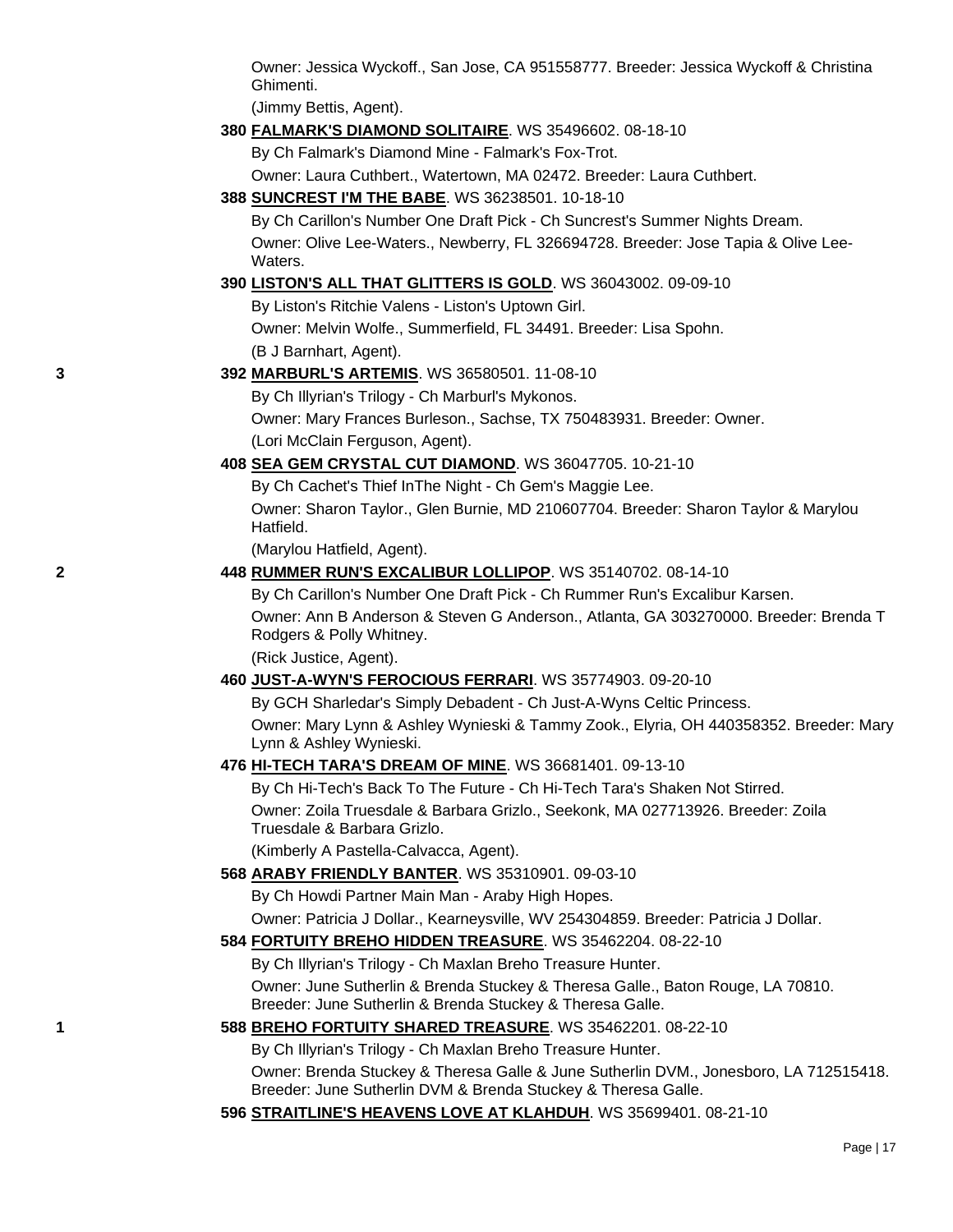By Rummer Run's Tug Of War - Rigpa's After The Storm.

Owner: Tracy Gardner., Powell, TN 378493038. Breeder: Rick Justice & Mandy Justice.

**600 [FANTOM'S THINK OF ME](http://canis.infodog.com/files/bdogrsl1.prg;makc=WS_35762801;mdog=Fantom_s_Think_Of_Me;wins=all)**. WS 35762801. 10-06-10

By GCH Duba-Dae's Who's Your Daddy - Ch Raintree's Sweet Dreams. Owner: Jessica Wyckoff., San Jose, CA 951558777. Breeder: Jessica Wyckoff & Christina Ghimenti.

(Jimmy Bettis, Agent).

**612 [JUST-A-WYN'S LUV BUG II](http://canis.infodog.com/files/bdogrsl1.prg;makc=WS_35774902;mdog=Just-A-Wyn_s_Luv_Bug_II;wins=all)**. WS 35774902. 09-20-10

By Sharledar's Simply Decadent - Just-A-Wyn Celtic Princess. Owner: Mary Lynn & Ashley Wynieski & Tammy Zook., Elyria, OH 440358352. Breeder: Mary L Wynieski & Ashley Wynieski.

## *BOXERS. Puppy, 9 & Under 12 Months, Brindle Bitches.*

**A 14 [WHITE PINES HEART AND SOUL](http://canis.infodog.com/files/bdogrsl1.prg;makc=WS_34435603;mdog=White_Pines_Heart_And_Soul;wins=all)**. WS 34435603. 06-28-10

By GCH White Pines Jive Talkin - Ch White Pines Nothin Comes Close. Owner: Joe Mauri., Grove City, OH 431239625. Breeder: Robert W Gasper & Linda Gasper. (Guy Fisher, Agent).

- **3 34 [IRONDALE'S WHAT YOU GOT](http://canis.infodog.com/files/bdogrsl1.prg;makc=WS_34607801;mdog=Irondale_s_What_You_Got;wins=all)**. WS 34607801. 06-23-10 By GCH Duba Daeis Who's Your Daddy - Midnight's Black Opal. Owner: Wendy Bettis., Riverside, CA 925086039. Breeder: Flo Nielson.
	- **70 [WHITE PINES BOOTY BOPPIN](http://canis.infodog.com/files/bdogrsl1.prg;makc=WS_34435601;mdog=White_Pines_Booty_Boppin;wins=all)**. WS 34435601. 06-28-10 By GCH White Pines Jive Talkin - Ch White Pines Nothin Comes Close. Owner: Robert & Linda Gasper., Medina, OH 442568540. Breeder: Robert & Linda Gasper. (Guy Fisher, Agent).

## **122 [WINDSONG'S GREATEST GIFT OF AVALON](http://canis.infodog.com/files/bdogrsl1.prg;makc=WS_35245602;mdog=Windsong_s_Greatest_Gift_Of_Avalon;wins=all)**. WS 35245602. 07-13-10

By Ch Avalon's Urban Legend - Ch Avalon's Windsong. Owner: William & Linda Rakow., Menomonee Falls, WI 530511120. Breeder: William Rakow & Linda Rakow & N Hansen & D Buchwald. (Daniel A Buchwald, Agent).

**168 [HABERL'S MIA ISABELLA OF WELLINGTION](http://canis.infodog.com/files/bdogrsl1.prg;makc=WS_34167903;mdog=Haberl_s_Mia_Isabella_Of_Wellingtion;wins=all)**. WS 34167903. 05-15-10

By Ch Haberl's Heartacre's U Got It CD RN - Haberl's Florida Edition. Owner: Chuck & Sheri Woodworth., Oviedo, FL 327658172. Breeder: J Haberl's & M Domimguez & B J Barnhart & M J Alencewicz.

### **172 [ADRIA'S BLACK JEWEL AT COPPERMYST](http://canis.infodog.com/files/bdogrsl1.prg;makc=WS_34827901;mdog=Adria_s_Black_Jewel_At_CopperMyst;wins=all)**. WS 34827901. 07-04-10

By Ch Belco's Coppertone RN - Ch Highover's Black Satin. Owner: Ann & Brad Dunn & Margaret & Joe Magoffin., Penfield, NY 145261625. Breeder: Kim Kavanagh & Ann Dunn.

## **4 180 [TY-CAN'S MAESTRO GIRL](http://canis.infodog.com/files/bdogrsl1.prg;makc=WS_34855304;mdog=Ty-Can_s_Maestro_Girl;wins=all)**. WS 34855304. 08-03-10

By Ch Cwmhaf Maestro - Ch Jaegerhouse's Yama Canyon. Owner: Carol Cotter & Mike Carrberry & Joyce Baker Brown., New Cumberland, PA 170702455. Breeder: Carol Cotter & Mike Carberry.

(Marcelo Chagas, Agent).

**194 [CARLYNOAKS PASSION PLAY](http://canis.infodog.com/files/bdogrsl1.prg;makc=WS_35483502;mdog=CarlynOaks_Passion_Play;wins=all)**. WS 35483502. 06-26-10

By Katandy's Playin With Fire - Ch HeartAcres Charisma Of Cinnrhee.

Owner: Carol L Herman., Monrovia, MD 217709240. Breeder: Carol L Herman.

**242 [CAMELIARD'S BLACK MAGIC WOMAN](http://canis.infodog.com/files/bdogrsl1.prg;makc=WS_34507105;mdog=Cameliard_s_Black_Magic_Woman;wins=all)**. WS 34507105. 07-08-10

By Weston's Cry For Freedom - Fullcircle's Cameo Rose.

Owner: R Luckenbacher & V Johnson & M Bumpus., Belleville, MI 481118819. Breeder: Connie Thompson.

**266 [RAYPAT'S THE WORLD IS MY OYSTER](http://canis.infodog.com/files/bdogrsl1.prg;makc=WS_34656701;mdog=Raypat_s_The_World_Is_My_Oyster;wins=all)**. WS 34656701. 06-19-10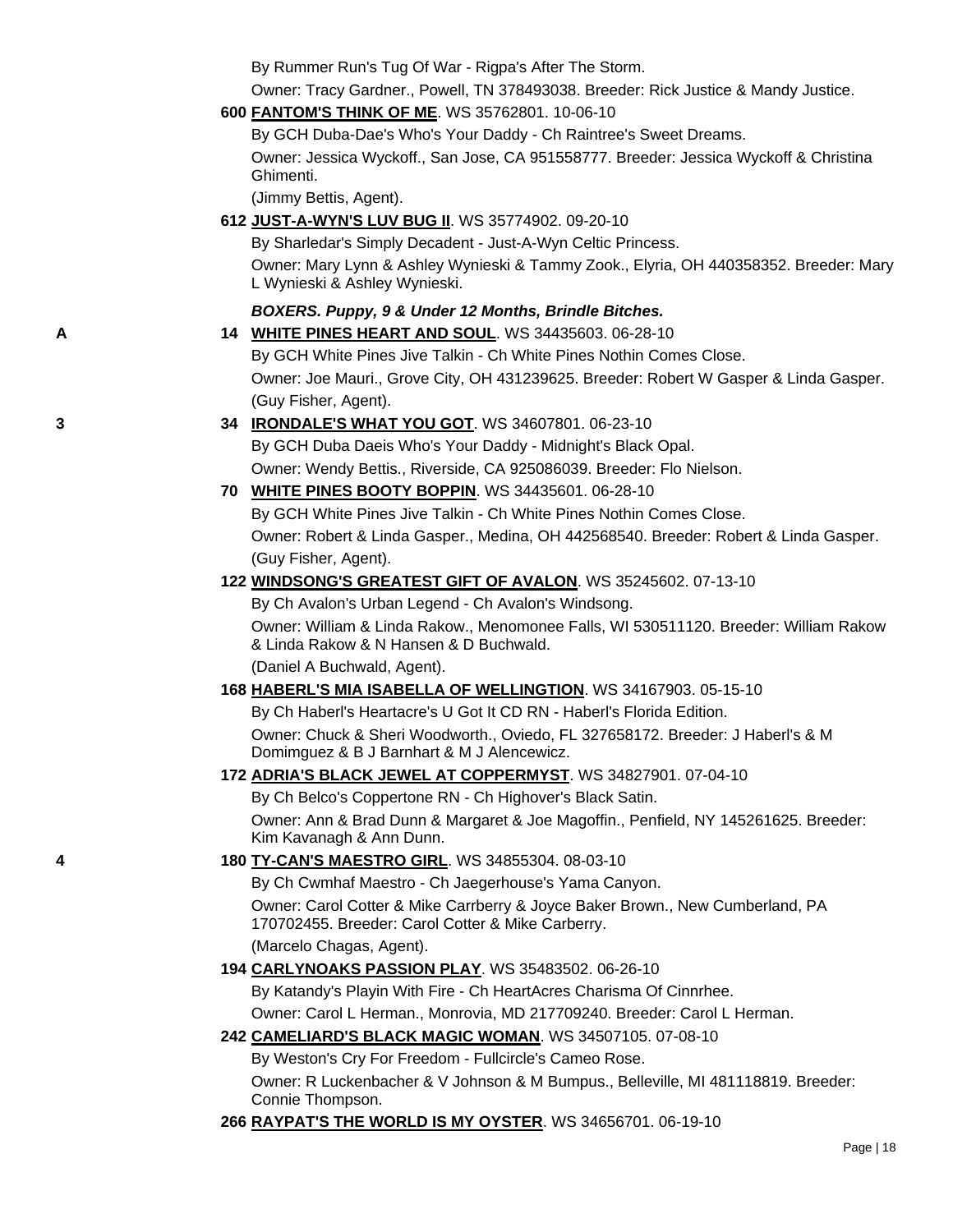By Bee-Vee's Dark Secret - Ch Raypat's Joy To The World.

Owner: Dr Lisa R Holden & Pat Kisselovich & Stephanie Scibienski., Finleyville, PA 15332. Breeder: Lisa R Holden & Pat Kisselovich.

#### **280 [HABERL'S POWER OF LOVE](http://canis.infodog.com/files/bdogrsl1.prg;makc=WS_34167901;mdog=Haberl_s_Power_Of_Love;wins=all)**. WS 34167901. 05-15-10

By Ch Haberl's Heartacre's U Got It CD RN - Haberl's Florida Edition.

Owner: P Bray & JoAnn Haberl & M J Alencewicz., Brooksville, FL 34601. Breeder: Jo A Haberl & M J Alencewicz & B J Barnhart & M Dominguez.

(B J Barnhart, Agent).

## **338 [PHEASANT HOLLOW'S GOIN GAGA](http://canis.infodog.com/files/bdogrsl1.prg;makc=WS_34470503;mdog=Pheasant_Hollow_s_Goin_GaGa;wins=all)**. WS 34470503. 06-01-10

By Ch Pheasant Hollow's Kryptonite - Pheasant Hollow's All Dat Jazos Of Twin Pond. Owner: Pat & Robert Detoro & Kerry & Allison Jones., Newburgh, NY 12550. Breeder: Robert

& Pat Detoro & Kerry & Allison Jones.

## **2 352 [MIRCOA'S GLITTERS WITH ATTITUDE FOR SKYVIEW](http://canis.infodog.com/files/bdogrsl1.prg;makc=WS_34785803;mdog=Mircoa_s_Glitters_With_Attitude_For_Skyview;wins=all)**. WS 34785803. 08-01-10

By Ch Strawberry N Reo Gold Country - Mircoa's Stirring Things Up. Owner: Diana Greenhow & Zelma Goodman., Fountain Valley, CA 927087121. Breeder: Diana Greenhow.

(Wendy Bettis, Agent).

## **1 404 [CINNAMON-BROADWAY DEBUT OF JUST-A-WYN](http://canis.infodog.com/files/bdogrsl1.prg;makc=WS_34870201;mdog=Cinnamon-Broadway_Debut_Of_Just-A-Wyn;wins=all)**. WS 34870201. 08-01-10

By Ch Just-A-Wyn's D'ing Time At Heartacres - Ch Cameliard's Let Me Entertain You. Owner: Rob & Phylis Snyder., Twin Lake, MI 49457. Breeder: Karol Cline. (Ashley Wynieski, Agent).

### **412 [WINFALL JENBURS STYLE AN GRACE](http://canis.infodog.com/files/bdogrsl1.prg;makc=WS_37007301;mdog=Winfall_JenBurs_Style_An_Grace;wins=all)**. WS 37007301. 07-28-10

By Winfall's Scooba Style - Winfall I've Got It Too.

Owner: Jennifer Crane & Burt Weinstein., Wilmette, IL 60091. Breeder: Tina Porter. (Stanley D Flowers, Agent).

### **422 [HABERL'S WIND POWER](http://canis.infodog.com/files/bdogrsl1.prg;makc=WS_34167905;mdog=Haberl_s_Wind_Power;wins=all)**. WS 34167905. 05-15-10

By Ch Haberl's HeartAcre's U Got It CD RN - Haberl's Florida Edition. Owner: D O'Hare & M Porter & J Haberl & G Renzulli., St Petersburg, FL 337102525. Breeder: J Haberl & M Dominguez & M J Alencewicz & B J Barnhart. (B J Barnhart, Agent).

#### **434 [INDIGO'S WYNNING ROULETTE SPIN AT SUNCHASE](http://canis.infodog.com/files/bdogrsl1.prg;makc=WS_34020402;mdog=Indigo_s_Wynning_Roulette_Spin_At_Sunchase;wins=all)**. WS 34020402. 05-28-10

By Ch Storybook Page After Page - Ch Indigo's Luck Be A Lady V Turo. Owner: Rhoda Brouillette & Tracy Hendrickson & Lynn Cooch., Bourbonnais, IL 609144048. Breeder: Diane Monson & Lynn Cooch.

(Lori McClain, Agent).

## **A 502 [CACHET'S NIGHTCAP AT BEE VEE](http://canis.infodog.com/files/bdogrsl1.prg;makc=WS_34606403;mdog=Cachet_s_Nightcap_At_Bee_Vee;wins=all)**. WS 34606403. 07-13-10

By Ch Cachet's Thief In The Night - Cachet's Serenity.

Owner: William A & Vicki C East., Greensboro, NC 274068213. Breeder: Eric Penney & Leonard Magowitz.

## **520 [TRIMANOR'S WALKONTHEWILDSIDE](http://canis.infodog.com/files/bdogrsl1.prg;makc=XL_379829CAN;mdog=Trimanor_s_Walkonthewildside;wins=all)**. XL 379829CAN. 06-28-10

By Ch KG Halcyon Fireking - Trimanor's Serendipity.

Owner: Judy Jury., London ON, CN N6H 1L9. Breeder: Judy Jury.

#### **566 [INSURGE'S FIRST EDITION](http://canis.infodog.com/files/bdogrsl1.prg;makc=XN_363418CAN;mdog=Insurge_s_First_Edition;wins=all)**. XN 363418CAN. 07-22-10

By Ch Aracrest Cinderella Man - Aracrest Vanity Holly Lane. Owner: Kevin Serjeant., Pickering ON, CN L1W 2C8. Breeder: Kevin Serjeant & Norah McGriskin.

#### **578 [BROADWAY JUSTAWYN NIGHT MOVES CAMELIARD](http://canis.infodog.com/files/bdogrsl1.prg;makc=WS_34870204;mdog=Broadway_Justawyn_Night_Moves_Cameliard;wins=all)**. WS 34870204. 08-01-10

By Justawyn Ding Time At Heartacres - Cameliard's Let Me Entertain You. Owner: V Johnson & Jennifer Walker., Belleville, MI 481118819. Breeder: Karol Cline.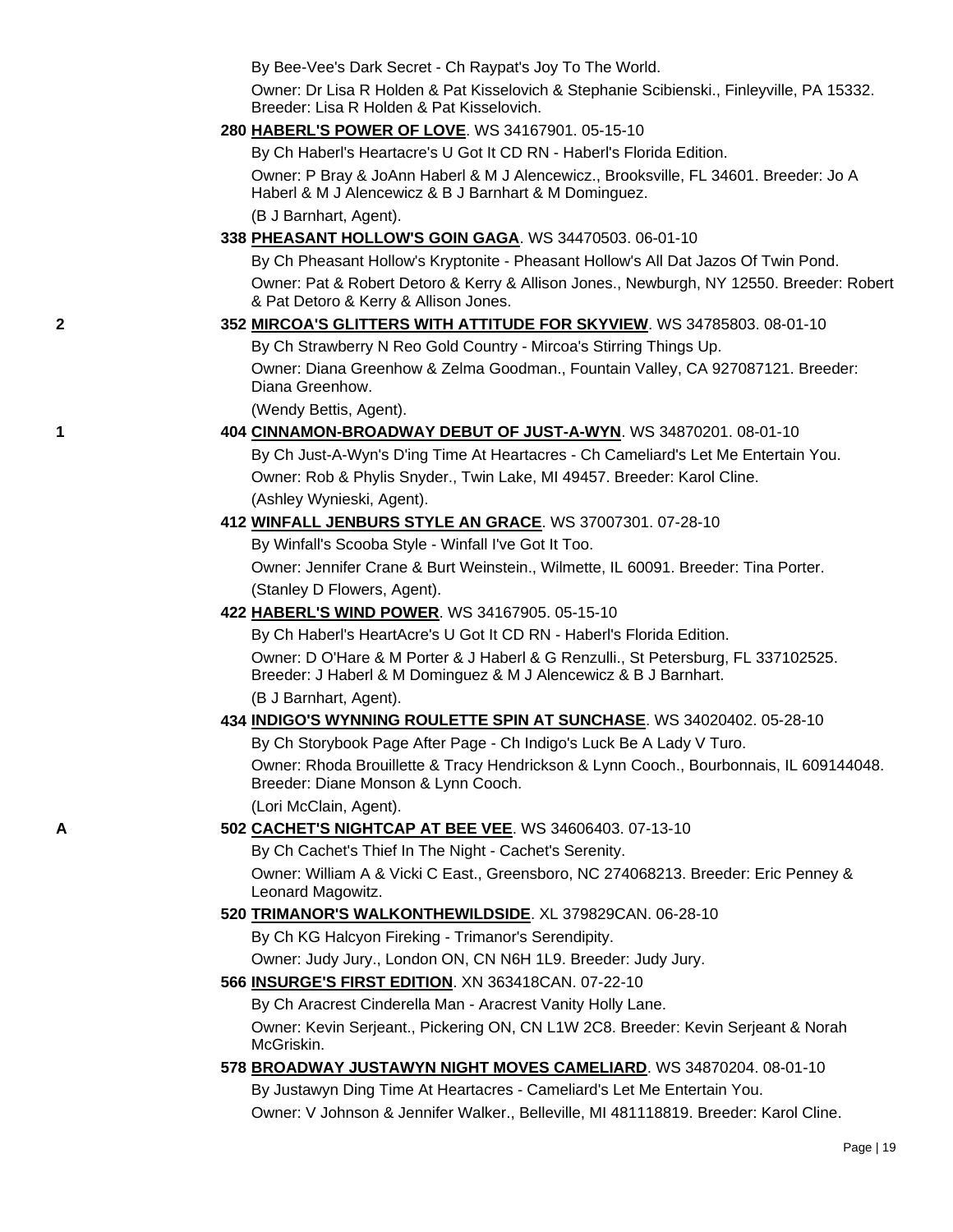## **610 [HEART ACRE HABERL'S ROTFLMAO](http://canis.infodog.com/files/bdogrsl1.prg;makc=WS_34341201;mdog=Heart_Acre_Haberl_s_ROTFLMAO;wins=all)**. WS 34341201. 05-23-10

By Ch Heart Acre's Stingray Of Cinnrhee - HeartAcre Haberl Fulco's Contessa. Owner: P Kilman & J A Haberl., Brooksville, FL 34601. Breeder: Dr J Kilman & P Kilman & J Haberl.

(B J Barnhart, Agent).

## *BOXERS. Puppy, 9 & Under 12 Months, Fawn Bitches.*

**18 [BAIBROOK'S GOLD IN A PENNY ARCADE](http://canis.infodog.com/files/bdogrsl1.prg;makc=WS_34332001;mdog=Baibrook_s_Gold_In_A_Penny_Arcade;wins=all)**. WS 34332001. 05-24-10 By Ch Raineylane-Studio Davinci - Baibrook's Golden Glow Of Amber.

Owner: Karen Kaleta., Seville, OH 442739733. Breeder: Karen Kaleta. (Bridget Brown, Agent).

## **22 [MASUE'S CROWN ROYAL LIMITED ADDITION](http://canis.infodog.com/files/bdogrsl1.prg;makc=WS_34369701;mdog=Masue_s_Crown_Royal_Limited_Addition;wins=all)**. WS 34369701. 06-10-10 By GCH Masue's Virginia Gentleman Of Aria - Ch Masue's Nothing But Luck. Owner: Doug & Sue Tolbert., Troutville, VA 241756674. Breeder: Doug & Sue Tolbert & Carol McGuire.

(K Page Conrad, Agent).

**36 [SAPPHIRE'S DAZZLE ON THE STRIP](http://canis.infodog.com/files/bdogrsl1.prg;makc=WS_34419403;mdog=Sapphire_s_Dazzle_On_The_Strip;wins=all)**. WS 34419403. 06-02-10 By Ch Brookwood's Place Of Dreams - Ch Sapphire's Wild Pitch Of Bur. Owner: Shelly Williams., Desoto, MO 63020. Breeder: Shelly Williams. (Christa Cook, Agent).

# **74 [WHITE PINE JIVE N JAZZ AT HEART ACRE](http://canis.infodog.com/files/bdogrsl1.prg;makc=WS_34477301;mdog=White_Pine_Jive_N_Jazz_At_Heart_Acre;wins=all)**. WS 34477301. 06-07-10 By GCH White Pines Jive Talkin - Jazz N Heart-Acres Bewitching P.A.M. Owner: Sherry Lawson & Linda Gasper & Priscilla Kilman., Lewis Center, OH 430359050. Breeder: Sherry Lawson.

(Guy Fisher, Agent).

## **140 [JUST-A-WYN'S LITTLE RED CORVETTE CRUZ'N TO GARELLE](http://canis.infodog.com/files/bdogrsl1.prg;makc=WS_34799803;mdog=Just-A-Wyn_s_Little_Red_Corvette_Cruz_n_To_Garelle;wins=all)**. WS 34799803. 06-15-10 By Ch Van Riper's Pretty Boy Floyd - Ch Triwin's Ain't Mis Behaving. Owner: Mary Lynn & Ashley Wynieski & Tammy Zook., Elyria, OH 440358352. Breeder:

Michele & Gary Potenza.

## **A 208 [MOUNTAINDALE N TAJ FOLLOW MY FOLLY](http://canis.infodog.com/files/bdogrsl1.prg;makc=WS_35212104;mdog=Mountaindale_N_Taj_Follow_My_Folly;wins=all)**. WS 35212104. 08-04-10

By Ch Trail's End Cookin With Fire - Butler's What's The Fuss. Owner: Debra Lugo & Abigail Balza., Klamath Falls, OR 976037743. Breeder: Abigail Balza.

## **1 210 [ENCORE'S ONE 'N ONLY](http://canis.infodog.com/files/bdogrsl1.prg;makc=WS_35274805;mdog=Encore_s_One__N_Only;wins=all)**. WS 35274805. 07-23-10

By Ch Encore's Bismark - Ch Encore's Godiva. Owner: Amber & Daniel Gates & Cheryl Cates., Fort Leavenworth, KS 660270143. Breeder: Cheryl Cates & Jan & Richard Mumford.

## **236 [VANCROFT'S MYDE VIVACIOUS](http://canis.infodog.com/files/bdogrsl1.prg;makc=WS_34940002;mdog=Vancroft_s_Myde_Vivacious;wins=all)**. WS 34940002. 07-08-10

By Ch Bentbrook's Image Of High Noon - Ch Vancroft's Glamorous. Owner: Deborah Clark & Debi Bedford & Teresa Sil McCall., Stanwood, IA 523379675. Breeder: Deborah Clark & Teresa McCall & Jackie Royce. (Sherry Canciamille, Agent).

## **2 250 [LEGACY'S ONE AND ONLY](http://canis.infodog.com/files/bdogrsl1.prg;makc=WS_34651301;mdog=Legacy_s_One_And_Only;wins=all)**. WS 34651301. 06-04-10

By Ch Raklyn's The Bronx MVP At Third - Ch Sergio's Duchess Of Legacy. Owner: Ginny Nicholson., Bel Air, MD 21014. Breeder: Ginny Nicholson. (Debbie Struff, Agent).

## **252 [BAIBROOK'S TRACE OF GOLD](http://canis.infodog.com/files/bdogrsl1.prg;makc=WS_34332002;mdog=Baibrook_s_Trace_Of_Gold;wins=all)**. WS 34332002. 05-24-10

By Ch Raineylane-Studio Davinci - Baibrook's Golden Glow Of Amber. Owner: Karen Kaleta., Seville, OH 442739733. Breeder: Karen Kaleta. (Tess Savage, Agent).

**3 254 [IVYLANE-RUFFIANL ALEUTIAN BALLAD](http://canis.infodog.com/files/bdogrsl1.prg;makc=WS_34178004;mdog=Ivylane-RuffianL_Aleutian_Ballad;wins=all)**. WS 34178004. 05-15-10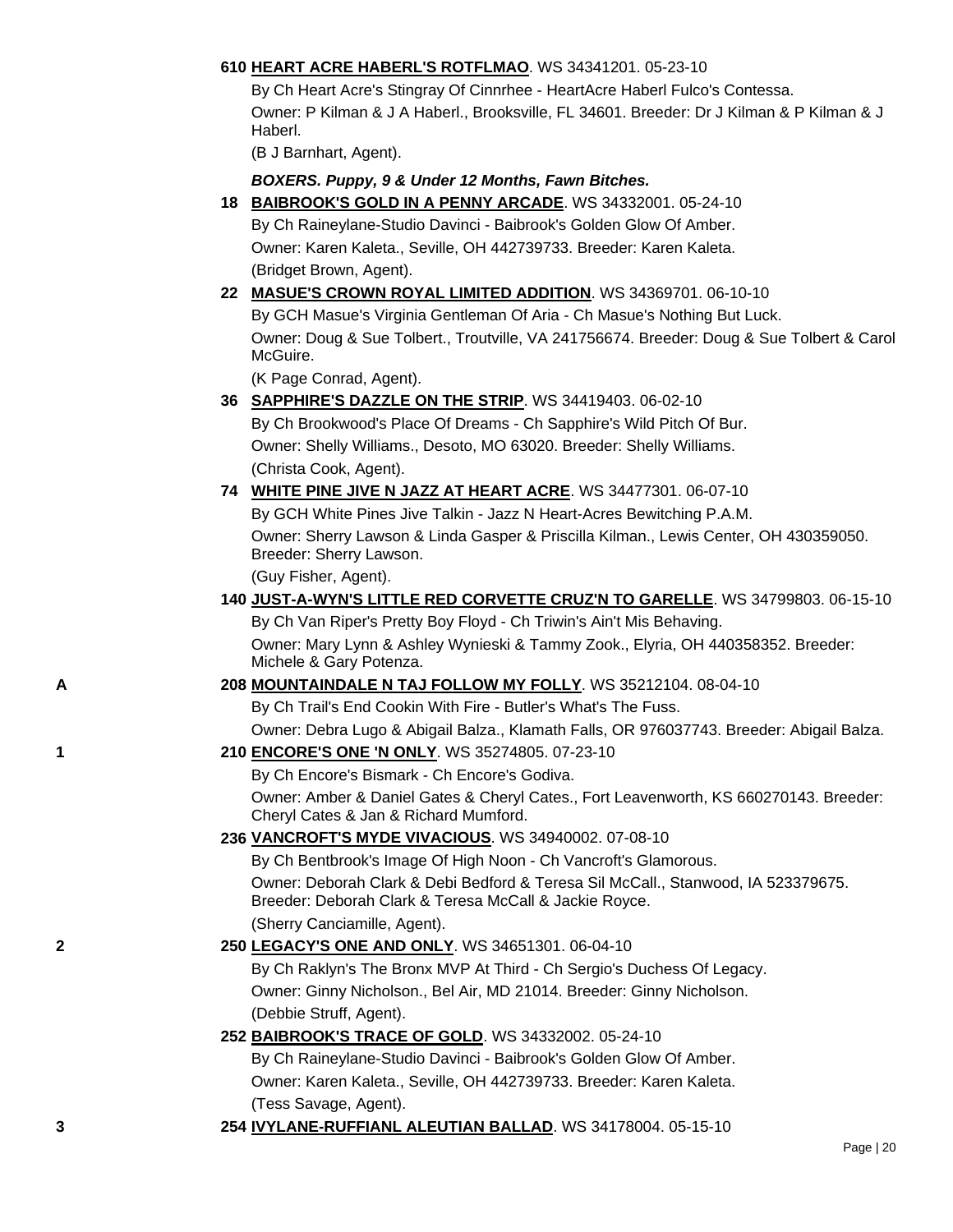By Ch Cantermar's Port Au Prince - Sergio's High Tailin To Texas.

Owner: Brenda Mallory & Tina Starr & Ike Liotto., Austin, TX 787340012. Breeder: Mark Sergio & Linda Sergio & Tina Starr & Lacy Nichols.

**308 [BROADWAY'S & JUSTAWYN'S ONE SINGULAR SENSATION](http://canis.infodog.com/files/bdogrsl1.prg;makc=WS_34870203;mdog=Broadway_s_&_Justawyn_s_One_Singular_Sensation;wins=all)**. WS 34870203. 08-01-10

By GCH Justawyn Ding Time At Heartacres - Ch Cameliard's Let Me Entertain You. Owner: Karol Cline., Bloomfield Hills, MI 483041245. Breeder: Karol Cline. (Ashley Wynieski, Agent).

**348 [ROBINSON'S LEGACY OF THE ROSE](http://canis.infodog.com/files/bdogrsl1.prg;makc=WS_34142602;mdog=Robinson_s_Legacy_Of_The_Rose;wins=all)**. WS 34142602. 05-18-10

By Ch Heart Acres Stingray Of Cinnrhee - Robinson's Rambling Rose. Owner: William & Delma Robinson., Beavercreek, OH 45434. Breeder: William & Delma Robinson.

(Sherry Canciamille, Agent).

**378 [WOODRIDGE'S STEP ASIDE BOYS](http://canis.infodog.com/files/bdogrsl1.prg;makc=WS_34730401;mdog=Woodridge_s_Step_Aside_Boys;wins=all)**. WS 34730401. 07-09-10

By Ch Pearlisle Standing-O For Bix-L - Ch Woodridge's Immaculate Conception. Owner: Robin & Jim Fortney & Janice Von Brook & George Miller., Limerick, ME 04048. Breeder: Robin & Jim Fortney.

(Debbie Struff, Agent).

# **396 [SAPPHIRE'S WORKIN' THE STRIP OF STREAMLINE](http://canis.infodog.com/files/bdogrsl1.prg;makc=WS_344190401;mdog=Sapphire_s_Workin__The_Strip_Of_Streamline;wins=all)**. WS 344190401. 06-02-10

By Ch Brookwood's Place Of Dreams - Ch Sapphire's Wild Pitch Of Burlwood. Owner: Mack Young & Joleena Young., Sullivan, IL 619516386. Breeder: Shelly Williams. (Christa Cook, Agent).

## **414 [SBK BUTTERCUP BABE](http://canis.infodog.com/files/bdogrsl1.prg;makc=WS_33921504;mdog=SBK_Buttercup_Babe;wins=all)**. WS 33921504. 05-15-10

By Ch Naja's Enterprise Of Summer - Faerdorn Dream Girl. Owner: Sandie B Dietz., Succasunna, NJ 078761538. Breeder: Sandie B Dietz. (Kim Pastella Calvacca, Agent).

**446 [BIG ROCK'S CANDY MOUNTAIN](http://canis.infodog.com/files/bdogrsl1.prg;makc=WS_34829605;mdog=Big_Rock_s_Candy_Mountain;wins=all)**. WS 34829605. 06-15-10

By GCH Duba-Dae's Who's Your Daddy - Ch Telstar's Prudent Choice. Owner: Carol McGuire & Virginia Shames., Arlington, VA 222045026. Breeder: Anita W Franzi & Jennifer Tellier.

**4 494 [TJ'S WILD WILD WHISPER](http://canis.infodog.com/files/bdogrsl1.prg;makc=WS_34228405;mdog=TJ_s_Wild_Wild_Whisper;wins=all)**. WS 34228405. 05-26-10

By GCH LRM Gold N Rock - Ch TJ's Miss Parker.

Owner: Theresa Janzen., Lacey, WA 985098342. Breeder: Theresa Janzen.

## **580 [APLAWS DESIGNED TO SHINE](http://canis.infodog.com/files/bdogrsl1.prg;makc=WS_35244801;mdog=Aplaws_Designed_To_Shine;wins=all)**. WS 35244801. 08-05-10

By Ch Berlane's High Voltage - Ch Aplaws Dancing Queen Of Telstar. Owner: Ken & Bonnie Keel., Flagstaff, AZ 86004. Breeder: Bonnie Keel & Jennifer Tellier. (Wendy Bettis, Agent).

**602 [INDIGO'S WYNNING THE GOLD](http://canis.infodog.com/files/bdogrsl1.prg;makc=WS_34020403;mdog=Indigo_s_Wynning_The_Gold;wins=all)**. WS 34020403. 05-28-10

By Ch Storybook Page After Page - Ch Indigo's Luck Be A Lady V TuRo. Owner: Lynn Cooch & Diane Monson., Anoka, MN 553031121. Breeder: Lynn Cooch & Diane Monson.

(Lori McClain, Agent).

**618 [CARILLON'S SKYE HIGH](http://canis.infodog.com/files/bdogrsl1.prg;makc=WS_34817803;mdog=Carillon_s_Skye_High;wins=all)**. WS 34817803. 08-04-10

By Ch Capri's Woods End Spellcaster - Ch Carillon Ellie's Grand Finale. Owner: Cheryl Laser & Charles Coull., indlay, OH 45840. Breeder: Cindy Suarez. (Ann E Keil, Agent).

## *BOXERS. 12 & Under 18 Months, Brindle Bitches.*

**76 [KG N HALTONHILLS RENDEZVOUS](http://canis.infodog.com/files/bdogrsl1.prg;makc=WS_36975201;mdog=KG_N_Haltonhills_Rendezvous;wins=all)**. WS 36975201. 12-29-09 By Ch KG Halcyon Fire King - Berlane's Jaden Of HaltonHill.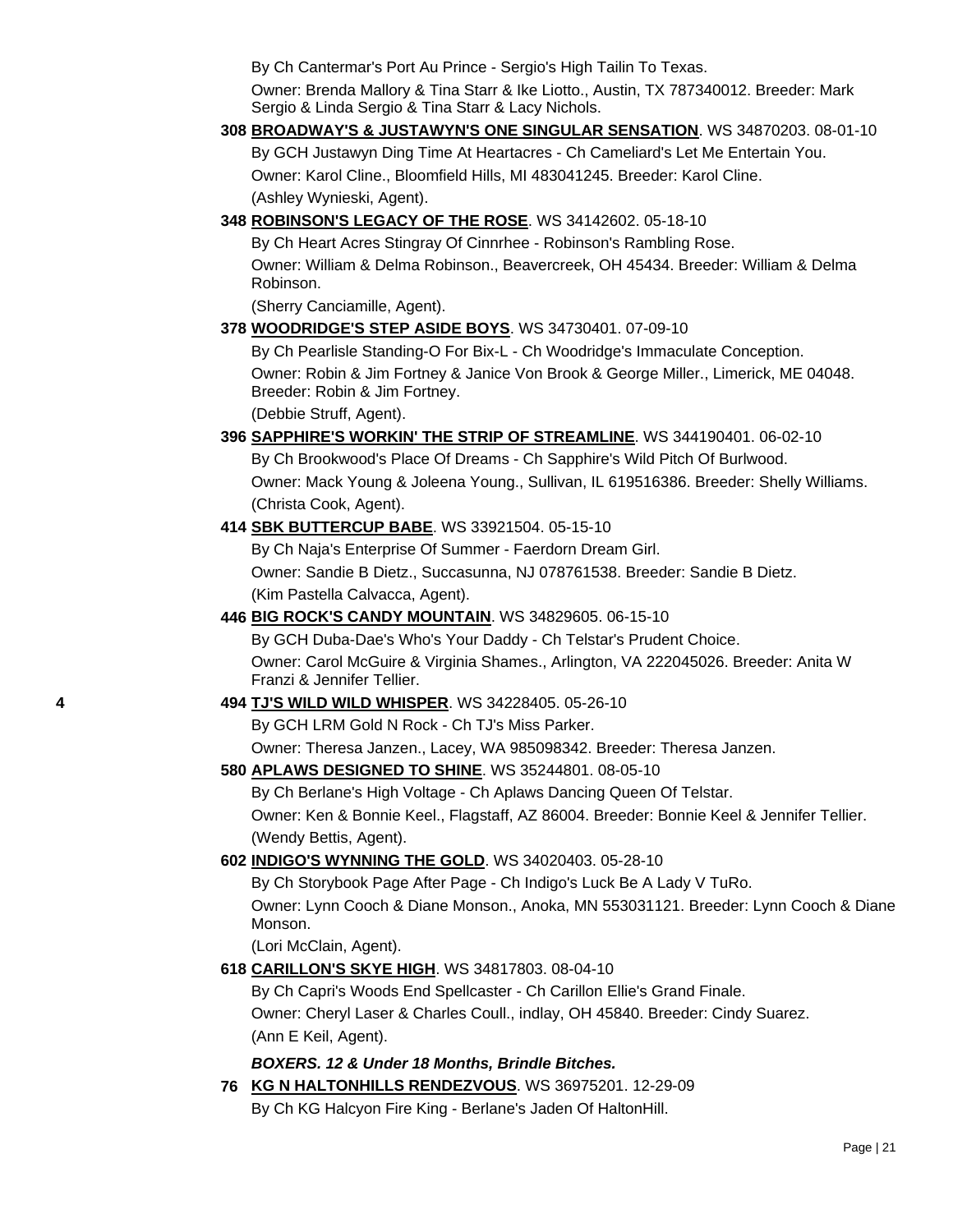Owner: Kristi Wagg & Paul Medeiros., Oakwood ON, CN K0M 2M0. Breeder: Paul Medeiros & Sharon Berry & Ron Berry.

(Debbie Struff, Agent).

**3 88 [OAK RIDGE'S THE BEAT GOES ON OF SUMMER](http://canis.infodog.com/files/bdogrsl1.prg;makc=WS_33297401;mdog=Oak_Ridge_s_The_Beat_Goes_On_Of_Summer;wins=all)**. WS 33297401. 02-06-10 By Ch Summer's Dash Riprock - Ch DC's Turn On The Sunshine. Owner: Kelli Smith & Sharon Davis., Altoona, PA 16601. Breeder: Sharon Davis & Donna Schafer. **92 [RAINY MOUNTAIN'S ADVENTURE OF THE HEART](http://canis.infodog.com/files/bdogrsl1.prg;makc=WS_32433705;mdog=Rainy_Mountain_s_Adventure_Of_The_Heart;wins=all)**. WS 32433705. 12-01-09 By Topline's Showdown At Rainy Mountain - Rainy Mountain's Midnight Rendezvous. Owner: Sherry L Wilmot & Cindy Eastwood., Amarillo, TX 791043306. Breeder: Cindy Eastwood. (Tina Starr, Agent). **98 [DAJEN JASMIN ELEGANT DREAM AT LUSTIG](http://canis.infodog.com/files/bdogrsl1.prg;makc=WS_32120103;mdog=Dajen_Jasmin_Elegant_Dream_At_Lustig;wins=all)**. WS 32120103. 11-18-09 By Ch Haberl's Heartacre's U Got It - Ch Dajen'N'Nicklebrooke Deep Roots. Owner: Stephen & Mary Quinn., Dade City, FL 335250805. Breeder: Jennifer Bittner. **4 126 [UPPERCUTS UNCHAINED MELODY](http://canis.infodog.com/files/bdogrsl1.prg;makc=WS_35396501;mdog=Uppercuts_Unchained_Melody;wins=all)**. WS 35396501. 04-12-10 By Ch Renee's Broklyn Bruiser - Uppercuts Code Red. Owner: Jim & Francine Gillanders., Tupperville ON, CN N0P 2M0. Breeder: Jim & Francine Gillanders. **A 136 [GIOIA'S HEAVENY HOLLY OF ST. FOWLER](http://canis.infodog.com/files/bdogrsl1.prg;makc=WS_32693403;mdog=Gioia_s_Heaveny_Holly_Of_St._Fowler;wins=all)**. WS 32693403. 12-25-09 By GCH Fowler's Along For The Ride - Gioia's Princess Zinnia. Owner: Shonna Gioia., Placerville, CA 95667. Breeder: Damien & Shonna Gioia. **A 150 [DAJEN JASMIN ELEGANT DREAM](http://canis.infodog.com/files/bdogrsl1.prg;makc=WS--32120103;mdog=Dajen_Jasmin_Elegant_Dream;wins=all)**. WS--32120103. 11-18-09 By Ch Haberl's Heartacre's U Got It CD RN - Ch Dajen'N'Nicklebrooke Deep Roots. Owner: Stephen & Mary Quinn., Dade City, FL 33525. Breeder: Jennifer Bittner. **2 166 [CAYMANS SWEET CAYENNE](http://canis.infodog.com/files/bdogrsl1.prg;makc=WS_33618109;mdog=Caymans_Sweet_Cayenne;wins=all)**. WS 33618109. 03-31-10 By Ch Sandtrap's Golden Is Grande - Caymans Sweet Spirit. Owner: Paul & Judy Wilcox., Spruce Grove AB, CN T7X 3V2. Breeder: Sydney Brown. (Lori McClain-Ferguson, Agent). **182 [STONEWALL'S CALAMITY ABOUNDS AT CINNAMON](http://canis.infodog.com/files/bdogrsl1.prg;makc=WS_33090701;mdog=Stonewall_s_Calamity_Abounds_At_Cinnamon;wins=all)** . WS 33090701. 01-30-10 By Mantle N Irondale's Invincible - Stonewall's Fielder's Choice. Owner: Rob & Phylis Snyder., Twin Lake, MI 494579490. Breeder: Barb Tuskas. (Ashley Wynieski, Agent). **1 198 [SPRINGBROOK'S DANCE LIKE NO ONE IS WATCHING](http://canis.infodog.com/files/bdogrsl1.prg;makc=WS_33743401;mdog=Springbrook_s_Dance_Like_No_One_Is_Watching;wins=all)**. WS 33743401. 04-12-10 By Ch Can-Cia's Hard Act To Follow - Ch Springbrook's Talk Of The Town. Owner: Mary Dohm & Sherry Canciamille., Rockford, IL 611017508. Breeder: Mary Dohm & Sherry Canciamille. **246 [TNTS HOW DO I LIVE](http://canis.infodog.com/files/bdogrsl1.prg;makc=WS_34104301;mdog=Tnts_How_Do_I_Live;wins=all)**. WS 34104301. 04-09-10 By Ch Firestars How Forever Feels - Ch Tnts Out Of Nowhere. Owner: Tamara Reader & Nicholas Wolf., Montgomery, IL 605385033. Breeder: Tamara Reader & Nicholas Wolf. (Christa Cook, Agent). **356 [RODLINS MAZDA PROTEGE](http://canis.infodog.com/files/bdogrsl1.prg;makc=WS_35478801;mdog=Rodlins_Mazda_Protege;wins=all)**. WS 35478801. 04-05-10 By Ch Encore's Zoom Zoom - Rodlins Up N Flying. Owner: Rod & Linda Norris., Barrie ON, CN L4N 8G2. Breeder: Rod & Linda Norris. (H Medley Small, Agent). **394 [RONDEAU'S LITTLE LILLY WHITEFOOT](http://canis.infodog.com/files/bdogrsl1.prg;makc=WS_33689601;mdog=Rondeau_s_Little_Lilly_Whitefoot;wins=all)**. WS 33689601. 04-11-10 By Ch Pigeonwoods American Concert - Boxella's Adelheid At Rondeau. Owner: Heidrun D Hardy & Katharine Gatz., Erie, PA 16505. Breeder: Heidrun D Hardy.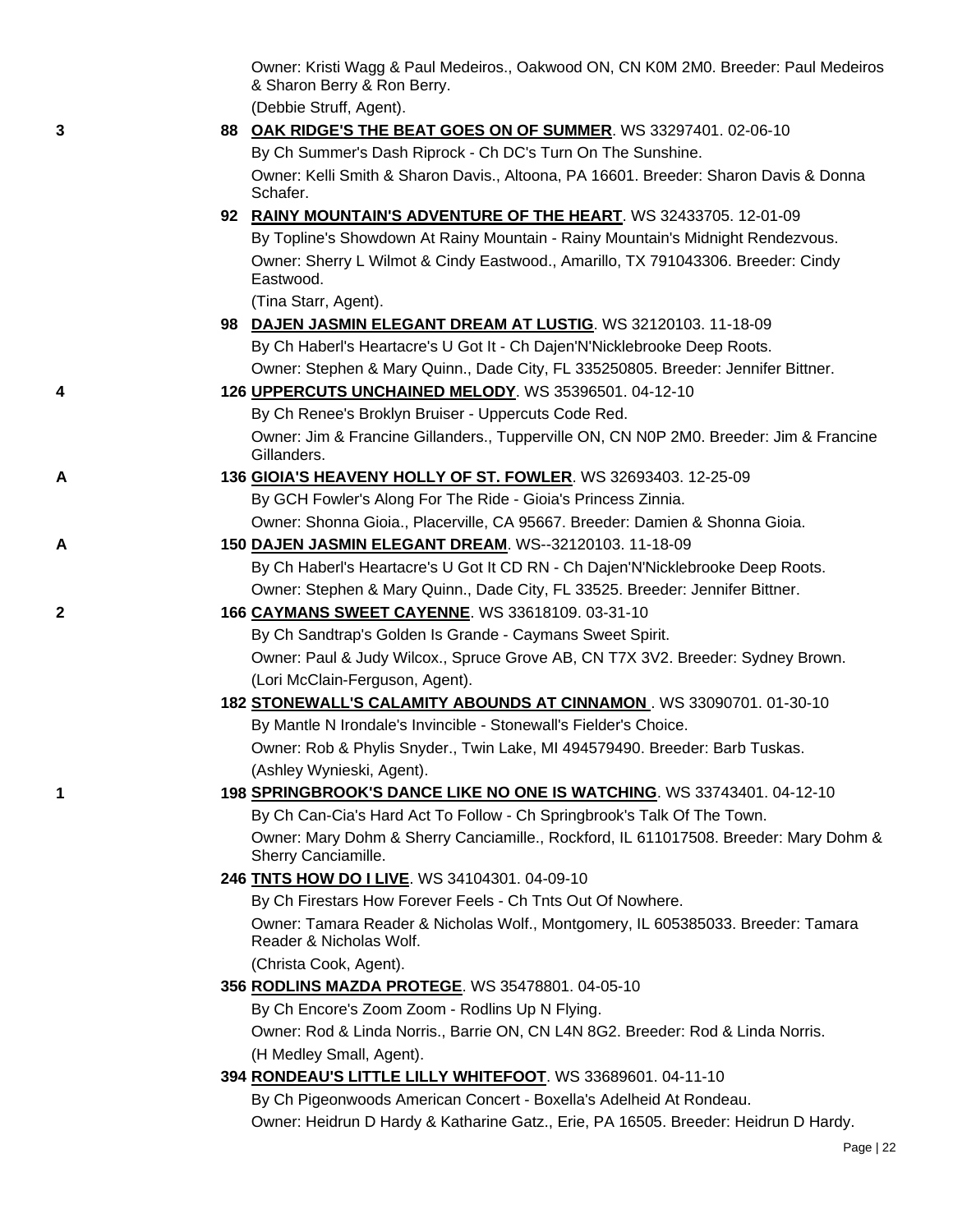(Medley Small, Agent).

**468 [YELLOW ROSE BAD MOON RISING](http://canis.infodog.com/files/bdogrsl1.prg;makc=WS_33334301;mdog=Yellow_Rose_Bad_Moon_Rising;wins=all)**. WS 33334301. 01-21-10

By Ch Sig's Dakota Moon At Stephlyn - Hetrick's Scarlett O'Hara. Owner: Blinn Salisbury III., Westminster, MD 211582708. Breeder: Shelley Salisbury. (Marylou Hatfield, Agent).

**546 [DUSTY ROAD'S ROCK ME GENTLY](http://canis.infodog.com/files/bdogrsl1.prg;makc=WS_34027803;mdog=Dusty_Road_s_Rock_Me_Gently;wins=all)**. WS 34027803. 04-26-10

By Dusty Road's Perfect World - Dusty Road's Tornado Warning. Owner: Rita Wallin & Jeff Wallin & Judith Pasbrig., Grant, NE 691403003. Breeder: Judith M Pasbrig & Randall S Pasbrig.

**576 [CEDAR'S SOMETHIN TA TALK ABOUT](http://canis.infodog.com/files/bdogrsl1.prg;makc=WS_33358102;mdog=Cedar_s_Somethin_Ta_Talk_About;wins=all)** . WS 33358102. 03-08-10

By Ch White Pines High Expectations - Janay's Lady Luck.

Owner: Crystal Stock., Cedar City, UT 847218019. Breeder: Thomas Gaus.

## *BOXERS. 12 & Under 18 Months, Fawn Bitches.*

- **28 [TEALCREST'S SPITFIRE](http://canis.infodog.com/files/bdogrsl1.prg;makc=WS_32322501;mdog=TealCrest_s_Spitfire;wins=all)**. WS 32322501. 10-27-09 By Ch TealCrest's Luck Of The Irish CD RA NAJ - Miro-Tealcrest's Whats UR Name RN. Owner: Jill Hootman., Clarksville, TN 37040. Breeder: Jill Hootman & Robin Kennedy. (Sherry Canciamille, Agent).
- **58 [SUNDARBY'S PENNANT](http://canis.infodog.com/files/bdogrsl1.prg;makc=WS_32663102;mdog=Sundarby_s_Pennant;wins=all)**. WS 32663102. 12-30-09

By Ch Garnsey's Signature - Ch Sundarby's Secret Affair Bee Vee. Owner: Kristi Wagg & Verena Jaeger., Oakwood ON, CN K0M 2M0. Breeder: Dawn M Darby. (Debbie Struff, Agent).

**64 [WINFALL'S SENSATIONAL STYLE](http://canis.infodog.com/files/bdogrsl1.prg;makc=XE365468CAN;mdog=Winfall_s_Sensational_Style;wins=all)**. XE365468CAN. 03-13-10

By Winfall's Scuba Style - Winfall's Style Is Great. Owner: Suzanne Smith., Minesing ON, CN L0L 1Y2. Breeder: Tina Porter & Cee Stanton.

- **72 [OLYMPIC'S HEALING A HEART ACHE](http://canis.infodog.com/files/bdogrsl1.prg;makc=WS_33595202;mdog=Olympic_s_Healing_A_Heart_Ache;wins=all)**. WS 33595202. 01-19-10 By Ch Robinson's Humdinger - Country Time's Archangel Of Ardor. Owner: Julie Wilmore & Claudia Parsons., Toledo, OH 43615. Breeder: Amber Norton.
- **100 [SHIRALDA'S SWEET SOPHIA](http://canis.infodog.com/files/bdogrsl1.prg;makc=WS_32485004;mdog=Shiralda_s_Sweet_Sophia;wins=all)**. WS 32485004. 12-27-09

By Ch Rakyns The Bronx MVP At Third - Asurebets Kassie Of Shiralda. Owner: David & Theresa Bedworth., Cadyville, NY 12918. Breeder: Owners. (Debbie Struff, Agent).

## **108 [WINLAND'S SURPRISE TREASURE](http://canis.infodog.com/files/bdogrsl1.prg;makc=WS_34258601;mdog=Winland_s_Surprise_Treasure;wins=all)**. WS 34258601. 05-05-10

By Ch Winland's Harry Potter Treasure - Winland's Friendly Skies. Owner: Charles Coull & Julie Kirkyndall., Tiffin, OH 448838858. Breeder: Charles Coull. (Ann Keil, Agent).

**154 [BARGARY'S YA GOTTA KEEP ON MOVIN'](http://canis.infodog.com/files/bdogrsl1.prg;makc=WS_34768202;mdog=Bargary_s_Ya_Gotta_Keep_On_Movin_;wins=all)**. WS 34768202. 03-17-10

By Bargary's Ya Gotta Pay Ta Play - Bargary's Grande Illusion. Owner: Barbara & Gary Wadge., Lacombe, LA 70445. Breeder: Barbara & Gary Wadge. (Terri Galle, Agent).

**1 192 [DAYBREAK'S BAD INFLUENCE](http://canis.infodog.com/files/bdogrsl1.prg;makc=WS_32533504;mdog=Daybreak_s_Bad_Influence;wins=all)**. WS 32533504. 11-30-09

By Ch R And G's Spellbound At Evolution - Ch Daybreak's Glamorous. Owner: Ann Russell & Kimberlie Steele-Gamero., Lakeside, CA 920401412. Breeder: J & J Higgins & Ann Russell & Kimberlie Steele-Gamero.

## **A 206 [OAK KNOLL'S N RAMARCO'S CLAIRE](http://canis.infodog.com/files/bdogrsl1.prg;makc=WS_33614401;mdog=Oak_Knoll_s_N_Ramarco_s_Claire;wins=all)**. WS 33614401. 03-06-10

By Oak Knoll's Hot Rod Lincoln - Oak Knoll's Dressed To Impress.

Owner: Connie Burks & Teresa Guetersloh & Bryan Bailey & Ashley Milburn., Beech Grove, IN 46107. Breeder: Teresa Guetersloh & Bryan Bailey. (Bridget Brown, Agent).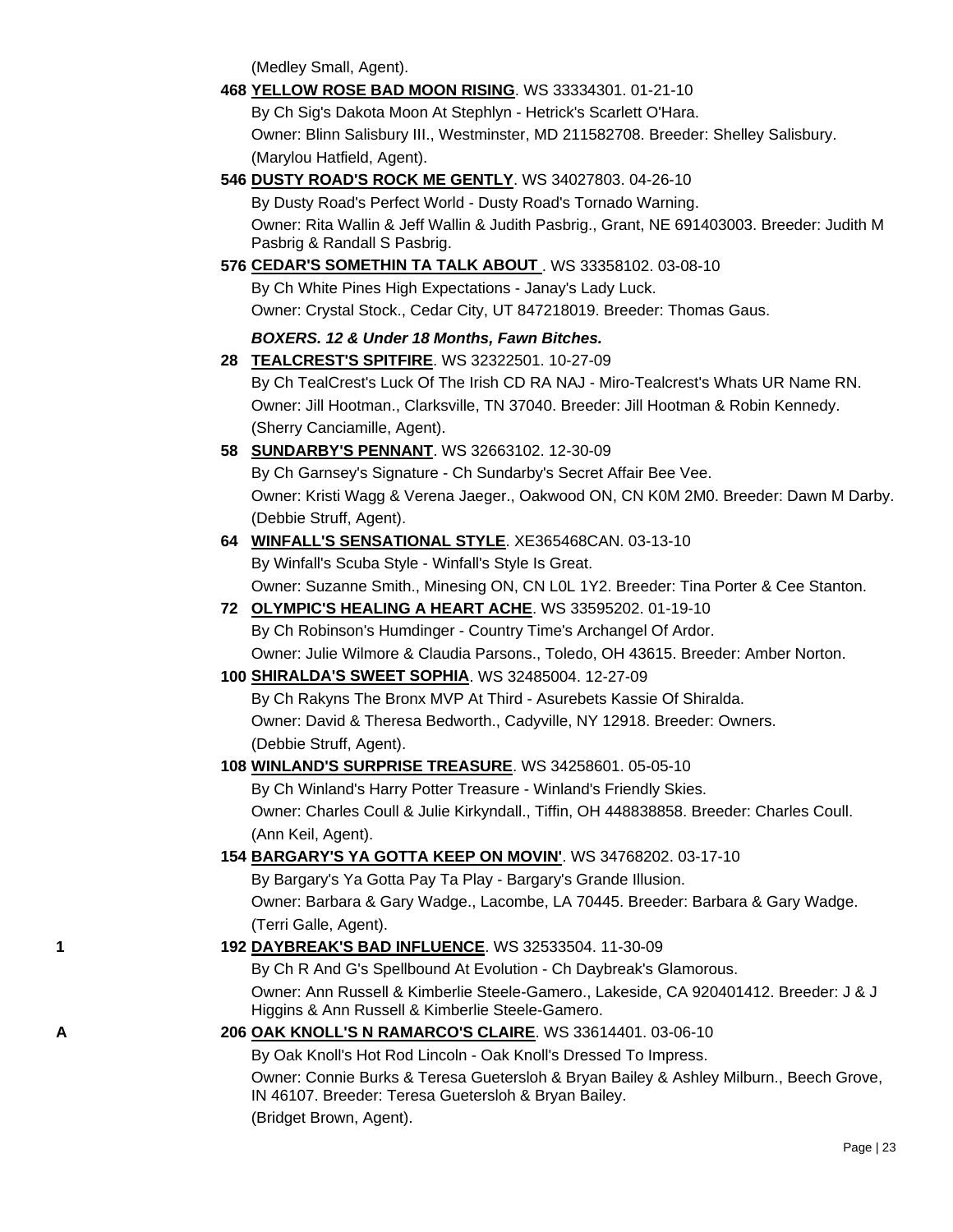### **2 214 [TOKALON'S HEARTSTRINGS](http://canis.infodog.com/files/bdogrsl1.prg;makc=WS_32784701;mdog=Tokalon_s_Heartstrings;wins=all)**. WS 32784701. 12-02-09

By Ch Raineylane-Studio Davinci - Tokalon's Carnelian.

Owner: Deborah McAlpine., Marietta, GA 300682412. Breeder: Deborah McAlpine. (Rick Justice, Agent).

## **218 [SCHOENTAL'S FRAULEIN MARIA TERESA](http://canis.infodog.com/files/bdogrsl1.prg;makc=WS_33202501;mdog=Schoental_s_Fraulein_Maria_Teresa;wins=all)**. WS 33202501. 12-27-09

By Ch Katandy's Fast Forward - Ch Schoental's Fraulein Viktoria. Owner: Barbara Compton & Robert Compton & Gyleen Fitzgerald., Street, MD 211541124. Breeder: Barbara R & Robert L Compton Jr & Gyleen X Fitzgera.

## **222 [PHEASANT HOLLOW'S HELLO BOMBSHELL](http://canis.infodog.com/files/bdogrsl1.prg;makc=WS_34170101;mdog=Pheasant_Hollow_s_Hello_Bombshell;wins=all)**. WS 34170101. 12-07-09

By Ch HiTech's Sound Investment - Pheasant Hollow's Bringin Sexy Back. Owner: Kerry Jones & Cynthia Carey., East Stroudsburg, PA 183028499. Breeder: Kerry Jones & Cynthia Carey.

(Allison Jones, Agent).

## **3 238 [LIBERTI'S KNELLS BELLS](http://canis.infodog.com/files/bdogrsl1.prg;makc=WS_33891705;mdog=Liberti_s_Knells_Bells;wins=all)**. WS 33891705. 05-07-10

By Ch Kimkar's Hi-Tech Traveler - Liberti's Crack'n The Bell. Owner: Matthew Holmbeck & Teresa Berge., Belle Plaine, MN 560115130. Breeder: Teresa Berge.

(Kimberly A Pastella-Calvacca, Agent).

## **4 274 [KRISMYTH'S COWGIRL AT BREA RUN](http://canis.infodog.com/files/bdogrsl1.prg;makc=WP_81107203;mdog=Krismyth_s_Cowgirl_At_Brea_Run;wins=all)**. WP 81107203. 11-15-09

By Ch Bentbrooks Image Of Highnoon - Ch Kristmyth Refelction.

Owner: Kristi Lochner., Montrose, MN 553635431. Breeder: Kristi A Ahlquist & Carlos J Puig.

## **276 [LOGAN ELM'S BURN NOTICE BOMBSHELL](http://canis.infodog.com/files/bdogrsl1.prg;makc=WS_33969201;mdog=Logan_Elm_s_Burn_Notice_Bombshell;wins=all)**. WS 33969201. 05-01-10

By Ch Sharledar's Simply Decadent - Ch Ensign's Freeze Frame At Logan Elm. Owner: Kari Hammer-Phillips & Jeff Phillips., Stoutsville, OH 431549627. Breeder: Kari Hammer-Phillips & Jeff Phillips & Annette Clark.

## **314 [WHITE PINES BY INVITATION ONLY](http://canis.infodog.com/files/bdogrsl1.prg;makc=WS_33358701;mdog=White_Pines_By_Invitation_Only;wins=all)**. WS 33358701. 03-09-10

By Ch White Pines Willie B Invited - Ch Beacon's Phoenix Rising CD RA. Owner: Linda Gasper & Robert Gasper., Medina, OH 442568540. Breeder: Kim Rutherford & Sharon Kang & Linda Gasper.

(Guy Fisher, Agent).

## **358 [SCHOENTAL'S FRAULEIN DANIKA](http://canis.infodog.com/files/bdogrsl1.prg;makc=WS_33202502;mdog=Schoental_s_Fraulein_Danika;wins=all)**. WS 33202502. 12-27-09

By GCH Katandy's Fast Forward - Ch Schoental's Fraulein Vikotoria.

Owner: Pamela L & Gregory J Gordon., Hanover, PA 173317727. Breeder: Gyleen Fitzgerald & Barbara & Robert Compton.

(Marylou Hatfield, Agent).

## **470 [TADD'S RANDOM ELEGANCE OF LANDO](http://canis.infodog.com/files/bdogrsl1.prg;makc=WS_33343901;mdog=TADD_S_Random_Elegance_Of_Lando;wins=all)**. WS 33343901. 02-12-10

By Ch Tadd's Armed And Dangerous - Tadd's Ruby In The Skye.

Owner: Donna Doane & Trish Olinghouse., Random Lake, WI 530751253. Breeder: Donna Doane & Trish Olinghouse.

(Tessie Savage, Agent).

## **512 [MI-T'S MAFIA PRINCESS](http://canis.infodog.com/files/bdogrsl1.prg;makc=WS_33707801;mdog=Mi-T_s_Mafia_Princess;wins=all)**. WS 33707801. 02-12-10

By GCH Mi-T's Beleive It Or Not - Mi-T's You Light Up My Life.

Owner: Donna Lauricella., Bohemia, NY 117160573. Breeder: Michael & Diana Skala & Terri & Randy Pope.

## **534 [HIGHOVER JUST MY STYLE](http://canis.infodog.com/files/bdogrsl1.prg;makc=WS_33161904;mdog=Highover_Just_My_Style;wins=all)**. WS 33161904. 01-07-10

By Ch Belco's Coppertone RN - Ch Highover Night Time Magic.

Owner: Katharine M Booth., Eliot, ME 039031240. Breeder: Katharine M Booth & Michael D Dupuis.

## **548 [LIBERTI'S BANGIN' THE BELL](http://canis.infodog.com/files/bdogrsl1.prg;makc=WS_33891703;mdog=Liberti_s_Bangin__The_Bell;wins=all)**. WS 33891703. 05-07-10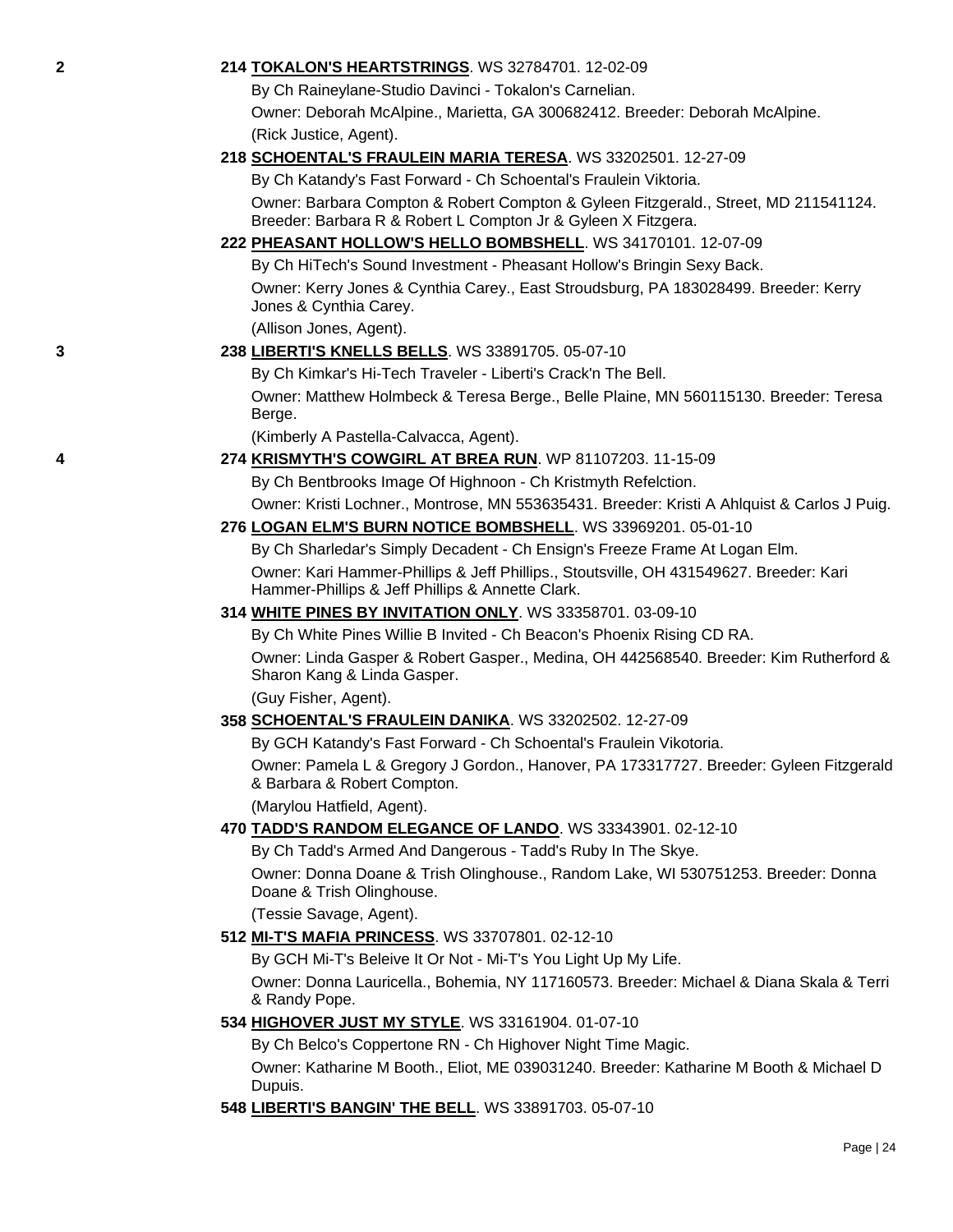By Ch Kimkar's Hi-Tech Traveler - Liberti's Crack'N The Bell.

Owner: Nancy Teubner & Katharina Gatz., E Amherst, NY 14051. Breeder: Teresa Berge. (Sherry Canciamille, Agent).

## **622 [BORDEAUX N PRO'S MS GRACE D'SHAMROCK](http://canis.infodog.com/files/bdogrsl1.prg;makc=WS_34350701;mdog=Bordeaux_N_PRO_s_Ms_Grace_D_Shamrock;wins=all)**. WS 34350701. 03-20-10

By Ch Shamrock's Sixty Miinute Man - Ch PRO's Bordeaux Something New. Owner: Byron Dale & Deborah Spivey & Peggy Otto., Tabor City, NC 284637385. Breeder: Bill Lewis & Jakcie Elgin & Peggy Otto.

## *BOXERS. Bred by Exhibitor, Brindle Bitches.*

**42 [ENCORE'S XANADU](http://canis.infodog.com/files/bdogrsl1.prg;makc=WS_33267701;mdog=Encore_s_Xanadu;wins=all)**. WS 33267701. 03-03-09

By Ch Encore's Bismark - Encore Majestic Ablaze.

Owner: Amber & Daniel Gates & Cheryl Cates., Fort Leavenworth, KS 660270143. Breeder: Cheryl Cates & Sherry Lomas.

## **66 [NICKEL CITY'S KARMA IN DISGUISE](http://canis.infodog.com/files/bdogrsl1.prg;makc=WS-_27158201;mdog=Nickel_City_s_Karma_In_Disguise;wins=all)**. WS- 27158201. 07-23-08

By Eastport's Causin A Commotion - Moonlights Funny Girl. Owner: Diana Zorich., Buffalo, NY 142161941. Breeder: Diana Zorich.

### **170 [TRIMANOR SERENE ANSWER BY FIRE](http://canis.infodog.com/files/bdogrsl1.prg;makc=XL_387262CAN;mdog=Trimanor_Serene_Answer_By_Fire;wins=all)**. XL 387262CAN. 06-28-10

By Ch KG Halcyon Fireking - Trimanor's Serendipity. Owner: Judy Jury & Lynn Payne & Heather Gosnell., London ON, CN N6H 1L9. Breeder: Judy Jury.

- **204 [WINFALL'S WE LOVE CHOCOLATE](http://canis.infodog.com/files/bdogrsl1.prg;makc=WS_33156401;mdog=Winfall_s_We_Love_Chocolate;wins=all)**. WS 33156401. 05-11-09 By Winfall's Ive Got What It Takes - Winfall's Allin Style And Dreams. Owner: Rosemary Joan Drury., Minesing ON, CN L0L 1Y2. Breeder: Tina Porter.
- **3 220 [AMITY HALL'S TICKET TO VEGAS](http://canis.infodog.com/files/bdogrsl1.prg;makc=WS_26462801;mdog=Amity_Hall_s_Ticket_To_Vegas;wins=all)**. WS 26462801. 05-14-08

By Ch Encores Bismark - Ch Raineylane Amity Hall Ambiance. Owner: Beth Downey., Stevensville, MD 216663528. Breeder: Beth Downey.

## **298 [LOGAN ELM ENSIGN'S VANITY FAIR](http://canis.infodog.com/files/bdogrsl1.prg;makc=WS_26210102;mdog=Logan_Elm_Ensign_s_Vanity_Fair;wins=all)**. WS 26210102. 04-18-08

By Ch Bix-L's Ricochet To Greyhawk - Ch Ensign's Freeze Frame At Logan Elm. Owner: Darin Woods & Jeff Phillips & Kari Hammer-Phillips., Franklin, OH 450059447. Breeder: Jeff Phillips & Kari Hammer-Phillips & Annette Clark.

## **322 [BURGULIS' JOEY TO THE WORLD](http://canis.infodog.com/files/bdogrsl1.prg;makc=WS_29930201;mdog=Burgulis__Joey_To_The_World;wins=all)**. WS 29930201. 03-24-09

By Ch Scarborough Burgulis Galaxy - Burgulis' Amazing Gracie. Owner: Lana Burgulis & Danielle Butler., Fort Wayne, IN 468043573. Breeder: Lana Burgulis & Danielle Butler.

## **A 324 [IVYLANE-RUFFIAN BOOGIE ON THE BAYOU](http://canis.infodog.com/files/bdogrsl1.prg;makc=WS_32627802;mdog=Ivylane-Ruffian_Boogie_On_The_Bayou;wins=all)**. WS 32627802. 12-18-09

By Ch Kelly's Three Time's A Charm - Windwood's Bec Mon Chu. Owner: Paul & Ann Kucharczyk & Tina Starr & Ike Liotto., Richmond, TX 77407. Breeder: Tina Starr & Ike Liotto.

## **1 376 [PARASOL STRUTTIN HER STUFF AT KELLY](http://canis.infodog.com/files/bdogrsl1.prg;makc=WS_31960503;mdog=Parasol_Struttin_Her_Stuff_At_Kelly;wins=all)**. WS 31960503. 07-29-09

By Ch Kelly's Three Time's A Charm - Parasol's Emerald Isle. Owner: Susan Kelly., Kenner, LA 70062. Breeder: S Kelly & M Hennessey & J Meyer & L Chaplin & C Crooke.

## **A 428 [ELHARLEN'S ZARZUELA](http://canis.infodog.com/files/bdogrsl1.prg;makc=WG_297124CN;mdog=Elharlen_s_Zarzuela;wins=all)**. WG 297124CN. 04-17-09

By Elharlen's National News - Elharlen's Ocean Breez.

Owner: Eleanor & Harold Foley & Terri-Lee Cossar., South Rawdon NS, CN B0N 1Z0. Breeder: Eleanor & Harold Foley & Terri-Lee Cossar.

## **4 540 [WHITE PINES HOT FUDGE SUNDAE](http://canis.infodog.com/files/bdogrsl1.prg;makc=WS_33358704;mdog=White_Pines_Hot_Fudge_Sundae;wins=all)**. WS 33358704. 03-09-10

By Ch White Pines Willie B Invited - Ch Beacon's Phoenix Rising CD RA. Owner: Karen Schultz & Sharon Kang., Amarillo, TX 791097112. Breeder: K Rutherford & S Kang & L Gasper.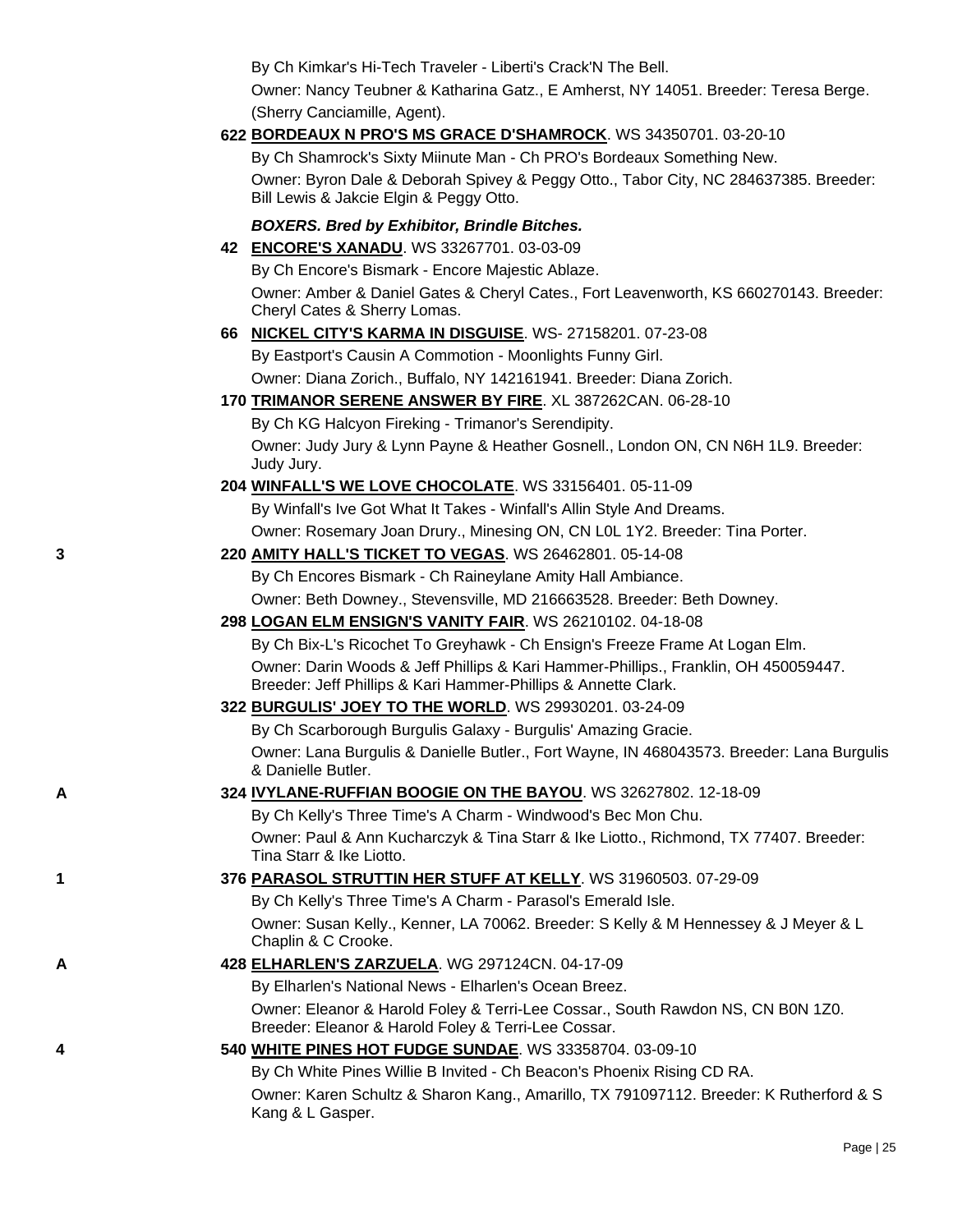| $\mathbf{2}$ | 614 PHEASANT HOLLOW'S PLAYMATE OF THE YEAR. WS 32407605. 11-16-09                                                                      |
|--------------|----------------------------------------------------------------------------------------------------------------------------------------|
|              | By Ch Pheasant Hollow's Macho Comacho - Twin Ponds Elegance Of Pheasant Hollow.                                                        |
|              | Owner: Kerry Jones & Michael Hilderbrand., Wallkill, NY 12589. Breeder: K & A Jones & A &                                              |
|              | R Detoro.                                                                                                                              |
|              | <b>BOXERS. Bred by Exhibitor, Fawn Bitches.</b>                                                                                        |
|              | 38 BELCO'S WITCH'S BREW. WS 33588102. 02-20-10                                                                                         |
|              | By Ch Belco's Coppertone - Belco's Bewitched.                                                                                          |
|              | Owner: Virginia Zurflieh & Beth Coviello-Davis., Plant City, FL 335655247. Breeder: Elizabeth<br>Coviello-Davis & Sandra Gaynor.       |
| $\mathbf{2}$ | 106 DESTINY'S THE SPY WHO LOVED ME. WS 28129501. 10-18-08                                                                              |
|              | By Ch Triple Crown's Prince Of Thieves - Crysto's Enchantress Of Destiny.                                                              |
|              | Owner: Monica Lynch., Hendersonville, TN 370754202. Breeder: Monica Lynch & Tony<br>Crystal Finney.                                    |
| 1            | 174 ENCORE'S OVER THE MOON. WS 35274804. 07-23-10                                                                                      |
|              | By Ch Encore's Bismark - Ch Encore's Godiva.                                                                                           |
|              | Owner: Jan Mumford & Cheryl A Cates., Hyannis Port, MA 026470822. Breeder: Cheryl A<br>Cates & Jan Mumford & Richard Mumford.          |
| 3            | 300 NANTESS SHAME ON THE MOON. WS 34082601. 04-15-10                                                                                   |
|              | By Ch Capri's Woods End Spellcaster - Ch Nantess Get R Done Of Adellins.                                                               |
|              | Owner: Nancy & Tessie Savage., Table Grove, IL 61482. Breeder: Nancy & Tessie Savage.                                                  |
|              | 304 CANTERMAR'S COCOMO. WS 25673702. 03-09-08                                                                                          |
|              | By Ch Port O Calls First Mate - Ch ODannys Cantermar French Kiss.                                                                      |
|              | Owner: Marc & Cameron Canter., Asheville, NC 288039409. Breeder: Marc & Lucy Canter.                                                   |
|              | 400 DUSTY ROAD'S BILLIE JEAN. WS 31085701. 08-03-09                                                                                    |
|              | By Twinkle Star V. Eurozone - Ch Dustyroad's Run Don't Walk.                                                                           |
|              | Owner: Judith M Pasbrig & Randall S Pasbrig., Peyton, CO 80831. Breeder: Randall S &<br>Judith M Pasbrig.                              |
|              | 416 NANTESS SIMPLY THE BEST. WS 31397201. 08-29-09                                                                                     |
|              | By Ch Adellin's Simply Nantess - Ch Nantess Struts Yourself.                                                                           |
|              | Owner: Nancy & Tessie Savage., Table Grove, IL 61482. Breeder: Nancy & Tessie Savage.                                                  |
|              | 458 KATANDY'S ALL THE GLAMOUR. WS 26213304. 03-08-08                                                                                   |
|              | By Ch Katandy's Fast Forward - Ch Katandy's Glitz N Glimmer.                                                                           |
|              | Owner: Lee Morris & Mark Young., Davidsonville, MD 210352013. Breeder: Lee Morris &<br>Mark Young.                                     |
|              | 562 RODON'S THE REAL THING. WS 32382302. 10-06-09                                                                                      |
|              | By Ch McCoy's Hide Your Hearts - Rodon's Million Dollar Baby.                                                                          |
|              | Owner: Donna & Roger George., Englewood, OH 45322. Breeder: Donna & Roger George.                                                      |
| 4            | 626 MAXL'S IN YOUR DREAMS. WS 33479604. 01-01-10                                                                                       |
|              | By Ch Illyrian's Trilogy - Ch DLG's Rainbow's End.                                                                                     |
|              | Owner: P Ventry & M Rocca & D Galante & L McClain., San Jose, CA 951204637. Breeder:<br>Michelle Rocca & Donna Galante & Lori McClain. |
|              | <b>BOXERS. American-Bred, Brindle Bitches.</b>                                                                                         |
|              | 80 COUNTRY TIME'S SWEET HOME ALABAMA. WS 25301705. 03-08-08                                                                            |
|              | By Ch Port O Calls First Mate - Portocalls Black Diamond.                                                                              |
|              | Owner: Ann & Steve Anderson & Claudine Raymo., Atlanta, GA 30327. Breeder: Rhonda O<br>McNutt.                                         |
|              | (Rick Justice, Agent).                                                                                                                 |
|              | 82 AMITY HALL PRIZMS SUNSET SONATA. WS 30695101. 06-24-09                                                                              |
|              | By GCH Amity Hall's All About Me RN - Prizms Stolen Jewel.                                                                             |
|              | Page   26                                                                                                                              |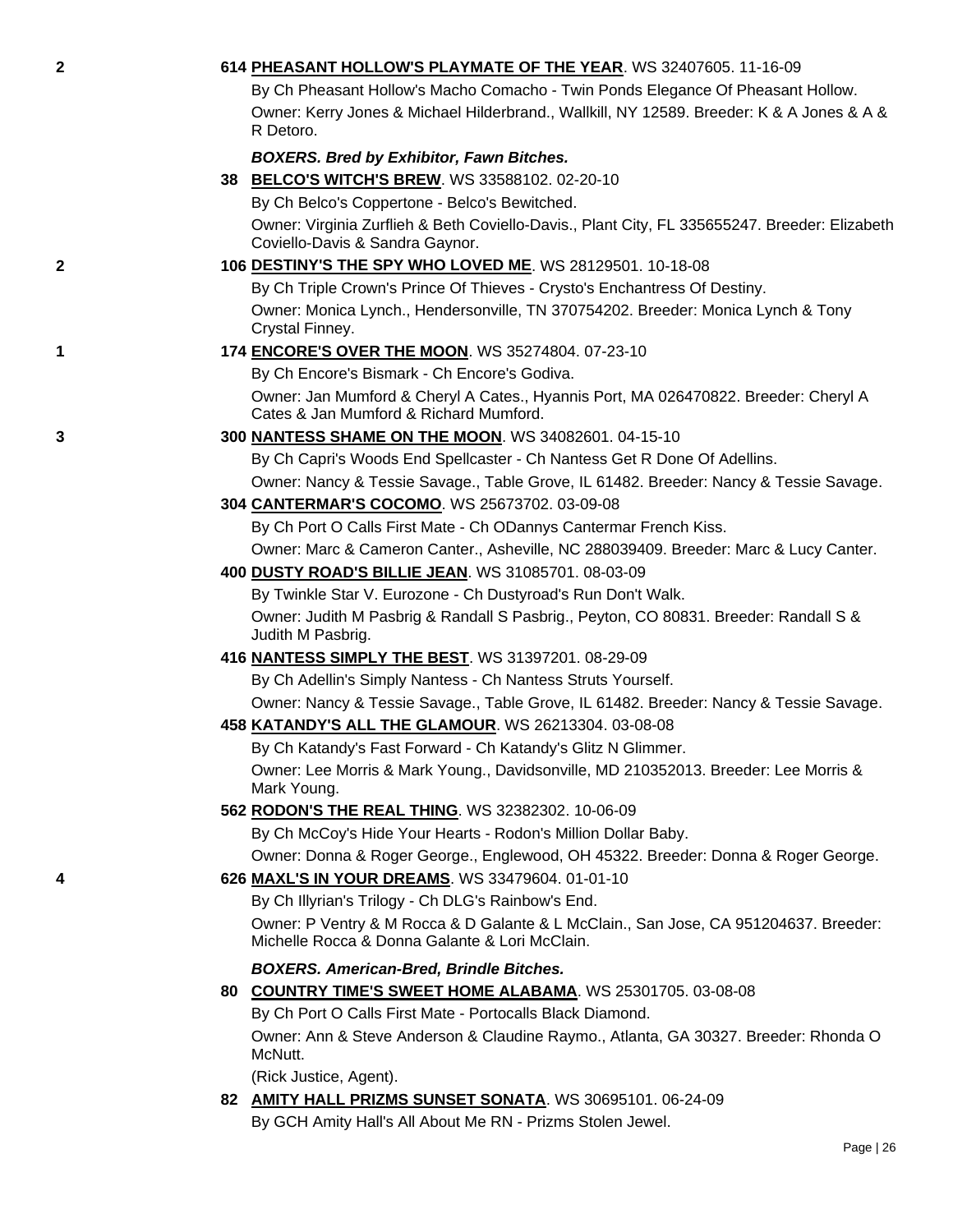Owner: Vicky Curtis & Beth Downey., Westpoint, TN 384865606. Breeder: Carla Amsdell.

**114 [VICTORY TYME TO CHYME](http://canis.infodog.com/files/bdogrsl1.prg;makc=WS_29858802;mdog=Victory_Tyme_To_Chyme;wins=all)**. WS 29858802. 04-09-09

By Illyrian's Trilogy - Burlwood's Drive'N To Victory.

Owner: Julie Cizek., West Des Moines, IA 502653721. Breeder: Kathryn V Hulstein & Savanna Hartwig.

**124 [INDIGO'S WYNNING IZ EZ](http://canis.infodog.com/files/bdogrsl1.prg;makc=WS_34020401;mdog=Indigo_s_Wynning_Iz_Ez;wins=all)**. WS 34020401. 05-28-10

By Ch Storybook Page After Page - Ch Indigo's Luck Be A Lady V Turo. Owner: Stephanie & Gary Libra., Savage, MN 553781723. Breeder: Diane Monson & Lynn Cooch.

(Lori McClain, Agent).

## **3 282 [CINNIBON-TELSTAR SPLASHING IN THE RAIN WITH SAYWIN](http://canis.infodog.com/files/bdogrsl1.prg;makc=WS_31297602;mdog=Cinnibon-Telstar_Splashing_In_The_Rain_With_Saywin;wins=all)**. WS 31297602. 08-27-09

By Ch Topaz' Liaison At Hitide - Ch Telstar's Dancing In The Rain.

Owner: Cindy Hearn & Bonnie Wagaman., White Lake, MI 483831938. Breeder: Bonnie Wagaman & Jennifer Tellier.

(Sherry Canciamille, Agent).

### **286 [MOONLIGHT'S GRAND FINALE](http://canis.infodog.com/files/bdogrsl1.prg;makc=WS_25429701;mdog=Moonlight_s_Grand_Finale;wins=all)**. WS 25429701. 12-08-07

By Evamor's Good To Go - Ch Moonlight's Let Me Entertain You.

Owner: Sharyn Chevrier & Michelle L Chevrier., Wilson, NY 141729550. Breeder: Sharyn Chevrier & Diana R Zorich.

### **1 292 [SALGRAY'S STAR DUSTER](http://canis.infodog.com/files/bdogrsl1.prg;makc=WS_32190002;mdog=Salgray_s_Star_Duster;wins=all)**. WS 32190002. 10-24-09

By Ch Faerdorn Dust Buster - Salgray's Gift Of Gab. Owner: Jane Hamilburg-Guy & Heather Thorne., Carver, MA 023301331. Breeder: Jane Hamilburg-Guy.

(Diego Garcia, Agent).

**316 [ADMARO'S CALAMITY JANE](http://canis.infodog.com/files/bdogrsl1.prg;makc=WS_26528902;mdog=Admaro_s_Calamity_Jane;wins=all)**. WS 26528902. 05-10-08

By Ch Pheasant Hollow's Asurebet - MaSue's Madison Avenue. Owner: Meg & Jake Dyck., Castle Rock, CO 801094513. Breeder: Meg Dyck.

**320 [WISHSONG'S HOWDI PRETTY LADY](http://canis.infodog.com/files/bdogrsl1.prg;makc=WS_28535704;mdog=Wishsong_s_Howdi_Pretty_Lady;wins=all)**. WS 28535704. 11-08-08

By Ch Howdi Partner's Main Man - Howdi's Miss Utah.

Owner: Judy Horn & Brooke Durnin., Kunkletown, PA 180589710. Breeder: Judy Horn.

## **4 372 [DRACO'S GOLDEN MARGUERITA AT HABERL'S](http://canis.infodog.com/files/bdogrsl1.prg;makc=WS_31868201;mdog=Draco_s_Golden_Marguerita_At_Haberl_s;wins=all)**. WS 31868201. 09-19-09

By Ch Guapo Soto - Ch Haberl's Forever Young CD RE. Owner: Jorge Pinzon & M J Alencewicz & J Haberl., Montverde, FL 347563340. Breeder: M J Alencewicz & B J Barnhart & J Haberl & D Garrett.

## **424 [GARNSEY'S SAVOY SHIRAZ OF HABERL](http://canis.infodog.com/files/bdogrsl1.prg;makc=WS_23537404;mdog=Garnsey_s_Savoy_Shiraz_Of_Haberl;wins=all)**. WS 23537404. 08-12-07

By Ch Haberl's Heartacre's U Got It RN CD - Garnsey's Fashionista. Owner: Wendy Mayhall & JoAnn Haberl., Dunnellon, FL 34433. Breeder: Clayton G Haviland IV.

## **2 496 [TELSTAR'S SIMPLY IRRESISTIBLE OF ECOT](http://canis.infodog.com/files/bdogrsl1.prg;makc=WS_30462401;mdog=Telstar_s_Simply_Irresistible_Of_Ecot;wins=all)**. WS 30462401. 05-13-09

By Ch Telstar's Dixieland Band - Ch Telstar's Barefoot Contessa II.

Owner: Enrique Trapaga., Calimaya Edo Mexico, . Breeder: Jennifer Tellier. (Kimberly A Pastella-Calvacca, Agent).

## **598 [PHEASANT HOLLOW'S NEXT TOP MODEL](http://canis.infodog.com/files/bdogrsl1.prg;makc=WS_32407604;mdog=Pheasant_Hollow_s_Next_Top_Model;wins=all)**. WS 32407604. 11-16-09

By Ch Pheasant Hollow's Macho Camacho - Twin Ponds Elegance Of Pheasant Hollow. Owner: Mary Wanzer & Kerry & Allison Jones., Brockport, NY 14420. Breeder: Robert & Patricia Detoro & Kerry & Allison Jones.

## *BOXERS. American-Bred, Fawn Bitches.*

**1 8 [GLO-STAR'S DREAM AFTER DREAMS](http://canis.infodog.com/files/bdogrsl1.prg;makc=WS_32792201;mdog=Glo-Star_s_Dream_After_Dreams;wins=all)**. WS 32792201. 08-11-09 By Ch Rochils Call Of The Wild - Ch Suncrest's Dreams Of Gold.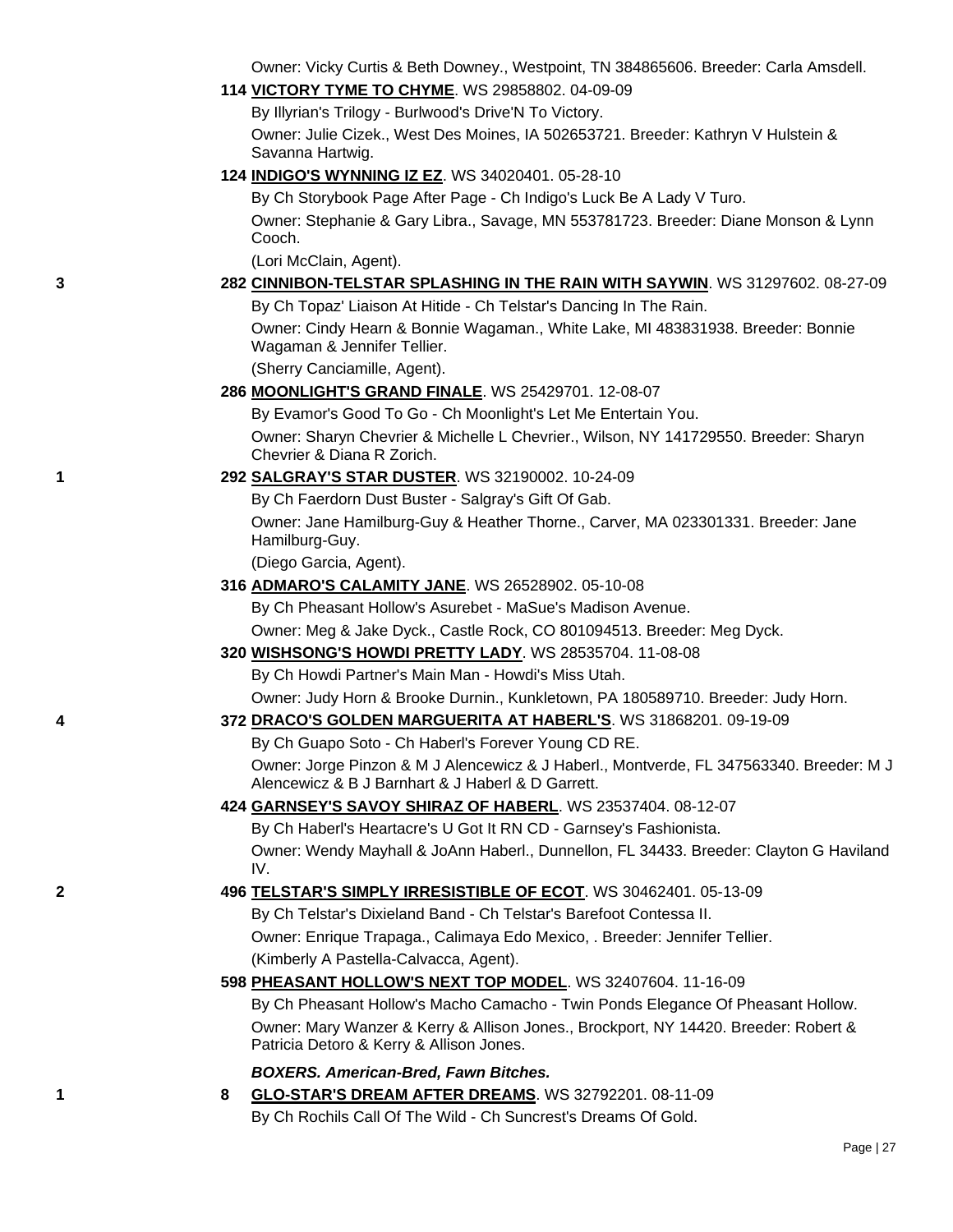|             | Owner: Anusart Intarateth & Udomsak Rittichaikul., Lakeland, FL 338033918. Breeder:<br>Udomsak Rittichaikul & Jinny Rojas & Dan Galligan.             |
|-------------|-------------------------------------------------------------------------------------------------------------------------------------------------------|
|             | (Lori McClain Ferguson, Agent).                                                                                                                       |
| 3           | 60 COPE-LAND'S SUGAR KANE. WS 31338301. 07-25-09                                                                                                      |
|             | By Ch Howdi Partner's Main Man - Cope-Land's "That's Hot".                                                                                            |
|             | Owner: Mary Butler & Pamela J Copeland., East Aurora, NY 140529479. Breeder: Pamela J<br>Copeland.                                                    |
|             | 84 PIEUTKA'S JJ'S PAWNIA OF AMITY HALL. WS 31406202. 08-05-09                                                                                         |
|             | By Ch Amity Hall's All About Me RN - Ch Pieutka's JJ's Hebeca Nhaya.                                                                                  |
|             | Owner: Jennifer Pisarchick & John Pisarchick., Coaldale, PA 182181127. Breeder: Jennifer M<br>Pisarchick.                                             |
|             | 102 DESTINY'S DYN-O-MYTE. WS 29137205. 12-23-08                                                                                                       |
|             | By Ch Destiny's Prest-O Change-O - Ch River Run's Paramount Masquerade.                                                                               |
|             | Owner: Gary Martha Petty & Monica Lynch., Hendersonville, TN 370753862. Breeder:<br>Monica Lynch.                                                     |
| 2           | 264 HI-TECH N TARA'S IRISH EYES R SMILING. WS 34065301. 03-17-10                                                                                      |
|             | By Ch Hi-Tech's Sound Investment - Ch Hi-Tech Tara's Paloma.                                                                                          |
|             | Owner: Tony & Mary Louwerse & Zoila Truesdale., Cornwall, PA 17016. Breeder: Zoila<br>Truesdale & Barbara Grizlo.                                     |
| <b>JUDG</b> | 270 WINMERE EARLY BIRD. WS 29627002. 03-08-09                                                                                                         |
|             | By Ch Strawberry N Reo's Gold Country - Ch Winmere Indian Paintbrush RE OA AXJ OAP<br>OJP NFP.                                                        |
|             | Owner: Theresa Garton., Oklahoma City, OK 731131068. Breeder: Theresa Garton & Lynn<br>Garton.                                                        |
|             | 290 WILMOR'S SHAMELESS FLIRT OF STANDING-O. WS 30927302. 07-09-09                                                                                     |
|             | By Ch Standing-O Circle Of Life - Ch Standing-O Encore X Yankee.                                                                                      |
|             | Owner: R Morton & P Shaw-George & J Wilkinson & K Frohock., Holyoke, MA 010409526.<br>Breeder: Pamela Shaw-George.                                    |
|             | (Kay Palade, Agent).                                                                                                                                  |
|             | 344 DIESEL'S SKY'S THE LIMIT. WS 32359002. 10-27-09                                                                                                   |
|             | By Ch Rosewoods Custom Made - Ch Suncrests Summer Nights Dream.                                                                                       |
|             | Owner: Claudia Tremblay & Jose Tapia., Brooksville, FL 34614. Breeder: Tapia & Waters.                                                                |
|             | 418 PEPRHL LIFE'S A DANCE WITH DEBLYN RN. WS 30844201. 06-29-09<br>By Ch OTCH Regal's Heeere's Johnny UD RN - Ch Peprhl Will You Dance Marbo CD RE AX |
|             | AXJ OF.<br>Owner: Debra Owens & Caitlyn Owens & Sue Ann Thompson., Luther, IA 50152. Breeder:                                                         |
|             | Sue Ann Thompson.<br>(Tess Savage, Agent).                                                                                                            |
| 4           | 432 SHIRALDA'S A WANDERING NYMPH. WS 32485003. 12-27-09                                                                                               |
|             | By Ch Rakyns The Bronx Mvp At Third - Asurebets Kassie Of Shiralda.                                                                                   |
|             | Owner: Gail S & Mal Karwoski., Monroe, CT 06468. Breeder: David & Theresa Bedworth.                                                                   |
|             | (Debbie Struff, Agent).                                                                                                                               |
|             | 538 SUNCREST'S DARE TO DREAM WITH ROSEWOOD. WS 30393103. 02-15-09                                                                                     |
|             | By Ch Suncrest's I'm The Man - Ch Rosewood Suncrest N-Sara's Image.                                                                                   |
|             | Owner: Aimee Durrance & Olive Lee-Waters., Gainesville, FL 326533942. Breeder: Olive<br>Lee-Waters & Gerald & Tommie Eller.                           |
|             | 604 SCHMIDT ACRE'S WINDFALL OF RAINEYLANE. WS 31060101. 07-24-09                                                                                      |
|             | By RaineyLane's Different Drum - Schmidt Acres Breakfast At Tiffanies.                                                                                |
|             | Owner: Linda & Roy Schmidt., McHenry, IL 60051. Breeder: Linda & Roy Schmidt.                                                                         |
|             | (Bridget Brown, Agent).                                                                                                                               |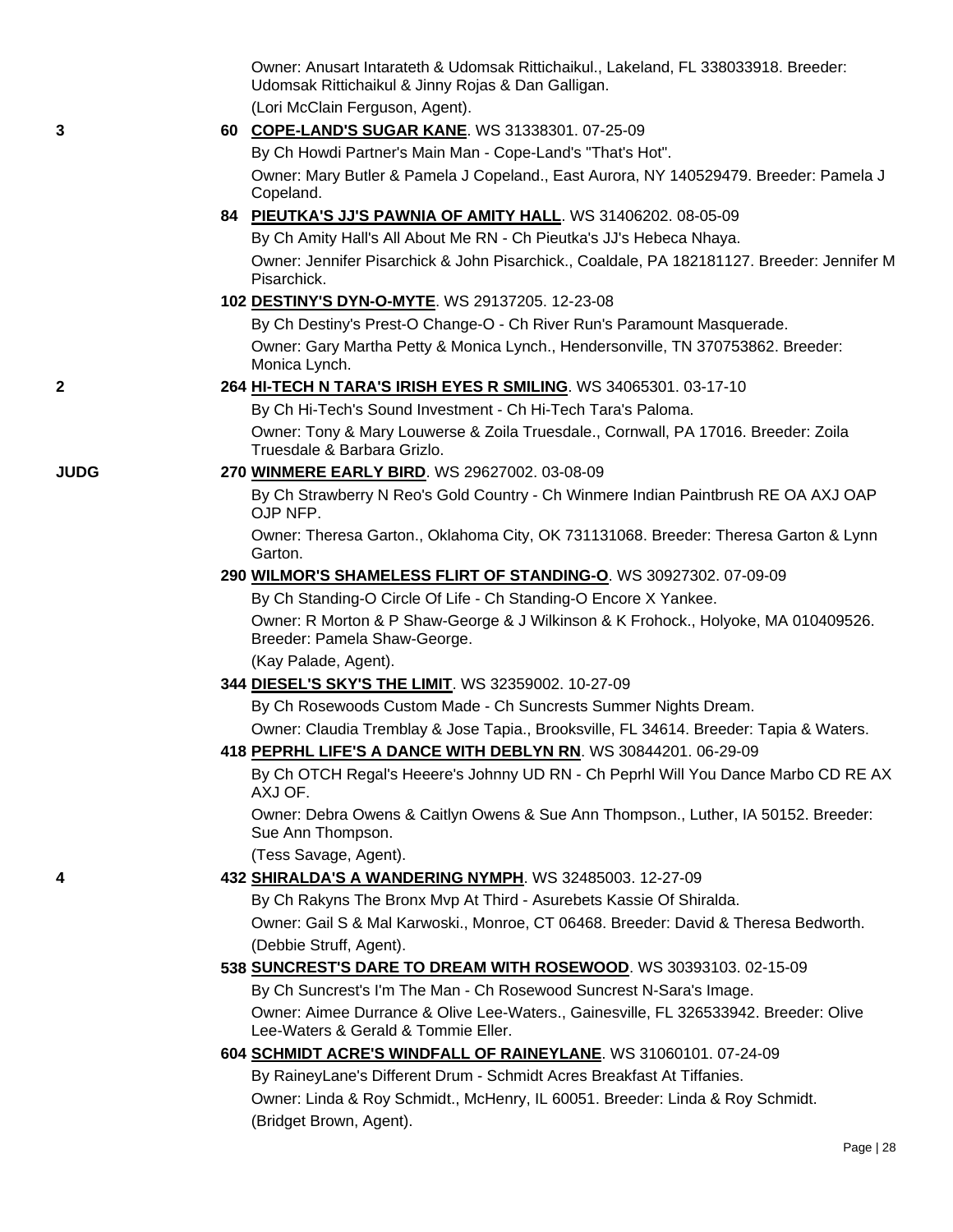#### *BOXERS. Open, Brindle Bitches.*

**120 [DENEVI'S BORU YAHOO!](http://canis.infodog.com/files/bdogrsl1.prg;makc=WS_23174302;mdog=Denevi_s_Boru_Yahoo!;wins=all)**. WS 23174302. 03-31-07

By Ch Delcrest's Foolish Jester - Denevi's Absolute Ncontemptagn. Owner: Michele Crews & Catherine Denevi., Vista, CA 92081. Breeder: Catherine Denevi. (Cheryl Cates, Agent).

**146 [DREAMWEAVER'S LA-DI-DA](http://canis.infodog.com/files/bdogrsl1.prg;makc=WS_28947102;mdog=Dreamweaver_s_La-Di-Da;wins=all)**. WS 28947102. 11-08-08

By Ch LaRich Stars To The Maxl - Illyrian's Ready To Charm.

Owner: Pam Rohr & Mary Frances Burleson., Sachse, TX 750483931. Breeder: Gail Kloecker & Pamela Rohr.

(Lori McClain, Agent).

## **158 [ARACREST ULTRA HOLLY LANE](http://canis.infodog.com/files/bdogrsl1.prg;makc=WS_35875901;mdog=Aracrest_Ultra_Holly_Lane;wins=all)**. WS 35875901. 03-27-08

By Ch Schoolmaster's Easter Noah - Ch Aracrest Arden.

Owner: Norah McGriskin & Kevin Serjeant., Courtice ON, CN L1E 2N1. Breeder: Norah McGriskin.

### **2 226 [JESAJAY'S BEATY ROAD BLACK GOLD](http://canis.infodog.com/files/bdogrsl1.prg;makc=WS_26351602;mdog=Jesajay_s_Beaty_Road_Black_Gold;wins=all)**. WS 26351602. 05-20-08

By Twinkle Star V. Eurozone - Ch Keepsakes Jesajay Nite Journey.

Owner: Susan Wilkinson & Darlene Vickers & Tracy Wilkinson., San Angelo, TX 769047749. Breeder: Jeff & Sabrina Jay & CJ Middlebrooks & Theresa Galle. (Terri Galle, Agent).

### **232 [WINFALL'S I AM STYLISH](http://canis.infodog.com/files/bdogrsl1.prg;makc=WS_33156402;mdog=Winfall_s_I_Am_Stylish;wins=all)**. WS 33156402. 05-11-09

By Winfall's I've Got What It Takes - Winfall's Allin Style And Dreams. Owner: Tina Porter., Minesing ON, CN L0L 1Y2. Breeder: Tina Porter.

### **A 260 [MOON LIGTH MARTINEZ](http://canis.infodog.com/files/bdogrsl1.prg;makc=FCMN0702CMEX;mdog=Moon_Ligth_Martinez;wins=all)**. FCMN0702CMEX. 06-28-09

By Turos Protocol - Jrs Clarise.

Owner: Sergio Martinez Diaz., Mexico DF FO 06920, . Breeder: Sergio Martinez Diaz.

### **288 [DONOWAY COMIN UP ROSES](http://canis.infodog.com/files/bdogrsl1.prg;makc=TQ196451CAN;mdog=Donoway_Comin_Up_Roses;wins=all)**. TQ196451CAN. 08-14-07

By Ch Berena's Tribute To Fa-Fa - Ch Donoway Wild Rose Of Mephisto. Owner: Michelle Yeadon & Donald Gordon & Nikki Hunter., Langley BC, CN V2Z 2J6. Breeder: Monika Pinsker & Donald Gordon.

## **374 [BERLANE'S IMAGINATION](http://canis.infodog.com/files/bdogrsl1.prg;makc=WS_32321106;mdog=Berlane_s_Imagination;wins=all)**. WS 32321106. 09-06-09

By Ch Summer's Blackjack Of Shadigee - Ch Berlane's By Design.

Owner: Gloria Bracchetti & Ernest Perry., Campbellville ON, CN L0P 1B0. Breeder: Eric & Livvi Christiansen & Ron & Sharon Berry.

(Kimberlie Steele-Gamero, Agent).

### **450 [RODLINS IRISH CREAM AT BERG](http://canis.infodog.com/files/bdogrsl1.prg;makc=UG_223902CAN;mdog=Rodlins_Irish_Cream_At_Berg;wins=all)**. UG 223902CAN. 04-12-08

By Ch Cwmhaf Maestro - Rodlins Up And Flying.

Owner: Erin Pottle & Justin Pottle., Paradise NL, CN A1L OK5. Breeder: Linda & Rod Norris. (Marcelo Chagas, Agent).

## **488 [RODON'S SUGAR N SPICE OF CR CAMELIARD](http://canis.infodog.com/files/bdogrsl1.prg;makc=WS_28813603;mdog=Rodon_s_Sugar_N_Spice_Of_CR_Cameliard;wins=all)**. WS 28813603. 12-10-08

By Ch Weston's Cry For Freedom - CR One Hot Mama.

Owner: Roger & Donna George & Cindy Walunas., Englewood, OH 45322. Breeder: Cindy Walunas & Rick Walunas.

## **514 [ESOTO STELLA ARTOIS AT ARABY](http://canis.infodog.com/files/bdogrsl1.prg;makc=WS_31318801;mdog=Esoto_Stella_Artois_At_Araby;wins=all)**. WS 31318801. 02-20-09

By Ch Araby High Life - Guapa Soto.

Owner: Efren Soto & Patricia Dollar., Kearneysville, WV 254304859. Breeder: Efren Soto & Victor De La Garza.

(Danny Sanchez, Agent).

## **516 [U-BET L'DOR V'DOR](http://canis.infodog.com/files/bdogrsl1.prg;makc=WS_27721601;mdog=U-Bet_L_Dor_V_Dor;wins=all)**. WS 27721601. 09-09-08

By Ch U-Bet Compelling Force - U-Bet Heavens 2 Betsy.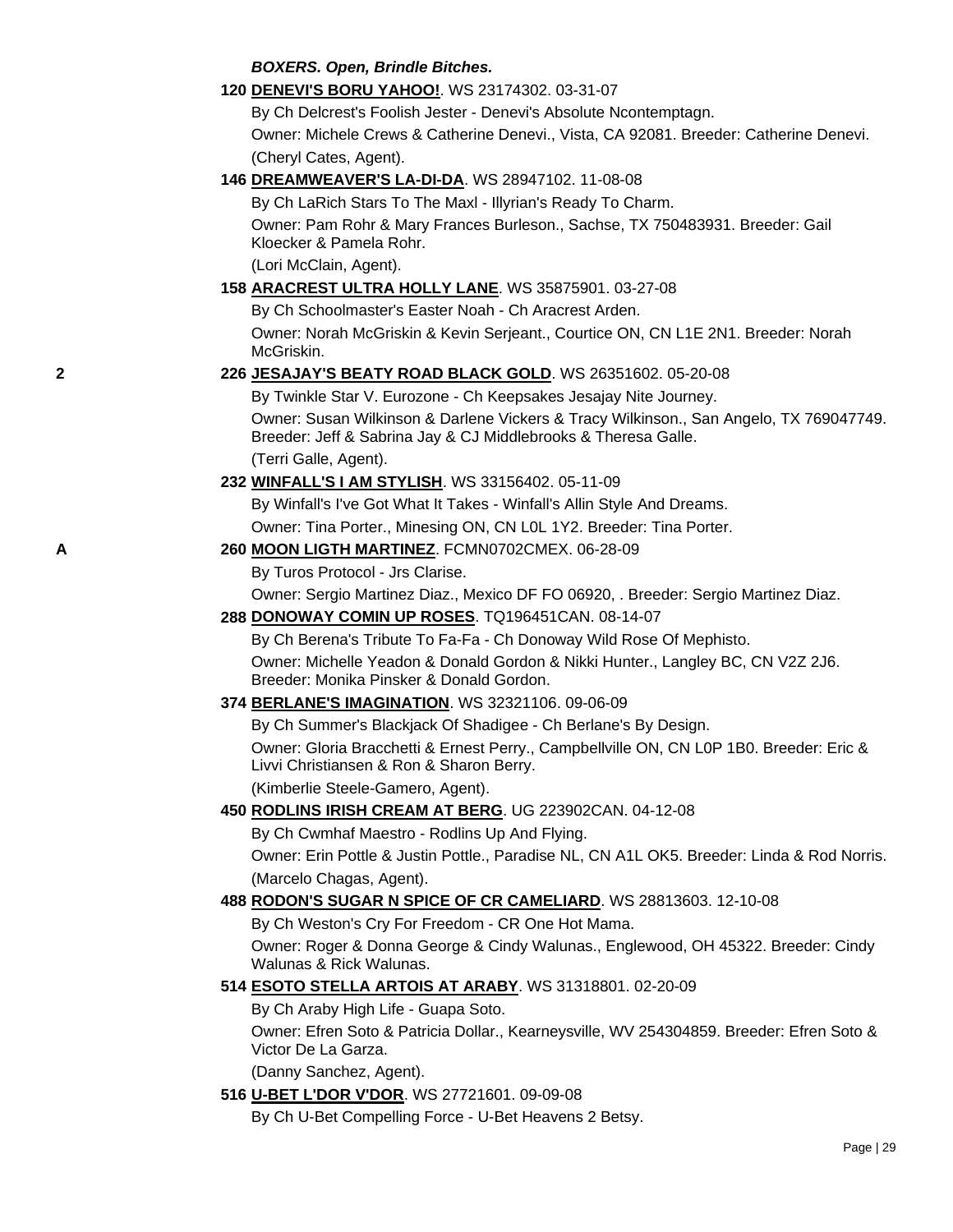Owner: Joan Ingram., Grass Valley, CA 959457900. Breeder: Joan Ingram. (Jeff Heim, Agent). **1/R 536 [ELHARLEN'S VALENTIA](http://canis.infodog.com/files/bdogrsl1.prg;makc=WS_28719301;mdog=Elharlen_s_Valentia;wins=all)**. WS 28719301. 10-02-07 By Elharlen's Limited Edition - Elharlen's Ocean Breez. Owner: Eleanor & Harold Foley & Terri-Lee Cossar., South Rawdon NS, CN B0N 1Z0. Breeder: Eleanor & Harold Foley & Terri-Lee Cossar. **554 [ZIVA RAMOS](http://canis.infodog.com/files/bdogrsl1.prg;makc=FCMN1050DMEX;mdog=Ziva_Ramos;wins=all)**. FCMN1050DMEX. 08-27-09 By Jrs Weekend Warrior - Ginna Ramos. Owner: Francisco Ramos Macias., Mexico DF FO 06920, . Breeder: Francisco Ramos Macias. **4 564 [PHEASANT HOLLOW'S RED HIGH HEELS](http://canis.infodog.com/files/bdogrsl1.prg;makc=WS_23406103;mdog=Pheasant_Hollow_s_Red_High_Heels;wins=all)**. WS 23406103. 08-08-07 By Ch Pheasant Hollows Arapaho Of Jacquet - Ch Phesant Hollows Esme D'Jacquet. Owner: Cynthia Carey & Kerry Jones & Frances & Allison Jones., Wallkill, NY 125892836. Breeder: Kerry Jones & Frances Jones. **3 572 [DC'S MISS ELEANOR RIGBY OF JERICO](http://canis.infodog.com/files/bdogrsl1.prg;makc=WS_31176202;mdog=DC_s_Miss_Eleanor_Rigby_Of_Jerico;wins=all)**. WS 31176202. 08-05-09 By Ch Heart Acres Stingray Of Cinnrhee - Ch DC's Precious Gem Of Shadigee. Owner: Jeanie Cornelison & Donna Schafer., Trussville, AL 351734193. Breeder: Donna Schafer. (Ricky Justice, Agent). **616 [WHITE PINES BLACK MAGIC WOMAN](http://canis.infodog.com/files/bdogrsl1.prg;makc=WS_33358702;mdog=White_Pines_Black_Magic_Woman;wins=all)**. WS 33358702. 03-09-10 By Ch White Pines Willie B Invited - Ch Beacon's Phoenix Rising CD RA. Owner: Sandi Dunn., Loveland, OH 451401362. Breeder: Kim Rutherford & Sharon Kang & Linda Gasper. (Guy H Fisher, Agent). *BOXERS. Open, Fawn Bitches.* **78 [D'NICMAR SPARKLING DIAMOND](http://canis.infodog.com/files/bdogrsl1.prg;makc=LER15530EC;mdog=D_NicMar_Sparkling_Diamond;wins=all)**. LER15530EC. 07-08-08 By Ch Irondale-M-Moon Valley - Ch Jamieson Denisse. Owner: Nicolas Peribonio & Maritza Vaca-Martinez., Guayaquil EC, . Breeder: Nicolas Peribonio & Maritza Vaca-Martinez. (Terri Galle, Agent). **90 [TRIMANOR'S TARNISHED HALO](http://canis.infodog.com/files/bdogrsl1.prg;makc=WS_33195502;mdog=Trimanor_s_Tarnished_Halo;wins=all)**. WS 33195502. 07-16-09 By Winfall's Scooba Style - Trimanor's Serendipity. Owner: Judy Jury & Gary & Charlene Mederios., London ON, CN N6H 1L9. Breeder: Judy Jury. **104 [CINNRHEES UP FOR THE CHALLENGE](http://canis.infodog.com/files/bdogrsl1.prg;makc=WS_26549202;mdog=Cinnrhees_Up_For_The_Challenge;wins=all)**. WS 26549202. 01-08-08 By Ch Strawberry's Medalist - CinnrheeheartacreTime For Joy. Owner: Zane Sheaffer & Delma Sheaffer., Richfield, PA 170869018. Breeder: H Medley Small & Margaret Ashman & Dr James Kilman & Pr. (Cheryl Cates, Agent). **118 [COUNTERPUNCH TAYLOR MADE](http://canis.infodog.com/files/bdogrsl1.prg;makc=WS_25410701;mdog=CounterPunch_Taylor_Made;wins=all)**. WS 25410701. 07-08-07 By Ch Darvick HiTech Regal Explorer - Ch Medousa's Mystical Mojo. Owner: Beverley Pope & Mike Miles., Carberry MB, CN R0K 0H0. Breeder: Bev Pope & Mike Mikes & Chris & Mary Marko. (Theresa Galle, Agent). **202 [JAMIESON'S ZELMA](http://canis.infodog.com/files/bdogrsl1.prg;makc=WS32903101;mdog=Jamieson_s_Zelma;wins=all)**. WS32903101. 12-10-07 By Jamieson's Bayli Corona - Oliva Garcia. Owner: Arturo Jamieson., Guadalajara FO, MX 45040. Breeder: Arturo Jamieson. **244 [NEXT STEP'S SIMPLY RED](http://canis.infodog.com/files/bdogrsl1.prg;makc=WS_30138701;mdog=Next_Step_s_Simply_Red;wins=all)**. WS 30138701. 08-01-08 By Ch Triple Crown's Prince Of Thieves - Ch Karjean Zingara Melodramatic.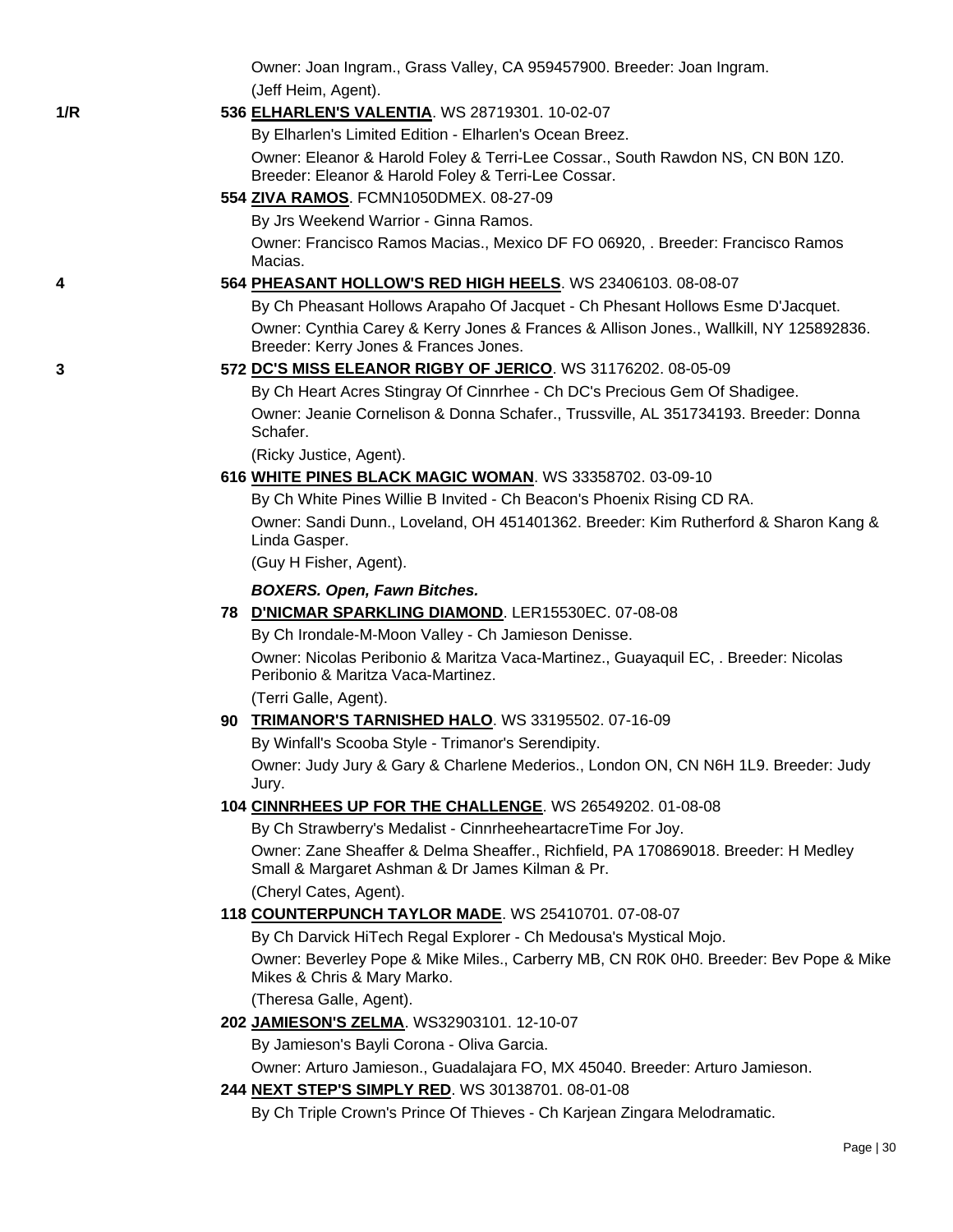Owner: Mike & Carol Nesbitt., Milford, OH 451502808. Breeder: Shyam Mehta. (Tami Mishler, Agent).

### **2 278 [DAJEN'N'MAGRAY'S PIECE OF THE PUZZLE](http://canis.infodog.com/files/bdogrsl1.prg;makc=WS_30203401;mdog=Dajen_N_Magray_s_Piece_Of_The_Puzzle;wins=all)**. WS 30203401. 04-02-09

By Ch Dajen Fenway's Jigsaw - Magray's U Got Heart.

Owner: Jennifer Bittner & Elizabeth Mckamey., Clinton, TN 377165521. Breeder: Dorothy Magray.

**360 [BELCO'S CHAMPAGNE TWIST](http://canis.infodog.com/files/bdogrsl1.prg;makc=WS_31803003;mdog=Belco_s_Champagne_Twist;wins=all)**. WS 31803003. 09-24-09

By Ch Belco's Long Kiss Good Knight - Ch Belco's Copper Moon. Owner: Nancy & Lee Perron & P Gelinas & E Coviello Davis., Hubbardston, MA 014521318. Breeder: Patricia Gelinas & J Gelinas & Logan Davis.

- **A 436 [ELHARLEN'S WHISPERING BREEZE](http://canis.infodog.com/files/bdogrsl1.prg;makc=TU_187626;mdog=Elharlen_s_Whispering_Breeze;wins=all)**. TU 187626. 10-04-07 By Elharlen's Simpatico - Elharlen's Buena Vista. Owner: Eleanor & Harold Foley & Terri-Lee Cossar., South Rawdon NS, CN B0N 1Z0. Breeder: Eleanor & Harold Foley & Terri-Lee Cossar.
	- **438 [DORADO'S SAID IN SILVER](http://canis.infodog.com/files/bdogrsl1.prg;makc=WS_33542803;mdog=Dorado_s_Said_In_Silver;wins=all)**. WS 33542803. 06-15-09

By Ch Brookwood's Full Moon - Ch Dorado's Roses And Chrome. Owner: Karen Knox & Han Huan Xin., Surrey BC, CN V4N 1M9. Breeder: Karen Knox. (Michelle Yeadon, Agent).

**484 [WINFALL'S STYLE OF THE SHOW](http://canis.infodog.com/files/bdogrsl1.prg;makc=WJ301584CAN;mdog=Winfall_s_Style_Of_The_Show;wins=all)**. WJ301584CAN. 05-11-09

By Winfall's I've Got What It Takes - Winfall's Allin Style And Dreams. Owner: Han Huan Xin & Eddie Ngan., Minesing ON, CN L0L 1Y2. Breeder: Tina Porter.

**498 [JUST-A-WYN'S HEARTACRES PINK CADILLAC](http://canis.infodog.com/files/bdogrsl1.prg;makc=WS_29673002;mdog=Just-A-Wyn_s_Heartacres_Pink_Cadillac;wins=all)**. WS 29673002. 02-20-09 By GCH Just-A-Wyn's D'ing Time At Heartacres - Grand River Skye Pigge.

Owner: MaryLynn & Ashley Wynieski & Tammy Zook & Prischilla Kilman., Elyria, OH 440358352. Breeder: Colleen Fobes.

## **508 [ABBY RAMOS](http://canis.infodog.com/files/bdogrsl1.prg;makc=FCMN1050CMEX;mdog=Abby_Ramos;wins=all)**. FCMN1050CMEX. 08-27-09

By Jrs Weekend Warrior - Ginna Ramos.

Owner: Francisco Ramos Macias., Mexico DF FO 06920, MX 06920. Breeder: Francisco Ramos Macias.

## **552 [MCCOY'S GET HER OUTTA MY HEART](http://canis.infodog.com/files/bdogrsl1.prg;makc=WS_32004001;mdog=McCoy_s_Get_Her_Outta_My_Heart;wins=all)**. WS 32004001. 06-22-09

By Ch McCoy's Hide Your Hearts - McCoy's Heart And Soul.

Owner: Larry McCoy & Brad Redrow., Robinson, IL 62454. Breeder: Larry McCoy & Peggy Otto.

(Sherry Canciamille, Agent).

| 556 HI-TECH HI-DRAMA OF SHERRY SHOOT JP. WS 33379501. 07-27-09 |  |
|----------------------------------------------------------------|--|
|----------------------------------------------------------------|--|

By Ch Capri's Woods End Spellcaster - Ch Dramatic Story Of Sherry Shoot JP. Owner: Dr & Mrs William Truesdale., Seekonk, MA 027713926. Breeder: Shinryo Teragaki & Dr & Mrs William Truesdale.

(Kimberly A Pastella-Calvacca, Agent).

**3 560 [DRACO'S NICOLE](http://canis.infodog.com/files/bdogrsl1.prg;makc=WS_31207804;mdog=Draco_s_Nicole;wins=all)**. WS 31207804. 04-17-09

By Ch PRO's Original 501 Blues - Draco's Saphira.

Owner: Jose Luis Luna & Lee Stanton & Jorge Pinzon., Columbus, NC 287223439. Breeder: Jorge Pinzon.

**574 [LADI LUCK'S MAGICAL ILLUMINATI](http://canis.infodog.com/files/bdogrsl1.prg;makc=WS_19095501;mdog=Ladi_Luck_s_Magical_Illuminati;wins=all)**. WS 19095501. 07-07-06

By Ch Rochils Call Of The Wild - Ch Ladi Lucks Magical Illusion.

Owner: Shelli McGregor., Blair, NE 680086112. Breeder: Shelli McGregor. (Lori McClain, Agent).

## **1/W 582 [CARILLON'S GRAND MONET](http://canis.infodog.com/files/bdogrsl1.prg;makc=WS_26345305;mdog=Carillon_s_Grand_Monet;wins=all)**. WS 26345305. 06-02-08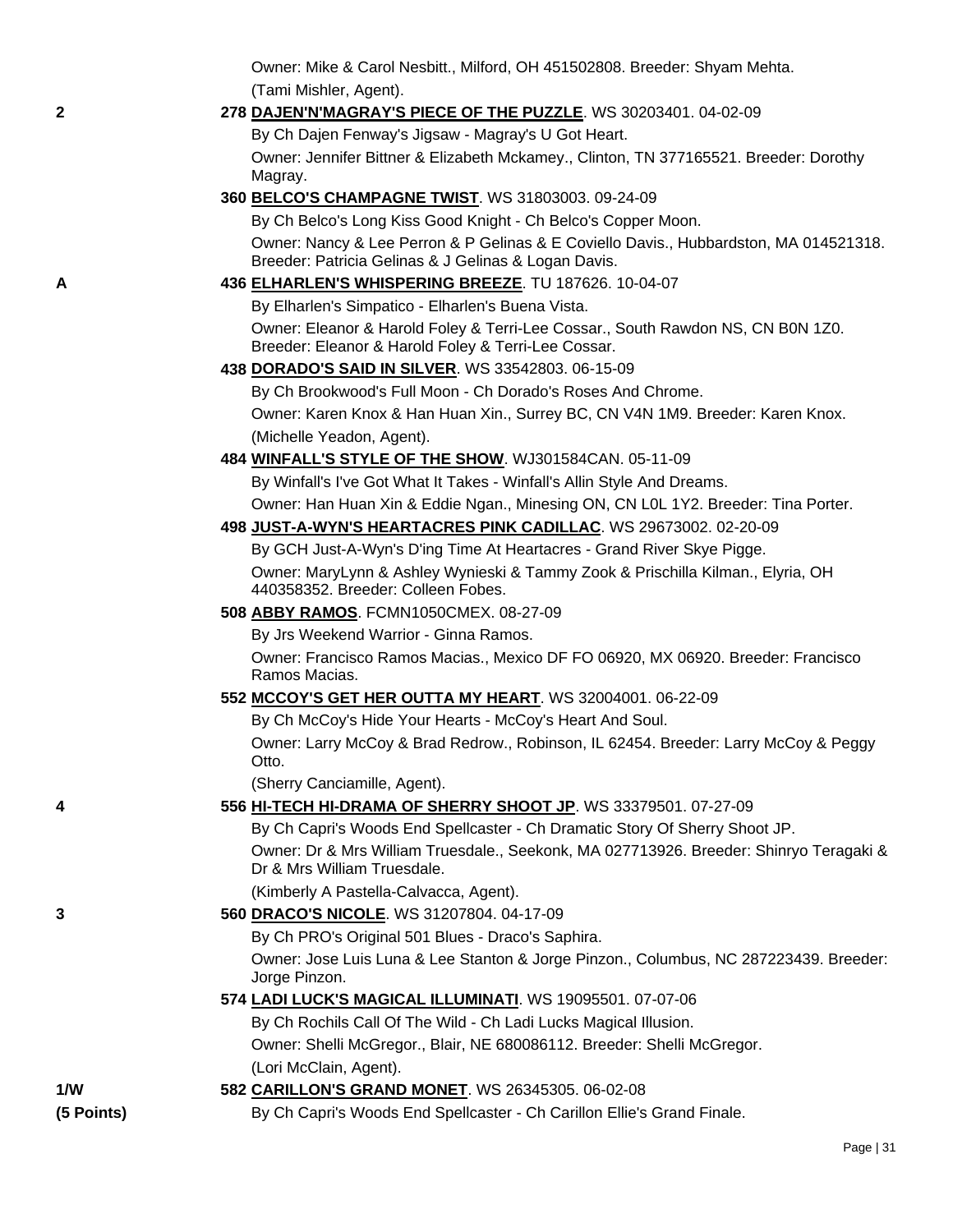|   | Owner: Sally Palles., Florence, SC 29501. Breeder: Cindy Suarez.                                                    |
|---|---------------------------------------------------------------------------------------------------------------------|
|   | (Rick Justice, Agent).                                                                                              |
|   | 606 C-ERA'S CINNAMON ROAD. WS 30619104. 05-28-09                                                                    |
|   | By Ch Keil's Wimbledon - C-Era's Soul Serenade.                                                                     |
|   | Owner: Kim Arellano & Carolyn Pressley., Bloomington, IN 474039631. Breeder: Carolyn<br>Pressley.                   |
|   | (Tessie Savage, Agent).                                                                                             |
|   | BOXERS. Veteran, 6 Years & Under 8 Years Dogs.                                                                      |
|   | 55 CH REGAL HITECH PICASSO OF DARVICK CD RN. WS 05062602. 07-13-03                                                  |
|   | By Ch Hi-Tech Johnny J Of Boxerton - Ch Darvicks Dreams Never Cease.                                                |
|   | Owner: Korinne Vanderpool & Darlene Vickers., Frisco, TX 75035. Breeder: K Vanderpool &<br>D Vickers & T Truesdale. |
|   | 71 CH BRITEWAY'S COOL HAND LUKE RA. WS 10325404. 10-13-04                                                           |
|   | By Ch Kami-Ko N' Kini Woodview Lariat - Higo's Total Effects.                                                       |
|   | Owner: JoAnn Albright., Carmel, IN 460322024. Breeder: JoAnn Albright.                                              |
|   | (Amy Beri, Agent).                                                                                                  |
|   | 75 CH INTERLUDE'S NEVER A DOUBT RN. WS 04810706. 07-18-03                                                           |
|   | By Ch Breezewoods Lord Of Wystmont CDX RE - Interlude's We Danced.                                                  |
|   | Owner: Amy Bieri & Dorothy & Jerry Bryant., Island Lake, IL 600428517. Breeder: Owner.                              |
| 1 | 115 GCH RAINEYLANE-STUDIO DAVINCI. WS 12684401. 03-13-05                                                            |
|   | By Ch Raineylane's Marshall Dillon - Telstar's Majestic Glory.                                                      |
|   | Owner: Jack & Bridget Brown., Pelham, AL 351243665. Breeder: Mike & Trina Ahlers.                                   |
|   | 141 CH FALMARK'S DIAMOND DAY BY DAY. WS 13021806. 04-14-05                                                          |
|   | By Ch Falmark's Diamond Mine - Ch Extreme's KC Day By Day.                                                          |
|   | Owner: Laura Cuthbert & Stephanie Davis., Watertown, MA 02472. Breeder: Donna Day &<br>Philip Day.                  |
|   | 191 CH CWMHAF MAESTRO. WS 15947101. 07-10-04                                                                        |
|   | By Ch Wildax Father Ted - CWMHAF La Boheme.                                                                         |
|   | Owner: Joyce Baker Brown & JJ & Rita Lloyd., Potomac, MD 208544525. Breeder: J J & Rita<br>A Lloyd.                 |
|   | (Marcelo Chagas, Agent).                                                                                            |
| 3 | 263 CH MCCOY'S HIDE YOUR HEARTS. WS 08521301. 04-19-04                                                              |
|   | By McCoy's Taylor Made Tie - PRO's Forget-Me-Not.                                                                   |
|   | Owner: Larry McCoy., Robinson, IL 62454. Breeder: Larry McCoy & Peggy Otto.                                         |
|   | (Sherry Canciamille, Agent).                                                                                        |
| 4 | 285 RANDOLPH'S BEAU JANGLES. WS 07099802. 11-17-03                                                                  |
|   | By Ch Bjays Traveling Man - Ch Cameliard's Color Me Gone.                                                           |
|   | Owner: Rick & Cindy Walunas., Montague, MI 494379461. Breeder: Ginger Johnson.                                      |
|   | (Ashley Wynieski, Agent).                                                                                           |
|   | 311 CH KELLY'S THREE TIME'S A CHARM. WS 11161001. 10-28-04                                                          |
|   | By Ch Ruffian's Alleged - Ch Kelly's Darlin Deidra.                                                                 |
|   | Owner: Susan L Kelly., Kenner, LA 70062. Breeder: Susan Kelly.                                                      |

**A 357 [CH PEARLISLE 'N STANDING-O RISK FACTOR](http://canis.infodog.com/files/bdogrsl1.prg;makc=WS_12244406;mdog=Ch_Pearlisle__N_Standing-O_Risk_Factor;wins=all)**. WS 12244406. 02-09-05 By Ch Shadow's Nairobi - Luckyjade's Vision X Standing-O. Owner: Dr Robert Hallock & Grace Hallock., Cheshire, CT 06410. Breeder: Dr Robert & Grace Hallock & Pamela Shaw-George.

# **2 363 [CH KG HALCYON FIRE KING](http://canis.infodog.com/files/bdogrsl1.prg;makc=WS_13812501;mdog=Ch_KG_Halcyon_Fire_King;wins=all)**. WS 13812501. 07-15-04 By Ch High Rivers Taylormade Of Backwoods - Halcyon Unchained Melody.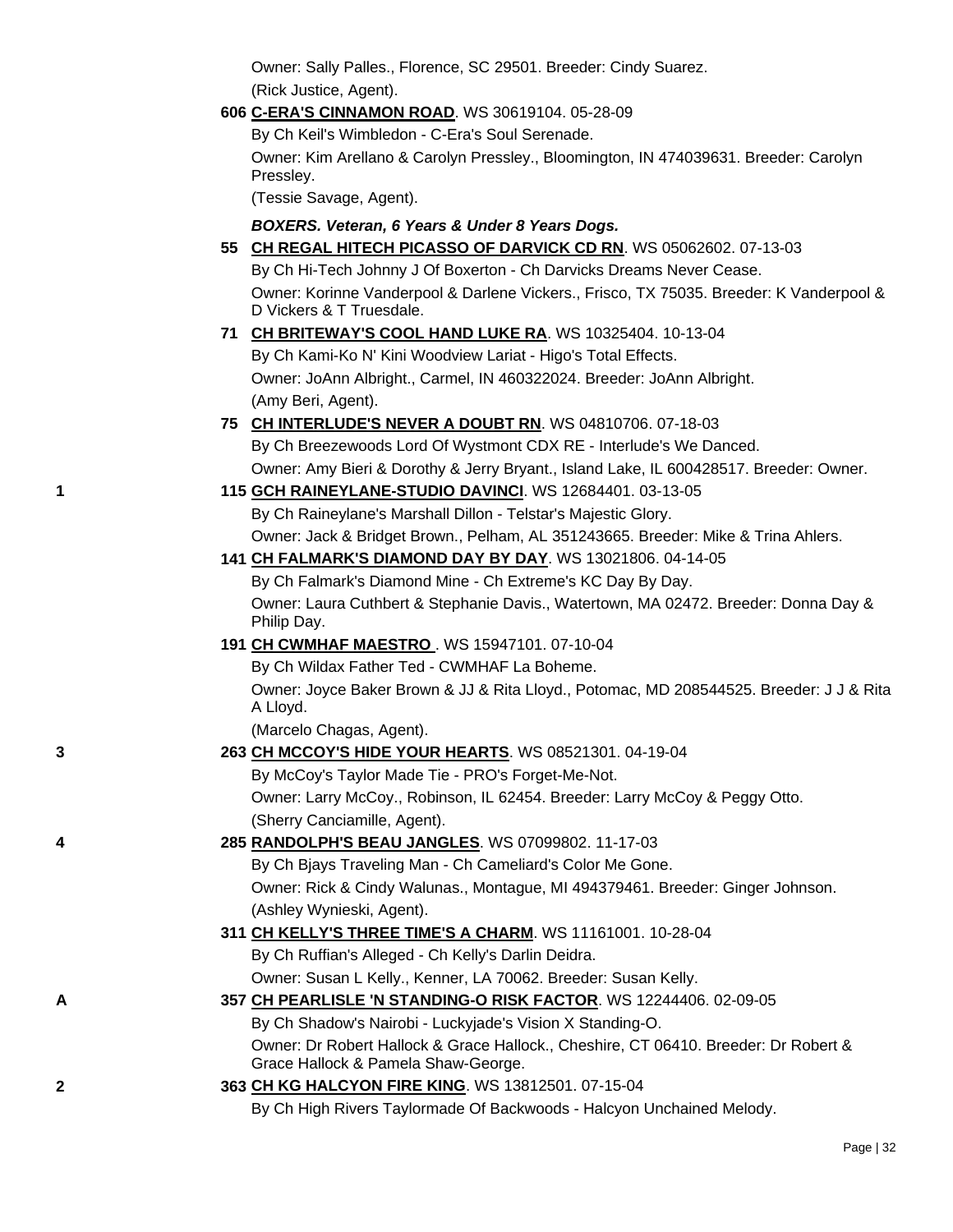Owner: Kristi Wagg., Oakwood ON, CN K0M 2M0. Breeder: Kristi Wagg & Susan VonRothkirch.

(Debbie Struff, Agent).

**391 [CH BOX O' JOY'S PEPSI SMASH](http://canis.infodog.com/files/bdogrsl1.prg;makc=WS_07614003;mdog=Ch_Box_O__Joy_s_Pepsi_Smash;wins=all)**. WS 07614003. 09-22-03

By Ch Maxl's Premiere Of Dreamweaver - Ch Box O' Joy's Pepetual Motion. Owner: Bill Bates & Karyn & Joyce Zillig., Milford, OH 451509721. Breeder: Karyn & Joyce Zillig.

**A 419 [CH EVERGREEN'S CHASING THE GOLD](http://canis.infodog.com/files/bdogrsl1.prg;makc=WS_08630002;mdog=Ch_Evergreen_s_Chasing_The_Gold;wins=all)**. WS 08630002. 05-06-04

By Ch Evergreen's Class Act - Ch Evergreen's Jubilation.

Owner: Maxine & Donald Evans & J & S Flowers., St Paul, MN 55119. Breeder: J & C Brost & J Flowers.

### *BOXERS. Veteran, 6 Years & Under 8 Years Bitches.*

**32 [CH SAVOYE'S HONKY-TONK GOLD](http://canis.infodog.com/files/bdogrsl1.prg;makc=WS_07227301;mdog=Ch_Savoye_s_Honky-Tonk_Gold;wins=all)**. WS 07227301. 01-03-04

By Ch Vancroft's Myde Impressive - Savoye's Delta Whisper.

Owner: Dr Jacqueline Royce & Deborah Clark & M Simmons & Pamela Savoye., Guyton, GA 313124534. Breeder: Barbara Savoye & Pamela Savoye.

(Danielle Butler, Agent).

**52 [CH BELCO N EVAMOR'S OVER EASY](http://canis.infodog.com/files/bdogrsl1.prg;makc=WS_08602801;mdog=Ch_Belco_N_Evamor_s_Over_Easy;wins=all)**. WS 08602801. 05-20-04

By Ch Belco's Hitman - Ch Belco's Northern Exposure.

Owner: E Coviello-Davis & L & S Morin & C Sienkewicz., Taunton, MA 02780. Breeder: E Coviello-Davis & Lynne & Sue Morin.

**128 [CH HIGHOVER NIGHT TIME MAGIC](http://canis.infodog.com/files/bdogrsl1.prg;makc=WS_06584902;mdog=Ch_Highover_Night_Time_Magic;wins=all)**. WS 06584902. 10-13-03

By Ch Belco's Riverdance Of Two C's - SCE Brooke Lee.

Owner: Katharine M Booth & Michael D Dupuis., Eliot, ME 039031240. Breeder: Katharine M Booth & Michael D Dupuis.

#### **152 [CH TOPLINE'S THIS BIRD CAN SING](http://canis.infodog.com/files/bdogrsl1.prg;makc=WS_08588802;mdog=Ch_Topline_s_This_Bird_Can_Sing;wins=all)**. WS 08588802. 04-10-04

By Ch Damarta's Von Stiller De Bach - Topline's Blonde On Blonde. Owner: Susan Watts., Upper Black Eddy, PA 189729768. Breeder: Barry Polansky & Madeline Polansky.

- **178 [CH BEACON'S PHOENIX RISING CD RE](http://canis.infodog.com/files/bdogrsl1.prg;makc=WS_08195304;mdog=Ch_Beacon_s_Phoenix_Rising_CD_RE;wins=all)**. WS 08195304. 04-09-04
	- By Ch Mi-T's Double Stuff Rutherford's Trudy.

Owner: Sharon Kang & Kim Rutherford., Fairfield, TX 75840. Breeder: Kim Rutherford & Sharon Kang.

### **3 190 [CH MERICAL'S LIGHTNING STRIKE](http://canis.infodog.com/files/bdogrsl1.prg;makc=WS_09526201;mdog=Ch_Merical_s_Lightning_Strike;wins=all)**. WS 09526201. 05-24-04

By Ch Burlwood's Thunderstruck - Ch Merical's Cracking Rosie. Owner: Cecily Joque., Tacoma, WA 984052059. Breeder: Calvin Gruver & Meredith Medler. (Cindy Crawford-Gorath, Agent).

#### **240 [FAERDORN DUST DEVIL](http://canis.infodog.com/files/bdogrsl1.prg;makc=WS_07781501;mdog=Faerdorn_Dust_Devil;wins=all)** . WS 07781501. 09-03-03

By Ch Winuwuk Lust In The Dust - Shiloh Time After Time At Cascorike. Owner: Katherine S Nevius., Easton, MD 216014510. Breeder: Sue Harvey. (Cheryl Cates, Agent).

## **2 256 [CH BEEVEE'S SECRET CELEBRATIONS](http://canis.infodog.com/files/bdogrsl1.prg;makc=WS_06835001;mdog=Ch_BeeVee_s_Secret_Celebrations;wins=all)**. WS 06835001. 10-15-03

By Ch Jacquet's Black Centurion - Sundarby's Gold Dust Woman. Owner: William A & Vicki C East., Greensboro, NC 274068213. Breeder: William A & Vicki C East.

**262 [CH KENON'S I BELIEVE IN MAGIC](http://canis.infodog.com/files/bdogrsl1.prg;makc=WS_06362502;mdog=Ch_Kenon_s_I_Believe_In_Magic;wins=all)**. WS 06362502. 11-06-03

By Kenon's Total Eclipse - Kenon's Southern Night.

Owner: Bette Jo Nunn., Fallbrook, CA 920284646. Breeder: Kenneth Lau.

(Jimmy Bettis, Agent).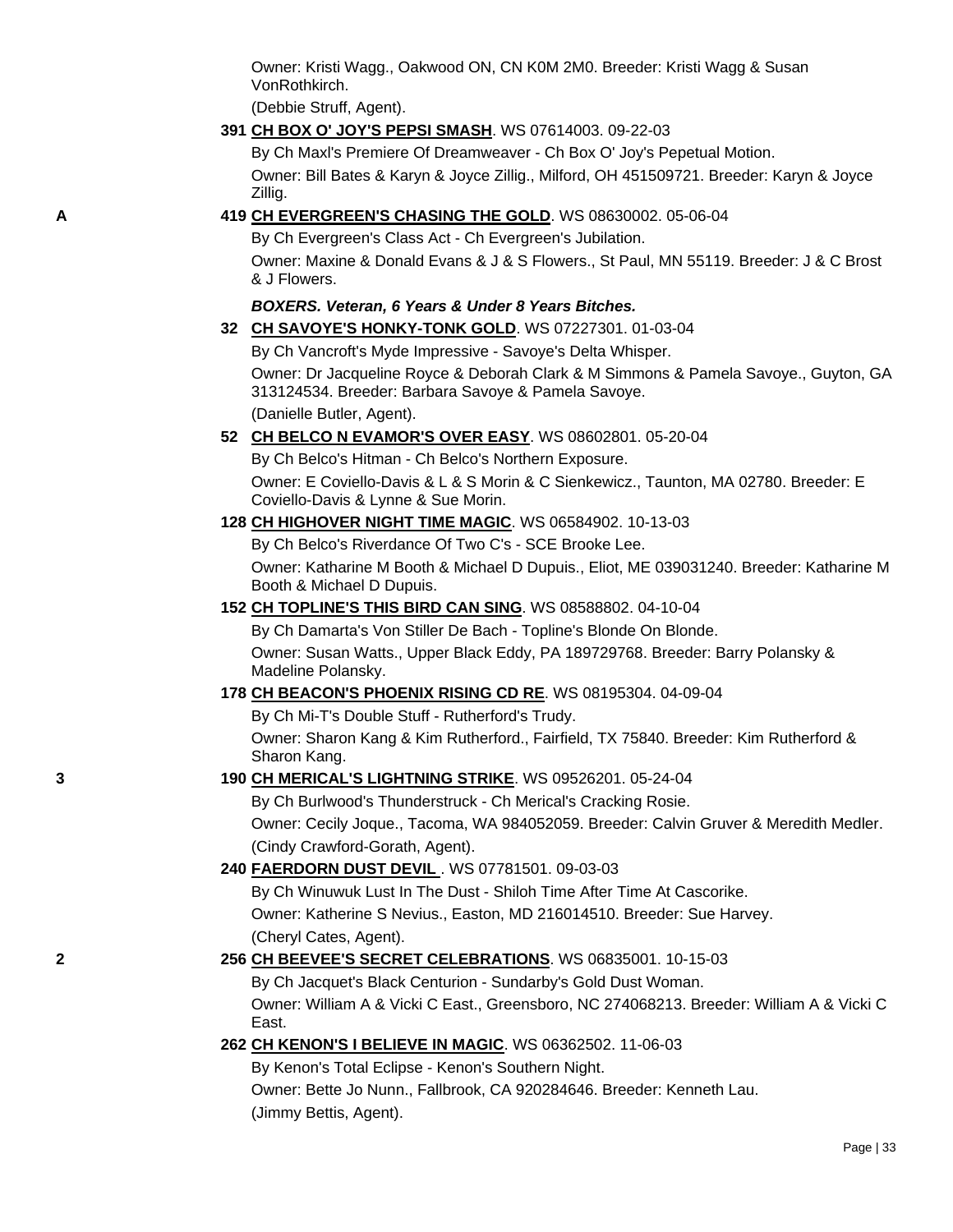|           | 268 CH SIG'S SOLAR ECLIPSE. WS 11334301. 12-20-04                                                                                         |
|-----------|-------------------------------------------------------------------------------------------------------------------------------------------|
|           | By Ch Stephlyn's Desert Moon - Sig's What Dreams Are Made Of.                                                                             |
|           | Owner: Cynthia Idzik-Starr & Paul Starr., Sykesville, MD 217845520. Breeder: Cynthia Idzik-<br>Starr & Paul Starr.                        |
| 1/BVB     | 296 BIX-L'S PHOTO FINISH. WS 13553401. 04-28-05                                                                                           |
|           | By Ch Dynamic-Shera's Court Jazzter - Skidoo's No Joke For Bix-L.                                                                         |
|           | Owner: Susan Burnett & Beth Pariseau., Ontario, CA 917621605. Breeder: Beth Pariseau &<br>Paul Trent.                                     |
|           | (Kimberlie Steele-Gamero, Agent).                                                                                                         |
|           | 336 MOONLIGHT'S I'VE GOT RHYTHM. WS 09125001. 04-27-04                                                                                    |
|           | By Ch Belco's Longkiss Good Knight - Moonlight's Standing Ovation.                                                                        |
|           | Owner: Sharyn Chevrier & Michelle L Chevrier., Wilson, NY 141729550. Breeder: Sharyn<br>Chevrier & Michelle Chevrier.                     |
|           | 350 CH ENSIGN'S FREEZE FRAME AT LOGAN ELM. WS 10640601. 09-20-04                                                                          |
|           | By Ch Bayview's Strides Ahead - Ch Denbar's Millenial Calendar Girl.                                                                      |
|           | Owner: K Hammer-Phillips & J Phillips & A Clark., Stoutsville, OH 431549627. Breeder:<br>Annette Clark & Jack Brimhall.                   |
|           | 366 CH SUMMIT ASH NAUGHTY NORA. WS 07599501. 02-17-04                                                                                     |
|           | By Ch Garnsey's Varsity Blues - Summit Ash Night Moves.                                                                                   |
|           | Owner: Patricia B Boyd., West Palm Beach, FL 334187211. Breeder: Patricia B Boyd.                                                         |
| 4         | 462 FALMARK'S ENCHANTED DAY BY DAY. WS 13021805. 04-14-05                                                                                 |
|           | By Ch Falmark's Diamond Mine - Ch Extreme's KC Day By Day.                                                                                |
|           | Owner: Laura Cuthbert & Stephanie Davis., Watertown, MA 02472. Breeder: Donna Day &<br>Philip Day.                                        |
| A         | 482 CH BANTA'S RAZZLEDAZZLE ROSEWOOD. WS 08147602. 12-28-03                                                                               |
|           | By Ch Centurion Sicilian Of Dauntae - Banta's Riegel LaFemme Nikka.                                                                       |
|           | Owner: Clayton G Haviland IV., West Palm Beach, FL 334181853. Breeder: Mary E Banta &<br>Lynn Baxter.                                     |
|           | 518 CH BAYVIEW LEGAL DEFENSE. WS 09397602. 06-30-04                                                                                       |
|           | By Ch Bayview Don't Be Cruel - Ch Bayview CherKei Jean Harlow.                                                                            |
|           | Owner: John & Lavon Wilkinson., Coppell, TX 750195913. Breeder: Ken Morrison & Paula<br>Morrison & Justin.                                |
|           | (Tammie Mishler, Agent).                                                                                                                  |
|           | 590 CH KRISMYTH ECHOED IN THE BREEZE. WS 05678701. 07-01-03                                                                               |
|           | By Ch Berlanes High Voltage - Krismyth Written In The Stars.                                                                              |
|           | Owner: Kristi A Ahlquist & Carlos J Puig., Silver Lake, MN 55381. Breeder: Kristi A Ahlquist.                                             |
|           | BOXERS. Veteran, 8 Years & Under 10 Years Dogs.                                                                                           |
| 3         | 181 CH PRO'S ORIGINAL 501 BLUES. WS 03224201. 02-10-03                                                                                    |
|           | By Ch Shamrock's Sixty Minute Man - Laura's CoCoPuff.                                                                                     |
|           | Owner: Peggy Otto & J Pinzon & K Brown & L Nieschalk., Summerville, SC 294838211.<br>Breeder: William G & Laura J Nieschalk.              |
|           | 241 CH DUSTY ROAD'S WALK THIS WAY OJP NAP AX AXJ. WS 04309301. 03-13-03                                                                   |
|           | By Ch Rosend's After Midnight - Showtimes Lasting Impression NAJ.                                                                         |
|           | Owner: Randall S & Judith M Pasbrig., Peyton, CO 808319328. Breeder: Randall S & Judith<br>M Pasbrig.                                     |
| 1/BVD/AOM | 265 CH HI-TECH'S SOUND INVESTMENT. WS 03672601. 01-26-03                                                                                  |
|           | By Ch Hi-Tech's Arbitrage - Ch Brookwood's Autumn Reflection.                                                                             |
|           | Owner: Gail & Tim Alix & Dr William & Zoila Truesdale., Moodus, CT 064691130. Breeder:<br>Gail & Tim Alix & Zoila & Dr William Truesdale. |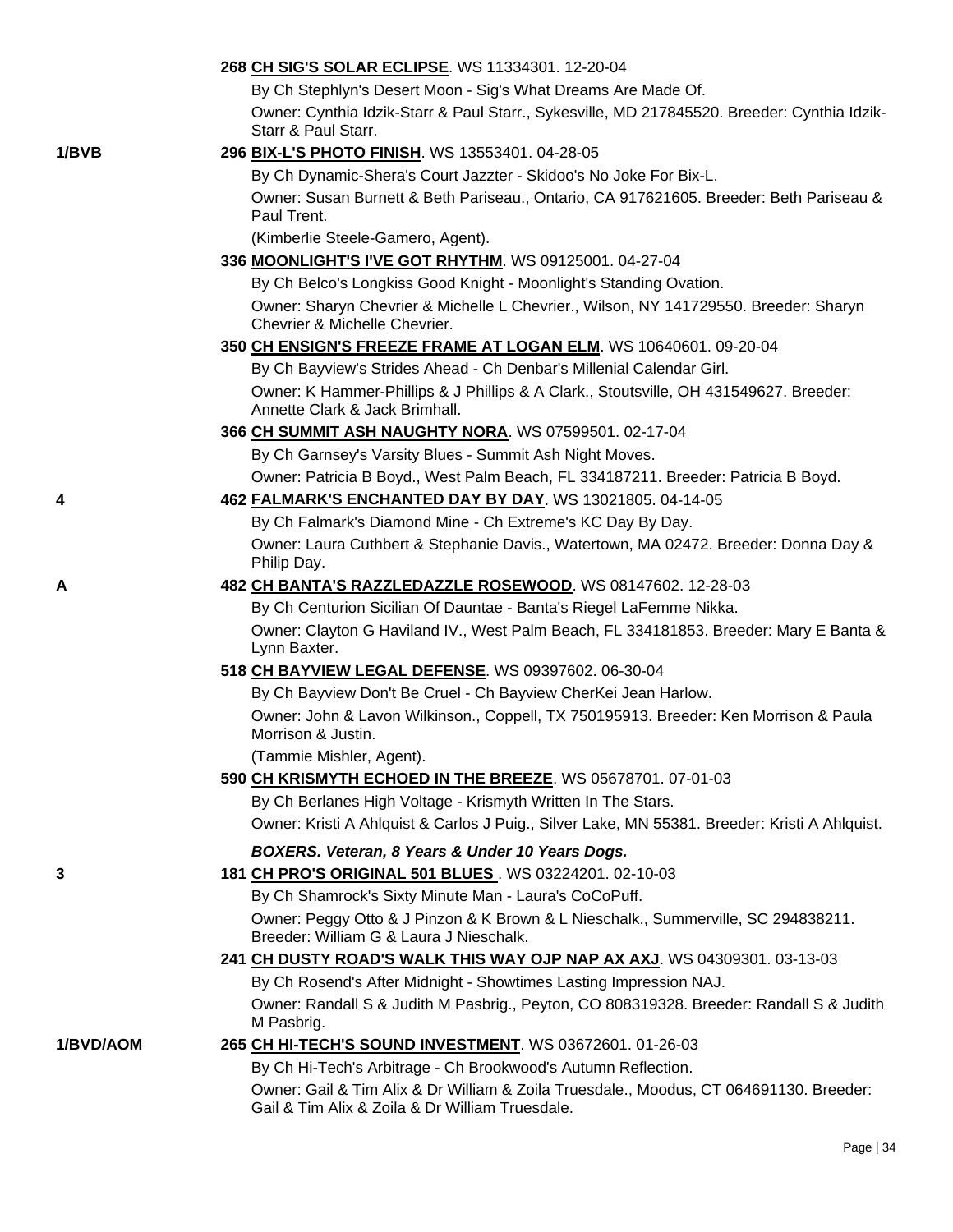(Kim Pastella-Calvacca, Agent).

|   | 349 CH MACH4 KELLY'S CRUISE ON UP SHALSADE CD RE MXF. WS 01401301. 07-03-02                                                   |
|---|-------------------------------------------------------------------------------------------------------------------------------|
|   | By Ch Shalsade's Blazing Bullet - Carbara's Gold-N-Sunset.                                                                    |
|   | Owner: Susan Kelly & Shirley Laussade., Kenner, LA 70062. Breeder: Kim Hatfield.                                              |
| 4 | 373 CH TADD'S ALL AMERICAN HERO. WS 04056001. 04-19-03                                                                        |
|   | By Ch Bentbrooks Image Of Highnoon - Tadd's Grecian Kiss Me Once.                                                             |
|   | Owner: Tom & Donna Doane., Random Lake, WI 53075. Breeder: Owners.                                                            |
|   | (Tessie Savage, Agent).                                                                                                       |
|   | 435 LADYHAWK'S REASON TO DANCE. WS 03964002. 04-21-03                                                                         |
|   | By Ch Ladyhawk's Bon Chance Lil'beau - Ladyhawk's Riverdance A'Kaymar.                                                        |
|   | Owner: J Wilmore & M Martinez., Toledo, OH 436153330. Breeder: James R Vokoun &<br>Kathleen N Vokoun.                         |
|   | (Amy Bieri, Agent).                                                                                                           |
| 2 | 491 CH SUMMER'S BLACKJACK OF SHADIGEE. WR 07070601. 03-28-02                                                                  |
|   | By Berlane's Corporate Image - Berlane's Wild Thing Stella.                                                                   |
|   | Owner: Lee & Mary Jane Nowak., Alvaton, KY 42122. Breeder: Josie O'Reilly.                                                    |
|   | (Terri Galle, Agent).                                                                                                         |
|   | BOXERS. Veteran, 8 Years & Under 10 Years Bitches.                                                                            |
|   | 46 CH MOONLIGHT'S LET ME ENTERTAIN YOU. WR 05063805. 10-31-01                                                                 |
|   | By Ch Cherkei Midnite N Montgomery - Moonlight's Tiger Jewel.                                                                 |
|   | Owner: Sharyn Chevrier & Diana R Zorich., Wilson, NY 141729550. Breeder: Sharyn<br>Chevrier.                                  |
|   | (Michelle L Chevrier, Agent).                                                                                                 |
| 3 | 134 CH WILMOR'S SECOND HAND ROSE KAN-TO. WS 02769904. 01-14-03                                                                |
|   | By Ch Brush Hill's Head Honcho - Wilmor's Midnite Maggie Blue.                                                                |
|   | Owner: J Wilkinson & K Frohock & D Hilton & R Morton., Springfield, MA 011042737.<br>Breeder: Jane Wilkinson & Debbie Hilton. |
|   | (Kimberly A Pastella-Calvacca, Agent).                                                                                        |
| 1 | 326 CH DREAMWEAVER'S PAST PERFECT. WR 04434602. 09-11-01                                                                      |
|   | By Ch Shadow's Nairobi - Ch Dreamweaver's Perfect Alibi.                                                                      |
|   | Owner: Gail Kloecker & Pam Rohr., Lincoln, NE 685281935. Breeder: Pam Rohr.                                                   |
|   | (Lori McClain, Agent).                                                                                                        |
| 2 | 364 CH CHESSEL'S ONESTIS SINE QUA. WS 02102504. 10-26-02                                                                      |
|   | By Ch Chessel's Designated Hitter - Ch Chessel's Pride Of Bavaria.                                                            |
|   | Owner: Teresa Berge., Rockford, IL 611034143. Breeder: Ed Chessel & Diane Peluso &<br>Betty Jo Chessel.                       |
|   | (Sherry Canciamille, Agent).                                                                                                  |
| Α | 368 CH STRAWBERRY'S HALLMARK. WR 06228002. 03-19-02                                                                           |
|   | By Ch Strawberry's Caballero - Ch Strawberry's Legacy.                                                                        |
|   | Owner: Bruce E & Judith T Voran., Strawberry, AZ 85544. Breeder: Bruce E & Judith T<br>Voran.                                 |
|   | 402 CH WINMERE INDIAN PAINTBRUSH RE OA AXJ OAP OJP NFP. WS 03645203. 03-23-03                                                 |
|   | By Ch School's Fireworks Powerplay - Winmere Tess D'Urbervilles RN.                                                           |
|   | Owner: Theresa Garton & Lynn Garton., Oklahoma City, OK 731131068. Breeder: Owners.                                           |
|   | 420 CH TEALCREST'S PENNYS FROM HEAVEN CDX RE MX MXJ. WR 05194901. 10-12-01                                                    |
|   | By Ch Bee-Vee's What You Say - Teryl's Just Call Me Angel.                                                                    |
|   | Owner: Jill Hootman., Clarksville, TN 37040. Breeder: Jill Hootman.                                                           |

**430 [ROCHIL'A BLACK MAGIC WOMAN](http://canis.infodog.com/files/bdogrsl1.prg;makc=WR_07213705;mdog=Rochil_a_Black_Magic_Woman;wins=all)**. WR 07213705. 08-08-02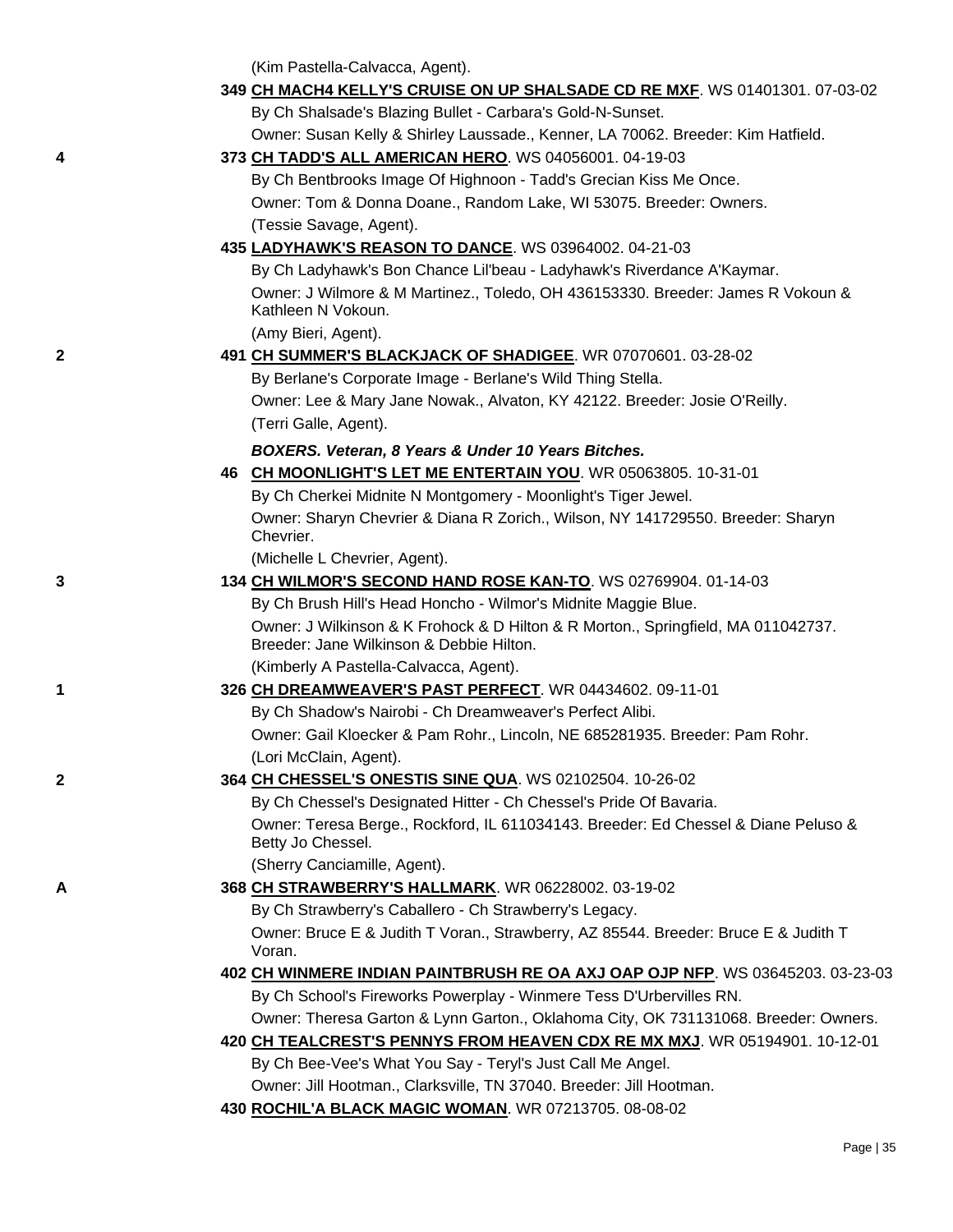|   | By Ch Storybook's Rip It Up - Ch Rochil's Grande Tradition.                                                                                |
|---|--------------------------------------------------------------------------------------------------------------------------------------------|
|   | Owner: Skip Abel & Linda Abel., Elk River, MN 553308960. Breeder: Perry & Sandra                                                           |
|   | Combest.                                                                                                                                   |
|   | (Lori McClain, Agent).                                                                                                                     |
| 4 | 472 CH FIRESTAR'S INDIAN SUMMER CD RN. WS 01666905. 08-29-02<br>By Ch Storybooks Rip It Up - Ch Firestar's Carnival.                       |
|   | Owner: Sandra J Johnson & Diane E Boyle., Lemont, IL 604394633. Breeder: Diane E Boyle                                                     |
|   | & Elizabeth J Cavanaugh.                                                                                                                   |
|   | (Christa Cook, Agent).                                                                                                                     |
|   | 504 WINMERE BLACK EYED SUSAN RN OA OAJ OAP NJP NFP. WS 03645202. 03-23-03                                                                  |
|   | By Ch School's Fireworks Powerplay - Winmere Tess D'Urbervilles RN.                                                                        |
|   | Owner: Theresa Garton & Lynn Garton., Oklahoma City, OK 731131068. Breeder: Owners.                                                        |
|   | 586 CH SUMMIT ASH KATY GIRL. WR 06601202. 05-16-02                                                                                         |
|   | By Ch Shadow's Nairobi - Summit Ash Temptation.                                                                                            |
|   | Owner: Patricia B Boyd., West Palm Beach, FL 334187211. Breeder: Patricia B Boyd.                                                          |
|   | BOXERS. Veteran, 10 Years & Over Dogs.                                                                                                     |
| 1 | 459 CH BJAYS TRAVELING MAN. WR 01663802. 02-13-01                                                                                          |
|   | By Ch Bayview Strides Ahead - Ch Skidoos Special Blend Of Cabernet.                                                                        |
|   | Owner: Cindy & Rick Walunas., Montague, MI 494379461. Breeder: Les Cline & Wendy                                                           |
|   | Morawski.                                                                                                                                  |
|   | (Sherry Canciamillie, Agent).                                                                                                              |
|   | <b>BOXERS. Veteran, 10 Years &amp; Over Bitches.</b>                                                                                       |
| 1 | 86 CH BENCHMARK'S HOT TOPIC. WS 98257501. 07-02-00                                                                                         |
|   | By Ch Encore's Rock Solid - Pilotspeak Kahlua.                                                                                             |
| А | Owner: Ellen Ellerman., Greencastle, IN 46135. Breeder: Ellen Ellerman.<br>306 CH STORYBOOKS RENDITION OF JEAMAR CD. WP 81964001. 11-28-97 |
|   | By Ch Storybooks Rip It Up - Ch Storybooks Autographed Copy.                                                                               |
|   | Owner: M L Carroll & J Mattheiss., Ellicott City, MD 210424826. Breeder: Skip & Linda Abel.                                                |
|   | (Marylou Hatfield, Agent).                                                                                                                 |
| 3 | 334 CH RAYPAT'S QUEEN OF HEARTS. WP 93100401. 07-24-99                                                                                     |
|   | By Ch Syrr Run's Line Of Credit - Raypat's Highland Lizzy.                                                                                 |
|   | Owner: Ray & Pat Kisselovich., Elizabeth, PA 15037. Breeder: Ray & Pat Kisselovich.                                                        |
|   | (Dr Lisa Holden, Agent).                                                                                                                   |
| 4 | 342 CH STEVENSTARS N JEMS CROWN ROYAL. WP 97918905. 04-17-00                                                                               |
|   | By Ch JEMS Jack Of Diamonds - Ch Stevenstars Crown Jewel.                                                                                  |
|   | Owner: Cheryl Jennings & Dianna Emmons., Calgary AB, CN T2W 4Z4. Breeder: M & B<br>Mushovic.                                               |
|   | 528 SARAZAN'S LADY LUCY RAE. WP 91277303. 04-15-99                                                                                         |
|   | By Glory's Against The Wind - Elsa Sarazan's.                                                                                              |
|   | Owner: Jennifer Crane & Brian Smolensky., Wilmette, IL 600912831. Breeder: Richard<br>Bogulewski & Marie Materma.                          |
| 2 | 544 CH SUNCHASE'S BLONDE MOMENT UD MX MXJ RA. WP 99510501. 08-01-00                                                                        |
|   | By Ch Hi-Tech's Johnny J Of Boxerton - Ch Sunchase's Suicide Blonde UDX MX MXJ RA.                                                         |
|   | Owner: Tracy Hendrickson., Broken Arrow, OK 740129426. Breeder: Tracy Hendrickson.                                                         |
|   | <b>BOXERS. Best of Breed Competition, Brindle.</b>                                                                                         |
|   | 27 GCH JUST-A-WYN'S D'ING TIME AT HEART ACRES. WS 13723201. 06-27-05                                                                       |
|   | By Ch Logan Elm Runs At Heartacres - Just-A-Wyn's Mistletoe. Dog.                                                                          |

Owner: Mary Lynn & Ashley Wynieski & Tammy Zook & Priscilla Kilman., Elyria, OH

Page | 36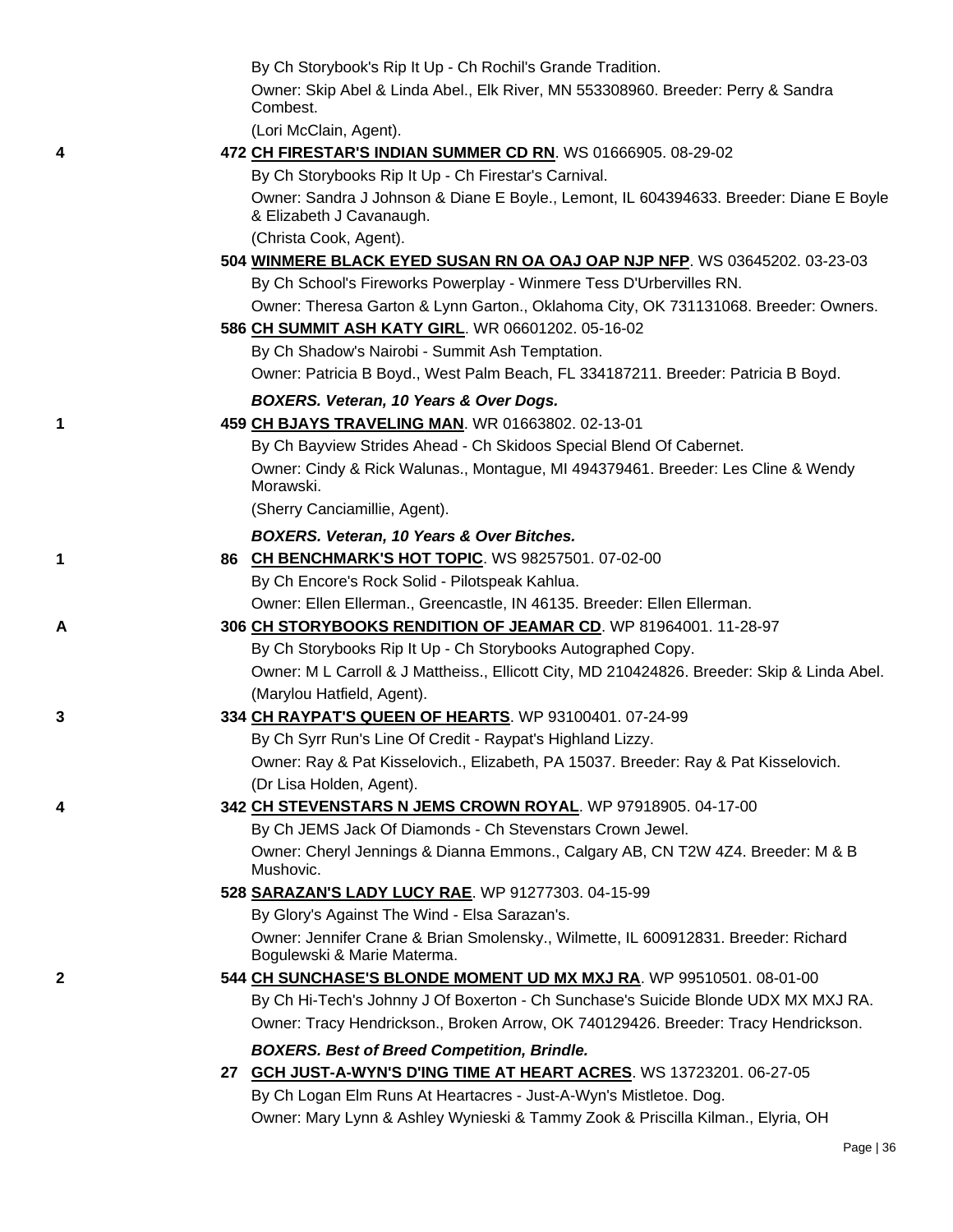|     | 440358352. Breeder: MaryLynn Wynieski & Ashley Wynieski.                                                                                                        |
|-----|-----------------------------------------------------------------------------------------------------------------------------------------------------------------|
| Α   | 39 CH HEART ACRES STINGRAY OF CINNRHEE. WS 14857201. 08-29-05                                                                                                   |
|     | By Ch Whitepine One And Only - Heart Acres Dogwood Hot Line. Dog.                                                                                               |
|     | Owner: Dr James & Priscilla Kilman & H Medley Small & M Ashman., Grove City, OH<br>431239198. Breeder: Dr James & Priscilla Kilman & H Medley Small & M Ashman. |
|     | 43 CH RAKLYNS THE BRONX MVP AT THIRD. WS 18268303. 06-12-06                                                                                                     |
|     | By Ch KG Halcyon Fire King - Ch Raklyns Showin' Off. Dog.                                                                                                       |
|     | Owner: Debbie & Erin Struff & Karen & Pat Quagliana., Oakland, NJ 07436. Breeder: Debbie<br>& Erin Struff & Karen & Pat Quagliana.                              |
|     | (Debbie Struff, Agent).                                                                                                                                         |
| AOM | 45 CH NANTESS ROYAL HOT ROD. WS 22947001. 08-18-07                                                                                                              |
|     | By Ch Nantess Royal Flush - Ch Nantess Southern Lady. Dog.                                                                                                      |
|     | Owner: Nancy & Tessie Savage., Table Grove, IL 61482. Breeder: Nancy & Tessie Savage.                                                                           |
|     | 56 CH ROSEND-CONQUEST'S GARDEN PARTY. WS 31823903. 09-29-09                                                                                                     |
|     | By GCH R And G's Mystical Dancer - Ch Conquest-Rosend's Rich Girl. Bitch.                                                                                       |
|     | Owner: Lynda & Jerry Yon & Bob & Debbie White., Tracy, CA 953779119. Breeder: Jerry<br>Yon & Lynda Yon & Bob & Debbie White.                                    |
|     | (Kimberlie Steele-Gamero, Agent).                                                                                                                               |
|     | 77 GCH ARABY HIGH LIFE. WS 27500902. 06-30-07                                                                                                                   |
|     | By Ch MGM's Man For All Seasons - Ch Draco On Fire At Araby. Dog.                                                                                               |
|     | Owner: Patricia J Dollar., Kearneysville, WV 254304859. Breeder: Patricia Dollar & J P<br>Bonilla.                                                              |
|     | 94 CH PHEASANT HOLLOW'S FLIGHT OF FANCY. WS 31730302. 07-10-09                                                                                                  |
|     | By Ch Pheasant Hollow's Kryptonite - Ch Pheasant Hollow's Fancy Foot Work. Bitch.                                                                               |
|     | Owner: Linda S Zazula & Kerry Jones., Georgetown, TX 786335323. Breeder: Patricia Detoro<br>& Robert Detoro.                                                    |
|     | (Allison Jones, Agent).                                                                                                                                         |
|     | 97 CH SOLIDROCK'S MAJOR ENSEMBLE AT PURE PRIDE. WS 27387106. 06-24-08                                                                                           |
|     | By Ch Turo's Overture - Ch Korvette's Porsha RN. Dog.                                                                                                           |
|     | Owner: Steve Stewart., Liberty, SC 296574510. Breeder: Eva Leeman & K Conrad.                                                                                   |
|     | (Jorge Pinzon, Agent).                                                                                                                                          |
|     | 133 CH FIRESTAR'S INDIAN OUTLAW. WS 16031304. 11-26-05                                                                                                          |
|     | By Ch Turo's Overture - Ch Firestar's Indian Summer CD RN. Dog.                                                                                                 |
|     | Owner: Diane E Boyle & Sandra J Johnson & Christa Cook., Chicago, IL 606303520.<br>Breeder: Owners.                                                             |
|     | 144 CH HIGHOVER BLACK SATIN. WS 20239501. 12-12-06                                                                                                              |
|     | By Ch Belco's Get Yomota Runnin - Highover Mirror Image. Bitch.                                                                                                 |
|     | Owner: Kim Kavanagh & Ann M Dunn., West Boylston, MA 015831019. Breeder: Katharine M<br>Booth & Michael D Dupuis.                                               |
|     | (Beth Coviello Davis, Agent).                                                                                                                                   |
|     | 162 CH MEL-O-D'S RAZZLE DAZZLE FROM MYDE. WS 32407402. 12-10-09                                                                                                 |
|     | By Ch Happy Tail's Crime Time - Interlude's Myde Nice. Bitch.                                                                                                   |
|     | Owner: Melody Clementz., Prophetstown, IL 612778864. Breeder: Debi Bedford & Melody<br>Clementz.                                                                |
| AOM | 164 CH ILLYRIAN'S CHARMED I'M SURE. WS 28947101. 11-08-08                                                                                                       |
|     | By Ch LaRich Stars To The Maxl - Illyrian's Ready To Charm. Bitch.                                                                                              |
|     | Owner: Mary Frances Burleson & Gail Kloecker., Lincoln, NE 685281935. Breeder: Gail<br>Kloecker.                                                                |

(Lori McClain, Agent).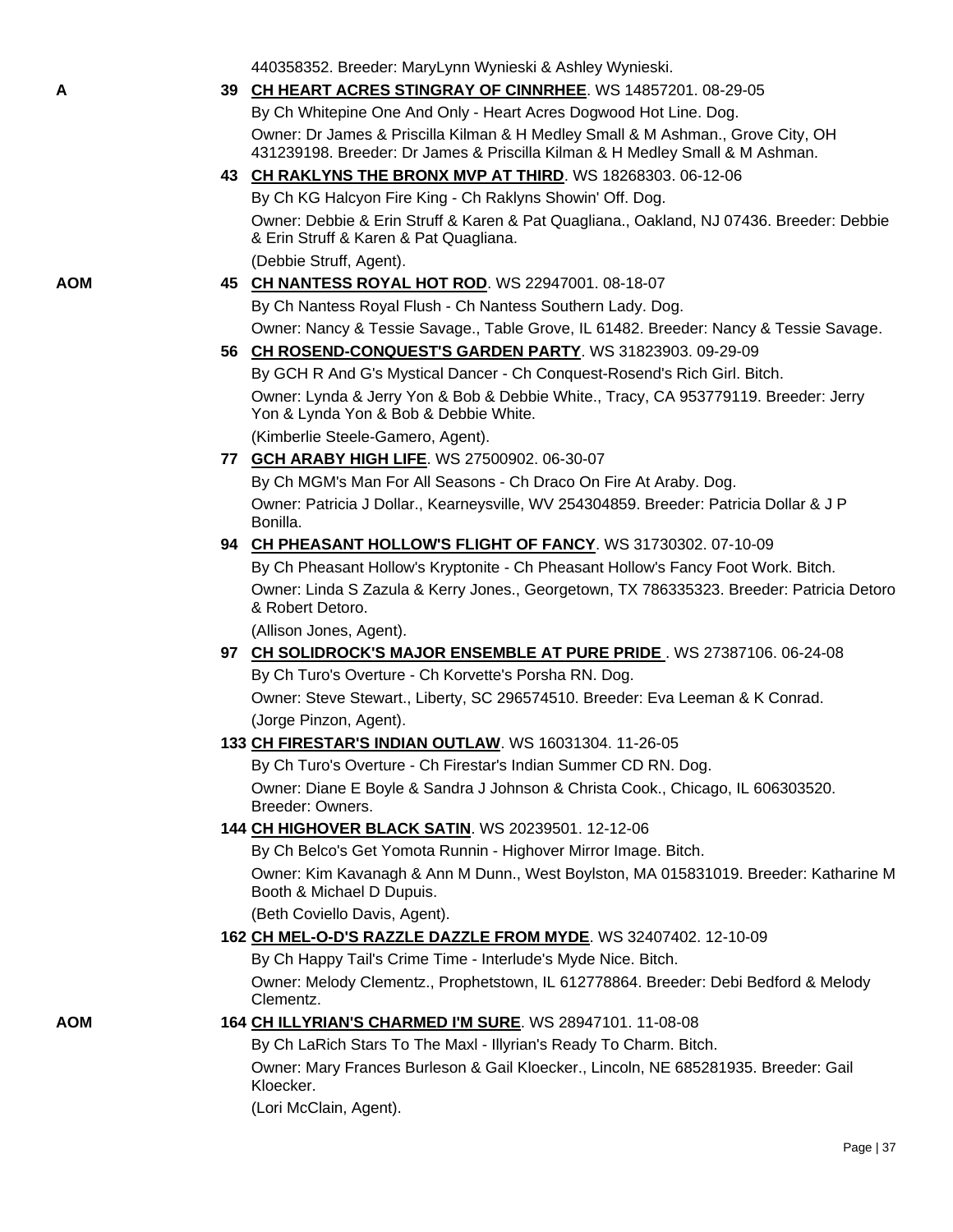## **167 [CH ENCORE'S OUTTA MY WAY](http://canis.infodog.com/files/bdogrsl1.prg;makc=WS_35274801;mdog=Ch_Encore_s_Outta_My_Way;wins=all)**. WS 35274801. 07-23-10

By Ch Encore's Bismark - Ch Encore's Godiva. Dog.

Owner: Bruce & Mary Jo Andreu & Cheryl A Cates., Mountain View, CA 94040. Breeder: Cheryl A Cates & Jan & Richard Mumford.

## **175 [CH PORT O'CALL HARBOR LIGHTS](http://canis.infodog.com/files/bdogrsl1.prg;makc=WS_20906701;mdog=Ch_Port_O_Call_Harbor_Lights;wins=all)**. WS 20906701. 01-30-07

By Rummer Run's Tug Of War - Chequrs O'Call's Mystic Harbor. Dog. Owner: Susan C & Sallie Peters., Warrior, AL 35180. Breeder: Steve & Tina Bostic & Leigh Justice.

(Rick Justice, Agent).

## **176 [GCH JENBUR'S MIDNIGHT STAR](http://canis.infodog.com/files/bdogrsl1.prg;makc=WS_30299301;mdog=GCH_JenBur_s_Midnight_Star;wins=all)**. WS 30299301. 05-24-09

By Ch Interlude's Never A Doubt RA - JenBur's Lola Bridgeta. Bitch. Owner: Jennifer Crane., Wilmette, IL 600912831. Breeder: Jennifer Crane & Gregory Esser. (Stanley D Flowers, Agent).

## **177 [CH HABERL'S TRADEMARK TUX 'N' TAILS](http://canis.infodog.com/files/bdogrsl1.prg;makc=WS_23210001;mdog=Ch_Haberl_s_Trademark_Tux__N__Tails;wins=all)**. WS 23210001. 08-31-07

By Haberl's Heartacres U Got It CD RN - Lady Kodieko Of Tamaron. Dog. Owner: Pat Bray & Scott Bray., Howey In The Hills, FL 347373924. Breeder: Jo Ann Haberl.

## **A 185 [CH EASTWINDS WIZARD MAGIC](http://canis.infodog.com/files/bdogrsl1.prg;makc=WS_32028805;mdog=Ch_Eastwinds_Wizard_Magic;wins=all)**. WS 32028805. 10-31-09

By Ch Mi-T's Believe It Or Not - Ch Duba Dae's I'm So Vain. Dog.

Owner: Tom Shay & Gale Shay., Bonney Lake, WA 983917993. Breeder: Tom Shay & Gale Shay.

(Wendy Bettis, Agent).

## **189 [CH BARBLILOC'S DART IMAGE AT HAPPY TAILS RN](http://canis.infodog.com/files/bdogrsl1.prg;makc=WS_24686901;mdog=Ch_Barbliloc_s_Dart_Image_At_Happy_Tails_RN;wins=all)**. WS 24686901. 11-14-07

By Ch Breezewood's Lord Of Wystmont CDX RE - Barbiloc's Autumn Splendor CD RN. Dog. Owner: Amy Bieri & Barbara O'Connor & Melissa Sartori., Island Lake, IL 600428517. Breeder: Barbara & Bill O'Connor.

## **A 191 [CH CWMHAF MAESTRO](http://canis.infodog.com/files/bdogrsl1.prg;makc=WS_15947101;mdog=Ch_CWMHAF_Maestro;wins=all)** [.](http://www.infodog.com/my/dogpage.htm?akc=WS%2015947101) WS 15947101. 07-10-04

By Ch Wildax Father Ted - CWMHAF La Boheme. Dog.

Owner: Joyce Baker Brown & JJ & Rita Lloyd., Potomac, MD 208544525. Breeder: J J & Rita A Lloyd.

(Marcelo Chagas, Agent).

## **213 [CH DC'S SOMETHING TO TALK ABOUT AT CINNRHEE](http://canis.infodog.com/files/bdogrsl1.prg;makc=WS_31176203;mdog=Ch_DC_s_Something_To_Talk_About_At_CinnRhee;wins=all)**. WS 31176203. 08-05-09 By Ch Heart Acre's Stingray Of CinnRhee - Ch DC's Precious Gem Of Shadigee. Dog.

Owner: Donna Schafer & H Medley Small., Harrow ON, CN N0R 1G0. Breeder: Donna & Carl Schafer.

## **217 [CH ENSIGN'S JUSTIFIED](http://canis.infodog.com/files/bdogrsl1.prg;makc=WS_32788201;mdog=Ch_Ensign_s_Justified;wins=all)**. WS 32788201. 11-19-09

By Ch Rikar's Crime Of The Century - Ch Ensign's Bella Vita. Dog. Owner: Mack Young & Joleena Young & Annette Clark., Sullivan, IL 619516386. Breeder: Cathe Nathman & Annette Clark.

(Christa Cook, Agent).

## **219 [CH ARRIBA TALISMAN PLAY WITH FIRE](http://canis.infodog.com/files/bdogrsl1.prg;makc=WS_23883508;mdog=Ch_Arriba_Talisman_Play_With_Fire;wins=all)**. WS 23883508. 09-09-07

By Ch Arriba Talisman Satisfaction - Ch Arriba Talisman Isis. Dog. Owner: Carol McGuire & J Gibbons & V Shames & T Fickes., Arlington, VA 222045026. Breeder: J Gibbons & V Shames & T Fickes.

## **229 [GCH MI-T'S BELIEVE IT OR NOT](http://canis.infodog.com/files/bdogrsl1.prg;makc=WS_22426601;mdog=GCH_Mi-T_s_Believe_It_Or_Not;wins=all)**. WS 22426601. 06-05-07

By Ch Kimkar's Hi-Tech Traveler - Ch Mi-T's Forever Love. Dog.

Owner: Terri Lee & Randy N Pope., Dallas, OR 973380049. Breeder: Terri Lee Pope & Randy N Pope.

(Naomi Gibbs, Agent).

**259 [CH RODLINS WEE GEORDIE](http://canis.infodog.com/files/bdogrsl1.prg;makc=WS_27433301;mdog=Ch_Rodlins_Wee_Geordie;wins=all)**. WS 27433301. 04-08-08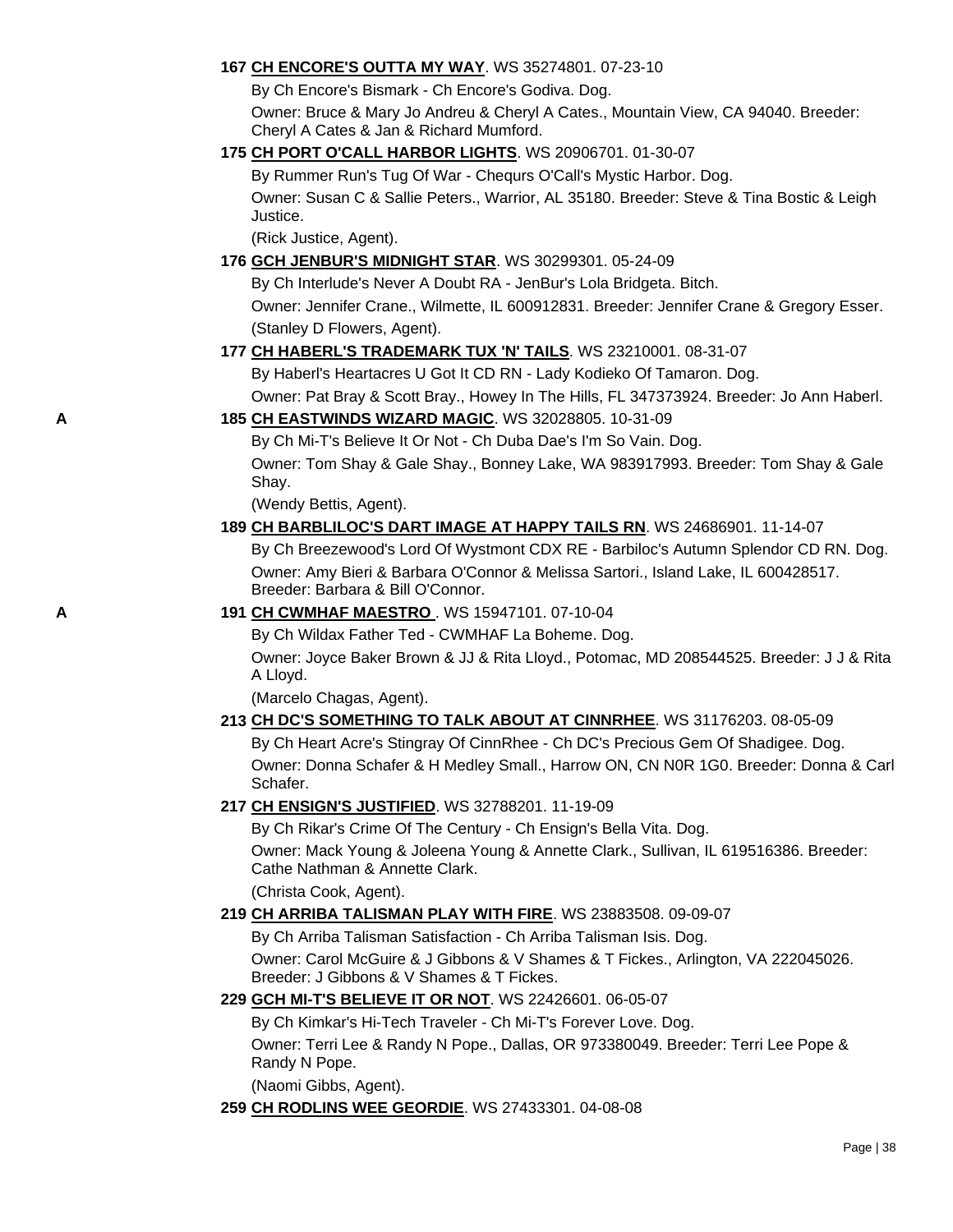By Cwmhaf Maestro - Rodlins Up N Flying. Dog.

Owner: Rod & Linda Norris., Barrie ON, CN L4N 8G2. Breeder: Rod & Linda Norris. (Jack I Brown, Agent).

- **331 [CH JUST-A-WYN'S HEART ACRES PEDAL TO MEDAL](http://canis.infodog.com/files/bdogrsl1.prg;makc=WS_29673001;mdog=Ch_Just-A-Wyn_s_Heart_Acres_Pedal_To_Medal;wins=all)**. WS 29673001. 02-20-09 By GCH Just-A-Wyn's D'ing Time At Heart Acres - Grand River Skye Pigge. Dog. Owner: MaryLynn & Ashley Wynieski & Tammy Zook & Priscilla Kilman., Elyria, OH 440358352. Breeder: Colleen Fobes.
- **332 [CH BREHO EMERSON DREAM WALKIN'](http://canis.infodog.com/files/bdogrsl1.prg;makc=WS_18770403;mdog=Ch_Breho_Emerson_Dream_Walkin_;wins=all)**. WS 18770403. 08-06-06

By Ch Cadance's Look At Me Now - Breho Emerson Shine On Me. Bitch. Owner: Suzanne Crites & Brenda Stuckey & K Emerson & T Galle., Hot Springs, AR 719132832. Breeder: K & J Emerson & Brenda Stuckey & Terri Galle.

**351 [CH SCHOENTAL'S THOMAS](http://canis.infodog.com/files/bdogrsl1.prg;makc=WS_30228801;mdog=Ch_Schoental_s_Thomas;wins=all)**. WS 30228801. 04-08-09

By Ch CWMHAF Maestro - Ch Schoental's Fraulein Viktoria. Dog. Owner: Barbara R & Robert L Compton Jr & Gyleen X Fitzgerald., Street, MD 211541124. Breeder: Barbara R & Robert L Compton Jr & Gyleen X Fitzgerald. (Marylou Hatfield, Agent).

**359 [CH EMERSON BREHO SOUL PATROL OF WINDWOOD](http://canis.infodog.com/files/bdogrsl1.prg;makc=WS_26916701;mdog=Ch_Emerson_Breho_Soul_Patrol_Of_Windwood;wins=all)**. WS 26916701. 07-07-08

By Ch Breho I Bee Shinin' - Windwood's Heart N Soul. Dog. Owner: Karen Emerson & Brenda Stuckey., Chanute, KS 667205360. Breeder: Shirley Stanton.

(Terri Galle, Agent).

- **393 [CH GARNSEY'S SAVOY SICILIAN SPELLBINDER](http://canis.infodog.com/files/bdogrsl1.prg;makc=WS_23537403;mdog=Ch_Garnsey_s_Savoy_Sicilian_Spellbinder;wins=all)**. WS 23537403. 08-12-07 By Ch Haberl's Heartacre's U Got It RN CD - Garnsey's Fashionista. Dog. Owner: Wendy Mayhall., Dunnellon, FL 344332860. Breeder: Clayton G Haviland IV.
- **398 [BEAUTY LALA OF CASH BOX JP](http://canis.infodog.com/files/bdogrsl1.prg;makc=WS34440601;mdog=Beauty_Lala_Of_Cash_Box_JP;wins=all)**. WS34440601. 03-30-07

By Light Up Of Cash Box JP - Dramatic Memory Of Sherry Shoot JP. Bitch. Owner: Kim Young Nam., Columbus, NC 287223439. Breeder: Dr Masao Hanabusa. (Jorge Pinzon, Agent).

**406 [GCH CAN-CIA'S STAND UP & DELIVER FOR WEST SHORES](http://canis.infodog.com/files/bdogrsl1.prg;makc=WS_28498801;mdog=GCH_Can-Cia_s_Stand_Up_&_Deliver_For_West_Shores;wins=all)**. WS 28498801. 11-15-08 By Ch Can-Cia's Hard Act To Follow - Ch Backwood's Taylor Made Illusion. Bitch. Owner: K Mott & G Kanwischer & Sherry Canciamille., Montague, MI 494379746. Breeder: S South & S Canciamille.

## **409 [CH HAPPY TAIL'S CRIME TIME NA NAJ RN](http://canis.infodog.com/files/bdogrsl1.prg;makc=WS_21706301;mdog=Ch_Happy_Tail_s_Crime_Time_NA_NAJ_RN;wins=all)**. WS 21706301. 04-07-07

By Ch Illyrian's Trilogy - OnEsti's Happy Tail's Debutante. Dog. Owner: Amy & Todd Bieri., Island Lake, IL 600428517. Breeder: Amy Bieri & Diane Peluso.

**449 [CH WHITE PINES SPECIAL ESCORT](http://canis.infodog.com/files/bdogrsl1.prg;makc=WS_27740501;mdog=Ch_White_Pines_Special_Escort;wins=all)** . WS 27740501. 09-19-08

By Ch White Pines Willie B Invited - Ch Beacon's By Way Of A Star. Dog.

Owner: Crystal Stock., Cedar City, UT 847218019. Breeder: Elizabeth Bersch.

**451 [CH RAYPAT'S FIRST IMPRESSION](http://canis.infodog.com/files/bdogrsl1.prg;makc=WS_27243601;mdog=Ch_Raypat_s_First_Impression;wins=all)**. WS 27243601. 07-12-08

By Ch Raineylane-Studio Davinci - Ch Raypat's First And Ten. Dog.

Owner: Nina & Scott Matchett & Lisa Holden., Marietta, GA 300664794. Breeder: Pat Kisselovich & Lisa Holden.

**461 [CH TWITTER.COM OF NANTESS](http://canis.infodog.com/files/bdogrsl1.prg;makc=WS--31642202;mdog=Ch_Twitter.Com_Of_Nantess;wins=all)**. WS--31642202. 04-25-09

By Ch Turo's Overture - Ch Draco Y Nantess Last Dance. Dog. Owner: Linda Kulow & Nancy Savage & Tessie Savage., Plymouth, WI 53073. Breeder: Linda Kulow & Nancy Savage & Tessie Savage.

**A 480 [CH SHADIGEE'S LADY LUCK](http://canis.infodog.com/files/bdogrsl1.prg;makc=WS_18043807;mdog=Ch_Shadigee_s_Lady_Luck;wins=all)**. WS 18043807. 06-21-06

By Ch Summer's Blackjack Of Shadigee - Shadigee's Hidden Secret. Bitch. Owner: Lee & Mary Jane Nowak., Alvaton, KY 421227623. Breeder: Lisa & Kevin Gibbs &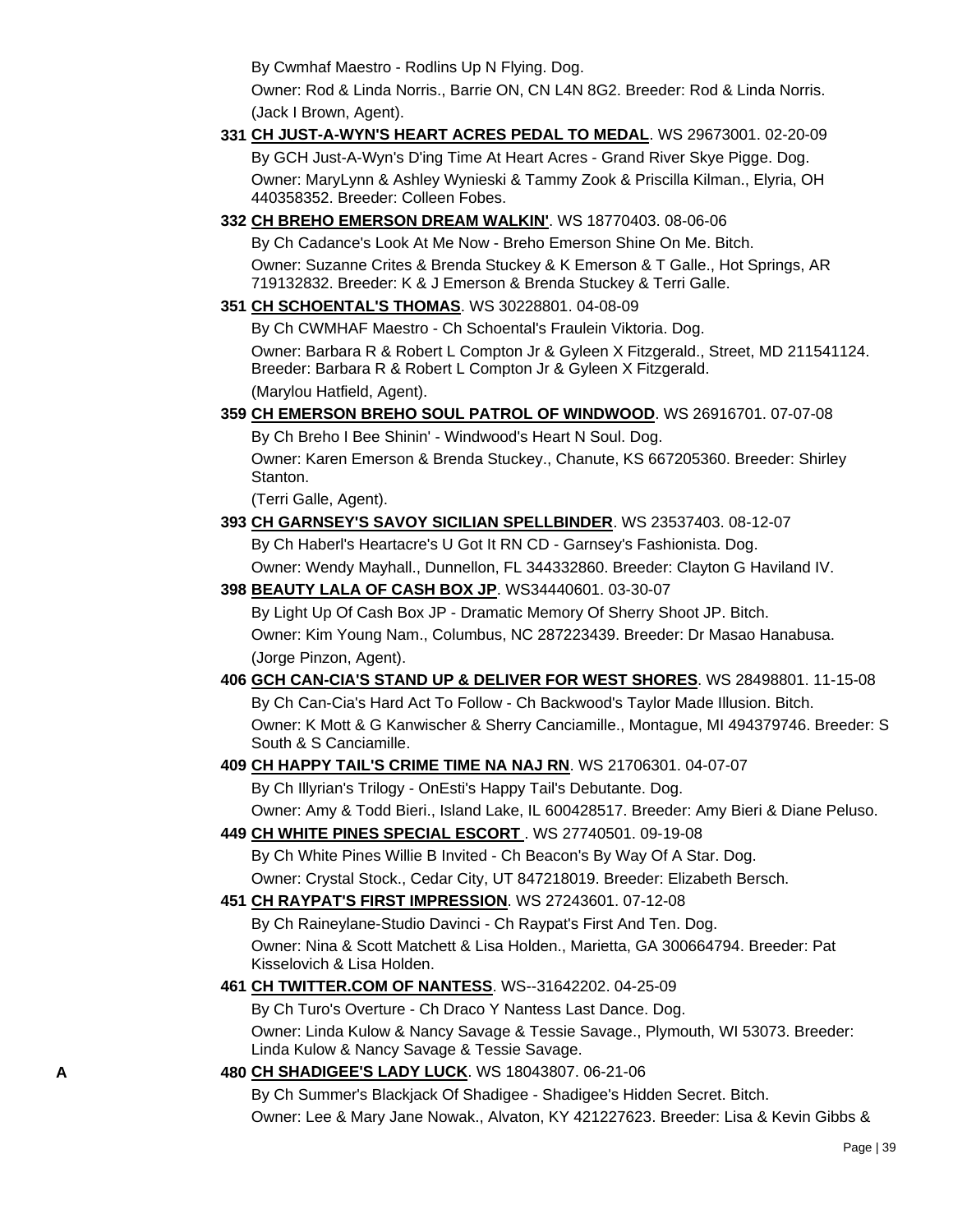Lee & Mary Jane Nowak.

### **506 [CH STEPH J'S SPECIAL VALENTINE DELIVERY](http://canis.infodog.com/files/bdogrsl1.prg;makc=WS_29245301;mdog=Ch_Steph_J_s_Special_Valentine_Delivery;wins=all)**. WS 29245301. 02-14-09

By Ch Steph J's It's My Attitude - Ch Steph J's Solar Wind. Bitch. Owner: Stephania Jenks., Kingwood, TX 773393432. Breeder: Stephania Jenks. (Terri Galle, Agent).

### **509 [GCH EVERGREEN'S GO GET 'EM FROGTOWN](http://canis.infodog.com/files/bdogrsl1.prg;makc=WS_24857601;mdog=GCH_Evergreen_s_Go_Get__Em_Frogtown;wins=all)**. WS 24857601. 12-03-07

By Ch Salgray's K.O. Aracrest - Ch Evergreen's Sunburst. Dog.

Owner: Maxine Evans & Jennifer Crane & S & J Flowers., St Paul, MN 55119. Breeder: Jane E & Stanley D Flowers.

## **510 [CH BOCA ROYAL PALMS SMARTY'S BEST BET](http://canis.infodog.com/files/bdogrsl1.prg;makc=WS_29818504;mdog=Ch_Boca_Royal_Palms_Smarty_s_Best_Bet;wins=all)**. WS 29818504. 03-04-09

By Ch BJays Traveling Man - Ch Royal Palms Smarty Pants. Bitch. Owner: G & J Bower & J & A Dorman & L Trujillo., Port Charlotte, FL 33980. Breeder: Joanna & Alan Dorman & Gloria & Jack Bower.

(Kay Peiser, Agent).

## **515 [CH PHEASANT HOLLOW'S KRYPTONITE](http://canis.infodog.com/files/bdogrsl1.prg;makc=WS_27077001;mdog=Ch_Pheasant_Hollow_s_Kryptonite;wins=all)**. WS 27077001. 05-19-08

By Ch Pheasant Hollow's A Sure Bet - Pheasant Hollow's Josette. Dog.

Owner: Kerry Jones., Wallkill, NY 12589. Breeder: Kerry Jones.

### **AOM 532 [CH PEARLISLE'S TRIAL BY FIRE](http://canis.infodog.com/files/bdogrsl1.prg;makc=WS_29925301;mdog=Ch_Pearlisle_s_Trial_By_Fire;wins=all)**. WS 29925301. 03-23-09

By Ch KG Halcyon Fire King - Ch Pearl Isle's Replica Of Standing "O" CD. Bitch.

Owner: Dr Robert C & Grace D Hallock & Michael A & Michele Fasano., Cheshire, CT 06410. Breeder: Dr Robert C & Grace D Hallock.

(Debbie Struff, Agent).

### **592 [ADELLIN'S NANTESS LOOK AT MIMI](http://canis.infodog.com/files/bdogrsl1.prg;makc=WS_31642201;mdog=Adellin_s_Nantess_Look_At_Mimi;wins=all)**. WS 31642201. 04-25-09

By Ch Turo Overture - Ch Draco Y Nantess Last Dance. Bitch. Owner: Linda A Kulow & Nancy Savage & Tessie Savage., Plymouth, WI 530731218. Breeder: Linda A Kulow & Nancy Savage & Tessie Savage.

## *BOXERS. Best of Breed Competition, Fawn.*

## **A 11 [CH GARNSEY'S SIGNATURE](http://canis.infodog.com/files/bdogrsl1.prg;makc=WS_15285201;mdog=Ch_Garnsey_s_Signature;wins=all)**. WS 15285201. 11-18-05

By Ch Garnsey's Varsity Blues - Garnsey's Footprints In The Sand. Dog. Owner: Clayton G Haviland IV., West Palm Beach, FL 334181853. Breeder: Clayton G Haviland IV.

## **21 [CH PHEASANT' HOLLOWS ALL TIME HIGH](http://canis.infodog.com/files/bdogrsl1.prg;makc=WS_29831401;mdog=Ch_Pheasant__Hollows_All_Time_High;wins=all)**. WS 29831401. 01-31-09

By Ch Jacquet's Beau - Pheasant Hollws Lady Scarlett. Dog. Owner: Kerry Jones & Allison Jones & Daniel Jones., Wallkill, NY 12589. Breeder: Kerry Jones & Allison Jones.

## **30 [CH NANTESS TOP NOTCH TANGO DANCER](http://canis.infodog.com/files/bdogrsl1.prg;makc=WS_30506703;mdog=Ch_Nantess_Top_Notch_Tango_Dancer;wins=all)**. WS 30506703. 06-02-09

By Ch Draymia Moon Valley Impact - Ch Sarkels Set-Em Up At Nantess. Bitch. Owner: Don & Gladys O'Brien & Nancy Savage & Tessie Savage., Beaumont, TX 777063335. Breeder: Nancy Savage & Tessie Savage. (Tina Starr, Agent).

## **35 [GCH ENCORE'S WAR GAMES](http://canis.infodog.com/files/bdogrsl1.prg;makc=WS_29007501;mdog=GCH_Encore_s_War_Games;wins=all)**. WS 29007501. 12-06-07 By Ch Encore Anomar Triumphant - Ch Encore's Chianti. Dog. Owner: Amber & Daniel Gates & Cheryl Cates., Fort Leavenworth, KS 660270143. Breeder: Cheryl Cates & Joanne M Hutchins.

## **37 [CH HARMSON N STANDING-O BACK TO ME](http://canis.infodog.com/files/bdogrsl1.prg;makc=WS_27570804;mdog=Ch_Harmson_N_Standing-O_Back_To_Me;wins=all)**. WS 27570804. 06-26-08 By Ch Shadow's Nairobi - Ch Yankee's Trina Of Harmson. Dog. Owner: Kathy McCarthy., Wilmington, MA 01887. Breeder: Kathy McCarthy. (Debbie Struff, Agent).

**54 [CH MAHOGANY'S IT'S ABOUT TIME](http://canis.infodog.com/files/bdogrsl1.prg;makc=WS_19612001;mdog=Ch_Mahogany_s_It_s_About_Time;wins=all)**. WS 19612001. 10-08-06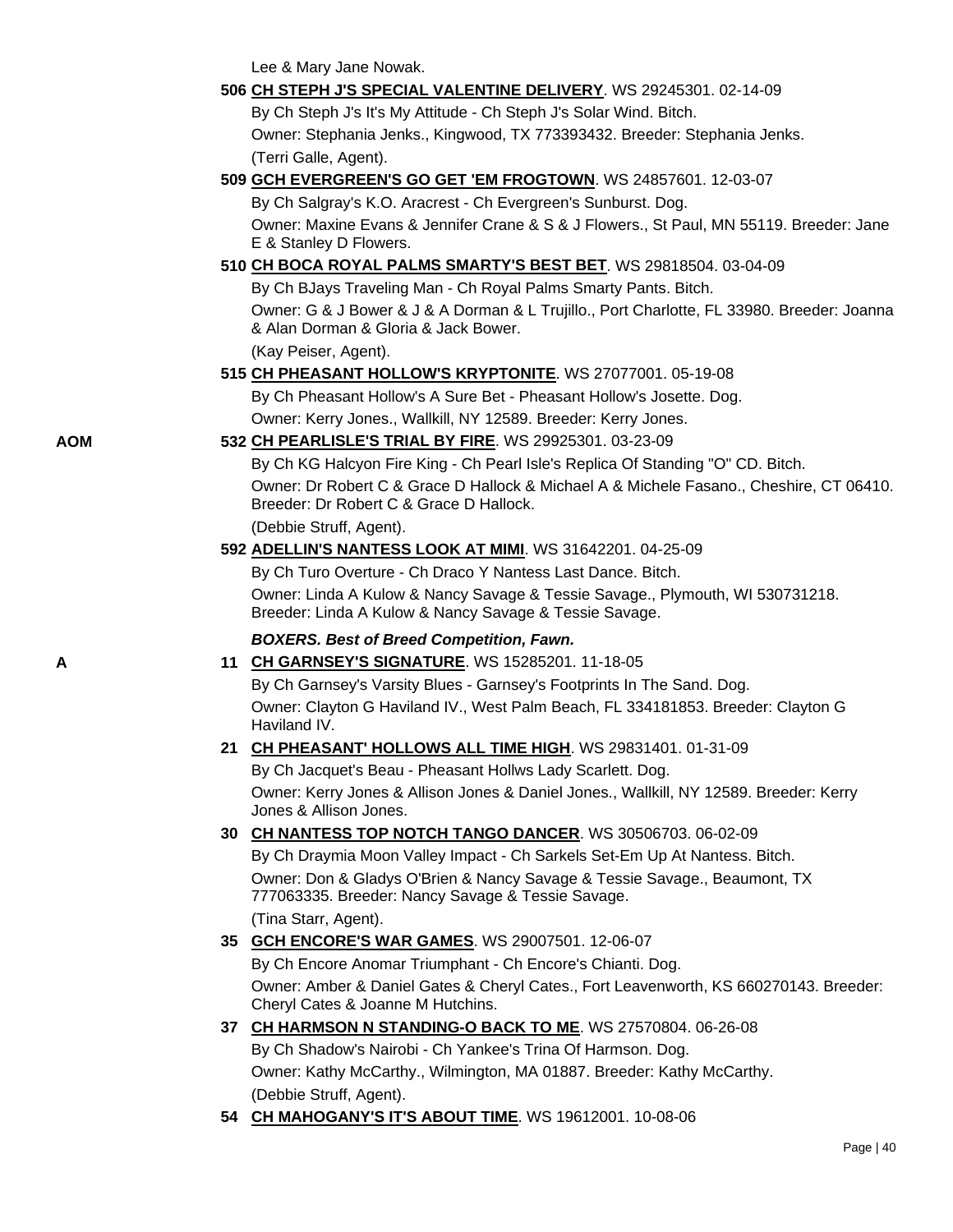By Ch Hi-Tech's Basic Edition - Brush Hill's Belllisimo. Bitch.

Owner: Guido Tafur & Susan Tafur., Midlothian, VA 231143160. Breeder: LuAnn Gardner & Ellen Bradley.

(Tessie Savage, Agent).

## **59 [CH TRIPLE CROWN'S TRIPLE DARE MX MXJ](http://canis.infodog.com/files/bdogrsl1.prg;makc=WS_12568303;mdog=Ch_Triple_Crown_s_Triple_Dare_MX_MXJ;wins=all)**. WS 12568303. 03-09-05

By Ch Pro's Original 501 Blues - Ch Triple Crown's Alacazam. Dog. Owner: Trish Alexander & Cathy Sylvester., Centre Hall, PA 168289201. Breeder: Cathy & Bill Sylvester & Ted Fickes & Virginia Shames. (Lisa Holden, Agent).

## **62 [CH PRICHETTS MURBE CHEWS MAY-EWE](http://canis.infodog.com/files/bdogrsl1.prg;makc=WS_28176201;mdog=Ch_Prichetts_Murbe_Chews_May-Ewe;wins=all)**. WS 28176201. 10-21-08

By Ch Paramount's Boogie Nights - Murbe Storm Of The Century. Bitch. Owner: Charles Wesch & Barabara Wesch & Guy Fisher., Clay, MI 480014417. Breeder: N Pritchett.

(Guy H Fisher, Agent).

- **85 [CH NANTESS JUST TRY IT](http://canis.infodog.com/files/bdogrsl1.prg;makc=WS_30506701;mdog=Ch_Nantess_Just_Try_It;wins=all)**. WS 30506701. 06-02-09 By Ch Draymia Moon Valley Impact - Ch Sarkels Set-Em Up At Nantess. Dog. Owner: Nancy & Tessie Savage., Table Grove, IL 61482. Breeder: Nancy & Tessie Savage.
- **87 [SPRINGBROOK'S CASANOVA COWBOY](http://canis.infodog.com/files/bdogrsl1.prg;makc=WS_31119402;mdog=Springbrook_s_Casanova_Cowboy;wins=all)**. WS 31119402. 07-17-09

By Ch Triple Crown's Prince Of Thieves - Ch Can-Cia's Voodoo Mama. Dog. Owner: Mary Dohm & Sherry Canciamille., Wilmington, IL 604818983. Breeder: Sherry Canciamille & Mary Dohm.

# **A 103 [CH DESERT WINDS SPIRIT OF MERITAGE](http://canis.infodog.com/files/bdogrsl1.prg;makc=WS_28423401;mdog=Ch_Desert_Winds_Spirit_Of_Meritage;wins=all)**. WS 28423401. 12-07-08 By Desert Winds Peace Maker - Ch Desert Winds Lady Nova. Dog.

Owner: Keith Cousineau & Doug Plemel., Cathedral City, CA 922342443. Breeder: Doug Plemel & Breanna Uyeno.

## **110 [CH KRISMYTH'S SPIRIT AT RED FERN](http://canis.infodog.com/files/bdogrsl1.prg;makc=WS_32839902;mdog=Ch_Krismyth_s_Spirit_At_Red_Fern;wins=all)**. WS 32839902. 11-15-09 By Ch Bentbrook's Image Of High Noon - Ch Krismyth Reflection. Bitch. Owner: Rick Scherer., Tampa, FL 336296732. Breeder: Kristi Ahlquist.

(Kay Palade-Peiser, Agent).

## **117 [GCH CHAMPAGNE WINDKIST TOUCH OF SABLE](http://canis.infodog.com/files/bdogrsl1.prg;makc=WS_20319304;mdog=GCH_Champagne_Windkist_Touch_Of_Sable;wins=all)**. WS 20319304. 11-01-06 By Ch Woods End Crown Sable - Ch Champagne Windkist High Hopes. Dog. Owner: Patricia Gelinas & Rhoda Ace & Wally Ace., Lakeville, MA 023471508. Breeder: Gene Simpson & Philip Gelinas.

## **119 [RAYPAT'S FIRST RAY OF SUNSHINE](http://canis.infodog.com/files/bdogrsl1.prg;makc=WS_27243602;mdog=Raypat_s_First_Ray_Of_Sunshine;wins=all)**. WS 27243602. 07-12-08

By Ch Raineylane Studio Da Vinci - Ch Raypats First & Ten. Dog. Owner: Barbara A Fekety., Boardman, OH 44512. Breeder: Pat Kisselovich & Dr Lisa Holden. (Dr Lisa Holden, Agent).

## **121 [GCH R AND G'S MYSTICAL DANCER](http://canis.infodog.com/files/bdogrsl1.prg;makc=WS_25655603;mdog=GCH_R_And_G_s_Mystical_Dancer;wins=all)**. WS 25655603. 02-21-08

By Ch Capri's Woodsend Spellcaster - Ein-Von' Kiss N Tell. Dog. Owner: R Beserra & R Servetnick & B Bachman & C Desmond & G Steele & K Gamero & G Jones., Woodcrest, CA 925065770. Breeder: Gayann Jones & Kimberlie Steele.

## **125 [LEMKO'S SHOOTIN' STAR AT ROCKET BN RN AX OAJ](http://canis.infodog.com/files/bdogrsl1.prg;makc=WS_25569907;mdog=Lemko_s_Shootin__Star_At_Rocket_BN_RN_AX_OAJ;wins=all)**. WS 25569907. 02-20-08

By Twinkle Star V. Eurozone - Ch Lemko's Rising Sun. Dog. Owner: Kerry Rodgers., Georgetown, TX 786339342. Breeder: Jessica Kozel. (Terri Galle, Agent).

## **127 [CH HARMSON N STANDING-O BE GOOD TO ME](http://canis.infodog.com/files/bdogrsl1.prg;makc=WS_27425002;mdog=Ch_Harmson_N_Standing-O_Be_Good_To_Me;wins=all)**. WS 27425002. 08-08-08

By Ch Standing-O Dallas At Harmson - Ch Standing-O Encore X Yankee. Dog. Owner: Kathy McCarthy & Pamela Shaw-George., Wilmington, MA 01887. Breeder: Pamela Shaw George.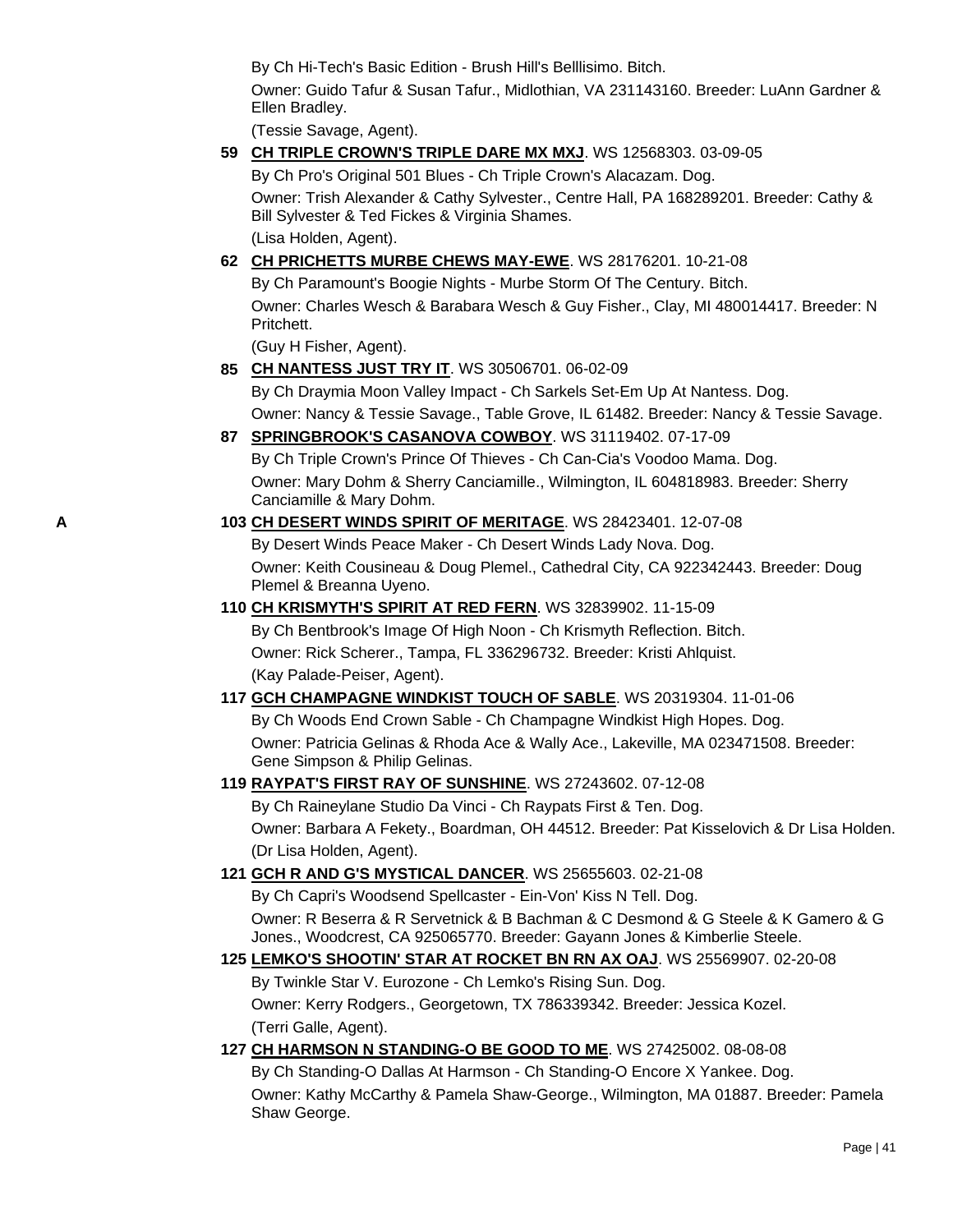(Debbie Struff, Agent).

- **130 [CH JOKARS BLONDE AMBITIONS OF HAPPY TAILS](http://canis.infodog.com/files/bdogrsl1.prg;makc=WS_26815903;mdog=Ch_Jokars_Blonde_Ambitions_Of_Happy_Tails;wins=all)**. WS 26815903. 06-24-08 By Ch Breezewoods Lord Of Wystmont CDX RE - Ch Jokars Don't Call Me Plain Jane. Bitch. Owner: Carrin Cole & Amy Bieri & Vera Kollar., Crystal Lake, IL 600142418. Breeder: Carrin Cole.
- **142 [GCH MAHOGANY'S MI OWN SWEET TIME](http://canis.infodog.com/files/bdogrsl1.prg;makc=WS_19612004;mdog=GCH_Mahogany_s_MI_Own_Sweet_Time;wins=all)** [.](http://www.infodog.com/my/dogpage.htm?akc=WS%2019612004) WS 19612004. 10-08-06 By Ch HI-Tech's Basic Edition - Brush Hill's Bellisimo. Bitch. Owner: LuAnn Gardner & David Gardner., Rehoboth, MA 027691429. Breeder: LuAnn Gardner & Ellen Bradley. (Kimberly A Pastella-Calvacca, Agent).
- **143 [CH TEALCREST'S LUCK OF THE IRISH CD RA NA NAJ](http://canis.infodog.com/files/bdogrsl1.prg;makc=WS_13710701;mdog=Ch_TealCrest_s_Luck_Of_The_Irish_CD_RA_NA_NAJ;wins=all)**. WS 13710701. 05-20-05 By Ch MaSue's Out Of Luck - Ch TealCrest's Pennys From Heaven CDX RA MX MXJ. Dog. Owner: Jill Hootman., Clarksville, TN 370405513. Breeder: Jill Hootman.
- **149 [GCH CANTERMAR'S PORT AU PRINCE](http://canis.infodog.com/files/bdogrsl1.prg;makc=WS_25673703;mdog=GCH_Cantermar_s_Port_Au_Prince;wins=all)**. WS 25673703. 03-09-08 By Ch Port O Calls First Mate - Ch Odannys Cantermar French Kiss. Dog. Owner: Marc & Cameron Canter & Teresa Sil McCall., Conroe, TX 773034435. Breeder: Marc & Lucy Canter. (Tina Starr, Agent).
- **157 [CH IVYLANE'S BLUEBERRY BAZOOKA](http://canis.infodog.com/files/bdogrsl1.prg;makc=WS_14953102;mdog=Ch_Ivylane_s_Blueberry_Bazooka;wins=all)**. WS 14953102. 09-20-05

By Ch Halcyon I Rest My Case - Ch Ivylane's Late Arrival. Dog. Owner: E Vanzandt & M Victory & L Nichols & T Starr., Gonzales, LA 70737. Breeder: Melissa & Drew Victory & Tina Starr.

(Ike Liottio, Agent).

**159 [CH SARMEDA FLB TIDE RIDER](http://canis.infodog.com/files/bdogrsl1.prg;makc=WS_23810601;mdog=Ch_Sarmeda_FLB_Tide_Rider;wins=all)**. WS 23810601. 10-04-07

By Ch Tenebo's Perfect Storm At Cove's Edge - FLB Sarmeda Unforgettable. Dog. Owner: Kristina Buckley & Jeri Boccio., Eliot, ME 039032259. Breeder: Kristina Buckley & Jeri Boccio.

**171 [CH MAHOGANY'S WILL O' THE WISP](http://canis.infodog.com/files/bdogrsl1.prg;makc=WS_29114201;mdog=Ch_Mahogany_s_Will_O__The_Wisp;wins=all)** . WS 29114201. 11-01-08

By Ch Bentbrook's Image Of Highnoon - Brush Hill's Bellisimo. Dog. Owner: Robert Erickson & Claire Fallon & LuAnn Gardner & Davi., Alexandria, VA 223024023. Breeder: LuAnn Gardner & Ellen Bradley & David Gardner. (Kimberly A Pastella-Calvacca, Agent).

- **196 [CH HAPPY TAIL'S LET'S GET THIS PARTY STARTED CD BN](http://canis.infodog.com/files/bdogrsl1.prg;makc=WS_27791701;mdog=Ch_Happy_Tail_s_Let_s_Get_This_Party_Started_CD_BN;wins=all)**. WS 27791701. 09-05-08 By Ch Breezewood's Lord Of Wystmont CDX RE - Onesti's Happy Tails Debutante. Bitch. Owner: Susan M Naffzinger & Amy Bieri., Albany, IN 473209769. Breeder: Amy C Bieri.
- **OS 207 [GCH KATANDY'S FAST FORWARD](http://canis.infodog.com/files/bdogrsl1.prg;makc=WS_19792801;mdog=GCH_Katandy_s_Fast_Forward;wins=all)**. WS 19792801. 11-04-06 By Ch Raklyn's Stealin The Show - Ch Katandys Magic Pixie Dust. Dog. Owner: Lee Morris., Davidsonville, MD 21035. Breeder: Lee Morris. (Daniel Alan Buchwald, Agent).
	- **209 [CH BOCA'S ROYAL PALMS SMARTY JONES](http://canis.infodog.com/files/bdogrsl1.prg;makc=WS_29818501;mdog=Ch_Boca_s_Royal_Palms_Smarty_Jones;wins=all)**. WS 29818501. 03-04-09 By Ch BJays Traveling Man - Ch Royal Palms Smarty Pants. Dog. Owner: A Dorfman & J Dorfman G Bower & J Bower., West Bloomfield, MI 483224101. Breeder: Alan Dorfman & Joanna Dorfman Gloria Bower & J Bower. (Guy Fisher, Agent).
	- **212 [CH SAPPHIRES VIOLET SKY IN VEGAS OF STREAMLINE](http://canis.infodog.com/files/bdogrsl1.prg;makc=WS_30209105;mdog=Ch_Sapphires_Violet_Sky_In_Vegas_Of_Streamline;wins=all)**. WS 30209105. 04-21-09 By Ch Brookwood's Place Of Dreams - Ch Sapphire's Wild Pitch Of Bur. Bitch. Owner: Donald M Young & Joleena Young & Gina Freer & Charles Freer., Sullivan, IL 619516386. Breeder: Shelly Williams. (Christa Cook, Agent).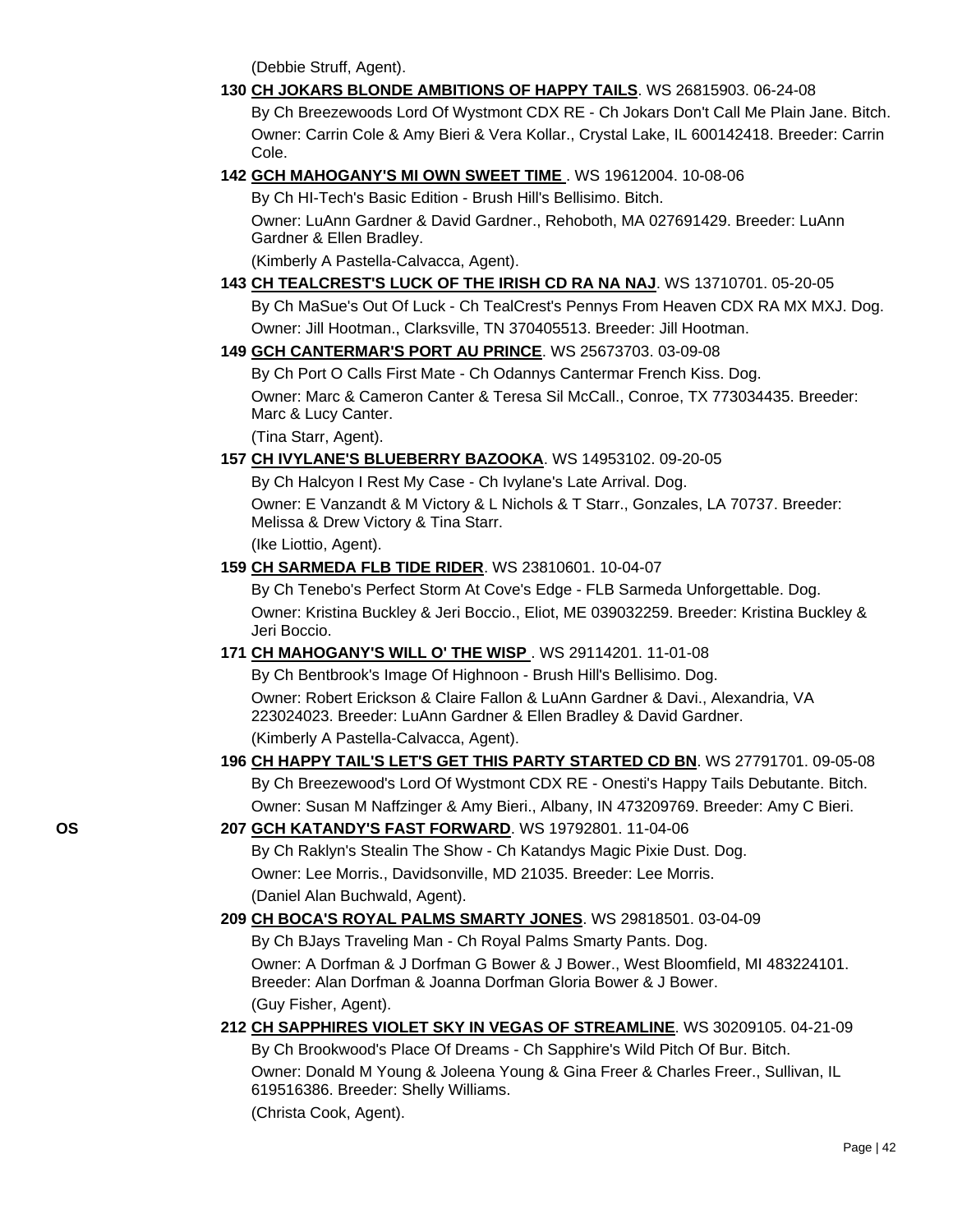### **216 [CH ENSIGN'S FUTURA VITA OF TYBRUSHE](http://canis.infodog.com/files/bdogrsl1.prg;makc=WS_23115203;mdog=Ch_Ensign_s_Futura_Vita_Of_Tybrushe;wins=all)**. WS 23115203. 06-07-07

By Ch Elharlen's Your Choice - Ch Denbar's Dolce Vita. Bitch.

Owner: Sheila McAvoy & Darren Lovely & Annette Clark., Dewinton AB, CN T0L 0X0. Breeder: Annette Clark & Shay Pischke.

## **A 234 [CH MAHOGANY'S FIRST MATE](http://canis.infodog.com/files/bdogrsl1.prg;makc=WS_19612005;mdog=Ch_Mahogany_s_First_Mate;wins=all)** [.](http://www.infodog.com/my/dogpage.htm?akc=WS%2019612005) WS 19612005. 10-08-06

By Ch HI-Tech's Basic Edition - Brush Hill's Bellisimo. Bitch. Owner: David Gardner & LuAnn Gardner., Rehoboth, MA 027691429. Breeder: LuAnn Gardner & Ellen Bradley.

## **237 [CH LAROBA'S MURBE CHEW'S BIG GUY](http://canis.infodog.com/files/bdogrsl1.prg;makc=WS_25562802;mdog=Ch_Laroba_s_Murbe_Chew_s_Big_Guy;wins=all)**. WS 25562802. 01-25-08

By Ch Paramount's Boogie Nights - Laroba's Miss Independent. Dog. Owner: Charles Wesch & Barbara Wesch & Guy Fisher., Algonac, MI 480010044. Breeder: L Battiste.

(Guy H Fisher, Agent).

### **245 [CH LIBRA'S BUCHHOLZ](http://canis.infodog.com/files/bdogrsl1.prg;makc=WS_23658901;mdog=Ch_Libra_s_Buchholz;wins=all)**. WS 23658901. 09-16-07

By Ch Ewing's Protege Of Maxl - Libra's Anika. Dog.

Owner: Stephanie & Gary Libra., Savage, MN 553781723. Breeder: Stephanie Libra & Gary Libra.

(Lori McClain, Agent).

### **249 [CH CINNAMON JUST IN TIME](http://canis.infodog.com/files/bdogrsl1.prg;makc=WS_21925201;mdog=Ch_Cinnamon_Just_In_Time;wins=all)** . WS 21925201. 05-30-07

By Ch Bjay's Traveling Man - Cinnamon-Pawprint Expose'. Dog. Owner: Rob & Phylis Snyder., Twin Lake, MI 494579490. Breeder: Rob & Phylis Snyder & Christina Ghimenti.

(Ashley Wynieski, Agent).

### **A 253 [GCH TOLLGATE'S AUTUMN HUNTER](http://canis.infodog.com/files/bdogrsl1.prg;makc=WS_27870806;mdog=GCH_Tollgate_s_Autumn_Hunter;wins=all)**. WS 27870806. 09-22-08

By GCH Belco's Hunter's Moon At Tollgate RE - Ch Topline's This Bird Can Sing. Dog. Owner: Susan Watts., Upper Black Eddy, PA 189729768. Breeder: Susan Watts.

## **258 [GCH BOCA'S ROYAL PALMS SPLISH SPLASH](http://canis.infodog.com/files/bdogrsl1.prg;makc=WS_29818502;mdog=GCH_Boca_s_Royal_Palms_Splish_Splash;wins=all)**. WS 29818502. 03-04-09

By Ch Bjays Travling Man - Ch Royal Palms Smarty Pants. Bitch.

Owner: A Dorfman & J Dorfman & G Bower & J Bower., West Bloomfield, MI 483224101. Breeder: Alan Dorfman & Joanna Dorfman & Gloria Bower & Jack Bower. (Guy Fisher, Agent).

#### **261 [CH WINMERE ST BENEDICT](http://canis.infodog.com/files/bdogrsl1.prg;makc=WS_21423001;mdog=Ch_Winmere_St_Benedict;wins=all)**. WS 21423001. 02-27-07

By Ch Hawk's American Dream - Winmere Black Eyed Susan RN OA OAJ OAP NJP NFP. Dog.

Owner: Theresa Garton., Oklahoma City, OK 731131068. Breeder: Theresa Garton & Lynn Garton.

#### **275 [CH BERLANE'S INSTANT REPLAY](http://canis.infodog.com/files/bdogrsl1.prg;makc=WS_24262401;mdog=Ch_Berlane_s_Instant_Replay;wins=all)**. WS 24262401. 05-28-07

By Ch Suncrest's Gold Standard - Ch Berlane's Mirror Image. Dog. Owner: Gloria Bracchetti & Ernest Perry., Campbellville ON, CN L0P 1B0. Breeder: Sharon Berry & Ron Berry.

(Kimberlie Steele-Gamero, Agent).

## **277 [CH BERLANE N JEMS JUST ONE LOOK](http://canis.infodog.com/files/bdogrsl1.prg;makc=WS_29469701;mdog=Ch_Berlane_N_JEMS_Just_One_Look;wins=all)**. WS 29469701. 06-30-08

By Ch JEMS Rock The House - Ch Berlane's Believe In Me. Dog.

Owner: Cheryl Jennings & Dianna Emmons., Calgary AB, CN T2W 4Z4. Breeder: Ron & Sharon Berry.

## **297 [MARBURL'S CHISUM](http://canis.infodog.com/files/bdogrsl1.prg;makc=WS_28875901;mdog=Marburl_s_Chisum;wins=all)**. WS 28875901. 09-03-08

By Ch Marburl's Hidalgo - Ch Duba Dae's Shining Star. Dog.

Owner: Mary Frances Burleson., Sachse, TX 750483931. Breeder: Rufus & Mary Frances Burleson.

(Lori McClain Ferguson, Agent).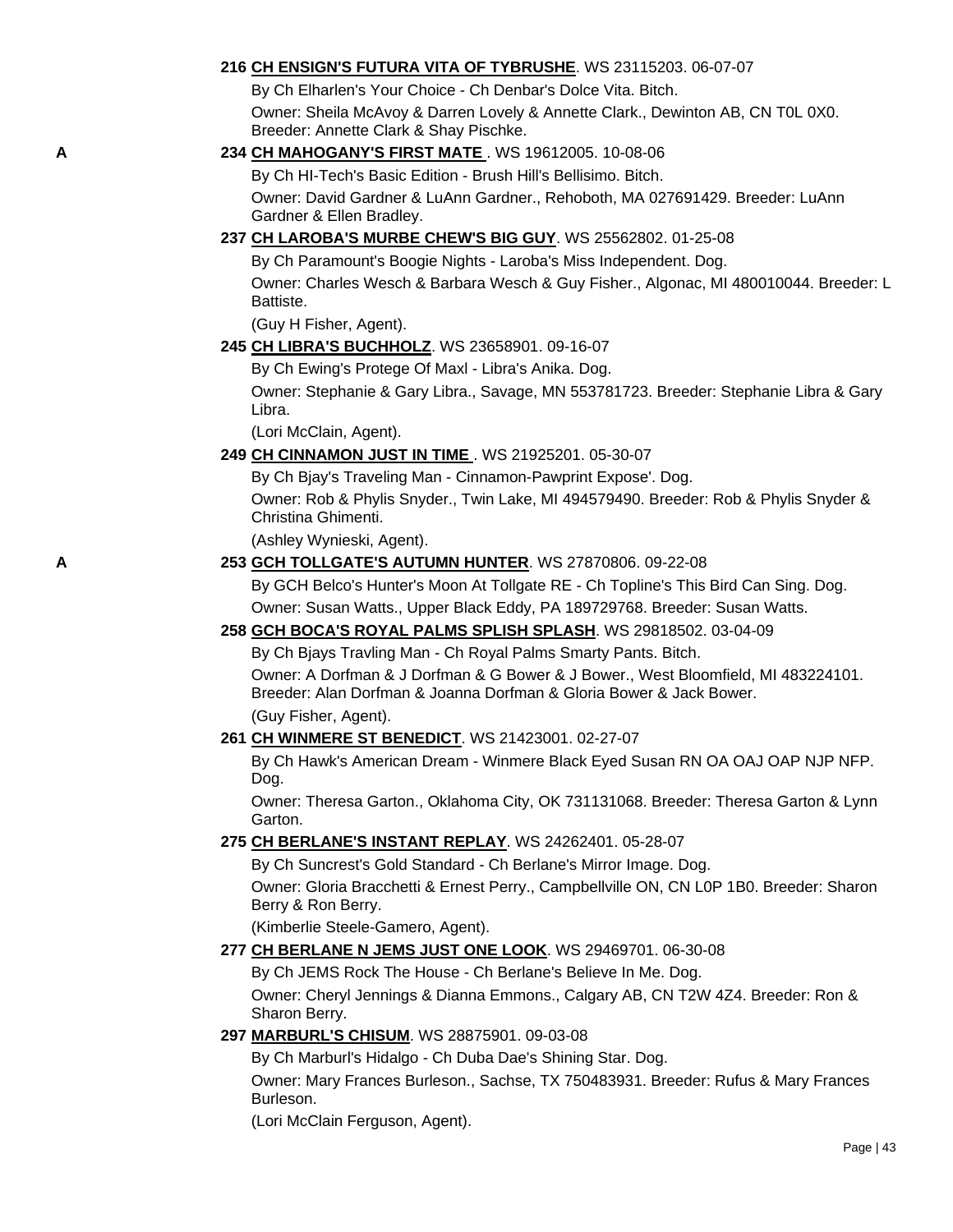| A          | 307 CH BELCO'S HUNTER'S MOON AT TOLLGATE RA. WS 16416401. 10-15-05                                                                                |
|------------|---------------------------------------------------------------------------------------------------------------------------------------------------|
|            | By Ch Elharlen's Quest - Ch Belco's Reflection Of Two C's. Dog.                                                                                   |
|            | Owner: Susan Watts & Brooke Moyer., Upper Black Eddy, PA 189729768. Breeder: E<br>Coviello Davis & C Countanche & L Davis.                        |
|            | 321 CH FIRESTAR'S INDIAN WARRIOR. WS 23151705. 08-14-07                                                                                           |
|            | By Ch Garnsey's High Tide - Ch Firestar's Indian Summer CD RN. Dog.                                                                               |
|            | Owner: Sandra J Johnson & Diane E Boyle., Lemont, IL 604394633. Breeder: Sandra J<br>Johnson & Diane E Boyle.                                     |
|            | 335 GCH SCHMIDT'S-GC MOOSE A MOOSE. WS 29070301. 12-31-08                                                                                         |
|            | By GCH Raineylane-Studio DaVinci - Schmidt's Mystic Run At Heart Acre. Dog.                                                                       |
|            | Owner: Tammy Davison & Juli Schmidt & Cindy Yaeger., Freeland, MI 48623. Breeder: Juli<br>Schmidt & Cindy Yaeger.                                 |
|            | 346 CH JACQUET'S TOUCH OF MAGIC OF CARDALE. WS 27079503. 06-08-08                                                                                 |
|            | By Jacquet's Red Hawk - Cardale's Arabella. Bitch.                                                                                                |
|            | Owner: Carol Brower & Richard Tomita., Glen Rock, NJ 074522203. Breeder: Carol Brower.                                                            |
|            | (Marylou Hatfield, Agent).                                                                                                                        |
|            | 361 CH JACQUET'S LAREDO EL ENCANTO. WS 26430301. 03-05-08                                                                                         |
|            | By Jacquet's Red Hawk - Ch Jacquet's Sierra El Encanto. Dog.                                                                                      |
|            | Owner: David Sparks & Nance Sparks & Linda Casella., Pottstown, PA 194657868. Breeder:<br>Linda Casella & Carole Shea & Richard Tomita & Monique. |
|            | (Carmen N Skinner, Agent).                                                                                                                        |
| <b>AOM</b> | 365 CH CARILLON'S MVP. WS 26345303. 06-02-08                                                                                                      |
|            | By Ch Capri's Woods End Spellcaster - Ch Carillon Ellie's Grand Finale. Dog.                                                                      |
|            | Owner: Steve & Ann Anderson., Atlanta, GA 30327. Breeder: Cindy Suarez.                                                                           |
|            | (Rick Justice, Agent).                                                                                                                            |
| <b>SEL</b> | 377 GCH LRM GOLD N ROCK. WS 26396501. 04-01-08                                                                                                    |
|            | By Ch Trifecta's Touch Gold - Ch LRM Double Or Nothing. Dog.                                                                                      |
|            | Owner: Raymond Reinhardt & K Middagh & L Middagh., Issaquah, WA 980279745. Breeder:<br>Kevin Middagh & Linda Middagh & Tracy Best.                |
|            | (Cindy Crawford-Gorath, Agent).                                                                                                                   |
| A          | 379 CH CAN-CIA'S PICK UP MAN. WS 28568001. 11-26-08                                                                                               |
|            | By Ch Arriba Talisman Satisfaction - Ch Can-Cia's Shake Your Bon Bon. Dog.                                                                        |
|            | Owner: Theodore S Fickes DVM & Virginia Shames., Springfield, VA 221503024. Breeder: J<br>Kaiser & S Canciamille.                                 |
|            | 385 CH HABERL'S STAYING ALIVE FOREVER MINE. WS 23956905. 11-19-07                                                                                 |
|            | By Ch Rosewood's Custom Made - Ch Haberl's Forever Young CD RE. Dog.                                                                              |
|            | Owner: Charles Woodworth., Oviedo, FL 327658172. Breeder: Joann Haberl.                                                                           |
|            | 423 GCH DUBA-DAE'S WHO'S YOUR DADDY. WS 15645902. 10-06-05                                                                                        |
|            | By Ch Duba-Dae's Buster Brown - Ch Duba-Dae's Diamond Evolution. Dog.                                                                             |
|            | Owner: Charles Vose & Wendy Bettis & Lynn Jansson., Riverside, CA 925086039. Breeder:<br>Lynn P Jansson.                                          |
|            | 441 GCH CONQUEST-ROSEND'S NEW KID IN TOWN. WS 31823901. 09-29-09                                                                                  |
|            | By Ch R And G's Mystical Dancer - Ch Conquest-Rosend's Rich Girl. Dog.                                                                            |
|            | Owner: Bob & Debbie White & Jerry & Lynda Yon., Tracy, CA 953049200. Breeder: Jerry &<br>Lynda Yon & Bob & Debbie White.                          |
|            | (Cheryl Cates, Agent).                                                                                                                            |
| A          | 442 CH ENSIGN'S AMORE DI VITA. WS 23115202. 06-07-07                                                                                              |
|            | By Ch Elharlen's Your Choice - Ch Denbar's Dolce Vita. Bitch.                                                                                     |
|            | Owner: Sue Gubernatis & Annette Clark., Forest Hill, MD 210501604. Breeder: Annette                                                               |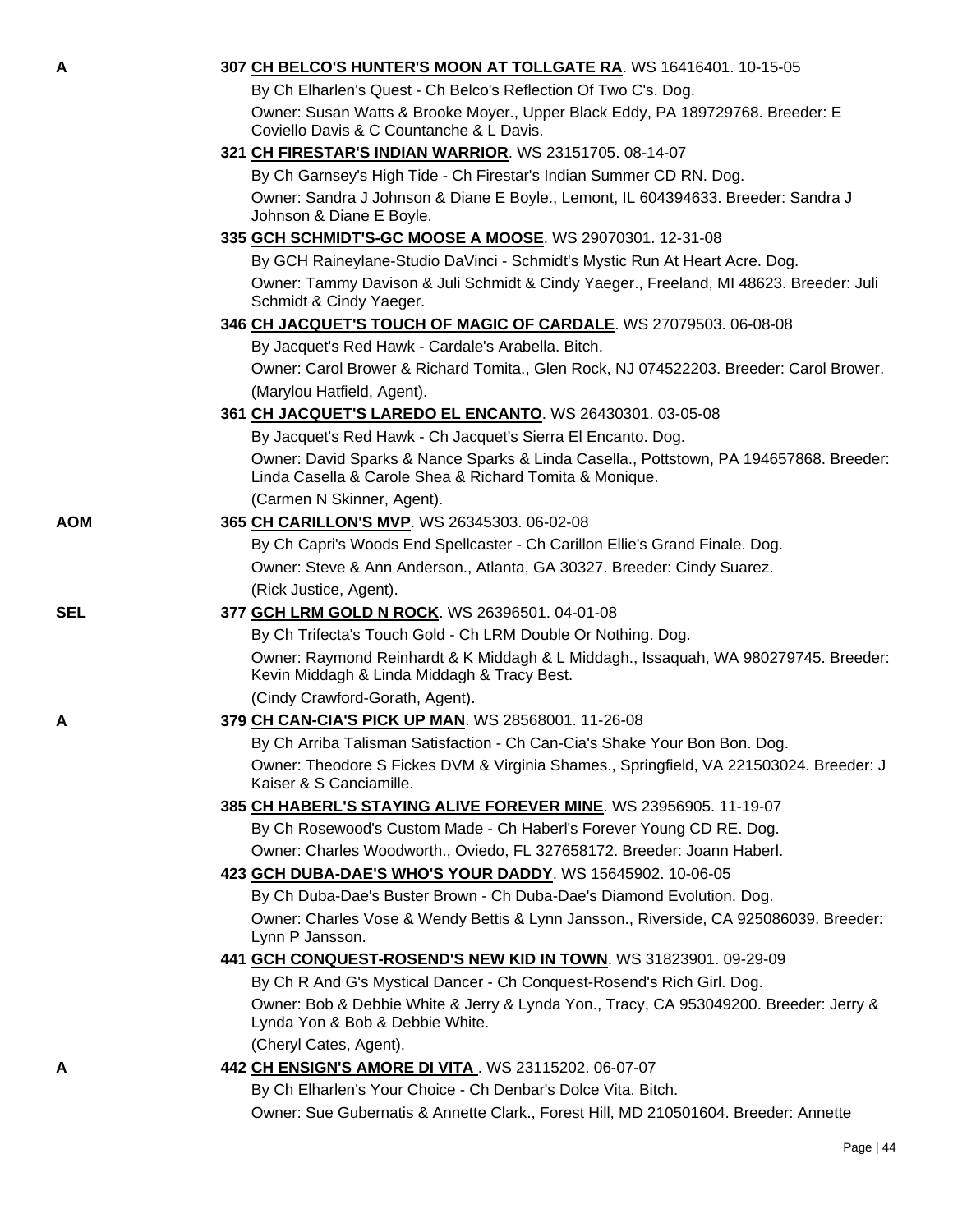Clark.

(Debbie Struff, Agent).

### **455 [CH STRAWBERRY N REO GOLD COUNTRY](http://canis.infodog.com/files/bdogrsl1.prg;makc=WS_18608703;mdog=Ch_Strawberry_N_Reo_Gold_Country;wins=all)**. WS 18608703. 08-02-06

By Ch Strawberry's Medalist - Ch Bayridge's Circuit Breaker. Dog.

Owner: Bruce E & Judith T Voran., Strawberry, AZ 85544. Breeder: Sharon Baird & Deborah Schenher.

(Lori McClain-Ferguson, Agent).

**467 [CH PEARLISLE STANDING-O FOR BIX-L](http://canis.infodog.com/files/bdogrsl1.prg;makc=WS_18775501;mdog=Ch_Pearlisle_Standing-O_For_Bix-L;wins=all)**. WS 18775501. 06-08-06

By Ch Bix-L's Ricochet To Greyhawk - Luckyjade's Vision X Standing-O. Dog. Owner: Susan Burnett & Beth Pariseau., Ontario, CA 917621605. Breeder: Dr & Mrs Robert Hallock & Pamela Shaw-George.

(Gary Steele, Agent).

## **474 [CH DESERT WINDS LIL RAE OF SUNSHINE](http://canis.infodog.com/files/bdogrsl1.prg;makc=WS_31973101;mdog=Ch_Desert_Winds_Lil_Rae_Of_Sunshine;wins=all)**. WS 31973101. 09-07-09

By Ch Pearlisle Standing-O For Bix-L - Ch Desert Winds Lady Nova. Bitch. Owner: Terri Rose & Doug Plemel., Orange, CA 928673848. Breeder: Doug Plemel & Breanna Uyeno.

**478 [CH BRITLYN'S SPLIT DECISION](http://canis.infodog.com/files/bdogrsl1.prg;makc=WS_21455406;mdog=Ch_Britlyn_s_Split_Decision;wins=all)**. WS 21455406. 03-17-07

By Ch Gemstones Diamonds'N Jems - Ch Britlyn's O'Wendy. Bitch. Owner: Raynetta & Brittany Buchholz., Greensboro, NC 27406. Breeder: Raynetta Bochholz. (Vicki East, Agent).

**486 [GCH HI-TECH'S SOUTHERN BELLE](http://canis.infodog.com/files/bdogrsl1.prg;makc=WS_21214501;mdog=GCH_Hi-Tech_s_Southern_Belle;wins=all)** . WS 21214501. 11-12-06

By Ch Hi-Tech's Basic Edition - Ch Brookwood's Autumn Reflection. Bitch. Owner: Jeri Poller & Tina Truesdale & Gail Alix., Boca Raton, FL 334963504. Breeder: Gail Alix & Timothy Alix & Zoila Truesdale & Dr William Truesdale.

(Kim Pastella Calvacca, Agent).

## **SEL 490 [CH TELSTAR'S ALL THAT GLITTERS AT CINNI-BON](http://canis.infodog.com/files/bdogrsl1.prg;makc=WS_31297601;mdog=Ch_Telstar_s_All_That_Glitters_At_Cinni-Bon;wins=all)**. WS 31297601. 08-27-09

By Ch Topaz' Liaison At Hitide - Ch Telstar's Dancing In The Rain. Bitch. Owner: Bonnie Wagaman & Jennifer Tellier., Fallbrook, CA 920284505. Breeder: Bonnie Wagaman & Jennifer Tellier.

(Wendy Bettis, Agent).

## **497 [GCH MASUE'S VIRGINIA GENTLEMAN OF ARIA](http://canis.infodog.com/files/bdogrsl1.prg;makc=WS_28969801;mdog=GCH_MaSue_s_Virginia_Gentleman_Of_Aria;wins=all)**. WS 28969801. 01-30-09 By Ch MaSue's Out Of Luck - Ch MaSue's Fancy Affair. Dog. Owner: Doug & Sue Tolbert., Troutville, VA 241756674. Breeder: Sharon Fuerst. (K Page Conrad, Agent).

## **524 [CH CAN-CIA'S HOME TOWN HOTTIE](http://canis.infodog.com/files/bdogrsl1.prg;makc=WS_28568002;mdog=Ch_Can-Cia_s_Home_Town_Hottie;wins=all)**. WS 28568002. 11-26-08

By Ch Arriba Talisman Satisfraction - Ch Can-Cia's Shake Your Bon Bon. Bitch. Owner: Sherry Canciamille & Charlie Beauchamp., Rockford, IL 611017508. Breeder: Sherry Canciamille & Joanne Kaiser.

# **530 [CH BOCA ROYAL PALMS SMARTY'S GOLDEN GIRL](http://canis.infodog.com/files/bdogrsl1.prg;makc=WS_29818503;mdog=Ch_Boca_Royal_Palms_Smarty_s_Golden_Girl;wins=all)**. WS 29818503. 03-04-09

By Ch BJays Traveling Man - Ch Royal Palms Smarty Pants. Bitch. Owner: G & J Bower & J & A Dorfman., Port Charlotte, FL 33980. Breeder: Joanna & Alan Dorfman & Gloria & Jack Bower.

# (Kay Peiser, Agent).

## **620 [CH FANFARE TOUCH OF AUTUMN AT TRIPLE CROWN](http://canis.infodog.com/files/bdogrsl1.prg;makc=WS_27432501;mdog=Ch_Fanfare_Touch_Of_Autumn_At_Triple_Crown;wins=all)**. WS 27432501. 08-04-08 By Ch Pearlisle Standing-O For Bix-L - Ch Fanfare Luck Be A Lad. Bitch. Owner: Cathy Sylvester & Bill Sylvester & Dotti Giovanetti., Coatesville, PA 193204171. Breeder: Dotti Giovanetti.

**B 624 [GCH WINFALL BROOKWOOD STYLED DREAM](http://canis.infodog.com/files/bdogrsl1.prg;makc=WS_25654001;mdog=GCH_Winfall_Brookwood_Styled_Dream;wins=all)** . WS 25654001. 05-28-07 By Ch Brookwood's Place Of Dreams - Winfall's I've Got Style. Bitch.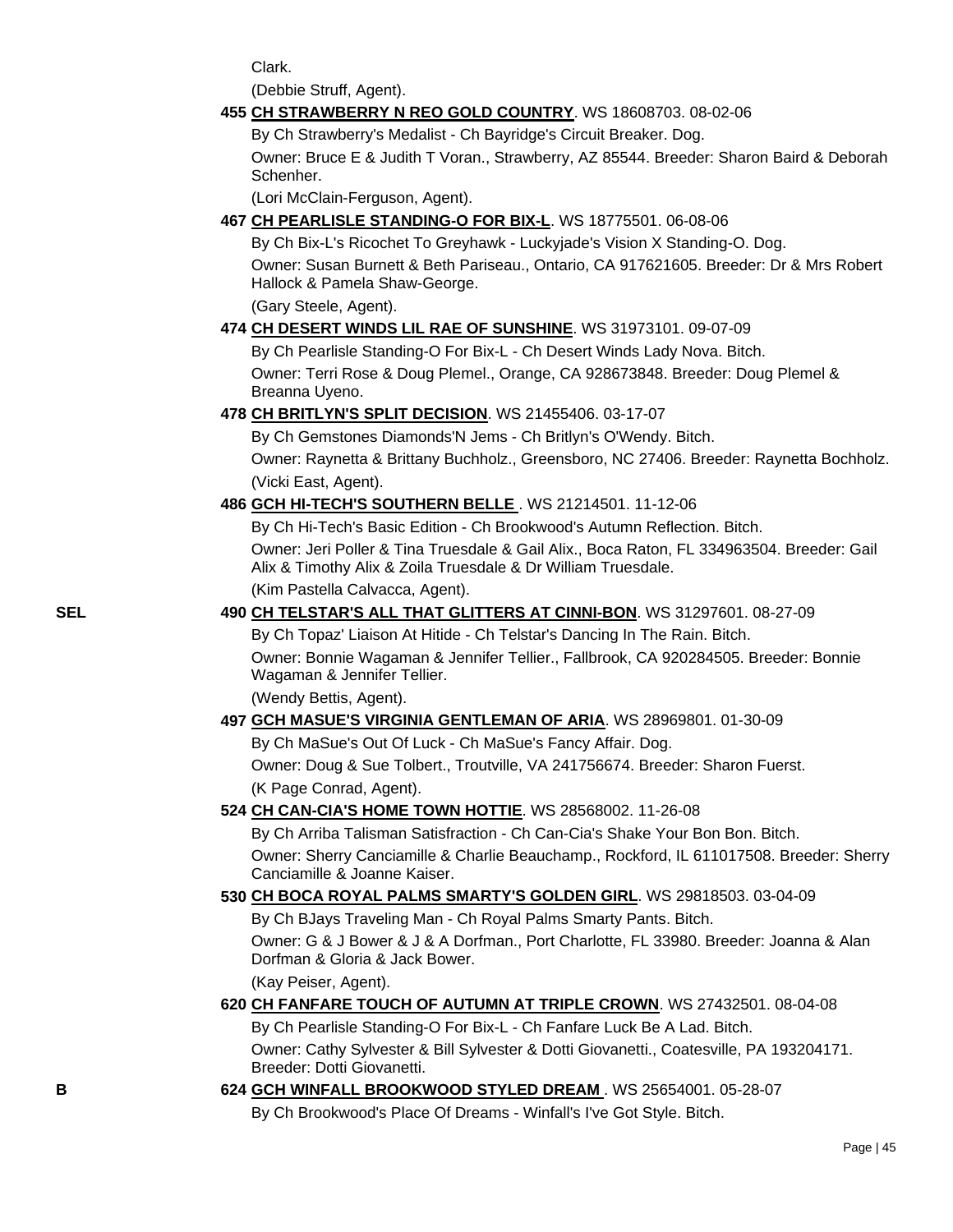|   | Owner: D McCarroll & M Fagan & Mrs J Billhardt & S Tenenbaum., Aptos, CA 95003.<br>Breeder: Tina Porter & Lee Stanton.                                          |
|---|-----------------------------------------------------------------------------------------------------------------------------------------------------------------|
|   | (Diego Fernando Garcia, Agent).                                                                                                                                 |
|   | <b>BOXERS. Stud Dog.</b>                                                                                                                                        |
| 3 | 21 CH PHEASANT' HOLLOWS ALL TIME HIGH. WS 29831401. 01-31-09                                                                                                    |
|   | By Ch Jacquet's Beau - Pheasant Hollws Lady Scarlett.                                                                                                           |
|   | Owner: Kerry Jones & Allison Jones & Daniel Jones., Wallkill, NY 12589. Breeder: Kerry                                                                          |
|   | Jones & Allison Jones.                                                                                                                                          |
| Α | 39 CH HEART ACRES STINGRAY OF CINNRHEE. WS 14857201. 08-29-05                                                                                                   |
|   | By Ch Whitepine One And Only - Heart Acres Dogwood Hot Line.                                                                                                    |
|   | Owner: Dr James & Priscilla Kilman & H Medley Small & M Ashman., Grove City, OH<br>431239198. Breeder: Dr James & Priscilla Kilman & H Medley Small & M Ashman. |
| Α | 43 CH RAKLYNS THE BRONX MVP AT THIRD. WS 18268303. 06-12-06                                                                                                     |
|   | By Ch KG Halcyon Fire King - Ch Raklyns Showin' Off.                                                                                                            |
|   | Owner: Debbie & Erin Struff & Karen & Pat Quagliana., Oakland, NJ 07436. Breeder: Debbie<br>& Erin Struff & Karen & Pat Quagliana.                              |
|   | (Debbie Struff, Agent).                                                                                                                                         |
|   | 83 CH BULLET'S BRAVEHEART OF SURO. WS 15824403. 07-26-05                                                                                                        |
|   | By Ch Suro's Crown Royal - Ch Bullet's Petrie Desert Rose.                                                                                                      |
|   | Owner: Dr Jacqueline Royce & Danielle Butler., Sarasota, FL 342409249. Breeder: Dr<br>Jacqueline Royce & Danielle Butler.                                       |
| Α | 101 BARGARY'S YA GOTTA PAY TA PLAY. WS 20428004. 12-28-06                                                                                                       |
|   | By Ch Bargary's Fame And Fortune - Bargary's Timing Is Everything.                                                                                              |
|   | Owner: Barbara & Gary Wadge., Lacombe, LA 704453616. Breeder: Barbara Wadge & Gary<br>Wadge.                                                                    |
| 4 | 115 GCH RAINEYLANE-STUDIO DAVINCI. WS 12684401. 03-13-05                                                                                                        |
|   | By Ch Raineylane's Marshall Dillon - Telstar's Majestic Glory.                                                                                                  |
|   | Owner: Jack & Bridget Brown., Pelham, AL 351243665. Breeder: Mike & Trina Ahlers.                                                                               |
|   | 149 GCH CANTERMAR'S PORT AU PRINCE. WS 25673703. 03-09-08                                                                                                       |
|   | By Ch Port O Calls First Mate - Ch Odannys Cantermar French Kiss.                                                                                               |
|   | Owner: Marc & Cameron Canter & Teresa Sil McCall., Conroe, TX 773034435. Breeder:<br>Marc & Lucy Canter.                                                        |
|   | (Tina Starr, Agent).                                                                                                                                            |
|   | 191 CH CWMHAF MAESTRO. WS 15947101. 07-10-04                                                                                                                    |
|   | By Ch Wildax Father Ted - CWMHAF La Boheme.                                                                                                                     |
|   | Owner: Joyce Baker Brown & JJ & Rita Lloyd., Potomac, MD 208544525. Breeder: J J & Rita<br>A Lloyd.                                                             |
|   | (Marcelo Chagas, Agent).                                                                                                                                        |
|   | 263 CH MCCOY'S HIDE YOUR HEARTS. WS 08521301. 04-19-04                                                                                                          |
|   | By McCoy's Taylor Made Tie - PRO's Forget-Me-Not.                                                                                                               |
|   | Owner: Larry McCoy., Robinson, IL 62454. Breeder: Larry McCoy & Peggy Otto.                                                                                     |
|   | (Sherry Canciamille, Agent).                                                                                                                                    |
| А | 265 CH HI-TECH'S SOUND INVESTMENT. WS 03672601. 01-26-03                                                                                                        |
|   | By Ch Hi-Tech's Arbitrage - Ch Brookwood's Autumn Reflection.                                                                                                   |
|   | Owner: Gail & Tim Alix & Dr William & Zoila Truesdale., Moodus, CT 064691130. Breeder:<br>Gail & Tim Alix & Zoila & Dr William Truesdale.                       |
|   | (Kim Pastella-Calvacca, Agent).                                                                                                                                 |
|   | 311 CH KELLY'S THREE TIME'S A CHARM. WS 11161001. 10-28-04<br>Du Ch Duffigule Alleged Ch Kellule Derlin Deidr                                                   |
|   |                                                                                                                                                                 |

By Ch Ruffian's Alleged - Ch Kelly's Darlin Deidra.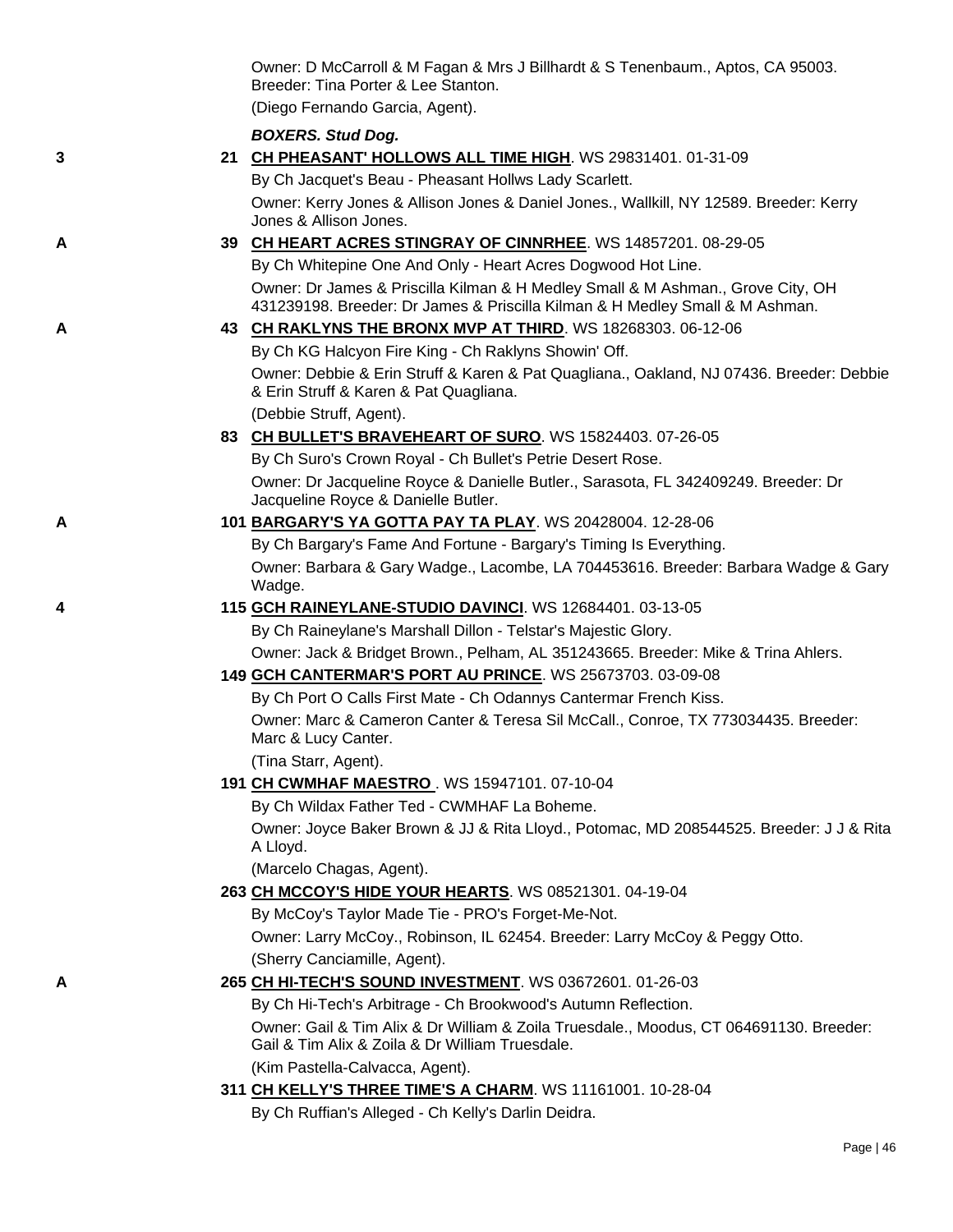Owner: Susan L Kelly., Kenner, LA 70062. Breeder: Susan Kelly.

**363 [CH KG HALCYON FIRE KING](http://canis.infodog.com/files/bdogrsl1.prg;makc=WS_13812501;mdog=Ch_KG_Halcyon_Fire_King;wins=all)**. WS 13812501. 07-15-04

By Ch High Rivers Taylormade Of Backwoods - Halcyon Unchained Melody. Owner: Kristi Wagg., Oakwood ON, CN K0M 2M0. Breeder: Kristi Wagg & Susan VonRothkirch.

(Debbie Struff, Agent).

**409 [CH HAPPY TAIL'S CRIME TIME NA NAJ RN](http://canis.infodog.com/files/bdogrsl1.prg;makc=WS_21706301;mdog=Ch_Happy_Tail_s_Crime_Time_NA_NAJ_RN;wins=all)**. WS 21706301. 04-07-07

By Ch Illyrian's Trilogy - OnEsti's Happy Tail's Debutante.

Owner: Amy & Todd Bieri., Island Lake, IL 600428517. Breeder: Amy Bieri & Diane Peluso.

## **2 439 [CH ILLYRIAN'S TRILOGY](http://canis.infodog.com/files/bdogrsl1.prg;makc=WS_14973104;mdog=Ch_Illyrian_s_Trilogy;wins=all)**. WS 14973104. 07-29-05

By Ch Maxl's Golden Boy - Ch Dreamweaver's Past Perfect. Owner: Nicole Logan & Gail Kloecker., Lincoln, NE 685065953. Breeder: Gail Kloecker. (Lori McClain, Agent).

## **459 [CH BJAYS TRAVELING MAN](http://canis.infodog.com/files/bdogrsl1.prg;makc=WR_01663802;mdog=Ch_Bjays_Traveling_Man;wins=all)**. WR 01663802. 02-13-01

By Ch Bayview Strides Ahead - Ch Skidoos Special Blend Of Cabernet. Owner: Cindy & Rick Walunas., Montague, MI 494379461. Breeder: Les Cline & Wendy Morawski.

(Sherry Canciamillie, Agent).

## **467 [CH PEARLISLE STANDING-O FOR BIX-L](http://canis.infodog.com/files/bdogrsl1.prg;makc=WS_18775501;mdog=Ch_Pearlisle_Standing-O_For_Bix-L;wins=all)**. WS 18775501. 06-08-06

By Ch Bix-L's Ricochet To Greyhawk - Luckyjade's Vision X Standing-O. Owner: Susan Burnett & Beth Pariseau., Ontario, CA 917621605. Breeder: Dr & Mrs Robert Hallock & Pamela Shaw-George.

(Gary Steele, Agent).

## **499 [CH HIGH'S RIDGE'S BRING N SEXY BACK](http://canis.infodog.com/files/bdogrsl1.prg;makc=WS_22458001;mdog=Ch_High_s_Ridge_s_Bring_N_Sexy_Back;wins=all)**. WS 22458001. 07-05-07

By Ch Raklyn's High Stakes At Ivylane - Beacon's Time To Shine.

Owner: Dawn Mancine & Tina Starr & Aubra Martin., Gonzales, LA 70737. Breeder: Dawn Mancine.

(Ike Liottio, Agent).

## **1 515 [CH PHEASANT HOLLOW'S KRYPTONITE](http://canis.infodog.com/files/bdogrsl1.prg;makc=WS_27077001;mdog=Ch_Pheasant_Hollow_s_Kryptonite;wins=all)**. WS 27077001. 05-19-08

By Ch Pheasant Hollow's A Sure Bet - Pheasant Hollow's Josette. Owner: Kerry Jones., Wallkill, NY 12589. Breeder: Kerry Jones.

## *BOXERS. Brood Bitch.*

## **2 32 [CH SAVOYE'S HONKY-TONK GOLD](http://canis.infodog.com/files/bdogrsl1.prg;makc=WS_07227301;mdog=Ch_Savoye_s_Honky-Tonk_Gold;wins=all)**. WS 07227301. 01-03-04

By Ch Vancroft's Myde Impressive - Savoye's Delta Whisper.

Owner: Dr Jacqueline Royce & Deborah Clark & M Simmons & Pamela Savoye., Guyton, GA 313124534. Breeder: Barbara Savoye & Pamela Savoye.

(Danielle Butler, Agent).

## **1 50 [CH DC'S PRECIOUS GEM OF SHADIGEE](http://canis.infodog.com/files/bdogrsl1.prg;makc=WS_14505101;mdog=Ch_DC_s_Precious_Gem_Of_Shadigee;wins=all)**. WS 14505101. 08-28-05

By Ch Summer's Blackjack Of Shadigee - Ch Primeau's Romancing The Rose. Owner: Donna Schafer & Carl Schafer., Corfu, NY 140369792. Breeder: Donna Schafer & Carl Schafer.

(Allison Jones, Agent).

## **112 [CH INDIGO'S LUCK BE A LADY V TURO](http://canis.infodog.com/files/bdogrsl1.prg;makc=WS_19604403;mdog=Ch_Indigo_s_Luck_Be_A_Lady_V_TuRo;wins=all)**. WS 19604403. 08-17-06

By Ch TuRo's Overture - Ch Donandru-Vicson Mystic Madison. Owner: Lynn Cooch & Diane Monson., Anoka, MN 553031121. Breeder: Diane Monson & Lynn Cooch.

(Lori McClain, Agent).

## **178 [CH BEACON'S PHOENIX RISING CD RE](http://canis.infodog.com/files/bdogrsl1.prg;makc=WS_08195304;mdog=Ch_Beacon_s_Phoenix_Rising_CD_RE;wins=all)**. WS 08195304. 04-09-04

By Ch Mi-T's Double Stuff - Rutherford's Trudy.